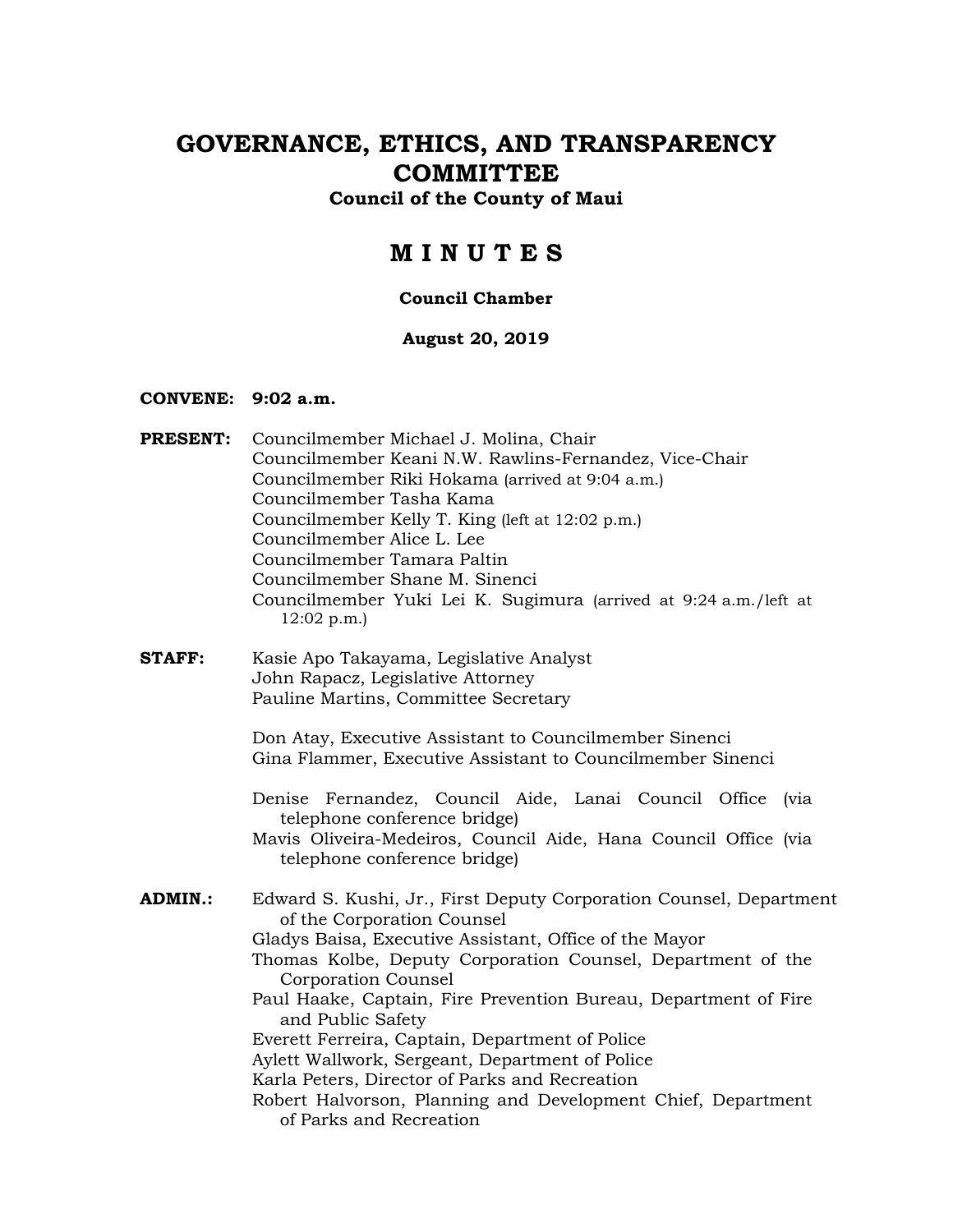#### **August 20, 2019**

**OTHERS:** Patrick O'Neil Patricia Hunt His Highness Kaua James "Ipo" Mossman Robert Carroll Geraldine Carroll Plus (2) other people

**PRESS:** *Akaku Maui Community Television, Inc.* 

- - - - - - - - - - - - - - - - - - - - - - - - - - - - - - - - - - - - - - - - - - - - - - - - - - - - - - - - - - - - - - - -

- CHAIR MOLINA: . . . *(gavel)* . . . The Governance, Ethics, and Transparency Committee meeting for Tuesday, August 20, 2019 will now come to order. We have in attendance this morning, we have our Hana Councilmember, Mr. Shane Sinenci. Good morning, sir.
- COUNCILMEMBER SINENCI: Aloha and good morning, Chair.
- CHAIR MOLINA: Good morning. And we have Council Chair Kelly King.

COUNCILMEMBER KING: Good morning, Chair.

- CHAIR MOLINA: Good morning. And we have Wailuku Councilmember Alice Lee.
- COUNCILMEMBER LEE: Good morning, Chair and to our team in Pennsylvania.
- CHAIR MOLINA: Hey, all right, go get them, Maui. All right. And my wonderful, venerable Vice-Chair Keani Rawlins-Fernandez.

VICE-CHAIR RAWLINS-FERNANDEZ: Good morning, Chair.

CHAIR MOLINA: Good morning. You like that word I used?

VICE-CHAIR RAWLINS-FERNANDEZ: Yes.

CHAIR MOLINA: And we have for West Maui, Councilmember Tamara Paltin.

COUNCILMEMBER PALTIN: Aloha kakahiaka, Chair.

CHAIR MOLINA: Aloha kakahiaka. And of course, our Kahului Councilmember and Pro Tempore of the Council, Tasha Kama.

COUNCILMEMBER KAMA: Aloha kakahiaka, Chair.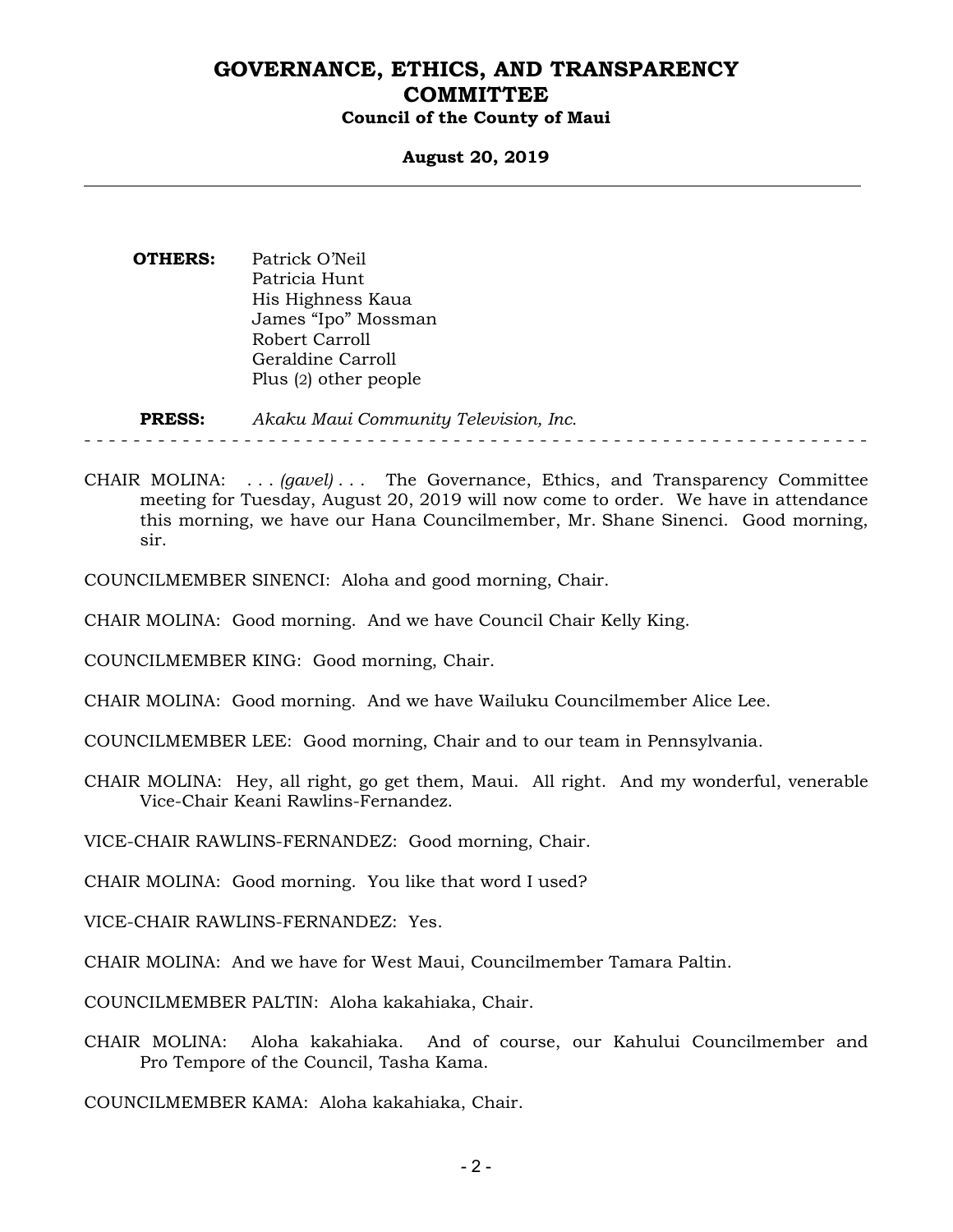#### **August 20, 2019**

CHAIR MOLINA: Aloha kakahiaka. Members Hokama and Sugimura are excused but will be on their way soon to join us for our festivities this morning. And we have a very ambitious agenda, Members. I'm hoping we can complete all of our business in time because we do have a 1:30 EAC [*sic*] Committee chaired by Mr. Sinenci. So, Members, let's work hard and get right to it. But before we do that, Chair would like to recognize Staff that's in attendance. We have Kasie Takayama Apo [*sic*], our Staff Analyst today. And also, we have Committee Secretary, Pauline Martins. And we have from Council Services, Mr. John Rapacz. From Corporation Counsel, we have Mr. Ed Kushi. And from the Mayor's Office, we have Ms. Gladys Baisa.

MS. BAISA: Good morning.

CHAIR MOLINA: Good morning. So, let's start first with public testimony. We have three submittals for public testimony here in the Chambers in Wailuku. But before we do that, let's go out to our sister…sister counties…sister --

UNIDENTIFIED SPEAKER: Offices.

- CHAIR MOLINA: --offices out in Molokai and Lanai, and also out in Hana. Let's check in with Molokai first. Ms. Lindo, on Molokai, do we have any testifiers for any of our agenda items today? Molokai? Okay. I know we've been having some technical difficulties with our audio this morning. So, if we can't get through to Molokai, let's go out to Lanai. Ms. Fernandez, out in Lanai, do we have any testifiers for our agenda today?
- MS. FERNANDEZ: Good morning, Chair. This is Denise Fernandez at the Lanai Office and there are no testifiers.
- CHAIR MOLINA: Okay. Mahalo. And let's go out to our friend, Mavis, out in our Hana Office, do we have any testifiers?
- MS. OLIVEIRA-MEDEIROS: Good morning, Chair. This is Mavis in the Hana Office and there is no one here to testify.
- CHAIR MOLINA: Okay. Mahalo. And we'll check back with the Molokai after we address our testifiers in our Chambers here. So, let's go ahead with testimony here in the Chambers in Wailuku. First to testify on GET item 2(21), we have Patrick O'Neil. And, Members, just for your information, Mr. O'Neil is a nominee for our, I believe on our Council…

#### *. . .BEGIN PUBLIC TESTIMONY. . .*

MR. O'NEIL: Good morning, ladies and gentlemen. I appreciate the opportunity to attend this morning. As you said, I'm an applicant for the Cost of Government seat. And I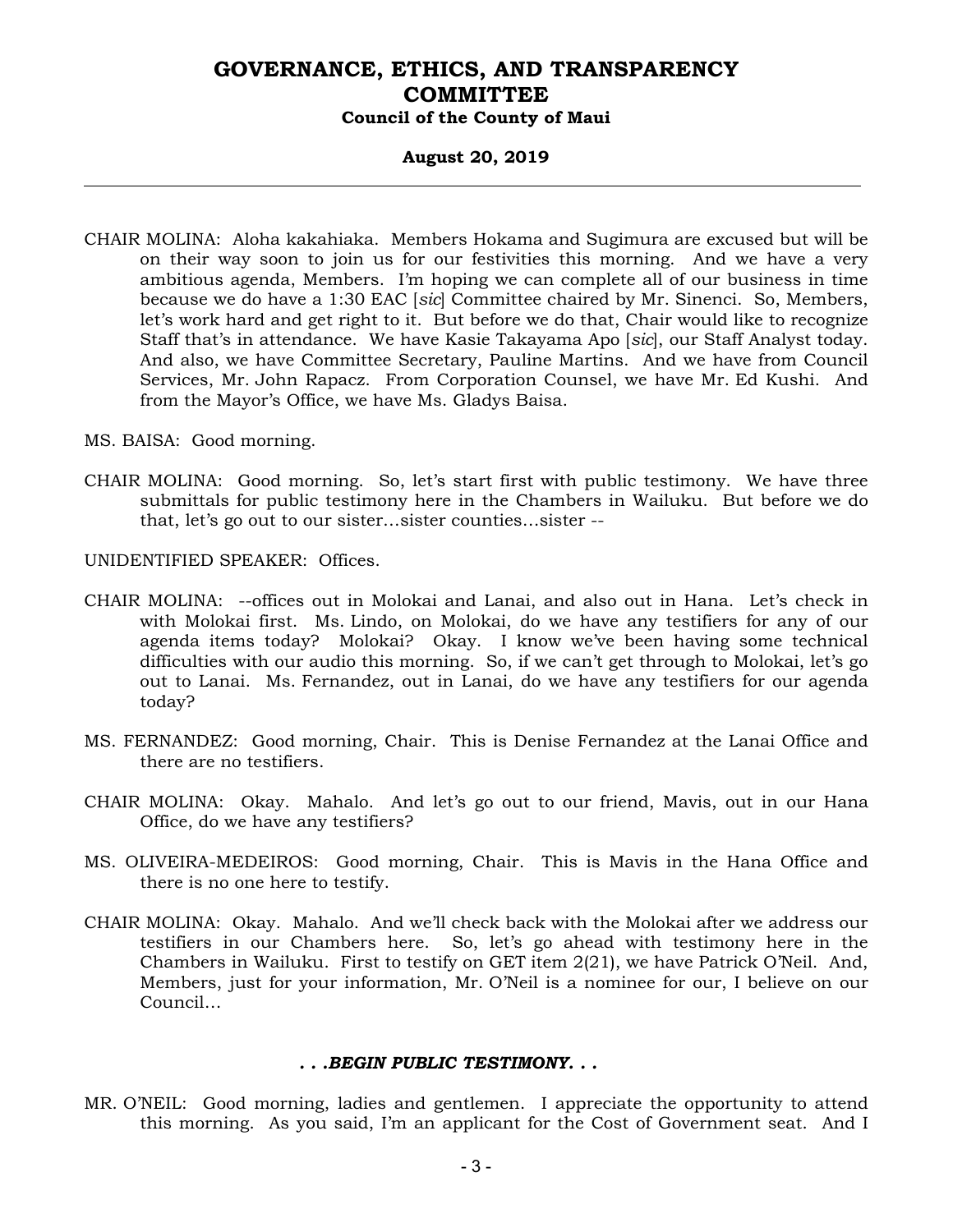#### **August 20, 2019**

appreciate you letting me testify before you this morning. So, I'll be brief and I'll be here to answer any questions if you have some.

CHAIR MOLINA: Okay. Thank you very much, Mr. O'Neil. And, Members, if you don't mind, if you'd like to withhold your questions once we get to the item for Mr. O'Neil, and we'll --

UNIDENTIFIED SPEAKER: No objections.

CHAIR MOLINA: --proceed. Any objections to that?

COUNCILMEMBERS: No objections.

CHAIR MOLINA: Okay. Thank you very much, Mr. O'Neil. And again, a reminder to our testifiers, please state your full name for the record and any organizations that you may be representing. And if you are a lobbyist, please inform the Committee of that as well. Next to testify, we have Patricia Hunt, who will be testifying on GET-11(15). Patricia Hunt? And Chair would like to recognize Councilmember Hokama to our proceedings, and I love the uniform, sir.

COUNCILMEMBER HOKAMA: Go West.

CHAIR MOLINA: Go West. That's right. Go West, young man, as they say, right?

COUNCILMEMBER HOKAMA: Yeah.

CHAIR MOLINA: Okay.

MS. HUNT: Good morning, Mr. Chair and Councilmembers. Thank you for hearing me today, and I greatly appreciate it. I'm not really expecting an answer today from any of you but I would first and foremost, since this is on litigation matters, I have some questions for Corporate [*sic*] Counsel, and they may not have the answers either today. But I would like to know one, to schedule a meeting with whoever is the new, I believe it's who replaced Mr. Wong, for the Corporate [*sic*] Counsel to meet with them one more time in hopes to get public records requests that's still have not been fully cooperated with according to the law. My question is I guess, and Corporate [*sic*] Counsel might be able to answer this or find out some researches, I would like to know under Rule 48, how many cases get thrown out of court in Maui County? And that's for specific reasons. Some of this has to do with the DUI meeting that was here yesterday that I sat and listened in. I'd also like to know how many lawsuits regarding the Maui Police Department with…while the term…while Chief Faaumu has been in office, that have been pending or are still pending regarding MPD…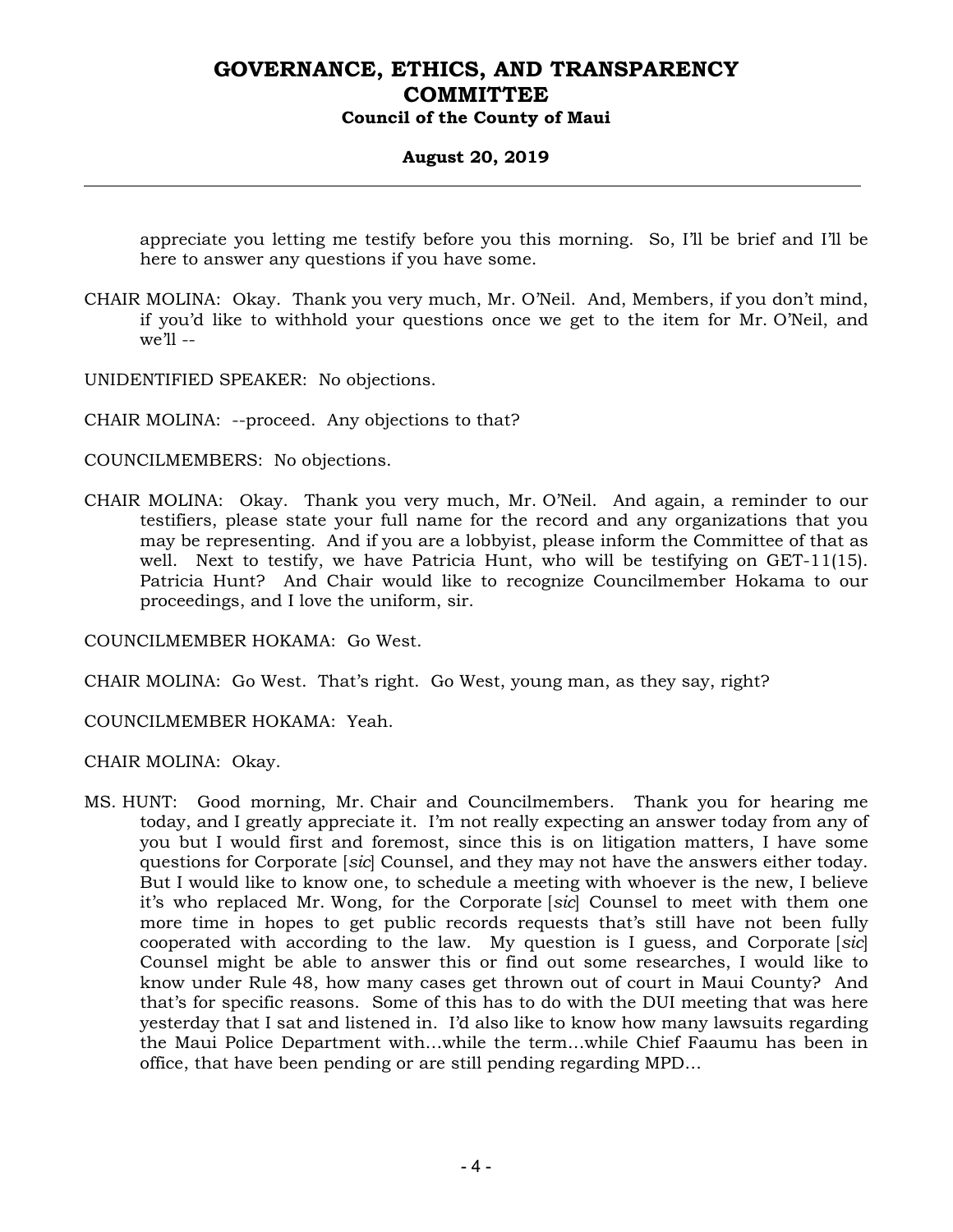#### **August 20, 2019**

- CHAIR MOLINA: Ms. Hunt, sorry to interrupt your testimony but again I'd also like you to make sure you discuss the Kamoku settlement, I guess if you have anything to say, which is --
- MS. HUNT: No, this is --
- CHAIR MOLINA: --on the agenda.
- MS. HUNT: --litigation matters, and then space settlement authorization. So, I just wanted to ask about some litigation. But I'll wrap it up very quickly is if I can get a meeting with Corporate [*sic*] Counsel, and then also if they would review Hawaii Statute 92 Section 24F; and Federal Statute, 5 U.S.C. 552, which is Freedom of Information Act records. Thank you.
- CHAIR MOLINA: Okay. Thank you, Ms. Hunt. Members, any questions for the testifier? Okay. Seeing none, thank you, Ms. Hunt. Our final testifier who is signed up for today, I'd like to call upon His Highness Kaua, Counselor, Advisor, and War Captain who will be testifying on I believe all of our agenda items here that's listed. Your Highness? And again, the time parameter is three minutes and or so.

MR. KAUA: Or longer.

CHAIR MOLINA: Good morning.

MR. KAUA: Aloha.

UNIDENTIFIED SPEAKER: Aloha.

CHAIR MOLINA: Aloha.

MR. KAUA: To all unique blueprint design, brothers and sisters I'm looking at, unique, unique, unique. He lives in you, you, you. That's power, power beyond man can give from heaven to earth. And that is why, it's not the best drawing but the best in heaven will do. King of kings. He's the king of heaven and earth. Love is aloha. One plus one is one and the same. One plus one is one and the same. So, keep it holy in His word. His word is righteous and you get the unrighteous. Unrighteous is not right in the words that is coming to the…from America here to Hawaii, which is his Garden of Eden. Four-plus million acres, larger than Texas, we're not just a little nobody. We are somebody in all of us. Therefore, He is here and will be coming in life but is in your heart now today. So, watch what you say and what you do because words is the biggest criminal act that ever done in this world today, was word add another letter it changes everything. Two, they use it to transfer our bloodlines and call it half-and-half. They call it dictionary. So, they continues their word…continues going to where we are now talking like them, like the serpent himself because we continue using these other words that no make no sense. I like when our Father said,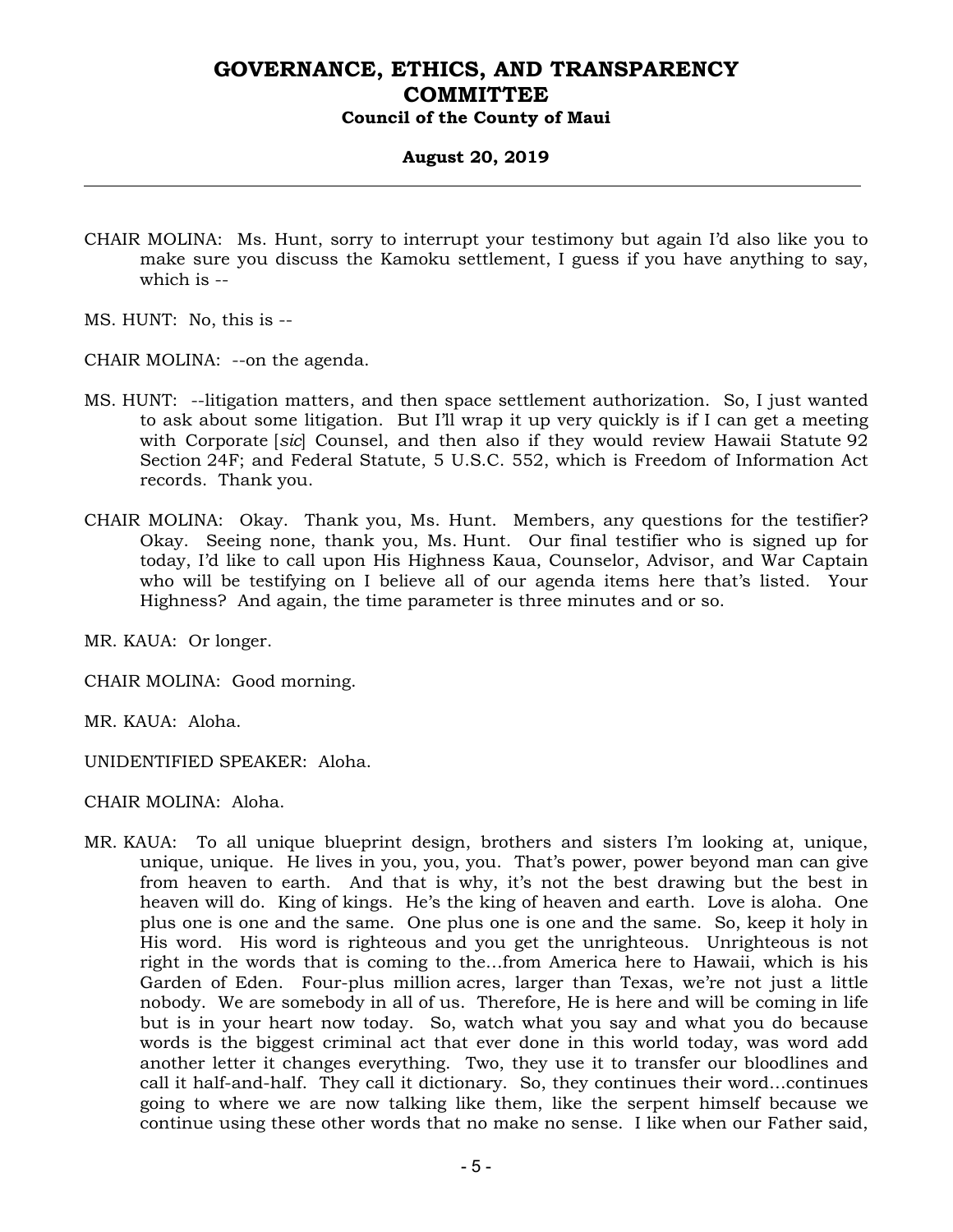### **August 20, 2019**

get things straight to the point of it all, point 'cause the finger come three back down to me, that's give, give, give. He gives me the language to say to you as best as can in my heart, my soul, and my brain, not unrighteous word they call M-I-N-D. M-I-N-E, no. M-I-N-D, been showing out in YouTube, in all tourist channels I've been watching every single day 'cause daily breath has been coming to me every single day, and showing how when using our M-I-N-D to take over the world, and that's been done with the corporation life. Our Father said the last big body, blood, brain--'cause this is your heart now--brain, aha, even it's aha, aloha. And thank you, thank you for giving us aha. And this last one B is the most important, your breath of life 'cause we've all been…we check out what we do today and what we do every single day with hot or cold, not M-I-N-D. It's breath of life that the Father controls outside and in. Therefore, we are controlled that now today. Your breath of life had the big decision to make today that you're going to listen and follow man's ruling or you're going to follow God's ruling.

CHAIR MOLINA: Your Highness --

MR. KAUA: And this is not…

CHAIR MOLINA: --I can stop you. Just a second, Members, do you have any questions for this particular segment from your Highness' testimony? Okay. Your Highness, I'll give you three more minutes if…up to the three more minutes --

MR. KAUA: Okay.

CHAIR MOLINA: --if you want to conclude, yeah.

MR. KAUA: Therefore, it has been said throughout…and you guys see this part? The triangle where Mauna Kea, Haleakala, *. . .(inaudible). . .* to the heaven and sky of heavens, and here today, and they always go like this. You put that two inside, that's brother to brother, sister to sister, brother to sister, sister to brother, because we make things what is one and one the same. By putting it together, it makes most important to all of us for what is now happening. He's on His way. He's making us…He's giving and watches all the time. We'd seen wrath and so forth, that people who are brothers and sisters are seeing heaven themselves. They're getting healed themselves because Jesus is the doctor. For the doctors say Kaua…Gary, wake up, wake up, and I woke up. They said I wouldn't talk but they just...I'm talking now. They said I wouldn't walk. Well, I'm walking. Every single day, we have a chance and decision to make, and that is to do it now not using man's word. Man's word will take you elsewhere. So, I ask you now, watch your words. Your words is the defining point of it all because you will meet Him in heaven, the gate. It is not me. It is we that make the determination. And that is love, love is aloha. Just keep it that way 'cause we are a kingdom of heaven. Hawaii Kingdom, a Garden of Eden, where else would it be? Do not get used and abused as you came here from whatever country you came from, with my family came Asia, my family came from Europe, my family came from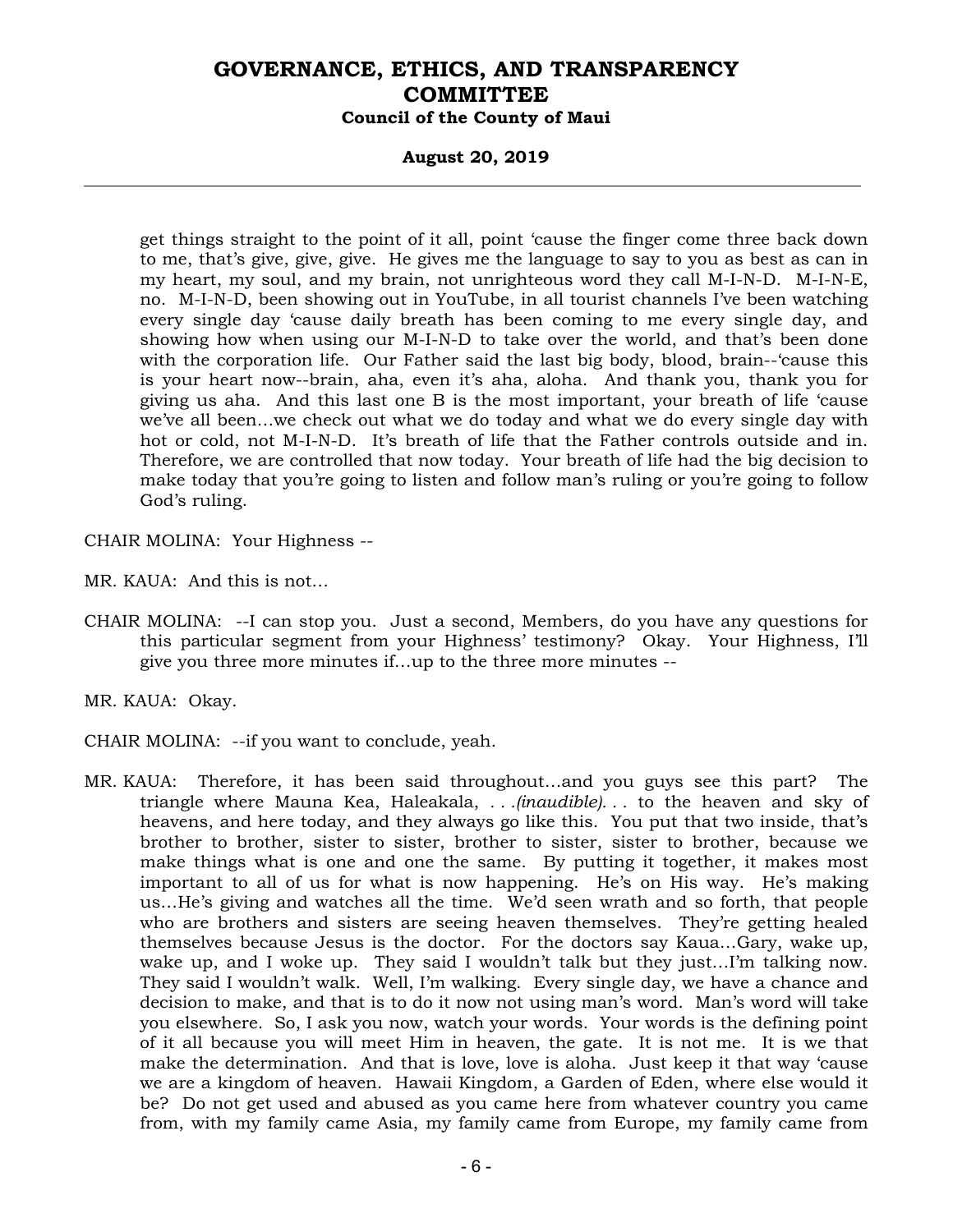### **August 20, 2019**

elsewhere, but they came down to do what is rule and law of our Father in heaven, period. Do not stripe that to an HRS. You got…that is rules of life, and it's stated so far now ever more, serpent, united serpent states, which get united what, the snakes, State of Illinois, it's California, and Hawaii. So, the whole point is that we are brought together for a point of it all, point of it all. Do it now or do it in righteousness because you will be held responsible, and that is life. See you later.

CHAIR MOLINA: Okay. Mahalo, your Highness. And we'll certainly take your words into considerations as it relates to HRS on our agenda here --

MR. KAUA: Anybody?

CHAIR MOLINA: --HRS items. Okay. Any questions, Members? Seeing none, okay. Mahalo, your Highness. All right. Is there anyone else in the gallery that would like to testify on our agenda items today? Seeing none, Chair will close public testimony if there are no objections.

COUNCILMEMBERS: No objections.

- CHAIR MOLINA: All right. So ordered, Members. Well, let's get down to business. We have our first item, GET item 2(20). Oh, before we do that, Ms. Takayama Apo [*sic*], any word from Molokai, if there are testifiers on our agenda items today?
- MS. APO TAKAYAMA: Chair, there's no further testimony with District Office.
- CHAIR MOLINA: Okay. That's been made clear. So, no objections to closing testimony on Molokai as well.

VICE-CHAIR RAWLINS-FERNANDEZ: No --

CHAIR MOLINA: Okay.

VICE-CHAIR RAWLINS-FERNANDEZ: --objections.

CHAIR MOLINA: So ordered.

COUNCILMEMBERS: No objections.

*. . .END OF PUBLIC TESTIMONY. . .*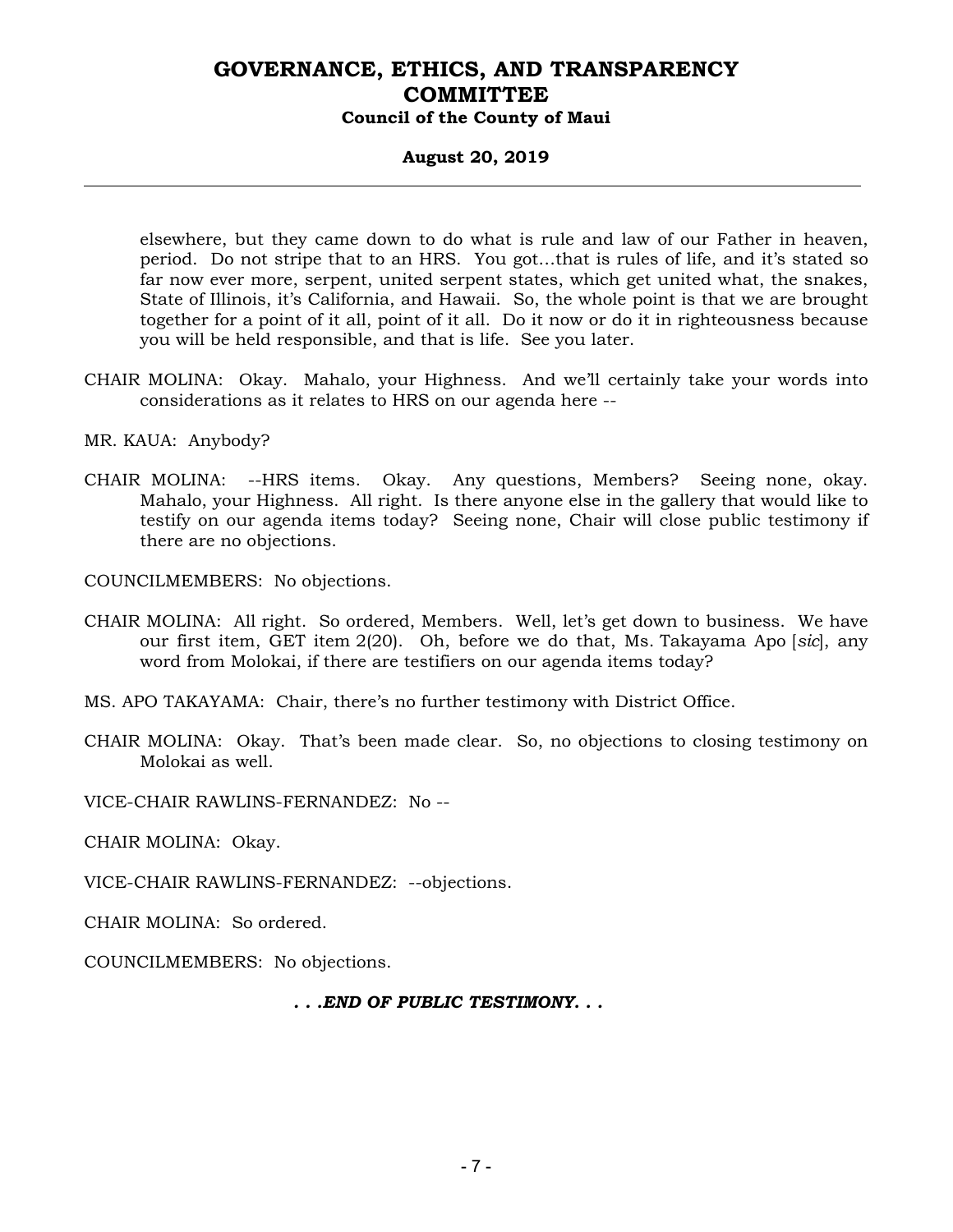#### **August 20, 2019**

### **GET-2(20) NOMINATIONS TO BOARDS, COMMITTEES, AND COMMISSIONS (AFFIRMATIVE ACTION ADVISORY COUNCIL) (CC 19-24)**

- CHAIR MOLINA: All right. GET item 2(20), which relates to the appointment of James "Ipo" Mossman to the Affirmative Action Advisory Council for the County of Maui. I'd like to recognize Ms. Baisa from the Mayor's Office to give us an overview on this nominee.
- MS. BAISA: Thank you very much, Chair. And it's my honor to be here today with you representing the Mayor and hoping that we can approve his nominees to three boards and commissions we have today. The first nomination is for James--as we all love him--"Ipo" Mossman to the Affirmative Action Advisory Council. This Affirmative Action Advisory Council advises and assists the Mayor in all phases of the County's Equal Employment Opportunity program based on Federal guidelines and requirements. They advise and assist the Mayor in reaching the County's affirmative action goals and objectives concerning race, sex, religion, the disabled in employment and to take affirmative action in correcting past discrimination. The law concerning the Affirmative Action Advisory Council states that we have to have a certain makeup. And three of those people have to be representatives of County government, and we have two already. We have two County employees who serve. And Mr. Mossman would be the third. Mr. Mossman is very involved in community, certainly understands the County and how we operate in terms of affirmative action and personnel, and he of course, is well prepared to discuss this with you this morning. He's a graduate of Saint Louis High School and Spokane Community College and Gavilan College, and he's very, very honored and excited to do this, very involved in his spare time in Senior Makule Softball League. So, he's here today to answer any questions that you might have, and I really ask for your support. We need to get this filled. I've had a request by Mr. Thomas, and he's very excited to have Mr. Mossman. Thank you.
- CHAIR MOLINA: Okay. Thank you, Ms. Baisa. And we do have Mr. Mossman in the gallery. Mr. Mossman, if you'd like to come up to the podium and just share a few brief thoughts with the Committee before we open it up for questions for you. And I believe we did have four Councilmembers that requested your presence here this morning. So, good morning --

MR. MOSSMAN: Well --

- CHAIR MOLINA: --Mr. Mossman.
- MR. MOSSMAN: --good morning, Chair Mike and Councilmembers. It's my honor to be here today. So, I was asked by Mayor Victorino if I would be…accept his appointment to this Advisory Council, and I am more than…I'm a very strong advocate of the Equal Employment, the…in workplace, and I'm here to answer any questions that you may have.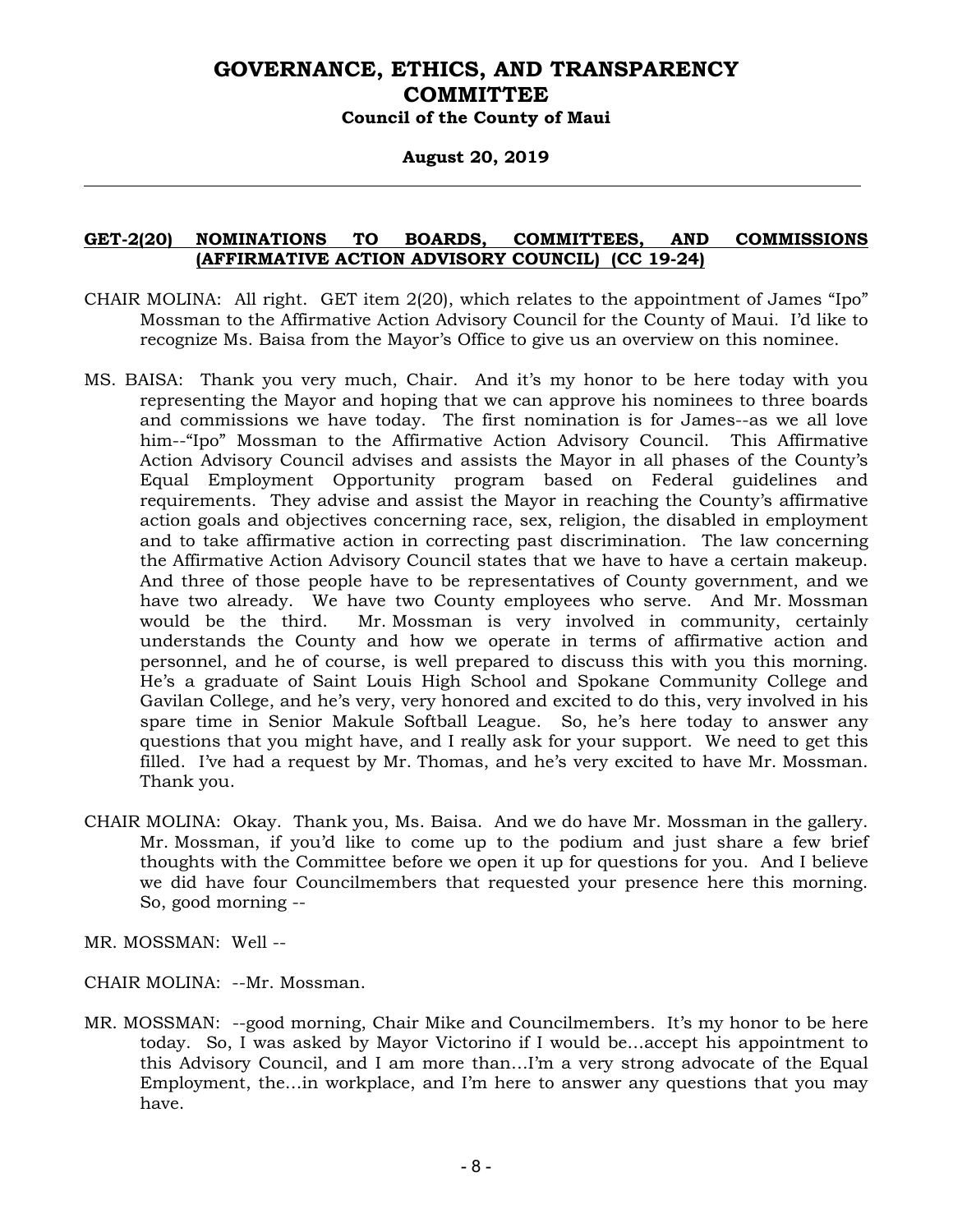# **August 20, 2019**

- CHAIR MOLINA: Okay. Thank you, Mr. Mossman. Members, the floor is open for any questions for Mr. Mossman. Okay. Vice-Chair Rawlins-Fernandez, followed by Chair King?
- VICE-CHAIR RAWLINS-FERNANDEZ: Mahalo, Chair. I have a question for Ms. Baisa first. Aloha, Ms. Baisa.
- MS. BAISA: Good morning.
- VICE-CHAIR RAWLINS-FERNANDEZ: How many times does the Affirmative Action Advisory Council meet each year?

MS. BAISA: It's a…

VICE-CHAIR RAWLINS-FERNANDEZ: Yeah, each month?

MS. BAISA: Thank you very much. It's a very interesting body. It is required to meet at least once a year; however, it also meets on-call when there are issues that have to be taken care of. They would meet ad hoc.

VICE-CHAIR RAWLINS-FERNANDEZ: Okay. So, on average like how often do they meet?

MS. BAISA: I spoke with Mr. Thomas, and he said that they usually do a little more than the once-a-year because things do come up that are very important for the Council to look at.

VICE-CHAIR RAWLINS-FERNANDEZ: Okay. That is very interesting.

MS. BAISA: Yeah.

VICE-CHAIR RAWLINS-FERNANDEZ: At least once a year. Okay. So…

MR. MOSSMAN: Can I add to that if you don't mind?

- VICE-CHAIR RAWLINS-FERNANDEZ: Sure. Aloha, Mr. Mossman. Would you like to add to that?
- MR. MOSSMAN: Thank you. Yes, after a conversation with Ralph, we meet four times a year. And it is by the ordinance, it is only once a year but we're kind of a little bit more on the aggressive side. So, it is four meetings a year.

VICE-CHAIR RAWLINS-FERNANDEZ: Okay. Mahalo for --

MR. MOSSMAN: Thank you.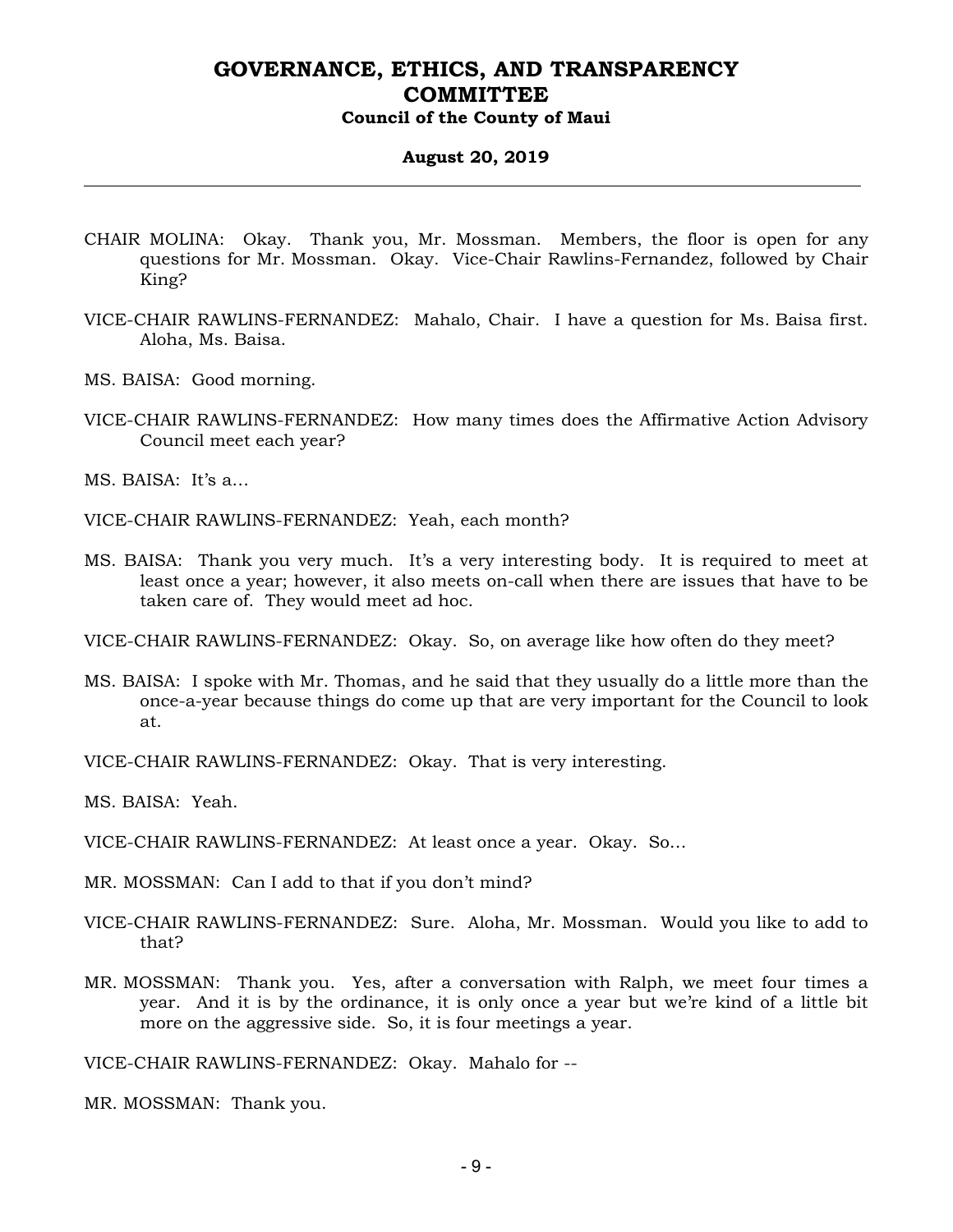### **August 20, 2019**

VICE-CHAIR RAWLINS-FERNANDEZ: --that additional information. So, do you foresee yourself having any problems meeting that four --

MR. MOSSMAN: Not --

VICE-CHAIR RAWLINS-FERNANDEZ: --times?

MR. MOSSMAN: --at all, not at all.

VICE-CHAIR RAWLINS-FERNANDEZ: Okay.

MR. MOSSMAN: I love what I do.

VICE-CHAIR RAWLINS-FERNANDEZ: Do you know…so, the…your…or if confirmed, your term would expire March 31st of next year --

MR. MOSSMAN: Yes.

- VICE-CHAIR RAWLINS-FERNANDEZ: --do you know how many more times the Commission will meet before that time?
- MR. MOSSMAN: I don't have that answer for you but Ralph has been in touch with me. So, I will have that. But sorry, I don't know that right offhand.
- VICE-CHAIR RAWLINS-FERNANDEZ: Okay. Mahalo. And do you see yourself having any conflicts in being able to…any conflicts in sitting on this board --

MR. MOSSMAN: Not at all.

VICE-CHAIR RAWLINS-FERNANDEZ: --or commission? Okay. And then…

MR. MOSSMAN: None, whatsoever.

- VICE-CHAIR RAWLINS-FERNANDEZ: Okay. And then my last question is regarding your application. You wrote that you're very concerned about affirmative action needs of the community. Would you mind sharing with us what are some of your concerns?
- MR. MOSSMAN: Well, you know, I wanted to, because this is something that was presented to me, so I wanted to do a little bit of homework regarding, you know, what the…what this Affirmative Action Council does. So, I want to just kind of read the Affirmative Action policy, that statement. So, the County of Maui is committed in meeting our obligation every...of recruitment, hiring, training, development, mentorship, and retaining of quality individuals in all levels of government. And the nice part about this is because of our cultural differences and how we bring people back together from the sameness, it's really important for everyone to have a value or an accepted value,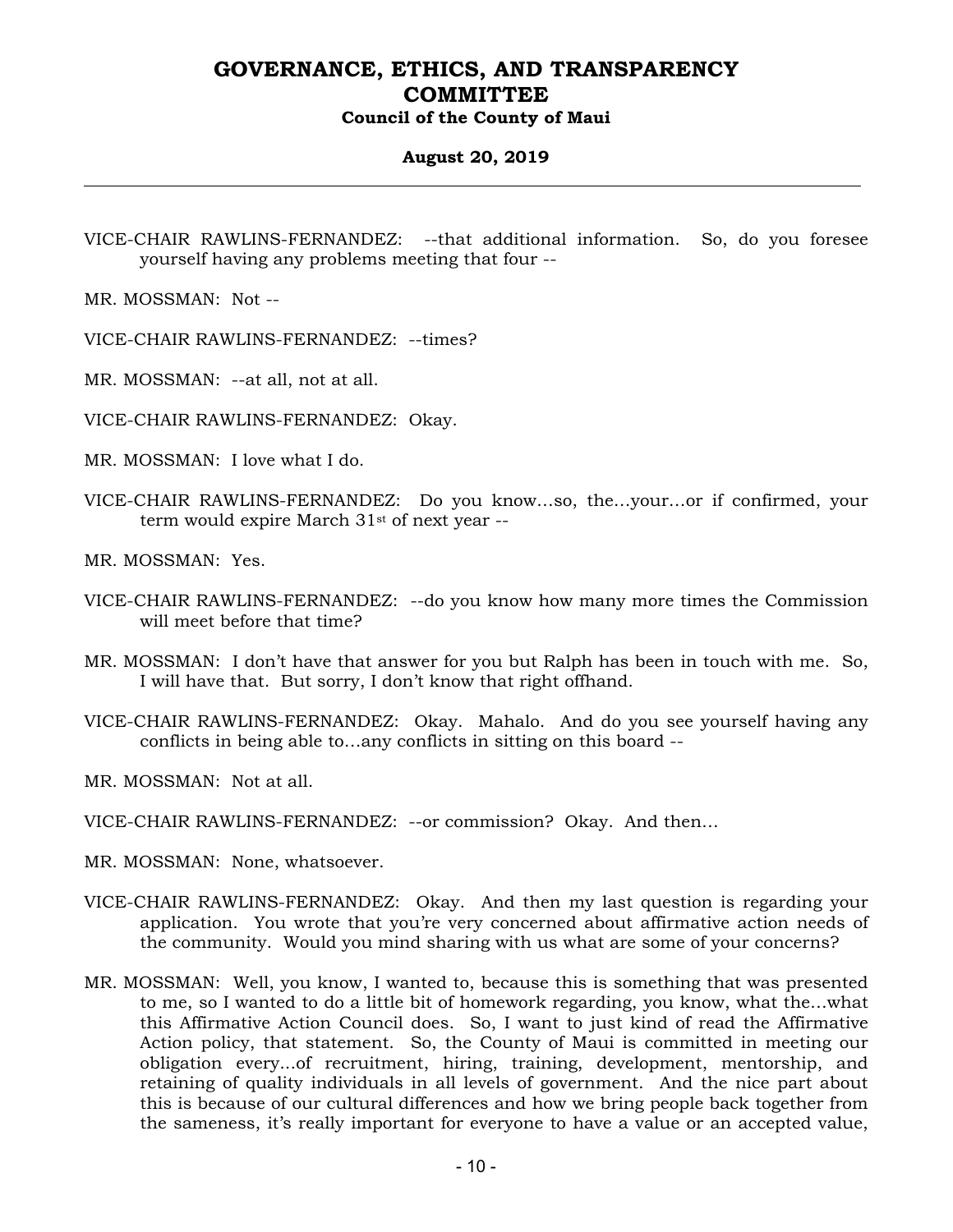### **August 20, 2019**

you know, while working for the government. So, that kind of excited me. So, as I stand here, you know, I look forward to it if and when I get appointed to this, you know. It should be a great challenge.

- VICE-CHAIR RAWLINS-FERNANDEZ: Okay. Mahalo for reminding us of what the policy says. So, what are your concerns, your personal concerns? 'Cause it said you're very concerned about affirmative action needs in our community.
- MR. MOSSMAN: Well, every --
- VICE-CHAIR RAWLINS-FERNANDEZ: What are some of the --
- MR. MOSSMAN: --you know --
- VICE-CHAIR RAWLINS-FERNANDEZ: --affirmative --
- MR. MOSSMAN: --with --
- VICE-CHAIR RAWLINS-FERNANDEZ: --action needs?
- MR. MOSSMAN: --Equal Employment Opportunity, I strongly believe that everybody should be treated equally--excuse me--and by, you know, just by action alone, you know, we…that's our responsibility to make sure that that is happening. And I look forward to those meetings because that's where we will get our complaints and/or challenges and our, you know, our solutions that we need to come up with. So, based on that, I'm looking forward to it because it's going to be a whole new challenge for me.

VICE-CHAIR RAWLINS-FERNANDEZ: Mahalo, Mr. Mossman.

MR. MOSSMAN: Thank you.

- VICE-CHAIR RAWLINS-FERNANDEZ: Mahalo, Chair.
- CHAIR MOLINA: Okay. Thank you, Vice-Chair Rawlins-Fernandez. Chairman King?
- COUNCILMEMBER KING: Thank you, Chair. Actually, I had the same question as Ms. Rawlins-Fernandez but…and thank you for being here. It's really good to put the face with the name and the position. My only question, Chair, is to Ms. Baisa. When I look at the requirements, it says three reps from County government, and Kate Griffiths is also a member. She's in County government. So, is it okay to have, you know, to designate somebody as a community member even though they do have a position in County government?
- CHAIR MOLINA: Okay. Ms. Baisa?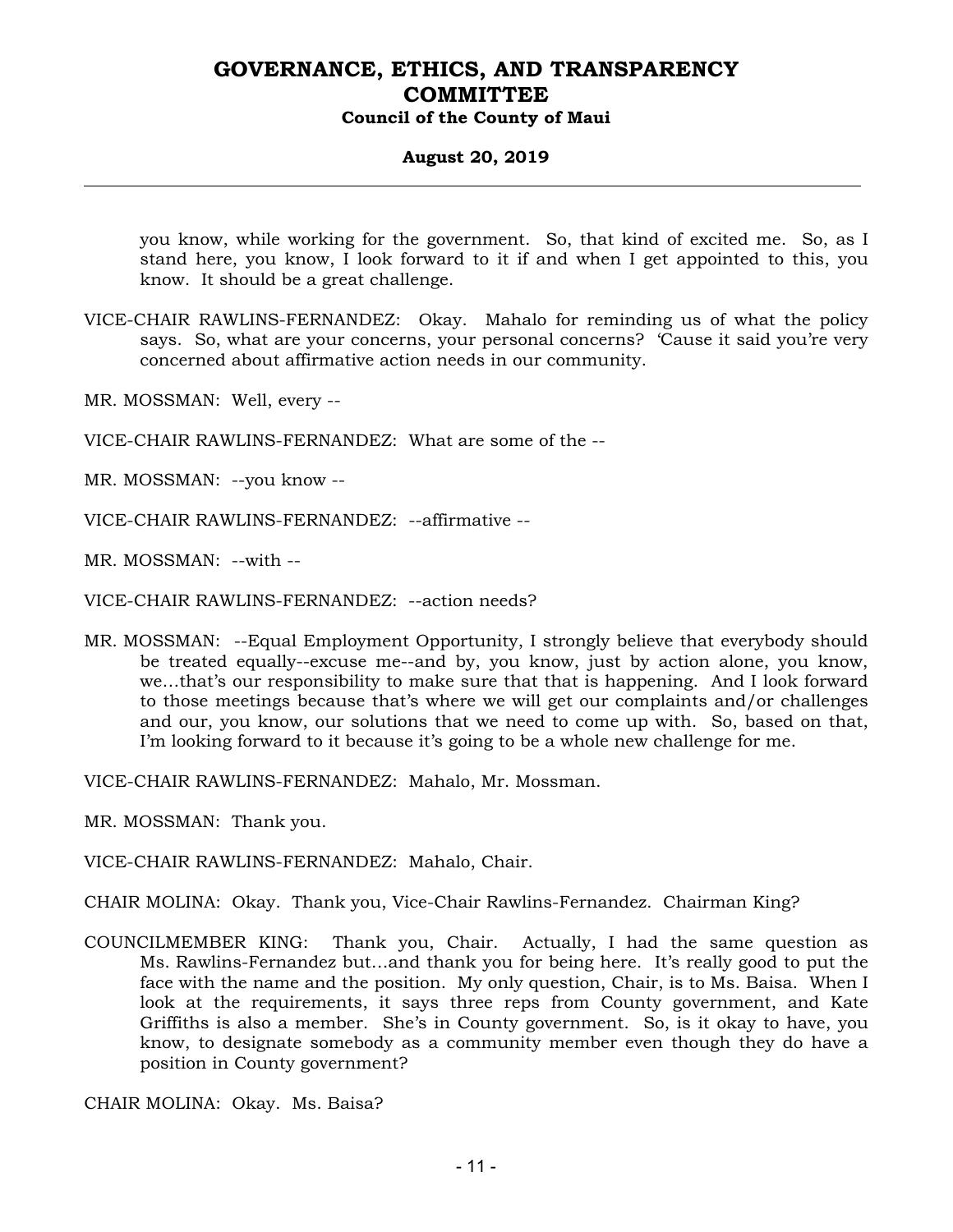#### **August 20, 2019**

MS. BAISA: I don't believe that we have a problem.

COUNCILMEMBER KING: Okay. I just want to make sure with Corp. Counsel --

MS. BAISA: Yes.

COUNCILMEMBER KING: --if there is no conflict with --

MS. BAISA: And --

COUNCILMEMBER KING: --that.

MS. BAISA: --maybe Mr. Kushi can answer.

CHAIR MOLINA: Mr. Kushi?

MR. KUSHI: I don't see a problem. But I understand that when Ms. Griffiths was appointed, she was not listed as a County employee.

COUNCILMEMBER KING: Okay.

MR. KUSHI: That's my understanding.

- COUNCILMEMBER KING: It doesn't have the appointment date. It just has the expiration date, so.
- MR. KUSHI: Two years ago.

MS. BAISA: Yeah.

COUNCILMEMBER KING: Okay. Yeah, I'm not…I can't do the math in my mind but I just want to make sure there wasn't a conflict. I don't have a problem. I think Mr. Mossman will be a good addition to this. And I appreciate you looking up the policy because a lot of times we have people who are applying for positions and don't know how many times they meet and don't understand exactly what they're going to be expected to do. And just looking at the sheet on this particular Council, there have been one, two, three, four, five resignations, you know, in the past few years. So, stay with us.

MR. MOSSMAN: Yeah.

COUNCILMEMBER KING: Okay.

MR. MOSSMAN: Thank you.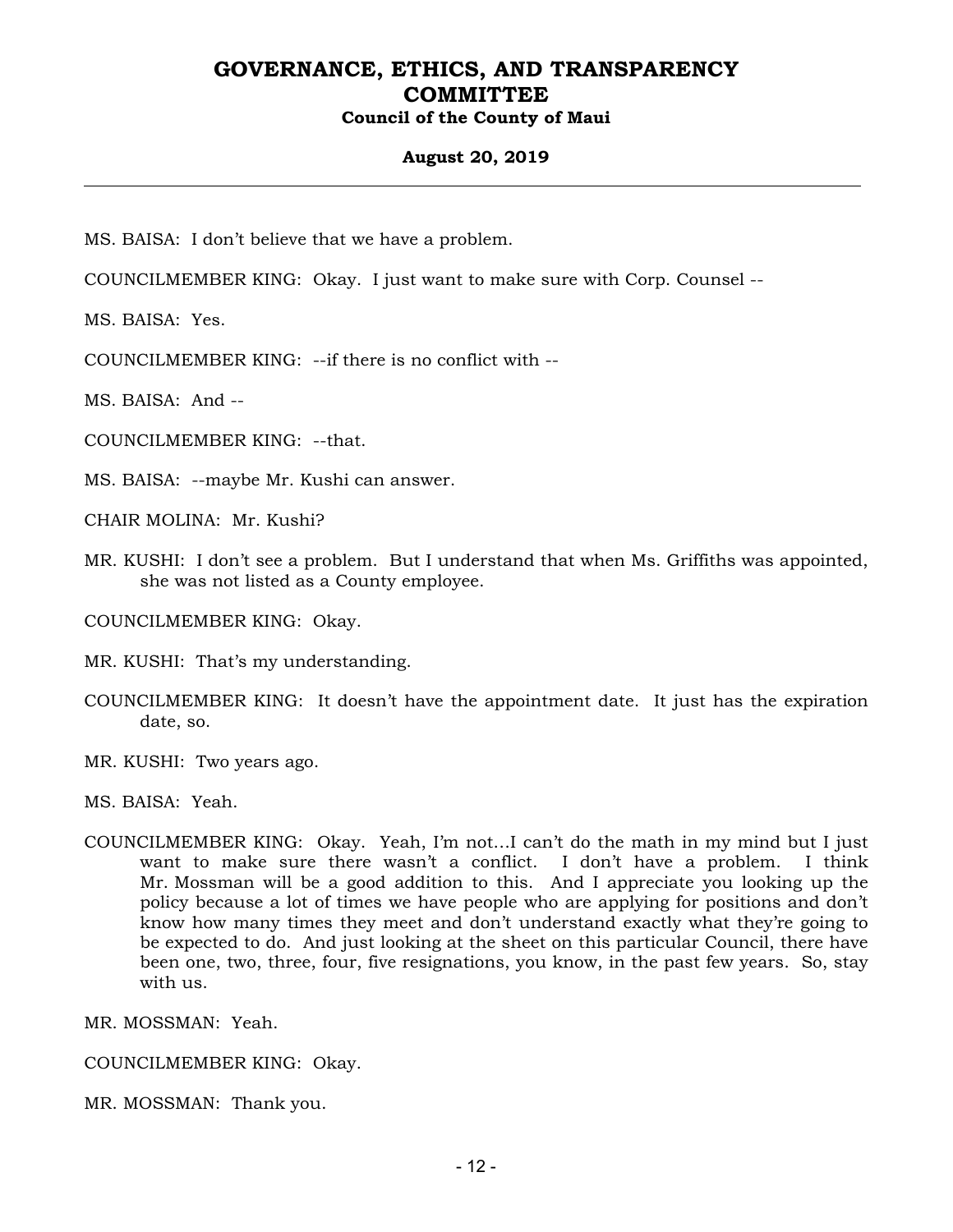#### **August 20, 2019**

COUNCILMEMBER KING: Thank you.

CHAIR MOLINA: Okay. Thank you very much, Chair King. Any other questions? Councilmember Kama? And before --

COUNCILMEMBER KAMA: Thank…

CHAIR MOLINA: --I recognize Member Kama, Chair would like to recognize Member Sugimura for attending our proceedings this morning. Member Kama, you have the floor.

COUNCILMEMBER KAMA: Thank you, Chair. So, good morning, Mr. Mossman.

MR. MOSSMAN: Good morning.

- COUNCILMEMBER KAMA: So, I see that you had a long career in the travel industry or in the tourist industry, and so I wanted to ask you, what other things…have…what other experiences have you gone through in your life that would you be able to bring to the Affirmative Action Commission [*sic*]?
- MR. MOSSMAN: How much time do you have?
- COUNCILMEMBER KAMA: I don't have a whole lot of time, but if you can do it maybe in about two or three minutes.
- MR. MOSSMAN: Well, you know, there's one thing the industry, talking about the hospitality industry, has changed so much in the years I've been working. I started my first job with Ala Moana Hotel back in 1970. So, that gives me pretty much a 49-year growth in that industry that is basically our number one driver. So, being said, what happens now is that with the changes of the type of visitors that we get to the islands, it presents a whole bunch of challenges because we went from the visitors to a lot of return guests. Now we got a lot of ownership. And so, with all of that being said, you know, some of that, it has…it brings some of the bad to the islands, and it just basically is one of those things that we as government people have to kind of be really, really strong and aware of. But being part of the industry as we have been, you know, there's also some very positive things that come along with that. So, I hope I kind of answered that without getting too involved.
- COUNCILMEMBER KAMA: Kind of. But what other things in the community have you been active in besides --

MR. MOSSMAN: Oh, gosh.

COUNCILMEMBER KAMA: --that?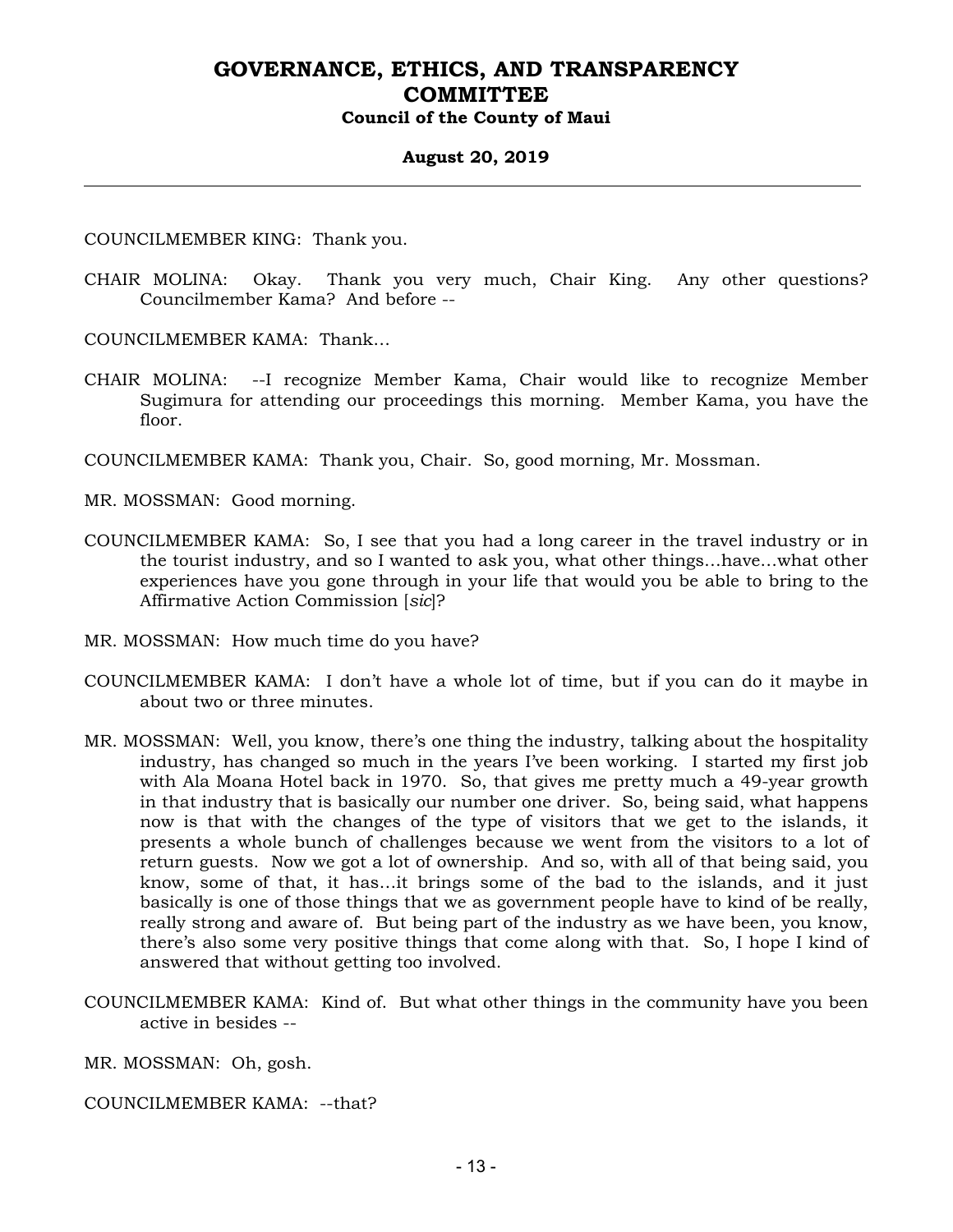#### **August 20, 2019**

MR. MOSSMAN: Well --

COUNCILMEMBER KAMA: So…

MR. MOSSMAN: --personally, I'm doing the HTA, the Hawaii Tourist Authority liaisons. And so, part of my job through the Office of Economic Development has been working with the grants --

COUNCILMEMBER KAMA: Okay.

MR. MOSSMAN: --and our contracts with our various grants. And so, HTA has three different grant categories. One is the Community Enrichment program; and Kukulu Ola, which does everything with the resources; and the Aloha Aina with the land. And very, very interesting to see that we have in the community this body that it gives grants to our various contractors as we can say. And amazing, I just thoroughly enjoy being a part of that system only because it brings about a lot of working relationships on how do we do something better. And normally, when you're talking about Community Enrichment; you're talking about Kukulu Ola, the resources; and Aloha Aina, the land, it just touches all the parts that we need. And so, that's really exciting. And to be representing the County of Maui is…I enjoy that.

COUNCILMEMBER KAMA: Thank you. Thank you, Chair.

CHAIR MOLINA: Thank you very much, Member Kama. Seeing no other questions from the Committee, I'd like to excuse Mr. Mossman from the podium. Thank you very much --

MR. MOSSMAN: Nice --

CHAIR MOLINA: --for --

MR. MOSSMAN: --to see you, Chair Mike.

CHAIR MOLINA: --being here. Same --

MR. MOSSMAN: Thank --

CHAIR MOLINA: --here.

MR. MOSSMAN: --you very much.

CHAIR MOLINA: All right. Members, Chair is ready to offer a recommendation. And --

UNIDENTIFIED SPEAKER: Recommendation?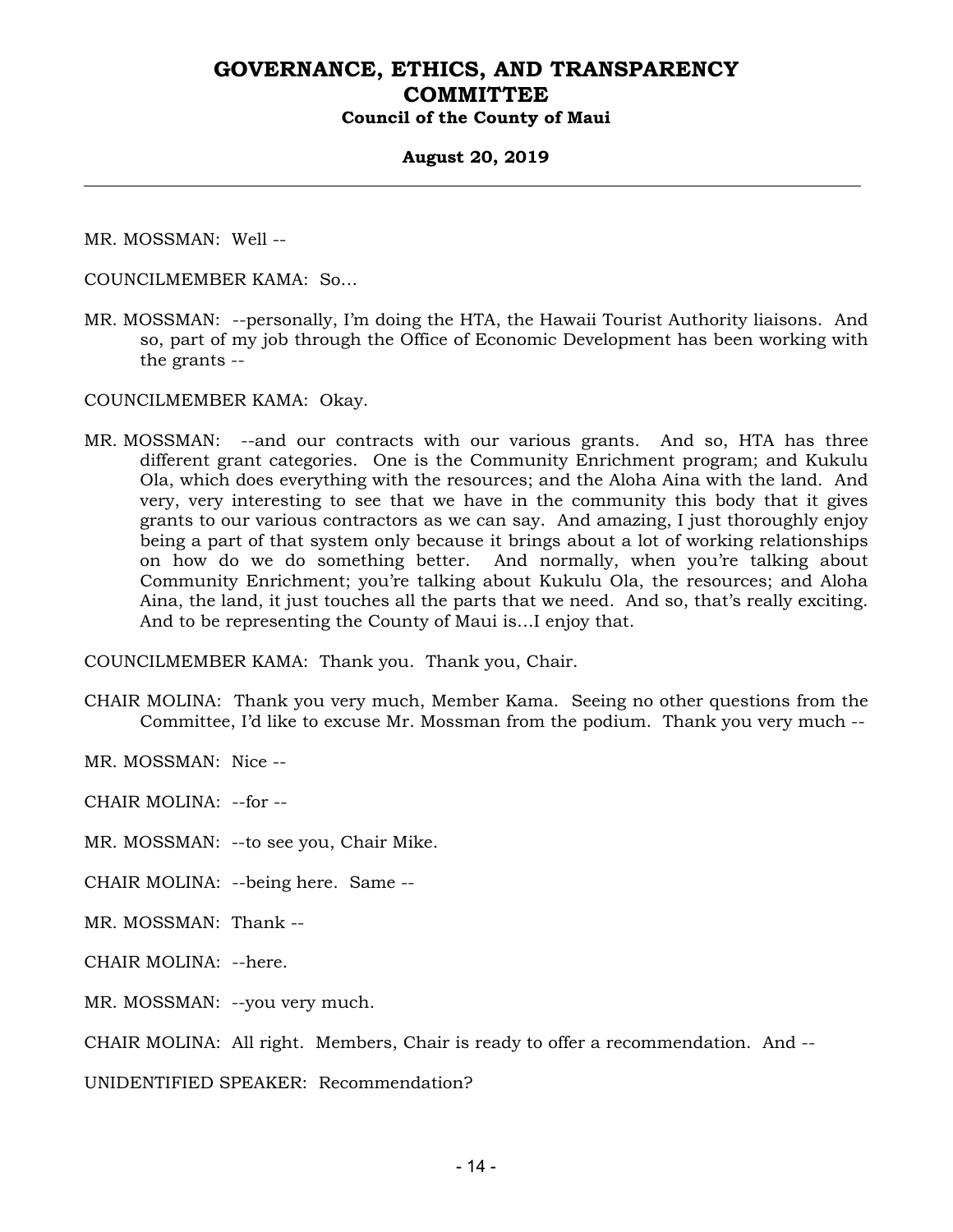#### **August 20, 2019**

CHAIR MOLINA: --Chair would like to recommend the adoption of the proposed resolution to approve the nomination of Mr. "Ipo" Mossman to the Affirmative Action Advisory Council. Chair is looking --

COUNCILMEMBER SUGIMURA: So moved.

CHAIR MOLINA: --for a motion.

COUNCILMEMBER KING: Second.

CHAIR MOLINA: Moved by Member Sugimura, seconded by Chairman King. Any discussion? Seeing none, all those in favor, signify by saying "aye."

COUNCILMEMBERS VOICED AYE.

CHAIR MOLINA: All those opposed? Thank you. Chair will mark it unanimous, nine-zero.

- **VOTE: AYES: Chair Molina, Vice-Chair Rawlins-Fernandez, Councilmembers Hokama, Kama, King, Lee, Paltin, Sinenci, and Sugimura.** 
	- **NOES: None.**
	- **ABSTAIN: None.**
	- **ABSENT: None.** 
		- **EXC.: None.**

#### **MOTION CARRIED.**

#### **ACTION: ADOPTION OF RESOLUTION TO APPROVE.**

CHAIR MOLINA: Congratulations, Mr. Mossman. This matter will move on to the full Council at a later date.

### **GET-2(21) NOMINATIONS TO BOARDS, COMMITTEES, AND COMMISSIONS (COST OF GOVERNMENT COMMISSION) (CC 19-24)**

CHAIR MOLINA: Our next item of business is GET item  $2(21)$ , and this relates to the nomination of Patrick O'Neil to the Cost of Government Commission. And to…before we call Mr. O'Neil to the stand, just for a…I would like Ms. Baisa to give us a brief overview of Mr. O'Neil's nomination to this Committee.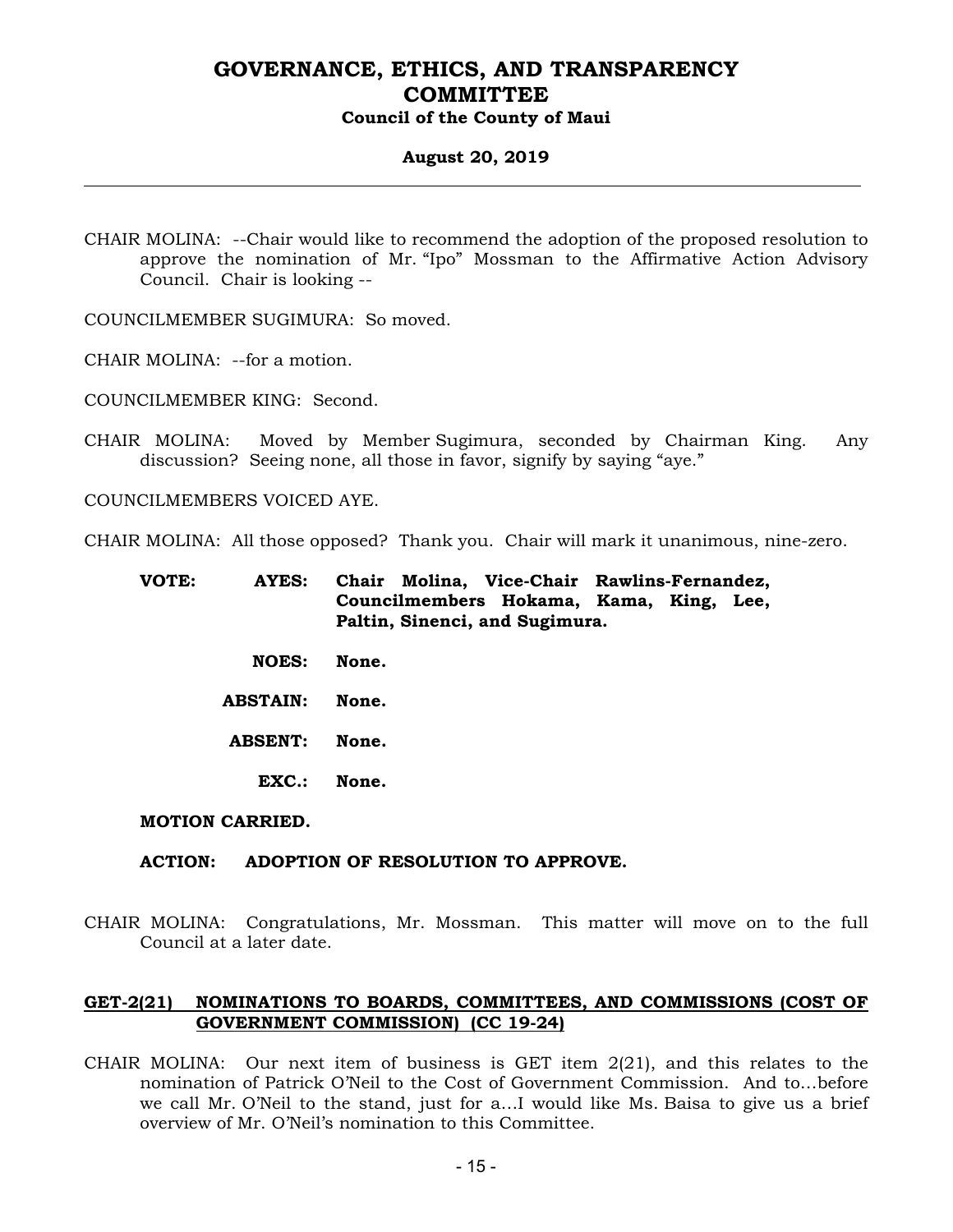#### **August 20, 2019**

- MS. BAISA: Thank you very much, Chair. It's been a pleasure getting to know Mr. O'Neil as our nominee by Mayor to the Cost of Government Commission. The Cost of Government Commission as you know helps the County promote economy, efficiency, and improve service to the public by reviewing existing County operations and policies and making recommendations to improve them. They submit an annual report of its findings and recommendations to the Mayor and Council, and sometimes send in interim reports also. Mr. O'Neil applied to be on this Commission. And I was very excited to get his application, and then we had a vacancy caused by having to…by Ms. DeRose having to leave the Commission. And so, you may remember that we nominated sometime earlier this year, not that long ago, Mr. Michael Williams to the Commission. And his terse remark was I'm the only man on it. So, I was looking and hoping that we would find a male, and Mr. O'Neil's application fell in my lap, and I was very, very happy. After a nice interview with him, I spoke with Mayor, and Mayor looked at it, and Mayor is very supportive. He thinks he's a wonderful addition to the Commission. He is actually Dr. Patrick O'Neil, having a Ph.D. in Public Administration from the University of Nebraska in Omaha, has an M.A. in Strategic Studies and National Security from the National [*sic*] War College, and a B.S. in Psychology from Washington State University. So, he has a tremendous amount of education. And he strongly believes that he likes to do citizen public service. He has over 40 years of experience. I discussed with him at length the need to be there and he's very committed, and he was most happy to be here today, very responsive answers. Whenever I call or send an e-mail, he answers right away. He's very excited and committed to do this. I also want to tell you that at the last meeting of the Commission, the Cost of Government Commission, I am very happy that the Commission is coming together very well. They had a very good meeting. And they set up all their temporary investigative groups, and they took on some heavy-duty stuff. And so, I think Mr. O'Neil will be a great addition to the group. And I…Mayor and I really hope that you will approve him. Thank you.
- CHAIR MOLINA: Okay. Thank you, Ms. Baisa. Dr. O'Neil, if you please come up to the stand. It sounds like a courtroom drama here. I should say the podium. So, if you could just give us a brief, I guess synopsis of your intentions of serving on this Commission. And after that, I'll open the floor for questions for you.
- MR. O'NEIL: Oh, thank you very much. I grew up in the military. And my first career, I served 27 years in the Navy, and I progressed through a number of different levels. Finally, I retired from the Joint Staff as a Navy Captain. The service that I had in the Navy and particularly in the Joint Staff, and my education at the Naval War College really oriented me more towards public service than just being in the military itself. So, as a result, once I was out of the military, I went back to school, pursued my Ph.D. in Public Administration. And after receiving, we spent ten years teaching and doing research in government and particularly in the structure of policy, policy implementation, and then how policy performs and how operational systems are managed, and how we can improve them. I retired from the university about a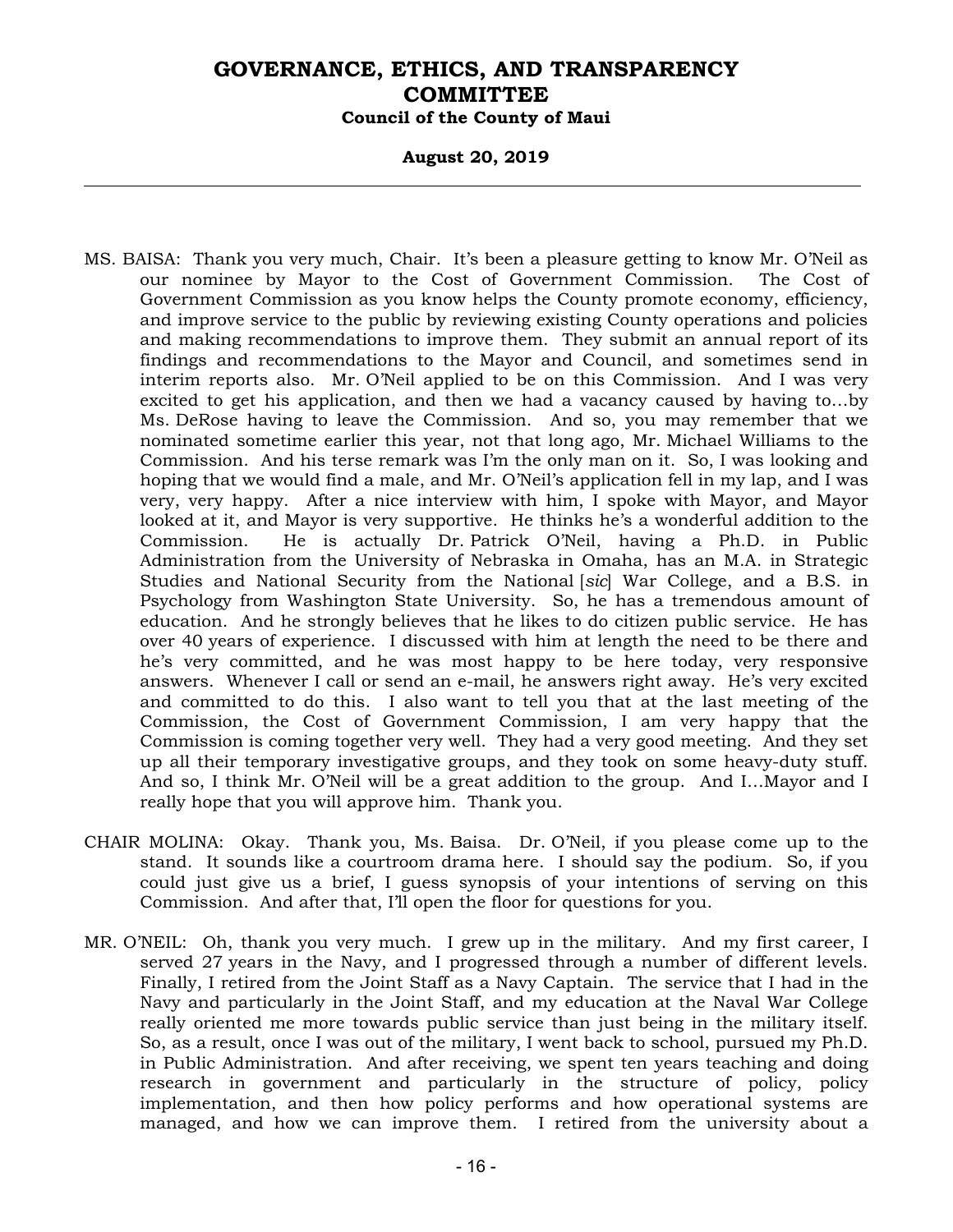#### **August 20, 2019**

year-and-a-half ago. My wife and I had always dreamed of living in Hawaii. I was a Navy Carrier Pilot by trade. I was primarily off the West Coast. I spent a lot of time in Hawaii. In fact, my wife was born in Honolulu, at Tripler Hospital. So, our coming back to Hawaii was really a great event. I understand the importance of governance. I also understand the complexity and difficulties of governance. And I hope that my experience, my education will lend itself to the Cost of Government Commission. And one of my areas especially is in hazard identification risk management. Before I applied to, for the Commission, I reviewed the standing report and also one of its specialized studies and workplace safety. And I guess I'll just say that Maui has the same problems that most governments do in workplace safety and fire and public safety overtime, and in economic development, which are areas that I've researched and studied before. So, I'll quit talking now. You know, God, I'm on my favorite topics myself. So, I'll back off now and answer any questions that you may have.

- CHAIR MOLINA: Okay. Thank you very much, Dr. O'Neil. First of all, thank you for your service to our country, and you certainly hit on a lot of important points as it relates to addressing, you know, those issues that you just mentioned, which is of much interest to this Committee. All right. I'm going to go ahead and open up the floor. We'll start with Chairman King, followed by Councilmember Sugimura.
- COUNCILMEMBER KING: Thank you, Dr. O'Neil, for being here, and for your willingness to serve 'cause I noticed that you applied for a lot of different boards and commissions. So, you're just willing to serve generally. And I just wanted to…I was looking at your application and I just wanted to address the statement you made as background and evaluation of government administrative and political operations. So, can you kind of give us some maybe detail on your background on administrative operations, governmental administrative operations?
- MR. O'NEIL: Yes, the…my primary areas when I was doing research where at first I was in intermodal transportation, electric transportation systems. So, I interface…started to interface with county and city government and some Federal agencies, in aviation, in just intermodal transportation, and the government effort in highway construction and rail, and so on. Then I moved into the emergency management realm where it became very intense, and the evaluation of emergency management systems, public safety systems and police. So, I served in various advisory capacities in monitoring interns, or when our people were hired or when requested by city, county, or state for various government agencies in their performance.
- COUNCILMEMBER KING: Okay. Then did you have interactions as far as the efficiencies and economics of those operations?
- MR. O'NEIL: Well, efficiency and cost are always two big issues in any of these areas. Government size is complex. There's the big demand for services but resources are finite. So, what little resource we have how efficiently they're applied really becomes a…an issue particularly for being challenged. I get myself in trouble by people who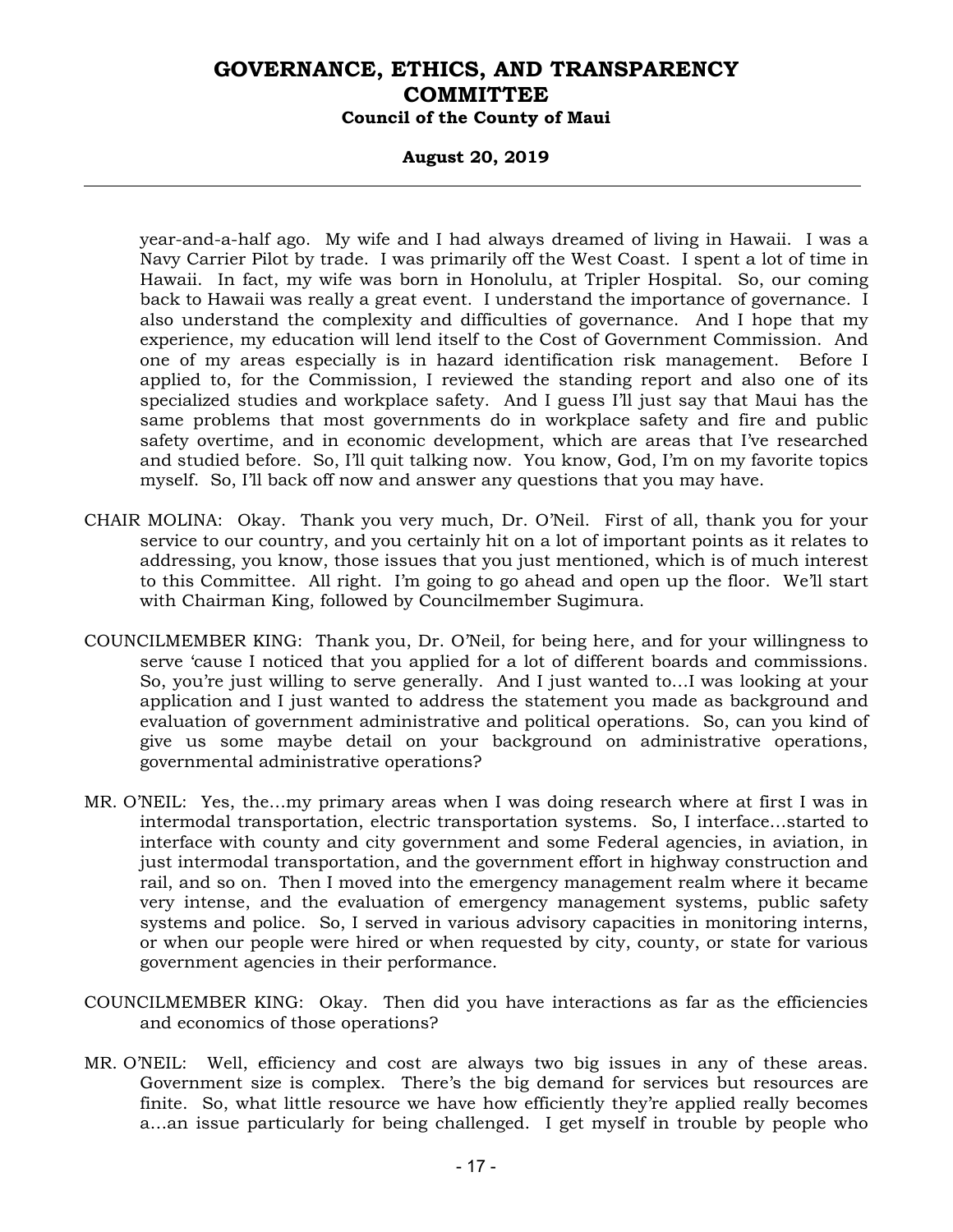#### **August 20, 2019**

think that government can be run like any business. And, you know, there are some elements that are common to business and government but social welfare considerations aren't part of your cost benefit analysis for business.

- COUNCILMEMBER KING: Right, right. Well, thank you for…thank you for that statement. And the other…only other thing is because you mentioned political operations that I can kind of sense an understanding of the politics involved but we also need to have a separation of that in certain areas. So, just…can you speak to that?
- MR. O'NEIL: Well, yes, the thing that I do and have done is I do, try to do unbiased research and provide good data information for people to make good decisions for government programs. The political separation has, sometimes it's interesting, I've seen sometimes they have really good information and ignore it and do something else, and…which can be frustrating. As a matter of fact, there's a whole body of literature on that within the academic realm. But overall, I think government does tend to make good decisions if they have good information. And when they don't, then we need to have processes in place to ensure that we increase our ability particularly like for the safety, the workplace compensation issue, and the cost of that. I was very interested in that, and that's an interesting area that I think you can make massive improvement.

COUNCILMEMBER KING: Okay. Great. Thank you. I appreciate you being here.

CHAIR MOLINA: Okay.

COUNCILMEMBER KING: Thank you, Chair.

- CHAIR MOLINA: Thank you, Chairman King. Councilmember Sugimura, followed by Councilmember Sinenci?
- COUNCILMEMBER SUGIMURA: Thank you very much for being here and nice to meet you. I'm just curious, your application or resume says that you are the CEO of Flatwater EM Tech.

MR. O'NEIL: Yes.

COUNCILMEMBER SUGIMURA: What is it and where is it housed?

MR. O'NEIL: Flatwater EM Tech is a startup software company that has made zero progression, and it…we ran into a lot of problems being primarily being the funding for some of the systems. The headquarters right now sort of is in Omaha, Nebraska except I'm going to move it here, but there's an issue with hiring folks with the technical background. So, the future of the company is in limbo right now. It's…we are divesting, some of my partners. And so, that's up for grabs is what is going to happen there.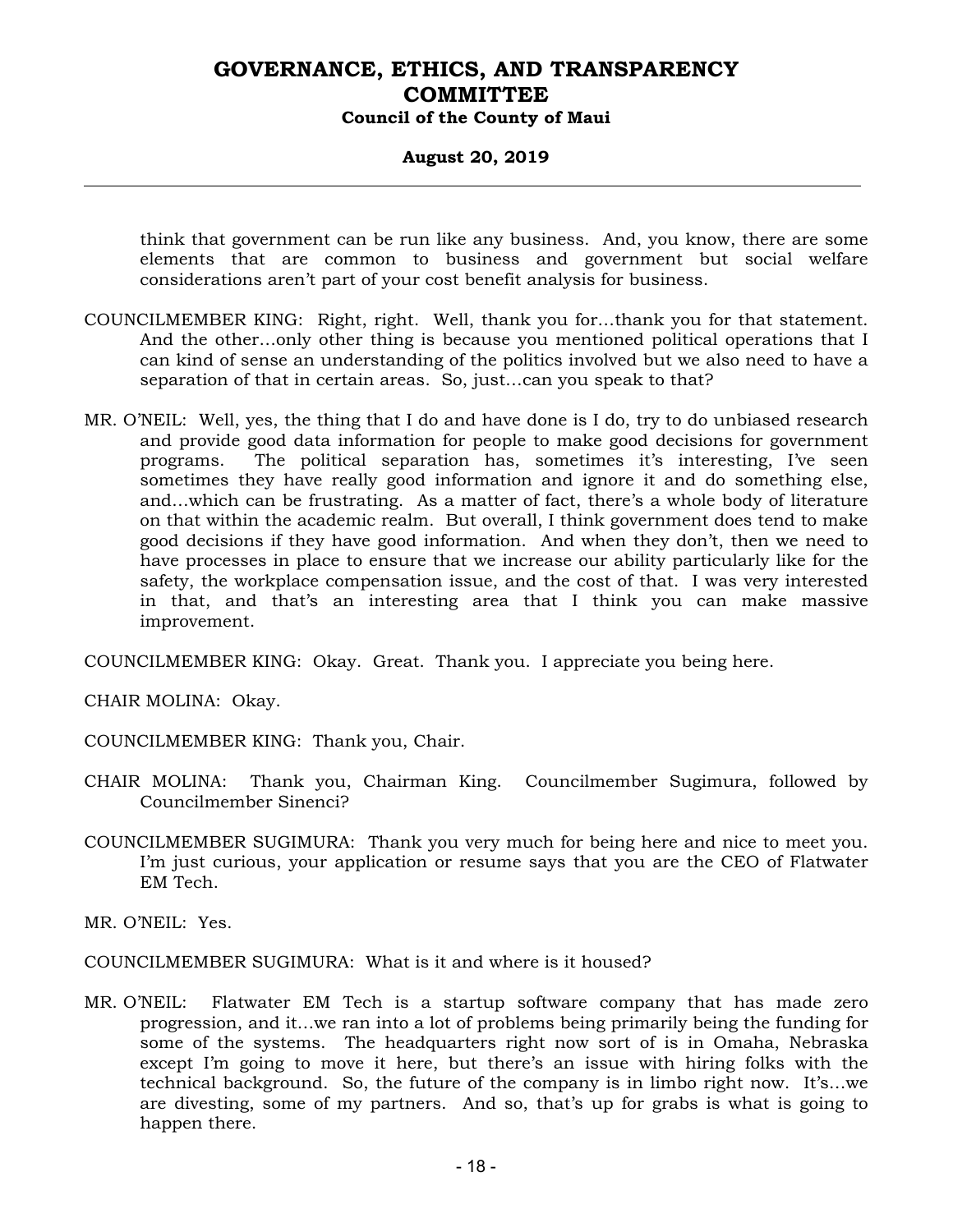#### **August 20, 2019**

- COUNCILMEMBER SUGIMURA: So, by looking at your resume, it looks like that you have worked for that company from June 2018 to present. And before that, you were basically living off-island?
- MR. O'NEIL: Yes, correct. I was living in Omaha, Nebraska where I worked at the University of Omaha. But we've been on island for about 18 months.
- COUNCILMEMBER SUGIMURA: And would you be able to, I guess what my question was would you be able to attend meetings if you're heavily involved as a CEO? I know this is usually Keani's question but…
- MR. O'NEIL: Yeah, the…yeah, so the company in the last few months as I said I think is on the verge of being nonexistent. But the, my understanding is that the Commission meets once monthly on the second Tuesday, and there shouldn't be an issue for me.

COUNCILMEMBER SUGIMURA: So, you would be able to attend --

MR. O'NEIL: Yes.

- COUNCILMEMBER SUGIMURA: --and bring your wealth of knowledge to the Cost of Government Commission?
- MR. O'NEIL: Correct. Now, I wouldn't apply if I wouldn't be able to attend to do the job properly.
- COUNCILMEMBER SUGIMURA: Thank you.
- CHAIR MOLINA: Okay. Thank you, Member Sugimura. Councilmember Sinenci?
- COUNCILMEMBER SINENCI: Thank you, Chair. My question was answered earlier. Thank you.
- CHAIR MOLINA: Thank you. Members, any other questions for Dr. O'Neil? Councilmember Paltin, followed by Vice-Chair Rawlins-Fernandez.
- COUNCILMEMBER PALTIN: Aloha, Dr. O'Neil, thank you for being here today and your service to our community.
- MR. O'NEIL: Thank you.
- COUNCILMEMBER PALTIN: In that you moved here within the last 18 months, I was wondering what is it about Maui that you love?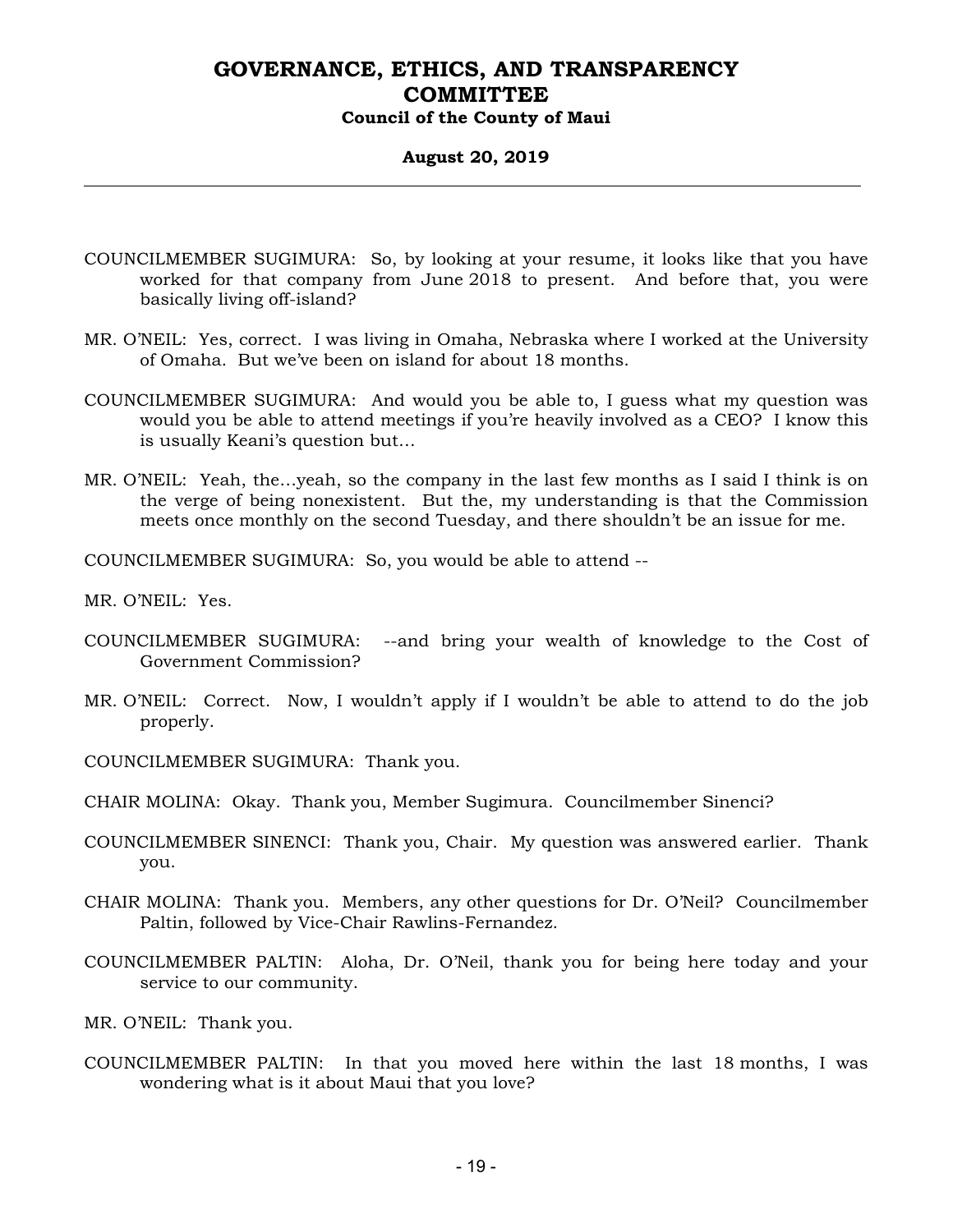### **August 20, 2019**

- MR. O'NEIL: Thirty-five years ago when I was on a Pacific Rim exercise prior to going on deployment, my wife came over, met me in Honolulu. We came here and spent a week. The short story is had I not been on active duty and the FBI and everybody else would come looking for me, we'd have never left. So, we came back and we always had a plan to come here, I mean for three decades. And our subsequent trips just enables to fall more in love with the area. I mean Hawaii is an extraordinarily unique environment. I mean I spent over the last two decades in the Midwest. It's a very different culture, and I love the Hawaiian culture, its diversity and its inclusiveness. And that's one of the reasons I'm applying for the Cost of Government committee. I think it's important to protect that.
- COUNCILMEMBER PALTIN: And that you like the culture and the people, and your military background, how would you use that to protect the culture within the context of the Cost of Government Commission?
- MR. O'NEIL: Well, that goes a lot with the diversity issue. I grew up in a very diverse arena when I was growing up in Washington State. I'm so old, that when I was in school, if, for people who remember the interracial marriage was illegal in the southern part of the United States. So, a lot of kids that I went to school with were products of interracial marriages. So, that was the environment that I grew up with. I went into the military and it was very diversified, and the Midwest, not so much. And I'm very comfortable in this environment. And the uniqueness of Hawaii as opposed to the, say the mainland, for example, is, to me, it's much more inclusive. It has an environment where people are more accepted to express their ideas and just being more kind. And I think government had…plays a big role on that 'cause government can suppress that if it chooses to do so. So, that's one of the things I think we really need, you know, to guard against. Before I get myself, and I don't know how much trouble I'm going to get in here but…so.
- COUNCILMEMBER PALTIN: The municipal government from the town that you lived in in Nebraska, were they a county manager or was it a strong mayor, or how was that county government or municipal government --

MR. O'NEIL: Omaha --

COUNCILMEMBER PALTIN: --job?

MR. O'NEIL: --has a strong mayoral system, and it has a city council but it's very strong mayor. It's a…it's kind of…it's a very conservative area. And it's still, I mean it's Democratic, but it's just a different, I'm going to use the word vibe, but it's different from the kind of government system that I have received here.

COUNCILMEMBER PALTIN: Thank you.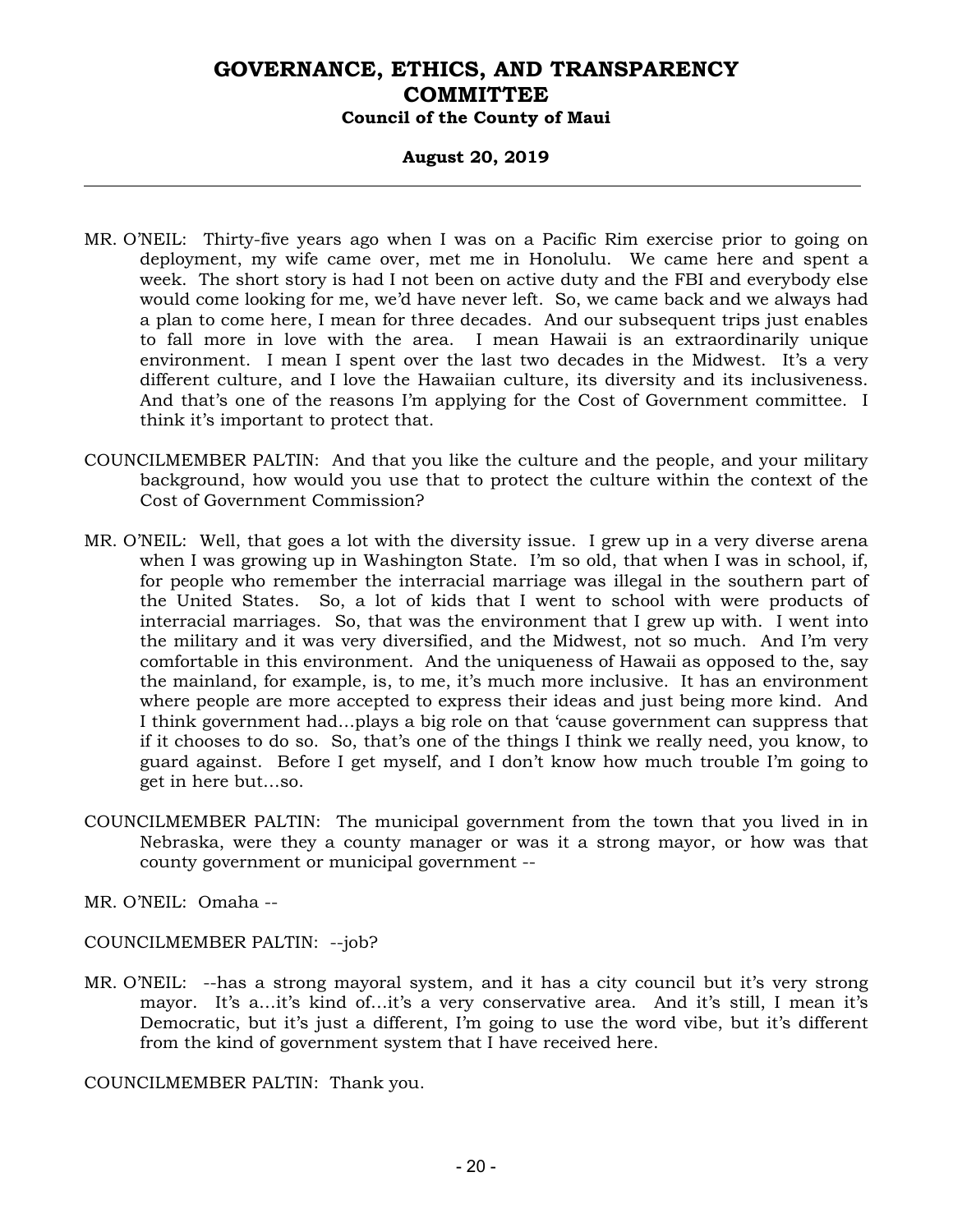#### **August 20, 2019**

CHAIR MOLINA: Okay. Thank you very much, Member Paltin. Vice-Chair Rawlins-Fernandez?

VICE-CHAIR RAWLINS-FERNANDEZ: Mahalo, Chair. Aloha, Mr. O'Neil.

MR. O'NEIL: Good morning.

- VICE-CHAIR RAWLINS-FERNANDEZ: Mahalo for your willingness to serve on our County Commission. And okay, so, I have a couple questions. Mahalo, Member Sugimura, for asking my attendance question. I think you kind of spoke to how you would like to contribute. But in case you missed anything, I'll give you that question. How would you like to contribute to the…or how do you plan to contribute on the Cost of Government Commission?
- MR. O'NEIL: Oh, the…well, I can say that the…my background and ability to conduct research, I spent almost two decades as a professional researcher and technical writer. So, I think I can bring that to, immediately to the table. I'm well-versed on a number of analytical techniques that try to limit bias, yeah, so that we can produce good data. So, I think that's the contribution. The core for any emergency management system, which I worked in for the last, almost last decade, is hazard identification and risk assessment of which cost containment is a critical component. So, I think I can also bring that. My areas, I was reading the minutes of the last Cost of Government meeting, and they were discussing about areas to which they wanted to investigate further. I can tell you I was, you know, the wildfire situation is interesting here. That cost is something I think we need to kind of take a look at, as also far as the overtime and just the overall cost that they're grappling with. I'm also really concerned, and I am assuming people have done something, the climate change issue, the sea level increase is probably the predominant long-term…well, it is a predominant, a long-term threat, I've seen a lot of research in the area, and I'm not certain that that is not a short-term threat as well to the islands. So, those are something that we really need to start looking at, estimating the cost and the actions associated that are needed to hopefully mitigate that 'cause that's going to be serious.

VICE-CHAIR RAWLINS-FERNANDEZ: Mahalo, Mr. O'Neil. I share your concerns.

MR. O'NEIL: Thank you.

- VICE-CHAIR RAWLINS-FERNANDEZ: And my last question is did you…so you're here for…so you applied for boards and commissions in June. So, you were here for about a year?
- MR. O'NEIL: Yeah, when I applied, yes.
- VICE-CHAIR RAWLINS-FERNANDEZ: And what made you seek…did you seek out this application to sit on a board or commission, or were you asked to…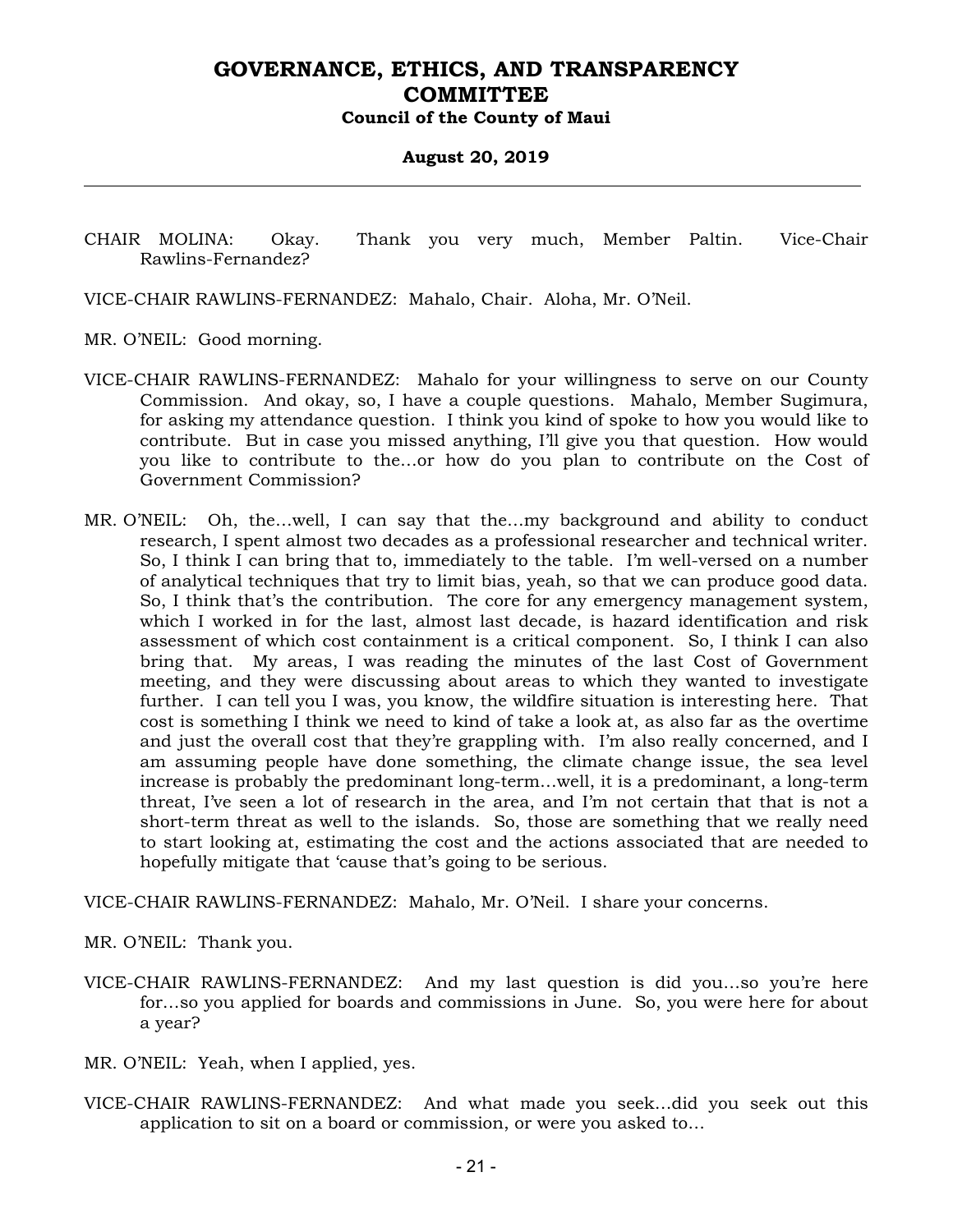### **August 20, 2019**

- MR. O'NEIL: Oh, I sought it out. You know, I've spent the last 20 years, you know, serving on and off different advisory committees. And after I retired, I sat and looked around and went, you know, I have the time to be really involved. And I think it's important for every citizen to do something. So, that's my intent.
- VICE-CHAIR RAWLINS-FERNANDEZ: Mahalo. I didn't see the information that Chair King has. What were the other boards or commissions that you applied to?
- MR. O'NEIL: I had kind of a menu. I decide…once I decided I wanted to serve, I wanted to see if I could find some…I kind of tried to prioritize where I thought I was most qualified for. So, I think the first two were the Cost of Government, and the second one was Public Safety since that was, you know, in the emergency management-police-fire realm. But…then I kind of went down from there. So, that's how I made those decisions.

VICE-CHAIR RAWLINS-FERNANDEZ: Okay, great. Mahalo.

MR. O'NEIL: Thank you.

VICE-CHAIR RAWLINS-FERNANDEZ: Mahalo, Chair.

- CHAIR MOLINA: Thank you, Vice-Chair Rawlins-Fernandez. Okay. Member Kama?
- COUNCILMEMBER KAMA: Thank you, Chair. So, Dr. O'Neil, how many Federally-recognized tribes do you have in the State of Nebraska?
- MR. O'NEIL: There are four, the Ponca, Santee, Omaha, and the Winnebago.

COUNCILMEMBER KAMA: So, have you ever had any interaction with them?

MR. O'NEIL: Yes. I…when I was at the university, I started up the Emergency Management program. And as part of that process, we developed the Tribal Management Emergency Services curriculum. UNO was sort of unique in that we had a Native Studies program, and we had an Emergency Management program but they were separated. So, I was approached by a national organization, the Tribal Emergency Management Association to see if we could get a certificate developed for tribal emergency management. So, I contacted Ed Zendejas who's the head of Native American studies. We brought the programs together and formed the tribal management section. To answer your question, we work with FEMA serving in an advisory capacity, also, with the Bureau of Indian Affairs, and we would conduct annual or semi-annual tribal emergency management conferences that were actually sponsored by the Ponca Nation under the direction of Chairman Larry Wright. I also worked with both the tribal community colleges trying to develop curriculums and ways to bring tribal reservations students into university system, and we were very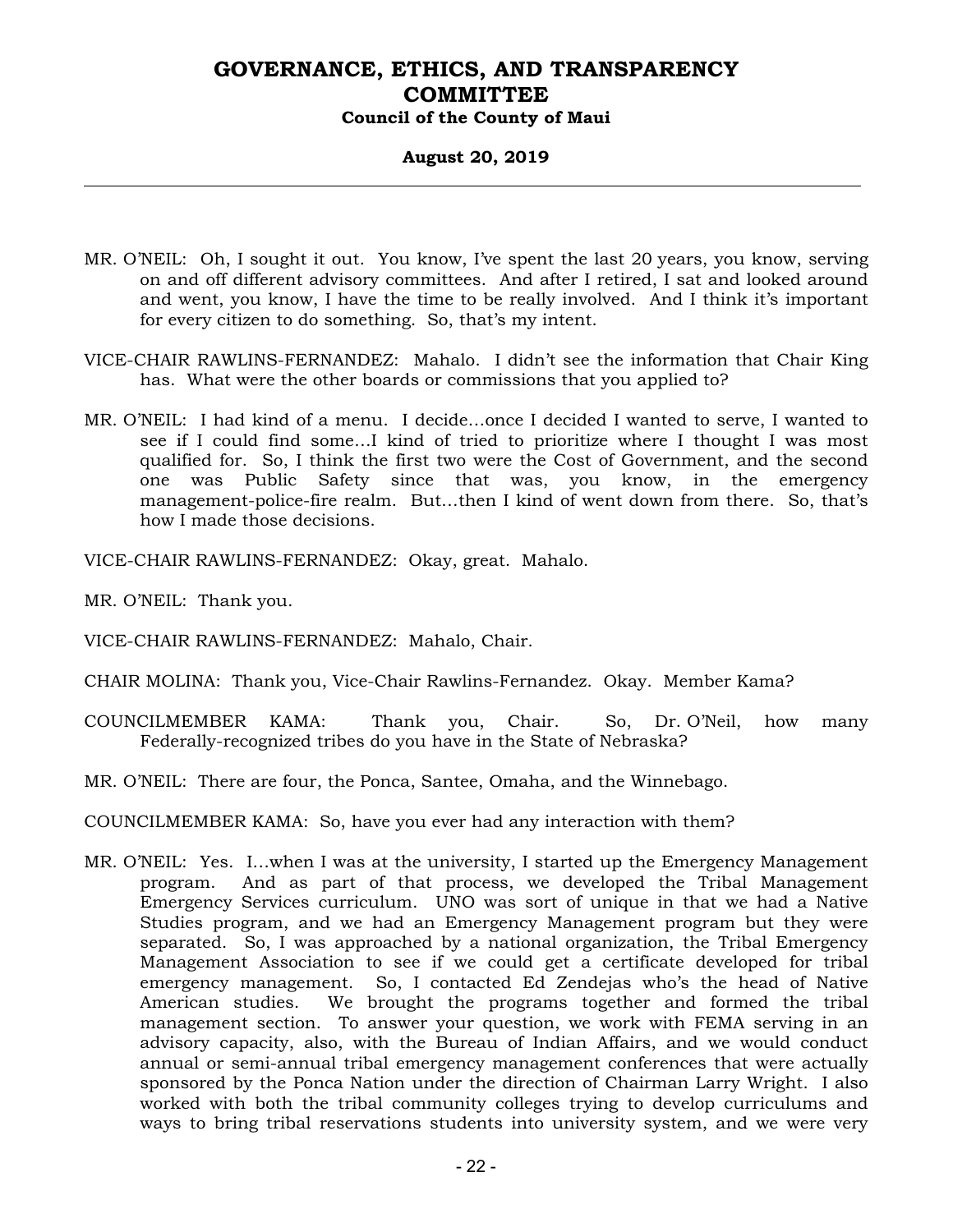### **August 20, 2019**

successful at doing that. Ed and his daughter Jordan actually hired into the program full-time. Ed serves as the senior trial judge for the Omaha's, and Jordan is a judge for the Winnebago's while they're not teaching at the university. So, we had very strong connections with three of the tribes and kind of a tangential association with the Santee.

COUNCILMEMBER KAMA: Thank you. Thank you, Chair.

CHAIR MOLINA: Okay. Thank you, Member Kama. Well, seeing no other questions from the Committee, Chair would like to close by thanking you, Dr. O'Neil. And I believe your military and private sector background will certainly be an asset to this Commission. And I appreciate you doing advance intel if you will on this Commission. I guess showing your military background on that. And I think even though you've spent a majority of your time on the US mainland, I…but your time that you spent here in Hawaii briefly and of course, with your spouse, and it certainly give you a very good perspective about the cultural, you know, issues that was mentioned by Member Paltin. So, thank you. It's much appreciated and thank you for going through this. It's almost like a Senate inquiry here but really appreciate you responding to the questions.

MR. O'NEIL: All right. Thank you.

CHAIR MOLINA: Thank you, Doctor. Okay. Members, Chair is ready to offer a recommendation. Okay. Chair's recommendation is a motion to adopt the proposed resolution approving the nomination of Patrick O'Neil to the Cost of Government Commission.

COUNCILMEMBER KAMA: So moved.

COUNCILMEMBER SUGIMURA: So moved.

CHAIR MOLINA: Okay.

COUNCILMEMBER SUGIMURA: Second.

- VICE-CHAIR RAWLINS-FERNANDEZ: Second.
- CHAIR MOLINA: It's been moved by Member Kama, seconded by Member Sugimura. Members, discussion? Member Hokama?
- COUNCILMEMBER HOKAMA: Chairman, I'm going to be voting no on the motion this morning. I listened to Mr. O'Neil. I appreciate his comments. But my concern is not his qualifications as much as I need better geographical representation of this County on this Commission. I find it intriguing that the key areas of our most country areas, Molokai and East Maui, does not participate with Lanai on this important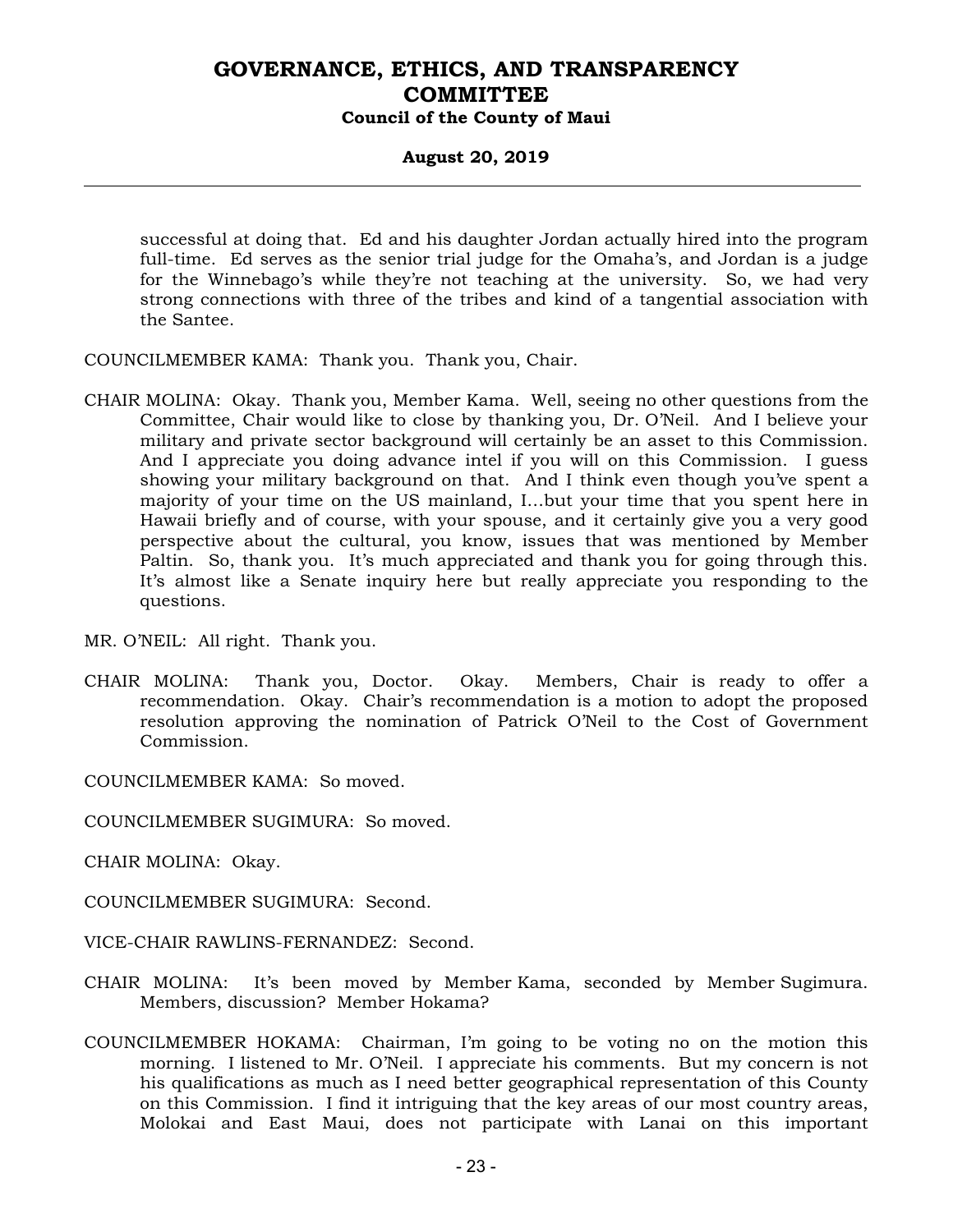#### **August 20, 2019**

Commission. We need all areas of the County to participate. Molokaians know Molokai best. We need that voice. East Maui people need a voice from that area. They know what is happening in their districts, Chairman. I need people who's going to give us a Countywide perspective of what's happening in the Countywide perspective. So, for me, looking at how the current district makeup is being made, I feel that we can do a better job. You know, my thing is the Mayor can ask the district Member if there's recommendations or other names that could be considered, but I think we should make a better effort to represent this County more responsibly. Thank you.

- CHAIR MOLINA: Okay. So noted, Mr. Hokama. And I'm sure Ms. Baisa will take that suggestion to heart. Member Rawlins-Fernandez?
- VICE-CHAIR RAWLINS-FERNANDEZ: Mahalo, Chair. And mahalo, Member Hokama, for bringing that up. I also noticed that and would like to have Molokai representation. I hope the Mayor's Office will be asking his liaison to help look for someone to represent Molokai, and I can do what I can to help. And if I'm asked, I would love to submit names. I do have names that would be interested in serving on this Commission. But I also just noticed that half of the Commissioners' terms expire on…in 2023, and then half of them expire in 2024. And I thought…oh, it says that they will serve staggered terms. And so, I'm curious about why it's 2023 and 2024 for half and half and not, you know, next year, there's going to be that expire, and then the following year, there'll be another one or two. If, Chair, you'll allow Ms. Baisa to answer.

CHAIR MOLINA: Okay. Ms. Baisa?

- MS. BAISA: Yes, thank you very much, Chair. As you know, I inherited this Commission, and we've had a lot of things happen on it. And my main focus has been trying to find people who were willing to serve. The Cost of Government Commission is very difficult because of the work they do. It requires a lot of research, a lot of personal time, and people that are willing to write and research on their own. And so, it's a Commission that when I ask people if they want to be on it, they say no. I want to be on something else that's easier. So, it is difficult to find people to serve. Now, the staggered terms, I'm really sorry, I don't know how we got to where we are but I've just been filling the vacancies as they occurred. Maybe Corporation Counsel knows more, yeah.
- VICE-CHAIR RAWLINS-FERNANDEZ: Okay. Corporation Counsel doesn't know. Okay. And so, I guess to follow up with my earlier comments and comments from Member Hokama, would you be open to taking suggested names from me?
- MS. BAISA: As you know, I have sought help. And in this case like I said, it was coincidental that Mr. O'Neil's application was submitted when it was, and it was such a perfect fit. So, please be aware that I am aware. I'm trying to find gender balance. I'm trying to find geographic balance. But sometimes, we just have to decide something and go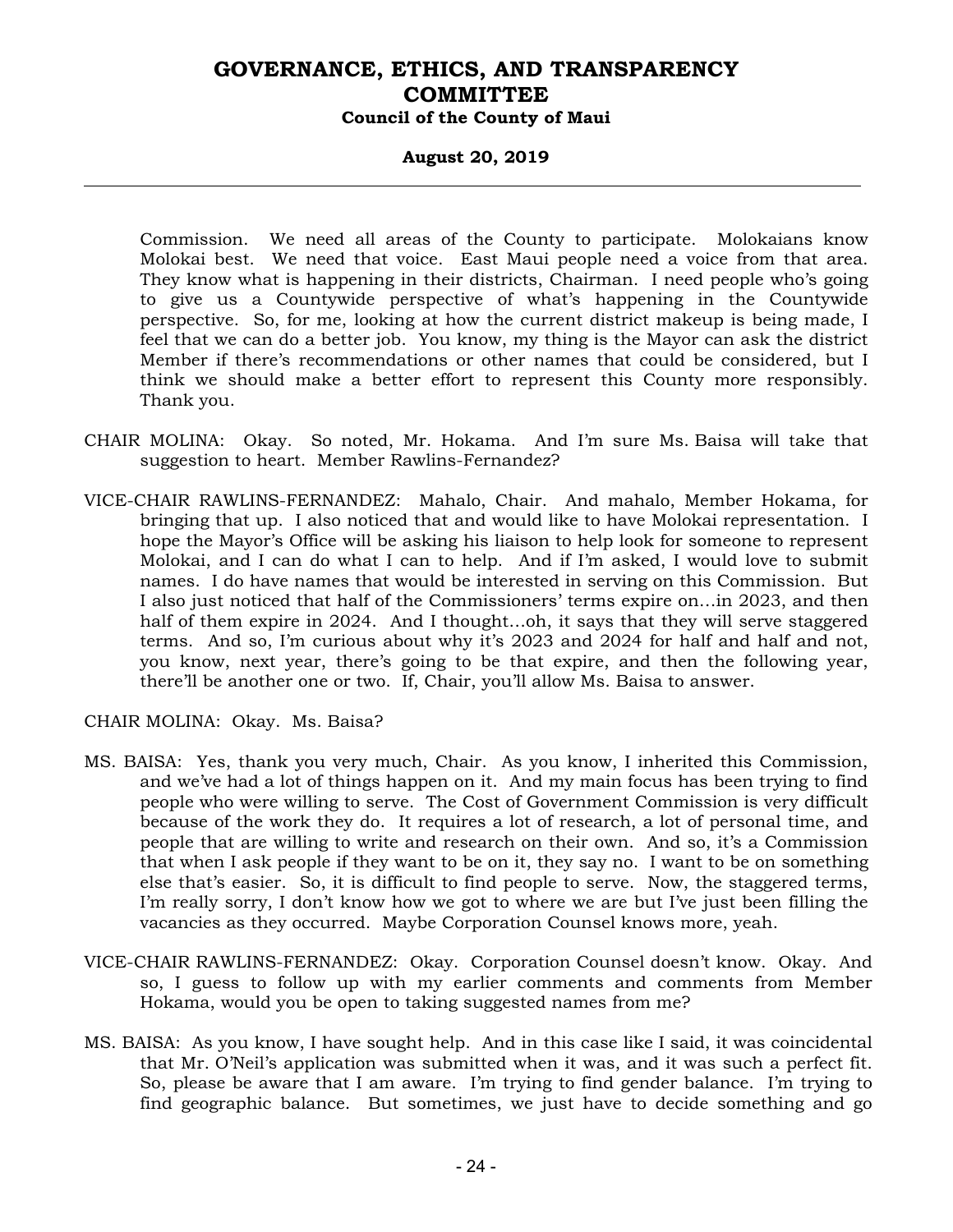#### **August 20, 2019**

because the commissions need the members. And when we don't have the members, quorum is affected.

VICE-CHAIR RAWLINS-FERNANDEZ: And the names I have are actually males too, so, for this Commission. So, it would help with gender balance. Mahalo, Ms. --

MS. BAISA: Oh --

VICE-CHAIR RAWLINS-FERNANDEZ: --Baisa.

MS. BAISA: --very good --

VICE-CHAIR RAWLINS-FERNANDEZ: Oh…

MS. BAISA: --I'll call you.

VICE-CHAIR RAWLINS-FERNANDEZ: Okay. Great. Mahalo, Chair.

CHAIR MOLINA: All right. Thank you, and thanks for keeping the lines of communications open. And just look…recalling things when I was up on the 9th floor, I believe we had Mr. Bunn from Lanai, that was on the Cost of Government Commission, the last, who did an excellent job. And recently, we had Mr. Kimball from Molokai who withdrew, and prior to that was Ms. Haliniak, who he had replaced. So, I'm sure the Administration will do their best to work with both of you. And I'm…I certainly agree we need representation from both islands. Chairman King? Oh, I'm sorry?

COUNCILMEMBER KING: Oh, well…

UNIDENTIFIED SPEAKER: *. . .(inaudible). . .*

CHAIR MOLINA: Oh, and Hana. I'm sorry.

COUNCILMEMBER KING: Oh, I…

CHAIR MOLINA: I thought you were pointing to Chairman King.

COUNCILMEMBER SINENCI: Oh, I just had a clarification --

CHAIR MOLINA: Okay.

COUNCILMEMBER SINENCI: --question, Chair, for Ms. Baisa. So, it looks like the first four members would expire at the end of March in 2023, and then five including today's applicant would also expire the following year, in 2024, is that correct? So, we'll be losing half the Board?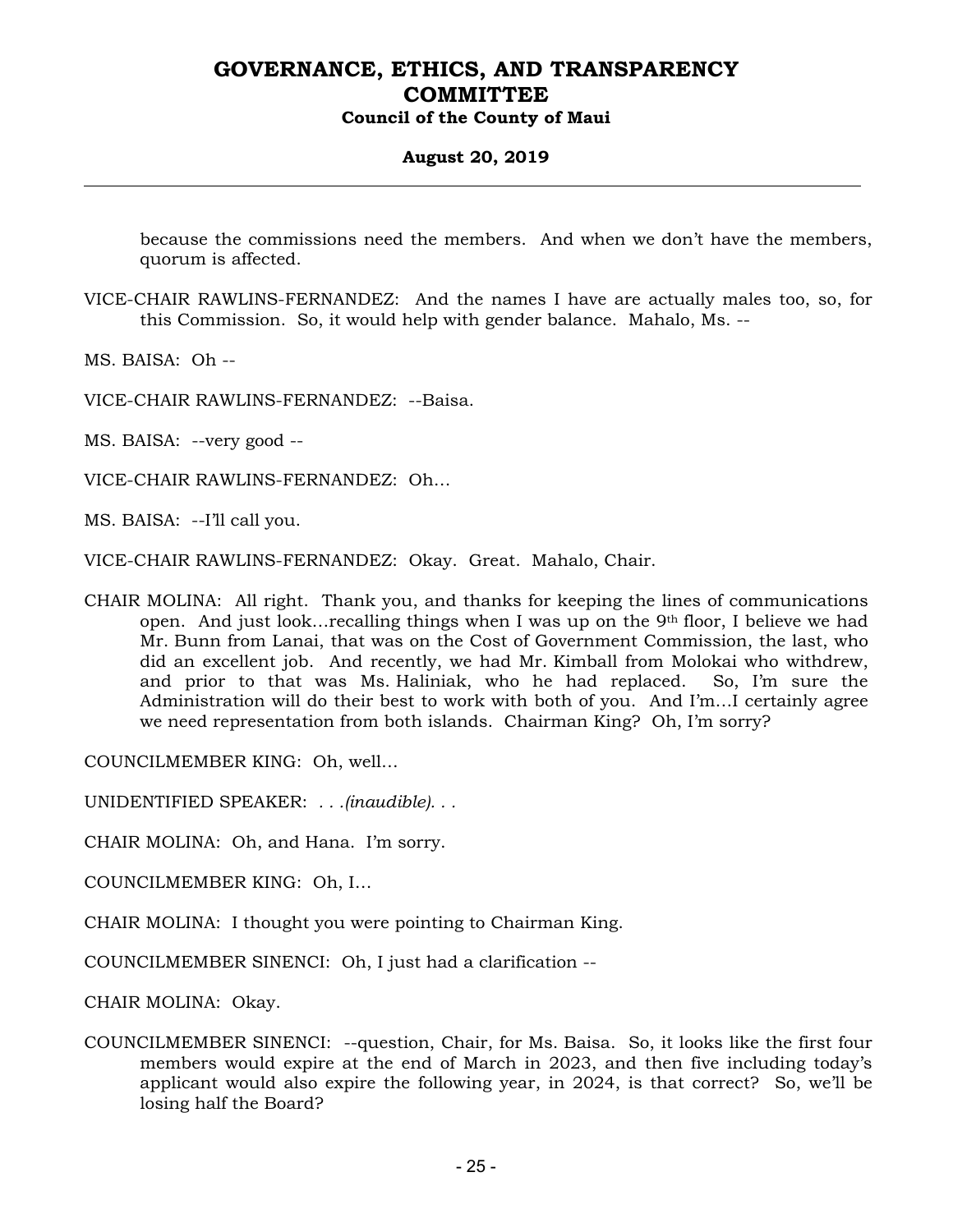#### **August 20, 2019**

COUNCILMEMBER KING: In three years.

CHAIR MOLINA: Ms. Baisa?

MS. BAISA: Yes, according to the terms that are here, it…there may be an issue with having to deal with terms. But I'll have to discuss that with Corp. Counsel. I can't answer your question now.

COUNCILMEMBER SINENCI: Okay. Thank you. Thank you, Chair.

- CHAIR MOLINA: Okay. Thank you. All right. If there's no other…oh, sorry, Chairman King, followed by Member --
- COUNCILMEMBER KING: I just --
- CHAIR MOLINA: --Paltin.
- COUNCILMEMBER KING: --wanted to say that I support the nominee, and I think the qualifications are outstanding. I think that…I appreciate Ms. Baisa's explanation about how difficult this particular Commission is to fill. And I also appreciate the fact that you're trying as hard as you can to balance out this, you know, all of the boards and commissions because it's been an ongoing issue from the time when I sat on the previous Mayor's Blue Ribbon Committee. But I also wanted to point out that this one has multiple resignations as well, and there are people who replaced somebody who resigned, who replaced somebody who resigned. So, as…so, you know, I'm hoping that at some point, we can get a little more consistency as far as people staying on it but I don't think that's the fault of this applicant. And I do want to say that I think this Council, more than my previous experience as a Councilmember or a citizen, has taken these positions very seriously. And that's why, you know, people may feel like they're facing an inquisition up here but it's just because we do take these boards and commission positions seriously. And we appreciate it when people come forward with qualifications, and then fulfill their duties to the end of their term. But that does not always happen. So, that's kind of out of our control. And anyway, I support the nomination. Thank you.
- CHAIR MOLINA: Thank you, Chair King. And as it relates to the terms, I guess it's one was unusual anomalies that we have, you know, a group going out on 2023, another group going out in 2024 all at once. Member Paltin?
- COUNCILMEMBER PALTIN: Thank you, Chair. I had a point of information request for Ms. Baisa. For the…for this Commission when they meet, can the rural districts go through the offices to attend the Commission meetings? Or do they have to come in in person to Maui?

MS. BAISA: Chair?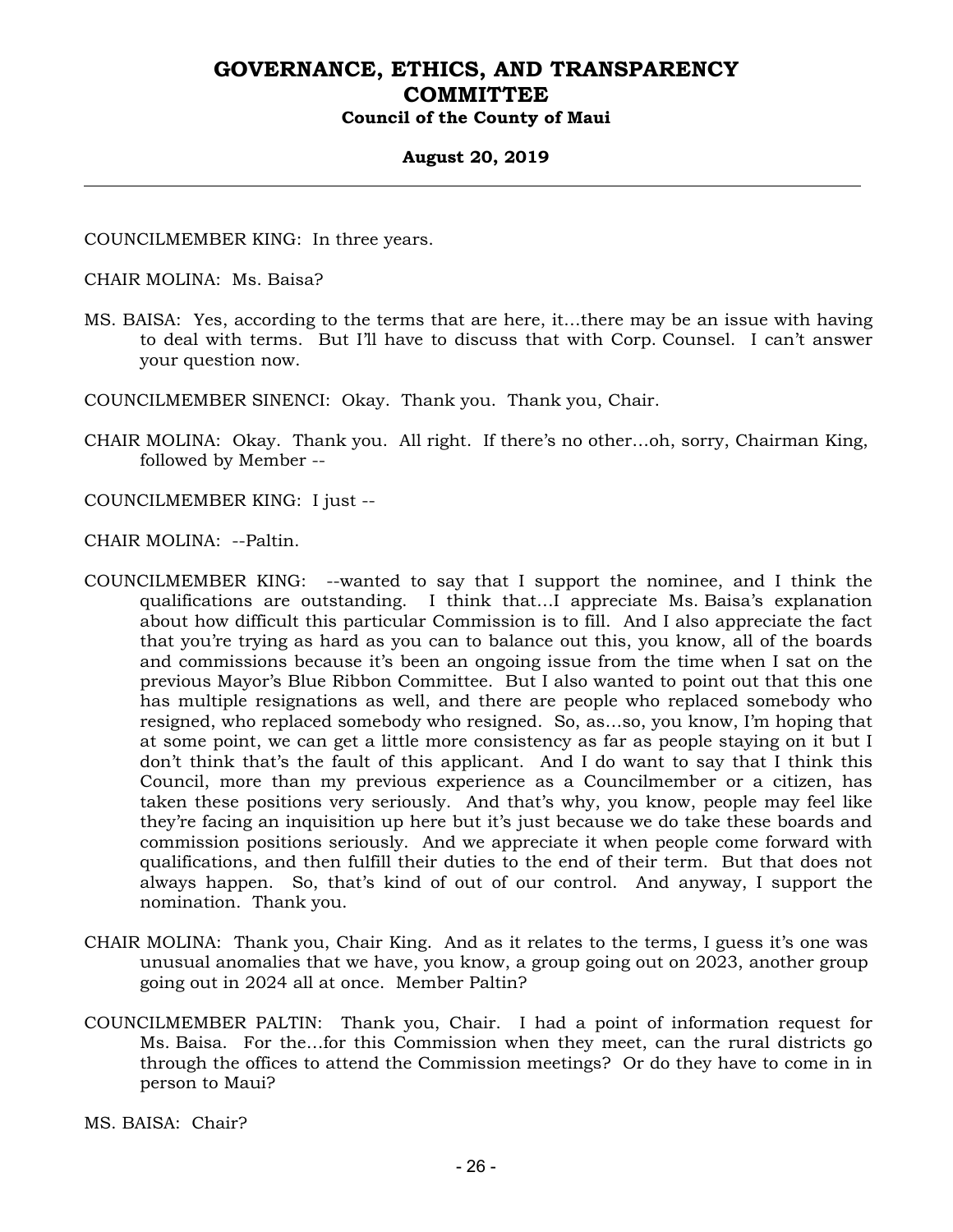#### **August 20, 2019**

CHAIR MOLINA: Ms. Baisa?

- MS. BAISA: At present, we are not set up to do that but we could be. We have a technical writer who is off-island and she calls in from the mainland, and we do that. So, we'd have to set that up again with our neighbor island offices.
- COUNCILMEMBER PALTIN: What would the setup entail? Would it…would they…it have to be like a place where public testimony could be taken and it's a public location?
- MS. BAISA: It's my understanding. But I'll have Mr. Kushi answer that since it's a legal question.

COUNCILMEMBER HOKAMA: Point of order, Chairman.

CHAIR MOLINA: Yeah --

COUNCILMEMBER HOKAMA: We…yeah, you have a --

CHAIR MOLINA: --Mr. Hokama?

- COUNCILMEMBER HOKAMA: --motion on the floor regarding a vote. I think we straying from the parameters.
- COUNCILMEMBER PALTIN: Okay. Well, it was going to affect my vote. But that's okay, I'll just vote the way that I feel like then instead of getting an educated --

CHAIR MOLINA: Okay.

COUNCILMEMBER PALTIN: --opinion.

- CHAIR MOLINA: Member Paltin, if you'd like that question answered from Ms. Baisa, we can do it under the Chair's signature or under your office. What is your pleasure? We could ask that question off…outside of this meeting.
- COUNCILMEMBER PALTIN: I don't really care anymore.

CHAIR MOLINA: Okay. All right. Thank you, Member Paltin? Member Kama?

COUNCILMEMBER KAMA: Thank you, Chair. I just wanted to say that although Mister…Dr. O'Neil has been on-island like a year, it's like oh my gosh, I mean how much does he need to learn about who we are, what we are, and where we're going to go? But just the fact that he decided that when he comes, and the fact that he came here maybe 35 years ago, fell in love with the place and always wanted, and had the dreams, the desires of his heart to come here and live, that the first thing he thought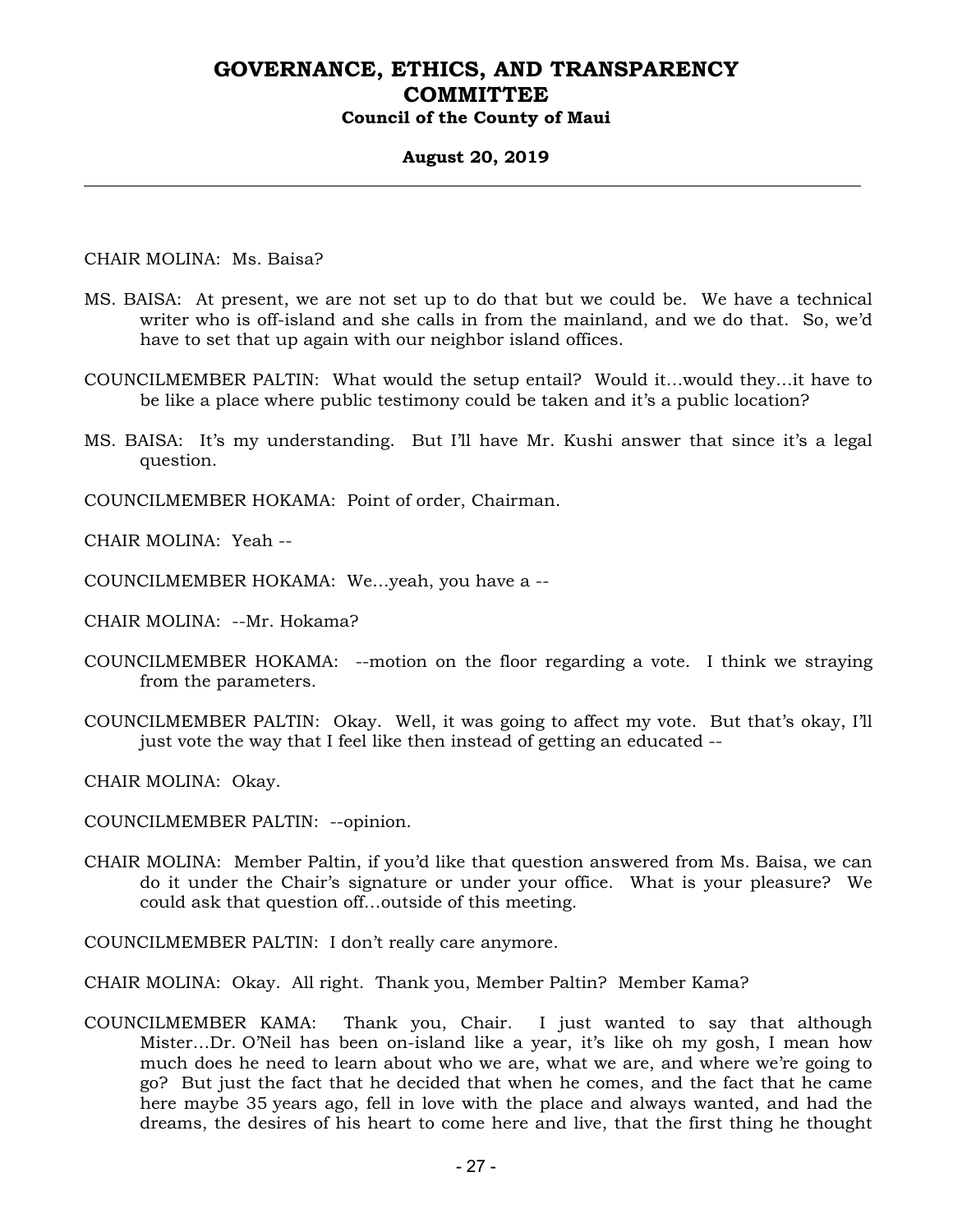### **August 20, 2019**

about was what can I contribute to this community, what can I contribute? Not very many people move into a new town, and then decide where can I contribute my skills and my talents that I can make the best use of my retirement? And well, the fact that I'm partial to the military I'll tell you that, you know that, the fact that I was born at Tripler Hospital, I may know his wife. We could have been, you know, bedmates for all we know. But, you know, just the point that this is a highly-educated individual who's going to make Maui his home, and so we get an opportunity to take advantage of all the education that he has, the skills, the talent. And I think we'd be remiss if we didn't take advantage of that. So, I would vote in support. Thank you, Chair.

CHAIR MOLINA: Okay. Thank you, Member Kama. All right, Members, Chair will call for the question. Again, the motion on the floor is to adopt the resolution approving the appointment of Patrick O'Neil to the Cost of Government Commission. All those in favor, signify by saying "aye."

COUNCILMEMBERS VOICED AYE.

CHAIR MOLINA: All those opposed?

COUNCILMEMBER HOKAMA: No.

CHAIR MOLINA: Okay. We have eight "ayes," with one "no," Member Hokama.

- **VOTE: AYES: Chair Molina, Vice-Chair Rawlins-Fernandez, Councilmembers Kama, King, Lee, Paltin, Sinenci, and Sugimura.** 
	- **NOES: Councilmember Hokama.**
	- **ABSTAIN: None.**
	- **ABSENT: None.** 
		- **EXC.: None.**

#### **MOTION CARRIED.**

**ACTION: ADOPTION OF RESOLUTION TO APPROVE.** 

CHAIR MOLINA: Thank you very much, Members.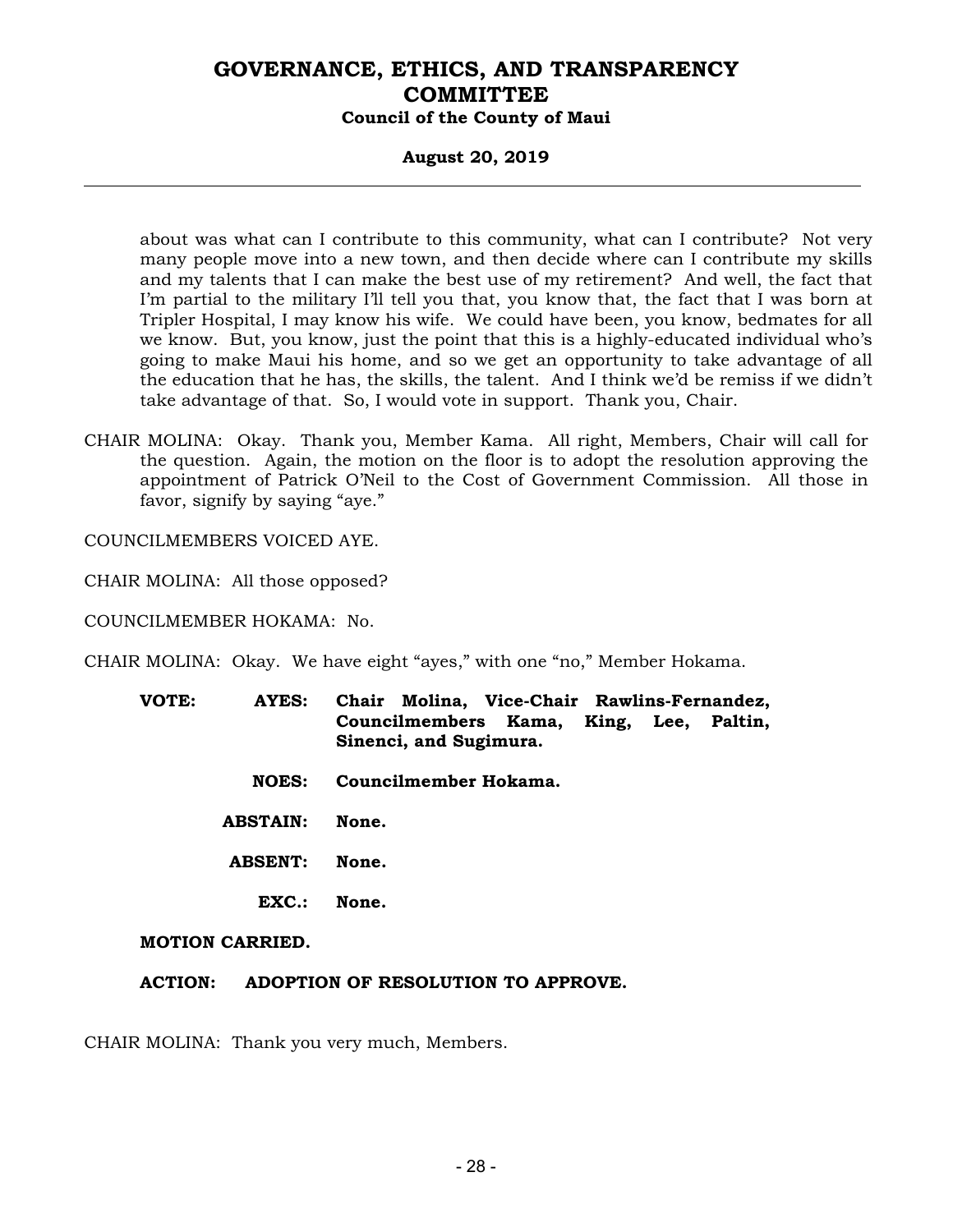#### **August 20, 2019**

### **GET-2(22) NOMINATIONS TO BOARDS, COMMITTEES, AND COMMISSIONS (MAUI COUNTY COMMISSION ON PERSONS WITH DISABILITIES) (CC 19-24)**

- CHAIR MOLINA: Okay. Moving on to our next item, final nominee for today is GET item 2(22), which relates to the appointment of Robert Carroll to the Maui County Commission on Persons with Disabilities. And this will be for a term expiring on March 31, 2020. Mr. Carroll is here. And again, I would like to recognize Ms. Baisa for a brief introduction of Mr. Carroll who I don't think needs a long introduction. We all know him very well. But, Ms. Baisa, you have the floor.
- MS. BAISA: Thank you very much, Chair. Again as stated, Mr. Carroll probably needs no introduction; however, he is here as a nominee from the Mayor this morning. And he, you know, will be handled like everybody else. The Commission on Persons with Disabilities of course, is a very important Commission here. It assists the County in rendering services to persons with disabilities by performing their duties. And their duties are reviewing County policies and practices to make sure that they have…what is their impact on persons with disabilities; recommends use of monies received from Federal and State governments for programs and improve the accessibility; recommends changes to policies and practices that do not need…meet the requirements; reviews County program and facility access to determine their impact on persons with disabilities; and recommends changes and additions to ensure full availability of services to persons with disabilities; promotes housing, employment, transportation, and other activities, which address the needs of persons with disabilities; and educates providers of community service and other members of our community concerning nondiscriminatory practices and laws regarding persons with disabilities. Mr. Carroll as we all know uses a wheelchair, and he's done that for many, many years. And I'm sure that he is very familiar with our facilities and our…of accessibility and the things we try to do to comply with ADA. He has been a Councilmember and he has been a member of…and is still a member of the Hana Maui Trust Board and Maui County…he's been on the Maui County Planning Commission, he was chair. He's been on the Maui County Council and the Maui Adult Day Care Board. And I also know that he was on the Council on Aging, representing the Council until recently. He has a high school diploma from Hana High and Elementary. And we know he's a lifelong Hana resident and brings that wonderful perspective to the committee. The Mayor is very excited to have his service and we respectfully ask your support.
- CHAIR MOLINA: Okay. Thank you, Ms. Baisa. Mr. Carroll, if you'd like to come up and share some brief opening remarks, and then respond to any questions? Mr. Carroll, first of all, it's good to see you again. Shall I call you Councilmember Emeritus? But you have the floor, Mr. Carroll?
- MR. CARROLL: Thank you, Chair. It's really an honor to be able to go over there and serve on this committee. I've been with Maui Adult Day Care and Older Americans. And when I was on the Council of course, I had Land Use and Housing, and we addressed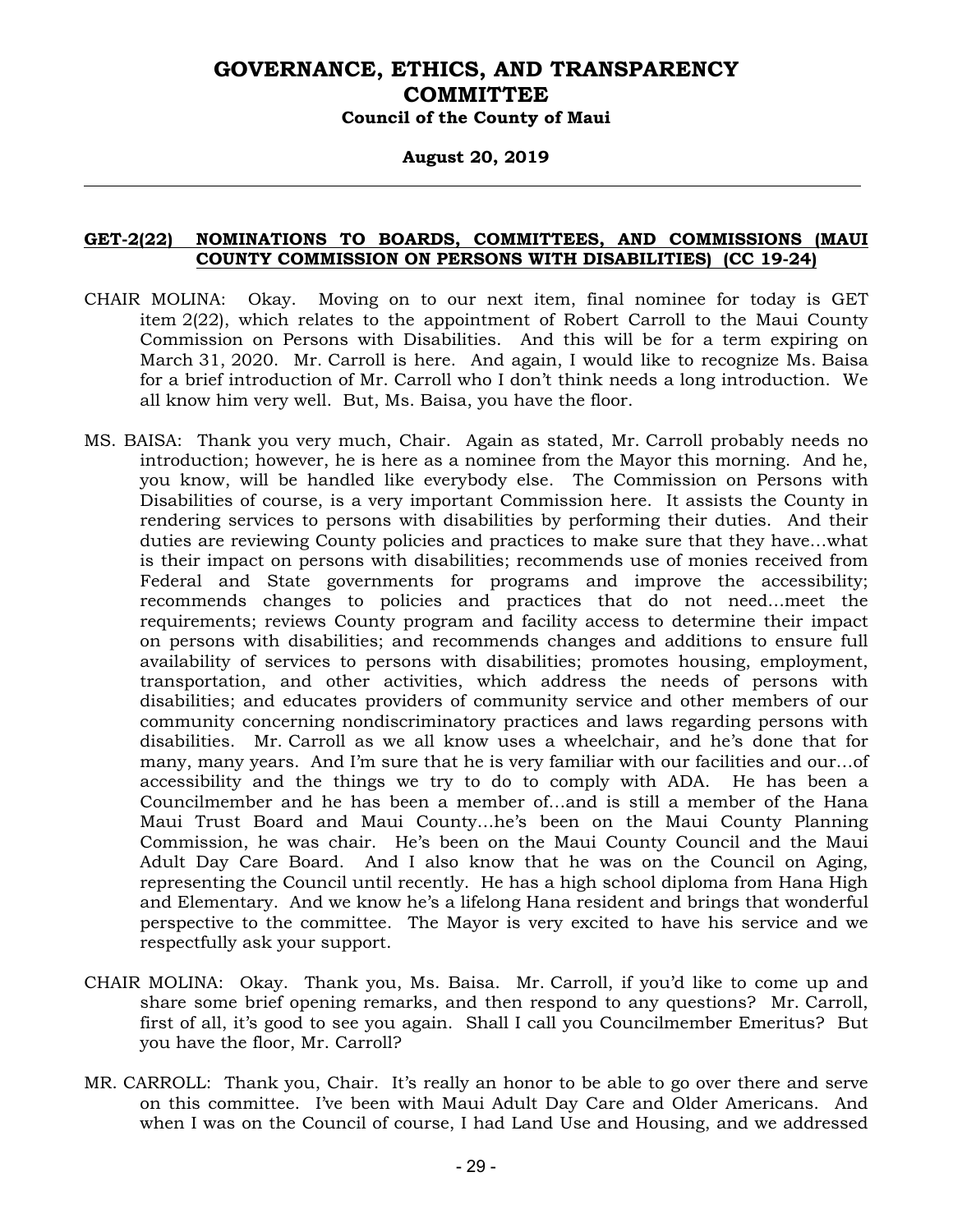#### **August 20, 2019**

a lot of this, especially I'm still with Maui Adult Day Care and Hale Hulu Mamo in Hana. I'm on, chair of the board. And we service these people who have disabilities. We're the ones that take care of them. And so, we hear all of the problems that they have, all the difficulties with just about everything you can think of from their housing, to shopping, to transportation, to medical, to restrictions that…through no fault of their own that they have to live with, and that can be very difficult. February 22nd of this year, I've been in this wheelchair for 40 years. It…that amount of experience alone working with other people that are disabled I think gives me a unique ability to come forward and address the problems that I have seen, I know, I have lived with. And more importantly, especially with like serving on the Board of Maui Adult Day Care, which I was on before I resigned when I came on the Council because they receive money from the Council, from the County, and then I when back on when after I retired. And working with those people, that has kept me current on what's happening now. It's not just what I saw before which is important too, and especially issues that housing and just the basic services the disabled and the handicapped have to go through. Parking is one thing that is difficult, transportation, and getting the government and County and Planning Department, and State agencies to really recognize more of what is needed. Just simple things like having handicap bars instead of towel racks. Every year, I can't…there's no statistics but a lot of people become permanently disabled because they're older. They slip, they get disoriented, what's the first thing you grab in the bathroom, the towel rack. That thing just pops right off. They fall down. They get seriously injured. Some of them handicapped for the rest of their life. Simple things like that that if you might notice on television you've seen lately, if anybody has watched, they have, you know, protect yourself, you know, put grab bars, take away floor rugs that can slip and you fall, and things like that. Most things are simple and most things aren't addressed. This is just for a short time, this appointment. And I would really hope through my experience that I can be a positive member of the committee. Thank you.

- CHAIR MOLINA: Okay. Thank you, Mr. Carroll. I think you answered all of my questions that I had already on this but good job. Members, the floor is open for questions. Committee Vice-Chair Rawlins-Fernandez?
- VICE-CHAIR RAWLINS-FERNANDEZ: Chair, mahalo, Chair. He did answer a lot of my questions, too. So, I'll just ask about your attendance. Do you see any conflicts in your schedule that would prevent you from attending all the meetings until next March?
- MR. CARROLL: Oh, no. It's much, much easier than when I was on this Council I'll tell you.
- VICE-CHAIR RAWLINS-FERNANDEZ: Okay. Yeah, that's all the questions, I was going to ask how he would like to contribute but he kind of already outlined some of the things that he would like to…some of the ways that he would like to contribute. So, mahalo.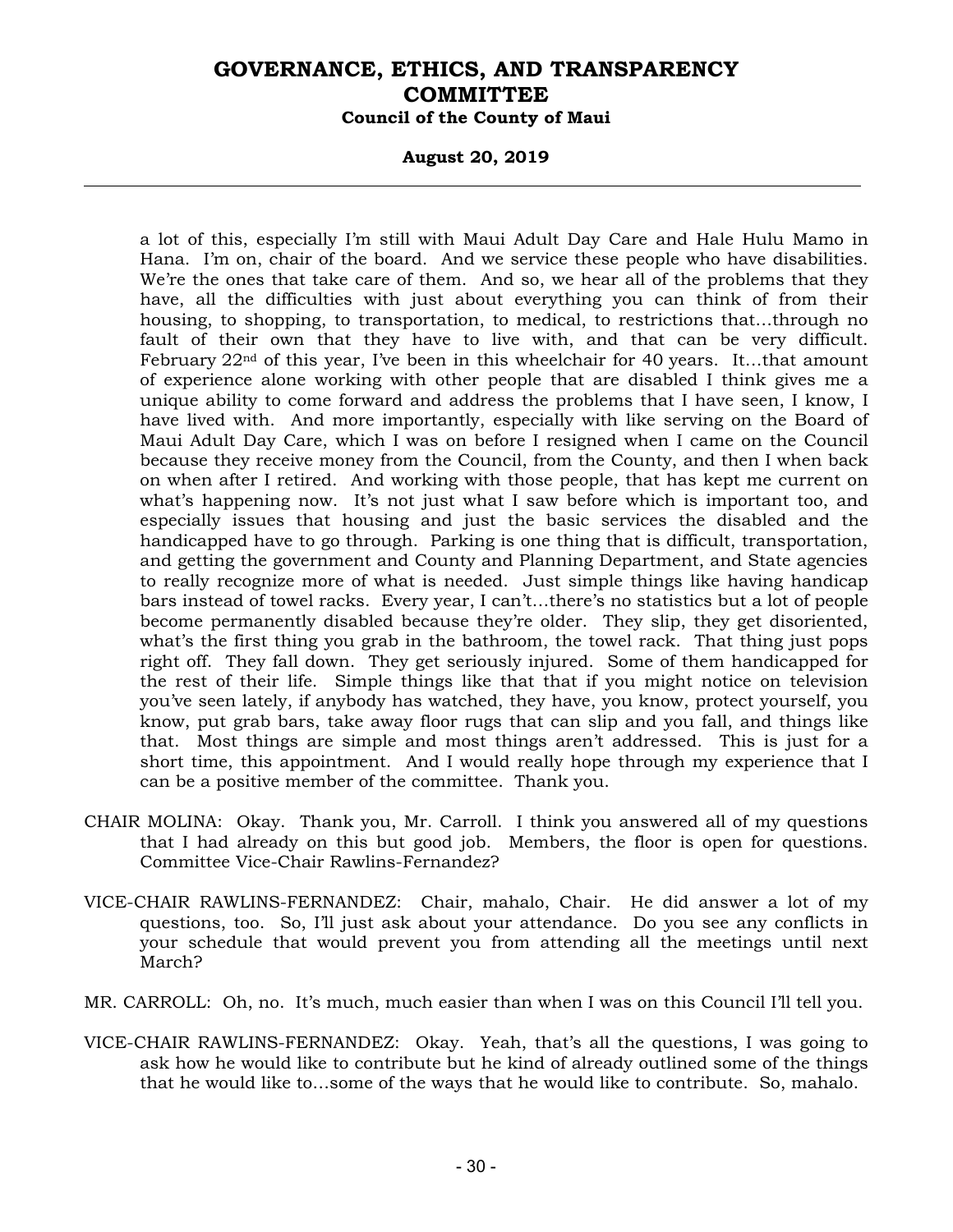### **August 20, 2019**

- CHAIR MOLINA: Thank you, Member Rawlins-Fernandez. It must be the experiences as a Councilmember. He kind of anticipates what we're going to already ask, yeah? So, but anyway, Member Sugimura?
- COUNCILMEMBER SUGIMURA: So, nice to see you here, Bob. Is Geraldine out in the lobby? She would always be --
- MS. BAISA: She's --
- COUNCILMEMBER SUGIMURA: --with you every day.
- MS. BAISA: --in the back.
- COUNCILMEMBER SUGIMURA: Oh, she is.
- MR. CARROLL: She ran away.
- COUNCILMEMBER SUGIMURA: Oh, there. Hi, Geraldine.
- MR. CARROLL: Oh, there she is.
- COUNCILMEMBER SUGIMURA: Yeah, so, thank you very much for your years of experience and what you have contributed towards the community in Hana, as well as the County Council. And I will tell you that the Commission on Aging, I got to serve with you. So, I saw him in action for a little while on that Commission. And thank you very much for that. But without doubt of, you know, you have my vote, and I know that you will give a lot of your personal experience to make Maui County a better place throughout the whole County. So, thank you very much, Bob.
- CHAIR MOLINA: Okay. Thank you very much, Member Sugimura. Members, any other questions for Mr. Carroll before the Chair makes a recommendation? Okay. Seeing none, Chair would recommend the adoption of the proposed resolution approving Robert Carroll to the Maui County Commission on Persons with --

COUNCILMEMBER KING: So moved.

CHAIR MOLINA: --Disabilities.

COUNCILMEMBER KAMA: Second.

CHAIR MOLINA: Moved by Chairman King, seconded by Member Kama. Any discussion, Members? Seeing none, all those in favor, signify by saying "aye."

COUNCILMEMBERS VOICED AYE.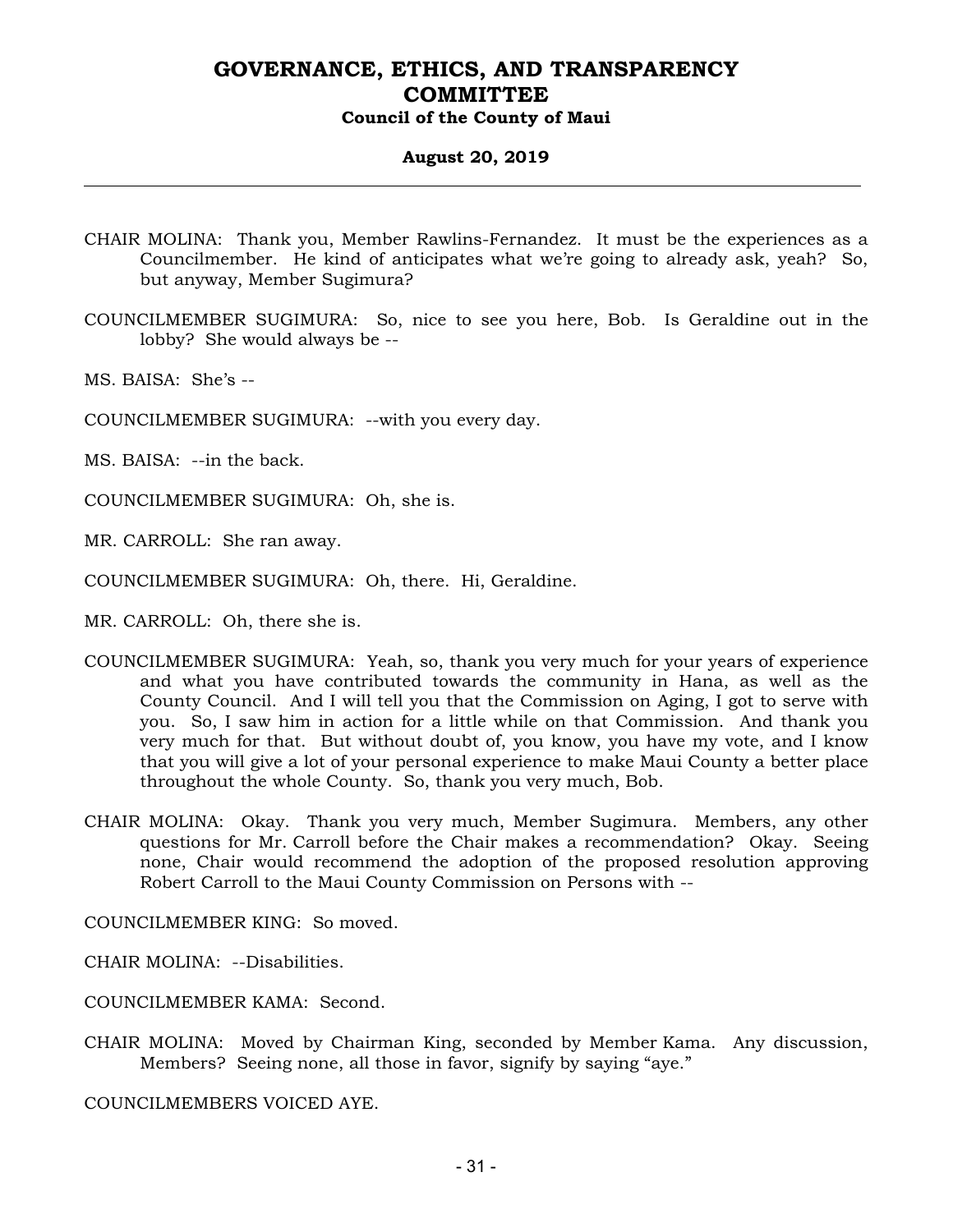#### **August 20, 2019**

CHAIR MOLINA: All those opposed? Okay. Thank you. Chair will mark it unanimous, nine "ayes."

**VOTE: AYES: Chair Molina, Vice-Chair Rawlins-Fernandez, Councilmembers Hokama, Kama, King, Lee, Paltin, Sinenci, and Sugimura.** 

 **NOES: None.** 

 **ABSTAIN: None.** 

- **ABSENT: None.** 
	- **EXC.: None.**

#### **MOTION CARRIED.**

#### **ACTION: ADOPTION OF RESOLUTION TO APPROVE.**

CHAIR MOLINA: Congratulations, Mr. Carroll, and good --

MR. CARROLL: Mahalo.

CHAIR MOLINA: --to see you again.

COUNCILMEMBER KING: Mahalo.

CHAIR MOLINA: Mahalo.

### **GET-3(1) HAWAII STATE ASSOCIATION OF COUNTIES (HSAC) (2020 HSAC LEGISLATIVE PACKAGE) (CC 19-25)**

#### **GET-4(1) MAUI COUNTY LEGISLATIVE PACKAGE (2020 MAUI COUNTY LEGISLATIVE PACKAGE) (CC 19-26)**

CHAIR MOLINA: All right, Members, moving right along, we now have our next item GET item 3(1), which is Hawaii State Association of Counties 2020 HSAC Legislative Package. Members, the Chair was also looking at the next item, which is the Maui County Legislative Package for the 2020 year. Any objections if…they basically have the same items. Any objections to also taking up that item, incorporating that into one --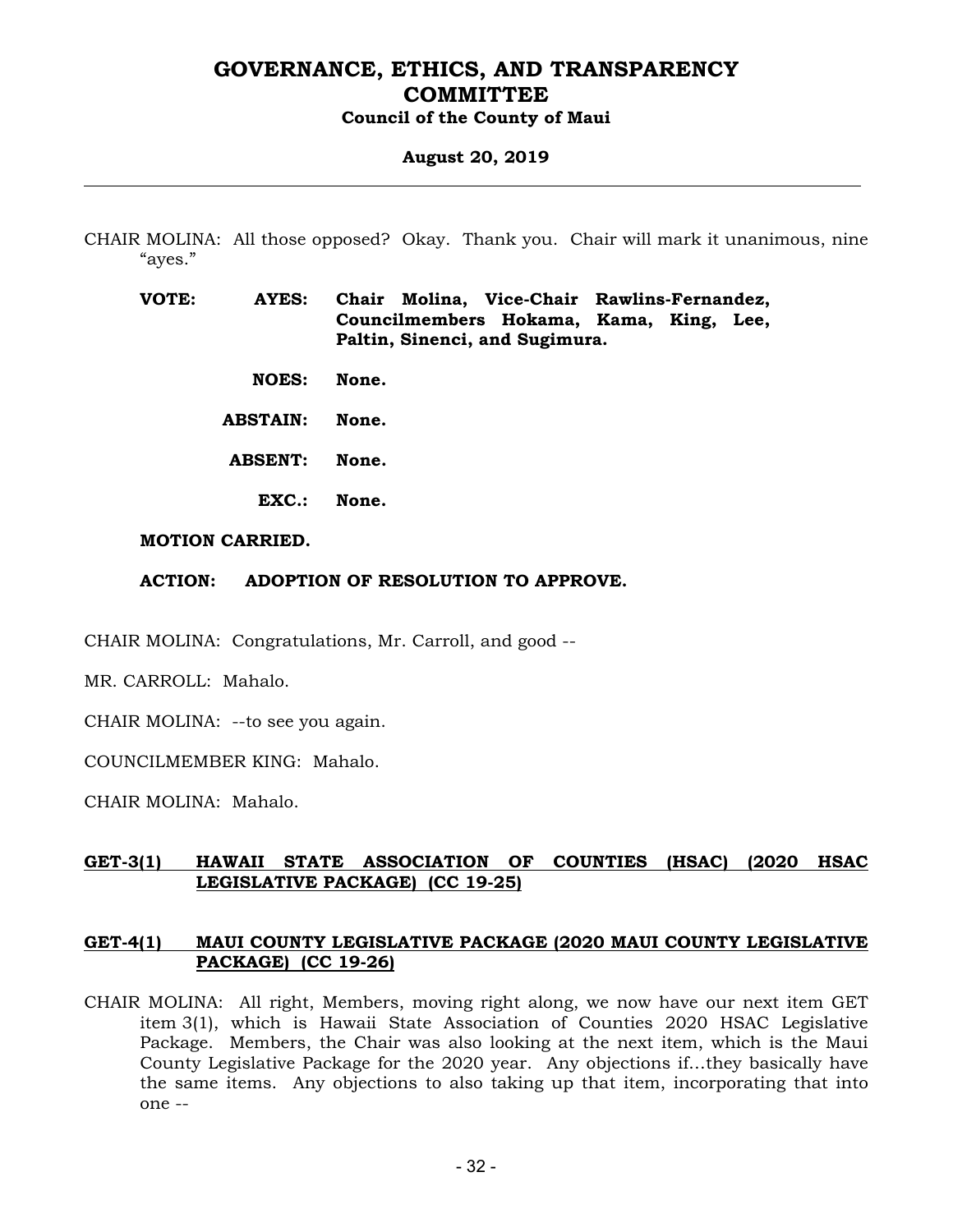### **August 20, 2019**

COUNCILMEMBER SUGIMURA: No objections.

CHAIR MOLINA: --discussion? Any objections?

COUNCILMEMBER KING: I'm sorry --

CHAIR MOLINA: Okay.

COUNCILMEMBER KING: --Chair, could you repeat that…

CHAIR MOLINA: Yes, looking at the next item, GET item 4(1), because I believe the…we have the same items in that particular Committee item as well, I'd like, if no objections, I can incorporate the discussion of both.

COUNCILMEMBER KING: Oh.

CHAIR MOLINA: Yeah, discussing two items at once if you…two-for-one.

COUNCILMEMBER KING: Okay.

CHAIR MOLINA: Any objections to operating in that fashion? Seeing none, okay, all right, majority of these items I believe all of them were submitted to us by Councilmember Sinenci from Hana. So, how I would like to proceed is maybe Mr. Sinenci briefly describe each of those --

COUNCILMEMBER SINENCI: Sure.

- CHAIR MOLINA: --these proposals, and then we'll open the floor for any Q&A on it. So, you have the floor, Mr. Sinenci.
- COUNCILMEMBER SINENCI: Thank you, Chair. And just for clarification, so the first one, the GET-3(1) is for the HSAC. And that one is towards all Hawaii counties. And then the second item, Maui County Legislative Package is just specifically more for Maui County. So, the first one, correspondence dated August 5, 2019, from Councilmember, myself, transmitting a proposed resolution Approving…entitled Approving for the Inclusion in the 2020 Hawaii State Association of Counties Legislative Package a State Bill to Increase Funding for Agriculture. And as you know, there is a need to support agriculture for reasons of economic development, food security, environmental protection, and the quality of life. Currently, only 0.4 percent of the total State Budget is allocated for agriculture. Close to 90 percent of food is imported from the mainland and elsewhere around the world. The closure of the sugar and pineapple industries have left thousands of agricultural lands in fallow. We want to diversify our economy to include agriculture and not to just depend on tourism for our sole economic engine. Also, additional funding could promote startup operations for small farmers as we see small family farmers now make up almost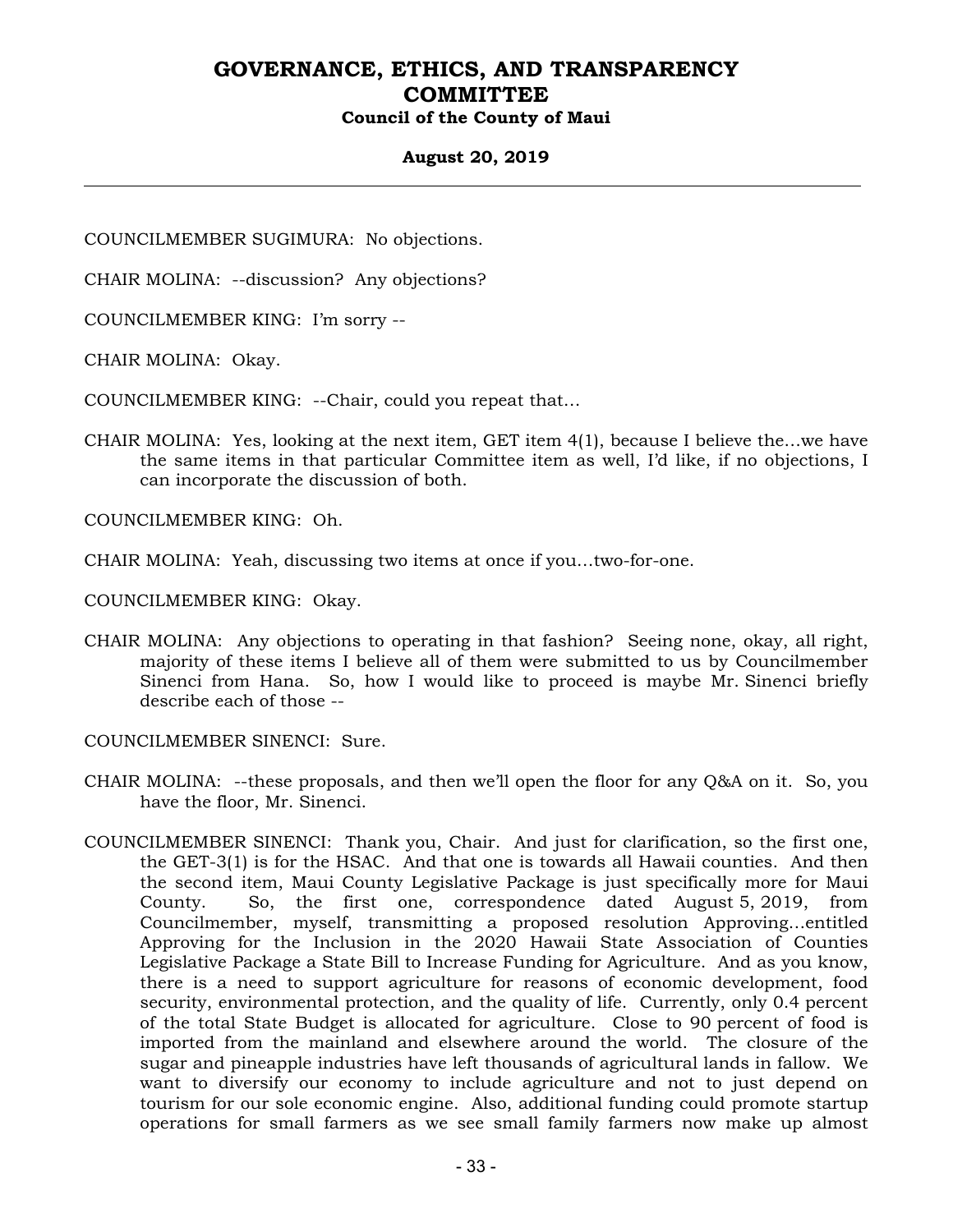### **August 20, 2019**

90 percent of agricultural activity. Funding could help to identify and establish important agricultural lands. Currently, 7.5 million is available annually for IAL-related activity but only a…as little as over a million dollars is currently used…was currently used in the FY 2018. So, this lack of use could make it difficult to make the case that the funds are continually needed. Additional funding will increase inspector positions and key facilities at all ports of entry including airports. And we talked about using…possibly using some of the airport funding that is generated at all airports. Also, funding will increase inspector positions for biosecurity and quarantine checkpoints at ports and airports including possibly agricultural checkpoints at airports that are entering into the Hawaiian Islands. So, these are some of the…another one is to update and revise the Hawaii Agricultural Statistical Service database. Many of the farmers that are on this database have long passed. So, there's things that need to be looked into, make current including the Agribusiness Development Corporation to look for waste and possibly fraud or abuse. So, these are some of the things that could help to fund agriculture in our County and around the State.

- CHAIR MOLINA: Okay. So noted. Thank you very much, Mr. Sinenci. We had Member Hokama, followed by Chairman King.
- COUNCILMEMBER HOKAMA: Okay. Chair, we're going to do a bill at a time is your preference? Okay. Thank you.

CHAIR MOLINA: And --

COUNCILMEMBER HOKAMA: No, thank you. Thank you for the…

CHAIR MOLINA: --how I would like to proceed basically we vote basically to incorporate…if we…it is supported to go both into the HSAC and the Maui County Legislative Package all at once if there are no objections to voting that…in that fashion.

COUNCILMEMBER HOKAMA: Okay. Chair, we'll follow your direction, your thing.

CHAIR MOLINA: Okay.

COUNCILMEMBER HOKAMA: No, I just wanted clarity. Thank you.

CHAIR MOLINA: No, I appreciate. It's good --

COUNCILMEMBER HOKAMA: I --

CHAIR MOLINA: --for the Members' --

COUNCILMEMBER HOKAMA: --support --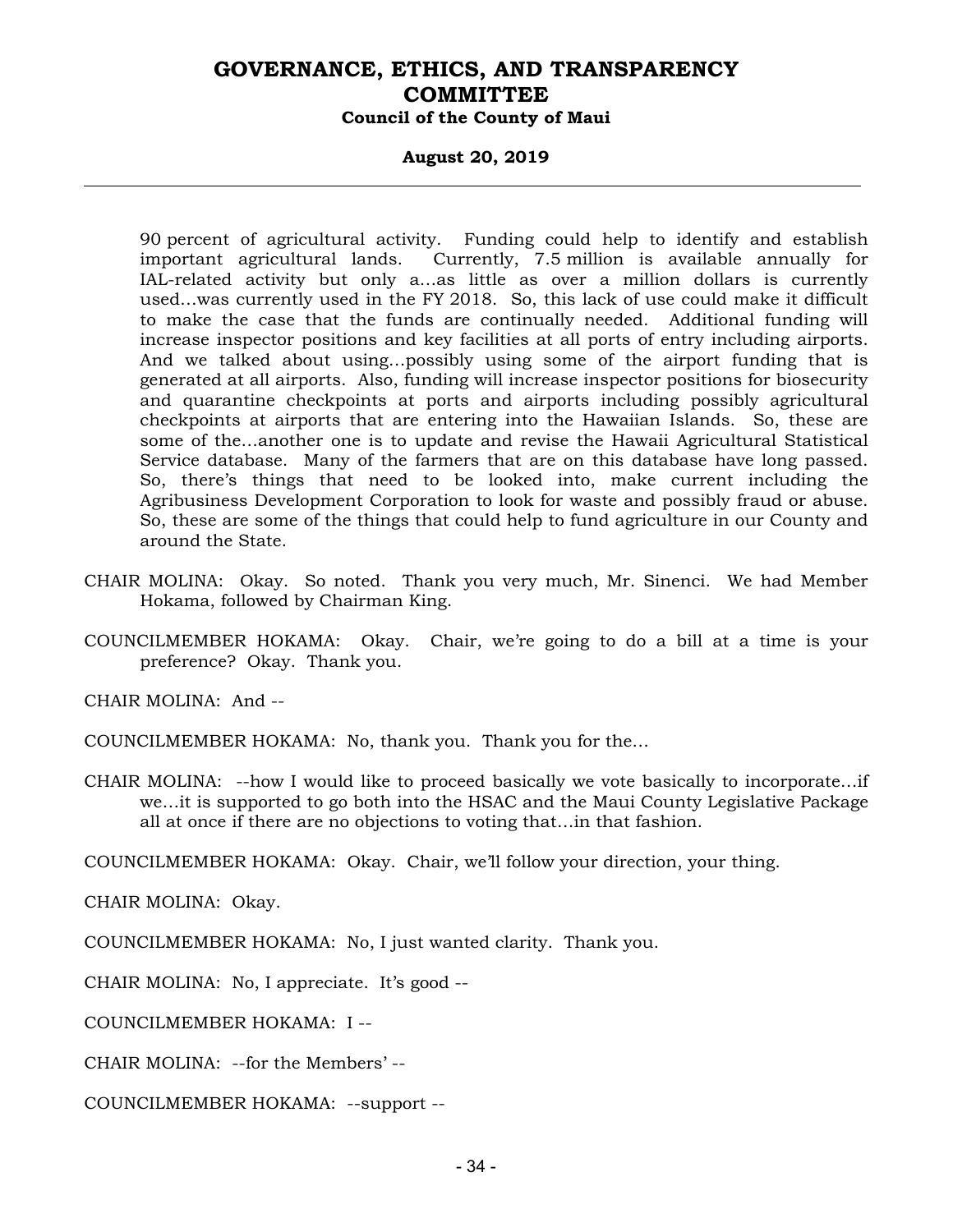#### **August 20, 2019**

CHAIR MOLINA: --knowledge.

COUNCILMEMBER HOKAMA: --this bill. What I would suggest though is that a lot of the good things Mr. Sinenci just shared, I think that should be part of Section 1, under the Purpose.

COUNCILMEMBER KING: Yeah.

COUNCILMEMBER SINENCI: Okay.

COUNCILMEMBER HOKAMA: And therefore, after you state your great rationale, my colleague, then would come that sentence you placed, that "Legislature finds" that it needs to support agriculture, yeah. I don't know if you wanted it to do this massive giant shotgun slug for the whole State or if you wanted to more maybe more address Maui County's ag lands. Because I know eventually, it's going to come down to how much money, yeah, you want to put into this program. And knowing the Leg, they got a lot of big bills they have to address. So, I don't know if strategically for our County, you want to make it more concise to our County and plug in a number for consideration that makes sense for them to look at and say, okay, Maui County did some smart calculations and it's a fair number, it's a not ridiculous number so they could --

COUNCILMEMBER SINENCI: Right.

COUNCILMEMBER HOKAMA: --seriously, and see if our delegation can push it that way, Mr. Sinenci. That…so, that will be my recommendation. For the County, you know, we should be looking at least \$30 million of State General Fund support to…for the first year's request because you need to develop programs, yeah? So, one is how do we justify the financial number we wish to request? But I'm in support of this. Lanai could use another shot in the arm. Molokai has great lands. This island has great lands. I think we can get back the component of our agriculture, is a reasonable size economic driver that provides a more stable type of employment than based on jet planes and people. Thank you, Chairman.

CHAIR MOLINA: Okay. So noted. Thank you --

COUNCILMEMBER SINENCI: Mahalo --

CHAIR MOLINA: --Mr. Hokama --

COUNCILMEMBER SINENCI: --Member Hokama.

CHAIR MOLINA: --for the insight.

COUNCILMEMBER SINENCI: Thank you.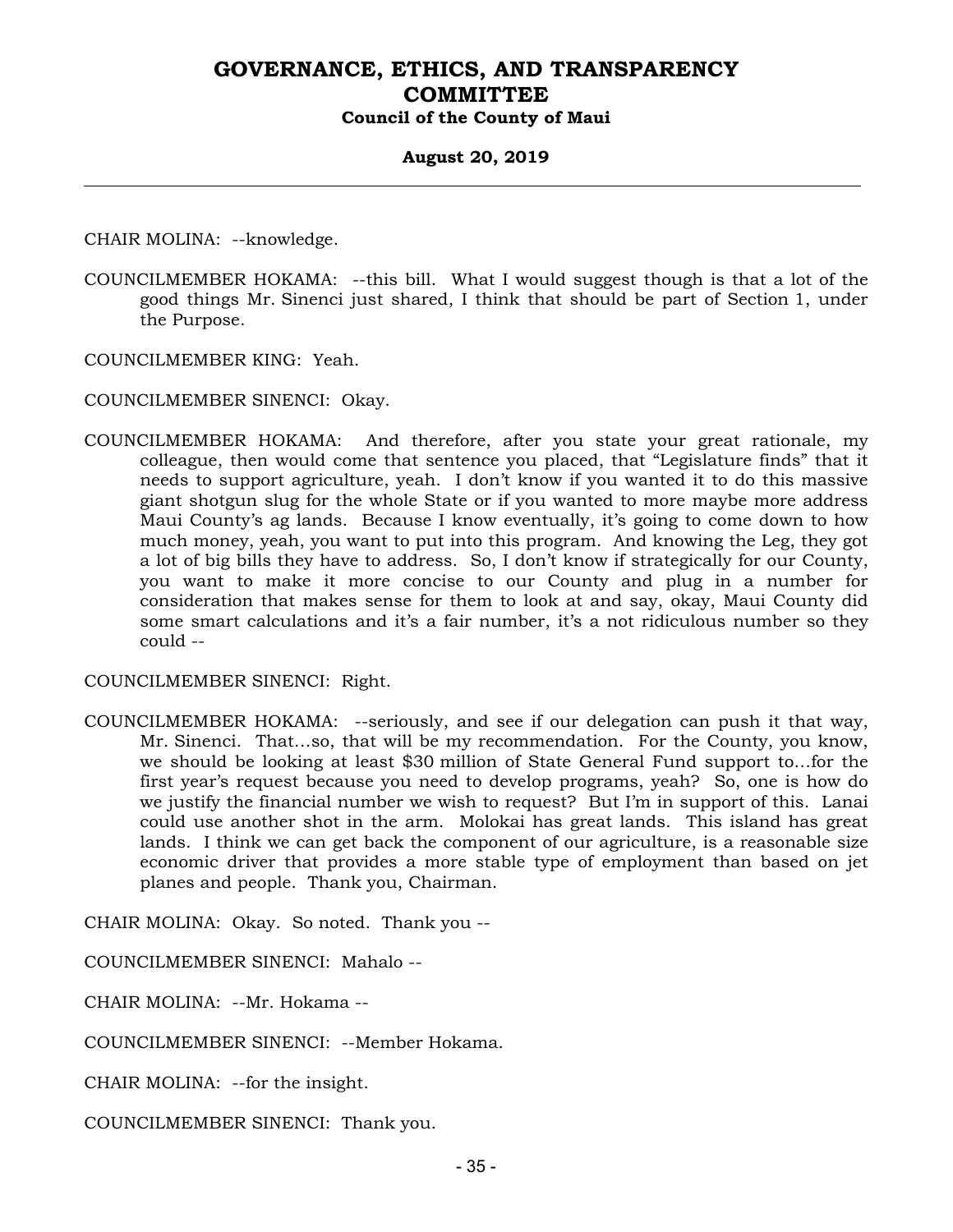#### **August 20, 2019**

CHAIR MOLINA: Chairman King?

COUNCILMEMBER KING: Well, I was going to…I had kind of the same issues as Mr. Hokama. The purpose of the HSAC is to support bills that affect all of the counties. And generally, then we separate out the issues that are specifically for Maui County into the Maui County package. So, I see two separate bills here. We can support a bill that increases in general, agriculture across the State as part of the HSAC package. But if we're going to talk about specifically what we need on Maui, then it needs to be a bill that outlines those specific things for Maui, and also we put that into the Maui package. Because we had…and we've had this discussion at HSAC where we had in my term so far is that we actually had some bills in the HSAC package that were very specific to, you know, a couple of the neighbor islands that really should have been in their own individual packages. And so, I think what we need to do here today is to separate out what goes into the HSAC package and what goes into the Maui package so that we're not…you…because we don't want to have 57 bills on the Maui package, and, you know, we're only going to have so many bills in the HSAC package. And we want to make sure that we make good use of the power of the, all four counties coming together for those bills, and we're not throwing a bunch of bills in there just to have them in there as well as Maui's package to make the best use of where we're putting our emphasis. So, I agree with Councilmember Hokama that we should look at this for…if we're going to distill it down into what the money should be used for and put a specific amount in it, that should go into the Maui package. But it…the way it's written right here, there's no guidance as to how that money would be spent. So, this bill I don't have a problem putting it in the way it is into the HSAC package to just look at increasing agriculture spending in general. But it still might need to have a little more guidance as to where that money goes. I mean recently, we just saw a councilmember…I mean…councilmember…House Rep, Chris Lee, who chairs the Energy Committee, put an item into the State Budget. I think it was 300,000 that he put in for…to…that was supposed to be granted to schools for composting operations. The State…nothing was put into that bill that directed them to do that. And so, the State took that money and instead gave the bulk of it, 285,000 I think to an engineering firm to oversee this program. And there's no money left for the schools. So, if we don't delineate what we want in a specific bill and why, then it's just going to be this big…even if it does pass, it will be this big pot of money that we have no control over.

CHAIR MOLINA: Okay.

COUNCILMEMBER KING: So --

CHAIR MOLINA: The --

COUNCILMEMBER KING: --that…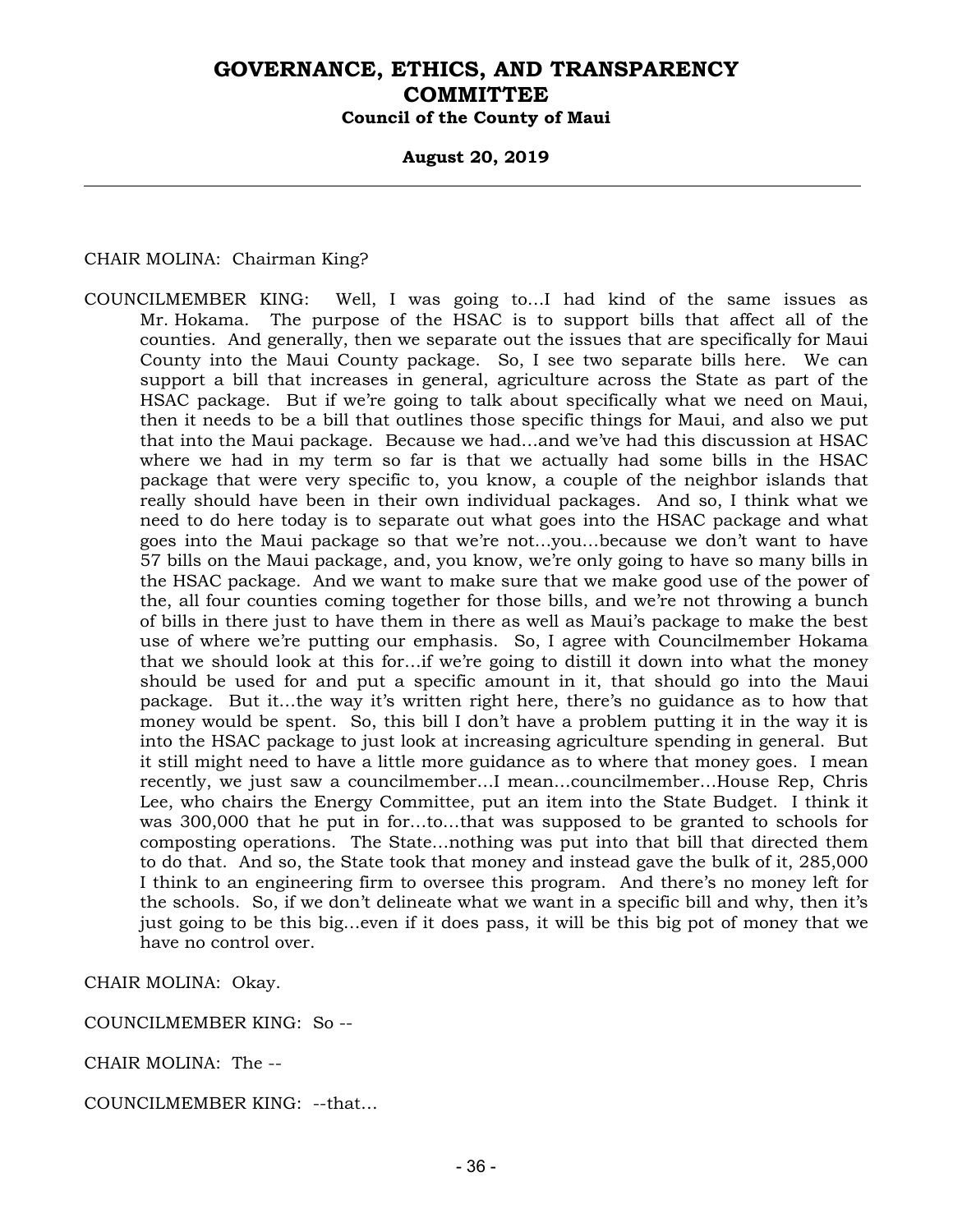#### **August 20, 2019**

- CHAIR MOLINA: --Chair agrees with both your points. Maybe either Mr. Hokama or Chairman King, what is our deadline to submit this? 'Cause I'm thinking if Mr. Sinenci has no objections, we maybe defer on this. He can go work on the numbers. Is there maybe Staff or some…could someone tell me what is our deadline to submit this?
- COUNCILMEMBER KING: Well, I was hoping that the deadlines would be on…in your posting. So, I don't have them with me. But I can get my office to bring them down 'cause we do have an HSAC list of deadlines. And I actually was, am working on some bills to resubmit for the HSAC package, which I was hoping to get posted on the 9/6 Council agenda. So, it is coming up. The…there's really no deadline for the Maui County package. We can pass additional pieces of legislation to put in the Maui County package all the way up until even past the opening of Legislature if we want to. It's the HSAC package that's the deadline that we need to be worried about because we have to make our recommendations, then the HSAC Board has to vote on those collectively that come in from all the counties, and then it goes back to the counties to reverify in case there's something that comes in from another county that we don't approve of. So, that's a little bit more of a…so I'm going to ask my staff to bring those deadlines unless Ms. Apo Takayama has them.
- CHAIR MOLINA: Okay. Thank you, Chair King. Okay. Deadline for each county to transmit proposals to HSAC is September  $11<sup>th</sup>$ , ominous date, 2019. So, maybe if I'm reading your thoughts, we could pass the HSAC version out, and then we'll give, for the Maui County package --

COUNCILMEMBER SINENCI: We can defer.

CHAIR MOLINA: --we can give Mr. Sinenci time to conjure up some numbers for that particular bill. So, we'll vote just only on the HSAC for this particular matter then --

COUNCILMEMBER KING: Okay.

CHAIR MOLINA: --Mr. Sinenci's --

COUNCILMEMBER SINENCI: Sure --

CHAIR MOLINA: --proposal.

COUNCILMEMBER SINENCI: --I can agree --

CHAIR MOLINA: So…

COUNCILMEMBER SINENCI: --to that.

COUNCILMEMBER KING: Okay.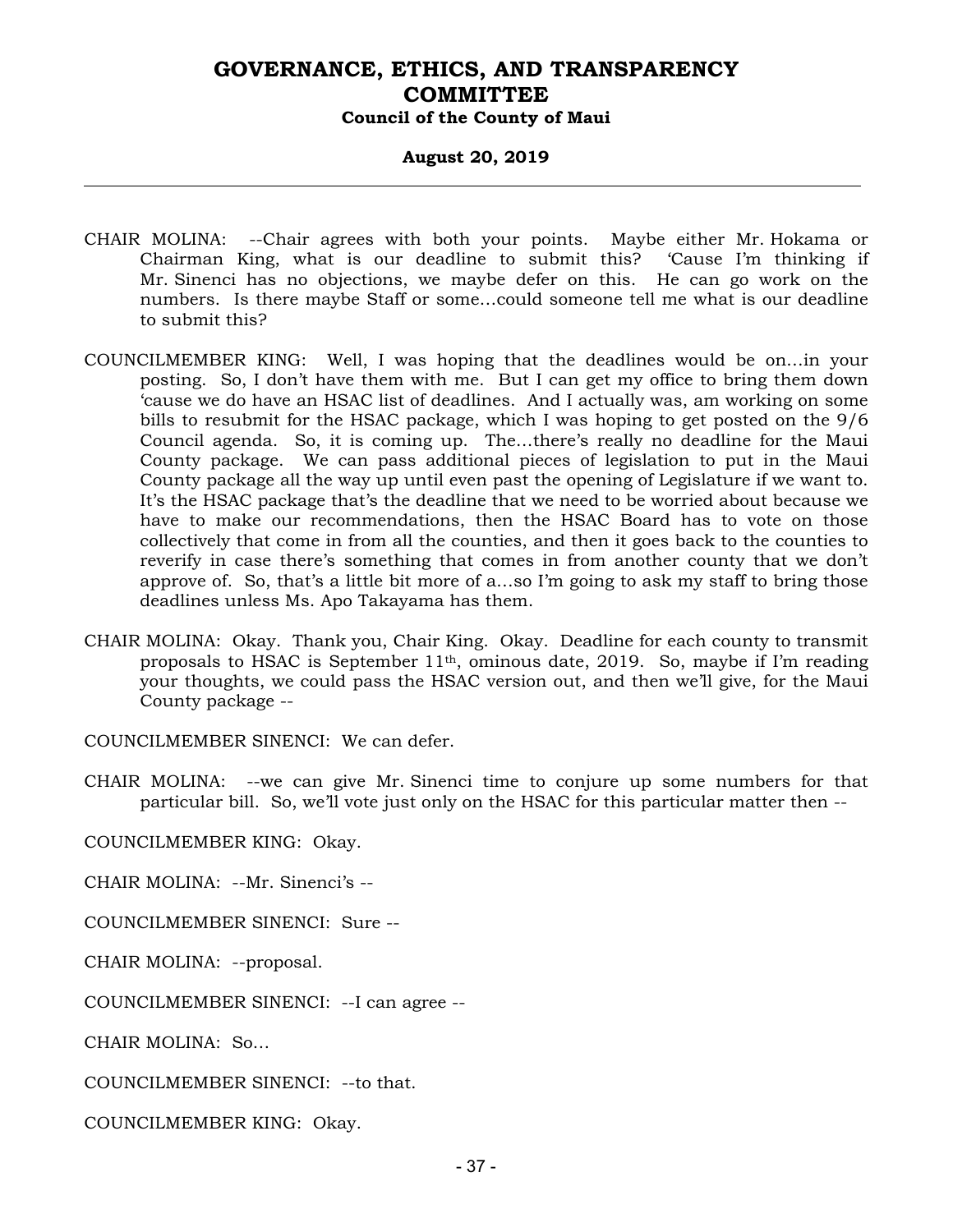#### **August 20, 2019**

CHAIR MOLINA: Okay. Members, any thoughts --

COUNCILMEMBER KING: So, this --

CHAIR MOLINA: --objections?

COUNCILMEMBER KING: --would be, Chair, this would be the bill as written, and then --

CHAIR MOLINA: As written --

COUNCILMEMBER KING: --and --

CHAIR MOLINA: --currently.

COUNCILMEMBER KING: --so the bill basically is just an increase in the amount of money going to Legislature with no direction on where that money goes.

CHAIR MOLINA: Correct.

COUNCILMEMBER KING: Okay.

- CHAIR MOLINA: More broad, yeah, so at this point. Any other questions, comments? Member Kama?
- COUNCILMEMBER KAMA: Yes, I just want to thank Councilmember Sinenci for bringing this forward to us. I love what he said. I am very happy. But I want to ask him if he'd be willing to just include one new word in your purpose, and the word is floriculture. You talked about the different types of agriculture that can go on, and I know sometimes we think about flowers and plants. But I just wanted it to be said out there so that when the money starts coming down that we think about our florists and our nurseries and those people that --

CHAIR MOLINA: So --

COUNCILMEMBER KAMA: --are out there.

CHAIR MOLINA: --Member Kama, this is more --

COUNCILMEMBER KAMA: Thank you.

CHAIR MOLINA: --like a friendly amendment --

COUNCILMEMBER KAMA: Yes.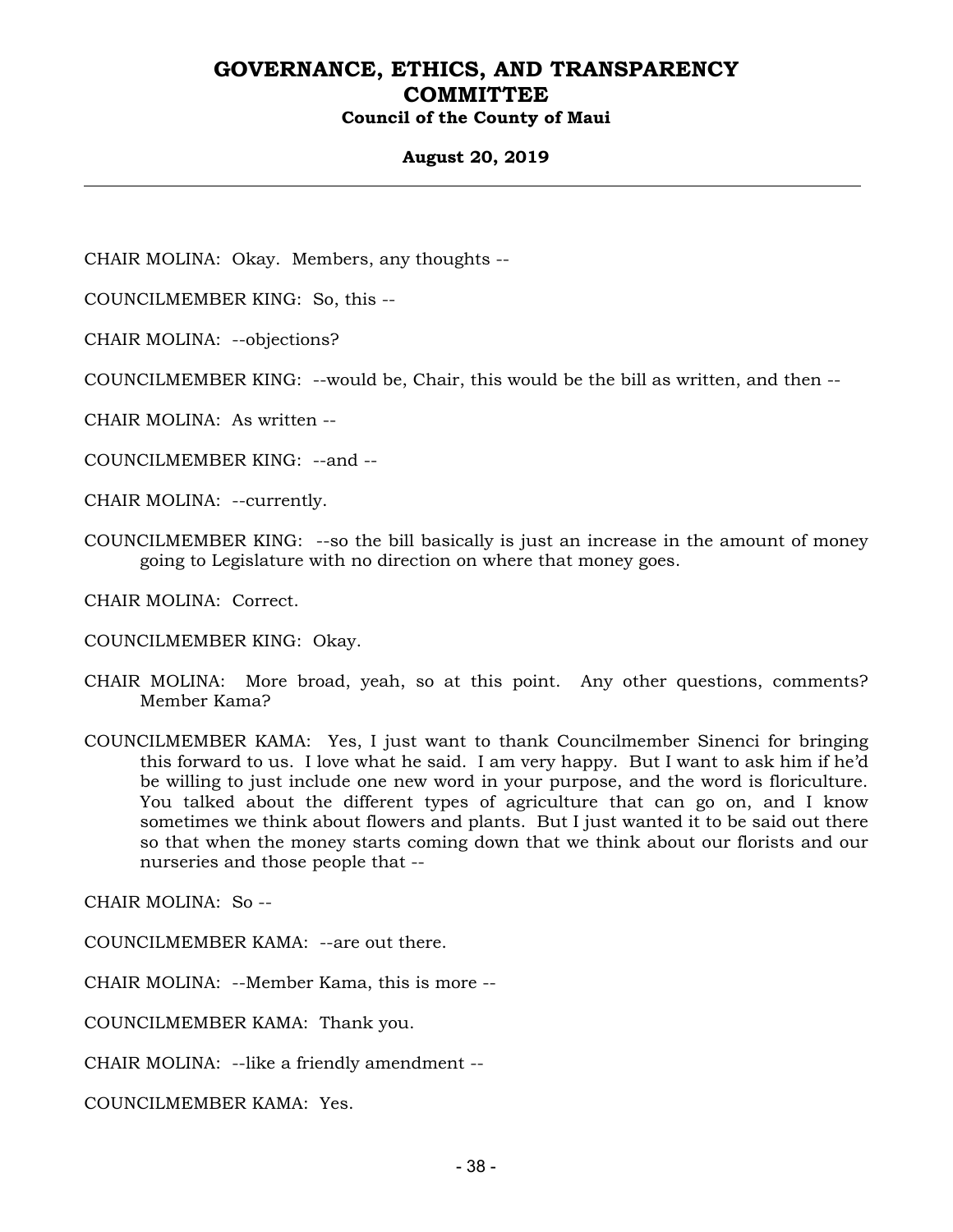### **August 20, 2019**

CHAIR MOLINA: --for Mr. Sinenci's consideration?

COUNCILMEMBER KAMA: Yes.

CHAIR MOLINA: Mr. Sinenci, any thoughts? Are you okay with…

COUNCILMEMBER SINENCI: Yeah, we can support that.

CHAIR MOLINA: Okay.

COUNCILMEMBER KAMA: Thank you.

COUNCILMEMBER KING: I'm sorry --

CHAIR MOLINA: All right.

COUNCILMEMBER KING: --Chair, what was the proposal that was…where was she proposing that would go in?

CHAIR MOLINA: Ms. Kama, could you again describe --

COUNCILMEMBER KAMA: In the section --

CHAIR MOLINA: --that for Chair King?

COUNCILMEMBER KAMA: --of the Purpose, in the Purpose part.

CHAIR MOLINA: Floral…what was it, floral…

COUNCILMEMBER KAMA: Floriculture.

CHAIR MOLINA: Floriculture.

COUNCILMEMBER KING: Is that Section 1?

COUNCILMEMBER KAMA: Yes, *. . .(inaudible). . .* and that's what Councilmember Sinenci will be writing up as part of his whole proposal, right, will be. And so --

COUNCILMEMBER KING: Oh --

COUNCILMEMBER KAMA: --the section --

COUNCILMEMBER SINENCI: *. . .(inaudible). . .*

COUNCILMEMBER KING: --I think…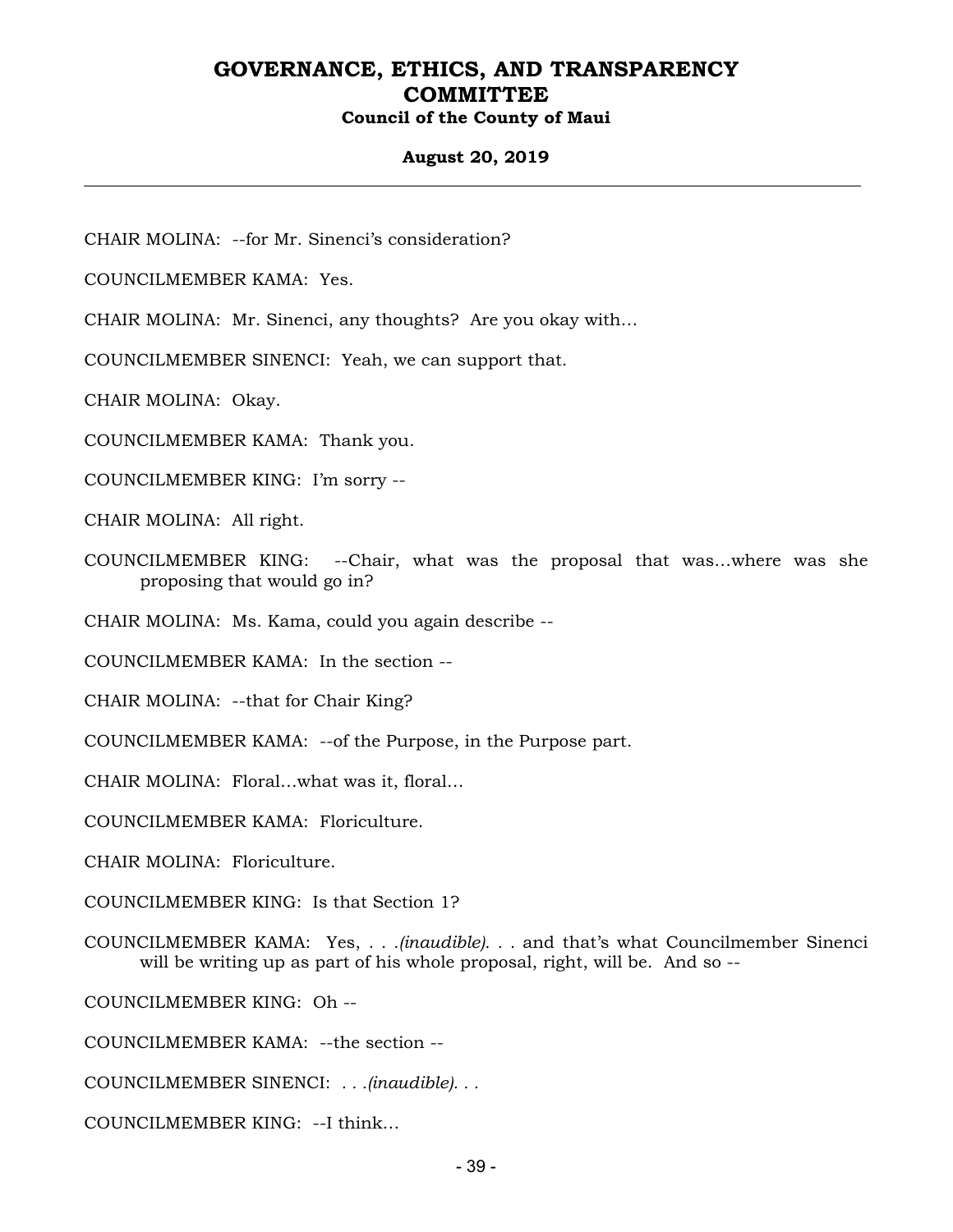#### **August 20, 2019**

COUNCILMEMBER KAMA: --with the purpose would be part of that.

- COUNCILMEMBER KING: Chair, I think we're a little bit confused. Because what we're looking at right now is this bill as it's written, correct?
- CHAIR MOLINA: We're looking under the HSAC --
- COUNCILMEMBER KING: The bill --
- CHAIR MOLINA: --version.
- COUNCILMEMBER KING: --that he's going to be working on for Maui is going to be reworked on and discussed later.
- COUNCILMEMBER KAMA: Yes, but I think what he…his opening statements in terms and reading what it was, the purpose for the act that he wants to do. I think that was very important. I think that has to be someplace in the legislation when it's written up, and that's what I wanted to make sure --

COUNCILMEMBER SINENCI: Chair?

COUNCILMEMBER KAMA: --that it got in.

CHAIR MOLINA: Mr. Sinenci?

COUNCILMEMBER KAMA: Thank you.

COUNCILMEMBER SINENCI: We can check if flora and fauna comes under overall agriculture. We'll check with that.

COUNCILMEMBER KING: It does.

CHAIR MOLINA: All right.

UNIDENTIFIED SPEAKER: Chair?

CHAIR MOLINA: Chairman King?

COUNCILMEMBER KING: Well, I…no, I'm just…I just want to be clear about what we're working on because I think we're getting a little confused. If we're working…maybe we should limit ourselves to working on the HSAC package at this state…at this stage. And if we're going to rework this bill, then we should be making proposals for amendments to the bill. Because I don't think it matters what the introduction is, what matters is what the…is the bill that goes into the package. That's all they're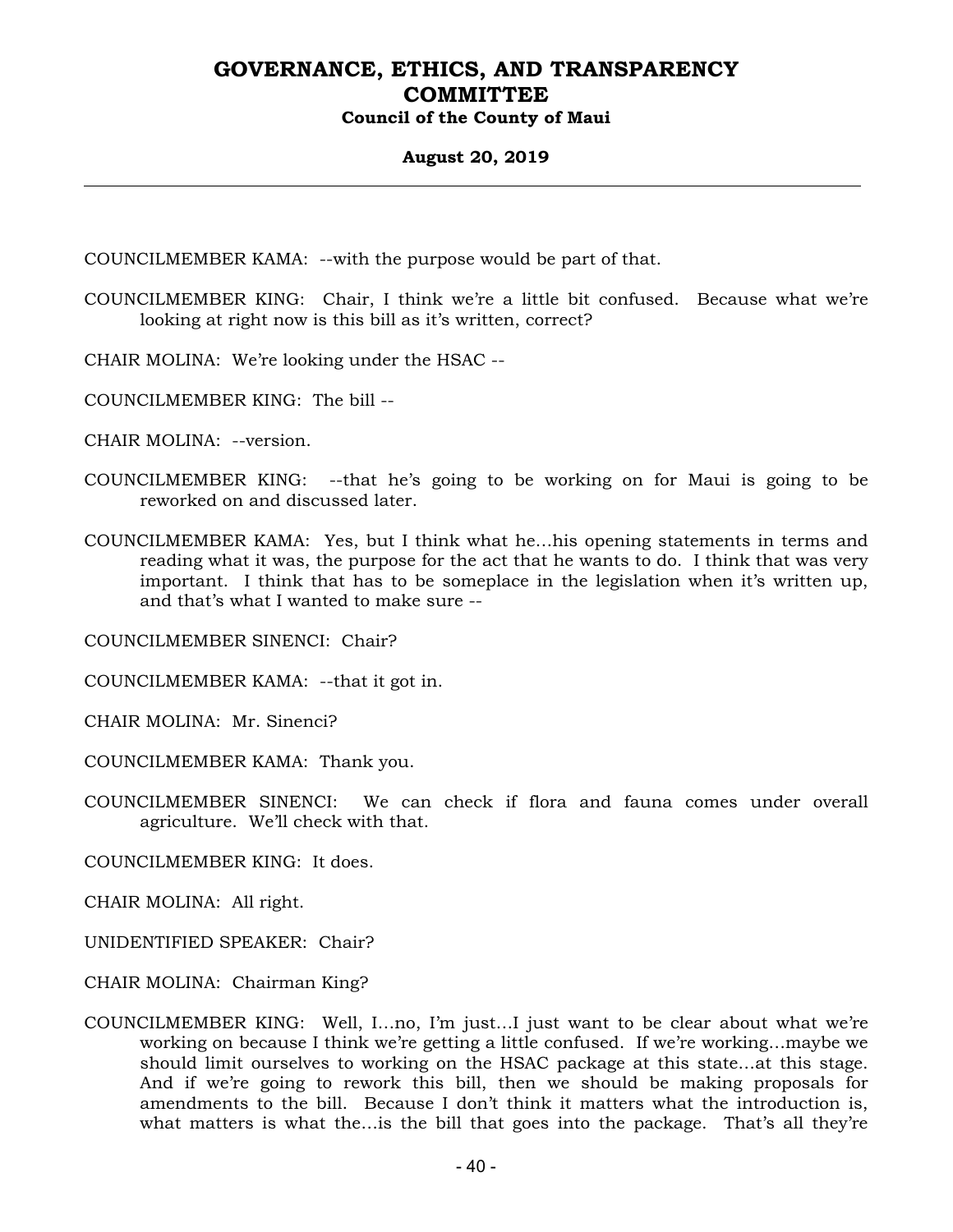#### **August 20, 2019**

going to look at, is whether this bill goes in. So, if we're going to focus on specific types of agriculture, then that should be in the bill.

CHAIR MOLINA: So --

COUNCILMEMBER KING: That should be proposed as amendment.

CHAIR MOLINA: --you're suggesting maybe we consider an amendment to put this out on the floor as a motion, and then amend it to --

UNIDENTIFIED SPEAKER: Chair?

COUNCILMEMBER KING: Well --

CHAIR MOLINA: --incorporate…

- COUNCILMEMBER KING: --they're might be…I'm just saying they're might be more that needs to happen to this bill if there's…if that's the desire of this Council is that if we are going to rework this bill, maybe we should try to rework both of the bills, or we work this bill for the State level for HSAC, and then for the County level for the Maui County package.
- CHAIR MOLINA: So, are you saying then we should just defer on both then to allow Mr. Sinenci... is that your suggestion? I'll leave it up to --

COUNCILMEMBER KING: Yeah.

CHAIR MOLINA: --Mr. Sinenci --

COUNCILMEMBER KING: I'll…

CHAIR MOLINA: --what his thoughts.

COUNCILMEMBER KING: Yeah.

COUNCILMEMBER SINENCI: Yeah, I believe just clarification that flowers, is that what Member Kama was…

COUNCILMEMBER SUGIMURA: Flora and fauna.

CHAIR MOLINA: Flora…

COUNCILMEMBER KAMA: Floriculture.

COUNCILMEMBER SUGIMURA: Flora and fauna.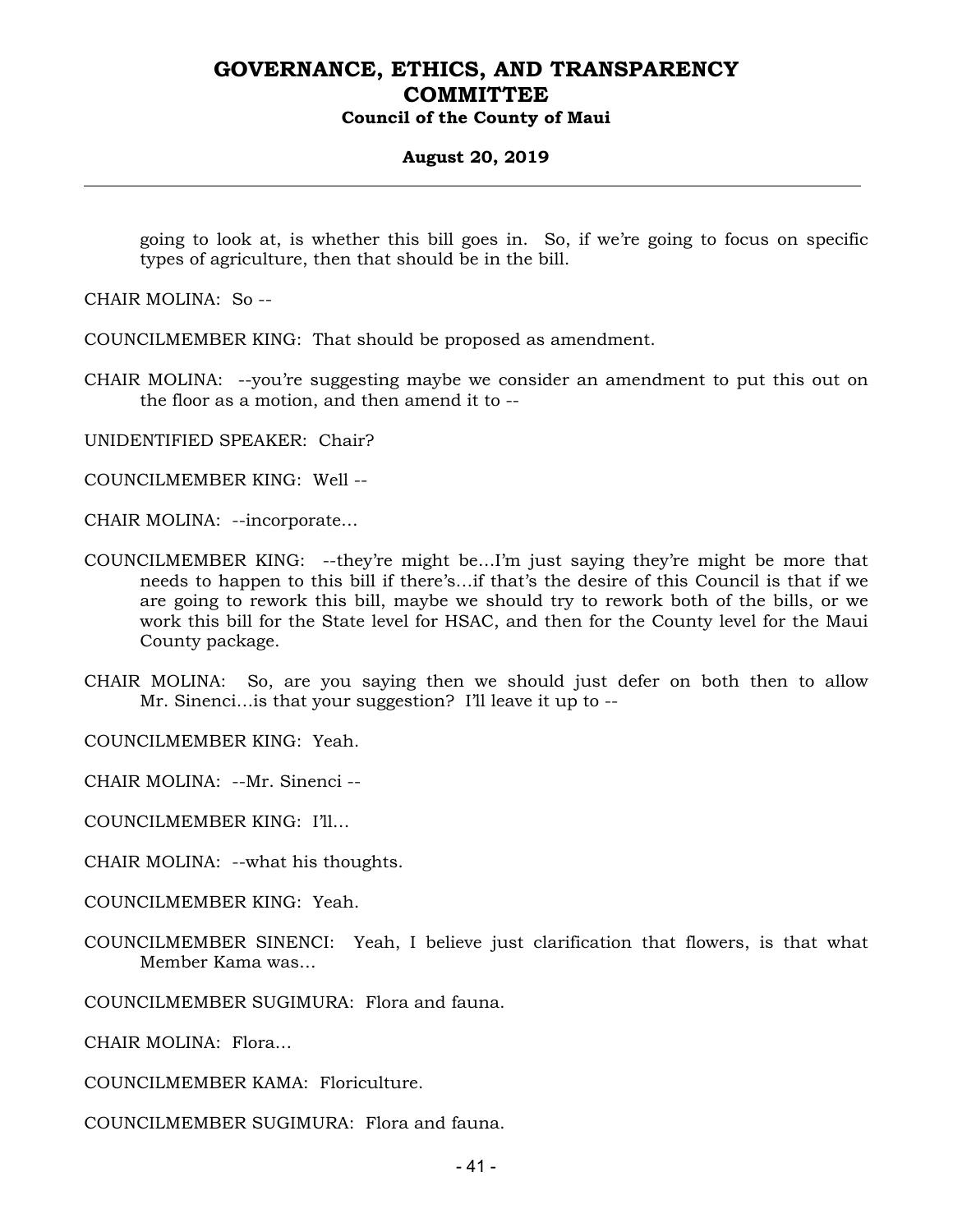### **August 20, 2019**

COUNCILMEMBER SINENCI: Yeah, that falls under agriculture as well.

COUNCILMEMBER SUGIMURA: So, Chair?

COUNCILMEMBER SINENCI: So, it should be okay for the HSAC.

CHAIR MOLINA: Okay.

COUNCILMEMBER KING: Yeah, it's the HSAC.

CHAIR MOLINA: Councilmember Sugimura?

COUNCILMEMBER SUGIMURA: I think this discussion is valid, and possibly maybe what Member Sinenci is saying and what the comments are, and Ms. Kama's amendment can…before first reading, can she just add it? And then at first reading, we can take it up for the HSAC to be sure that this important bill does meet the qualifications. Probably, you don't want to change the other parts of it. But I think what Member Hokama said about adding a purpose is important, and then Mr. Sinenci verbalized it along with Ms. Kama's amendment. That sounds very valid.

CHAIR MOLINA: All right --

COUNCILMEMBER SUGIMURA: So, maybe --

CHAIR MOLINA: --that is a --

COUNCILMEMBER SUGIMURA: --at first reading --

CHAIR MOLINA: --consideration.

- COUNCILMEMBER SUGIMURA: --so we can take it out for HSAC. 'Cause otherwise, it's not going to meet the deadline.
- CHAIR MOLINA: All right. Okay. Members, any other discussion on the proposal for this, I guess for the HSAC package, which relates to A Bill for an Act Relating to Agriculture? And again, we've heard --

COUNCILMEMBER SUGIMURA: And add the purpose.

CHAIR MOLINA: --I guess seeing no objections from Ms. Kama, your suggestion Member Sugimura for…to consider a floor amendment, and assuming this goes to first reading.

COUNCILMEMBER SUGIMURA: And add…if I could, Chair.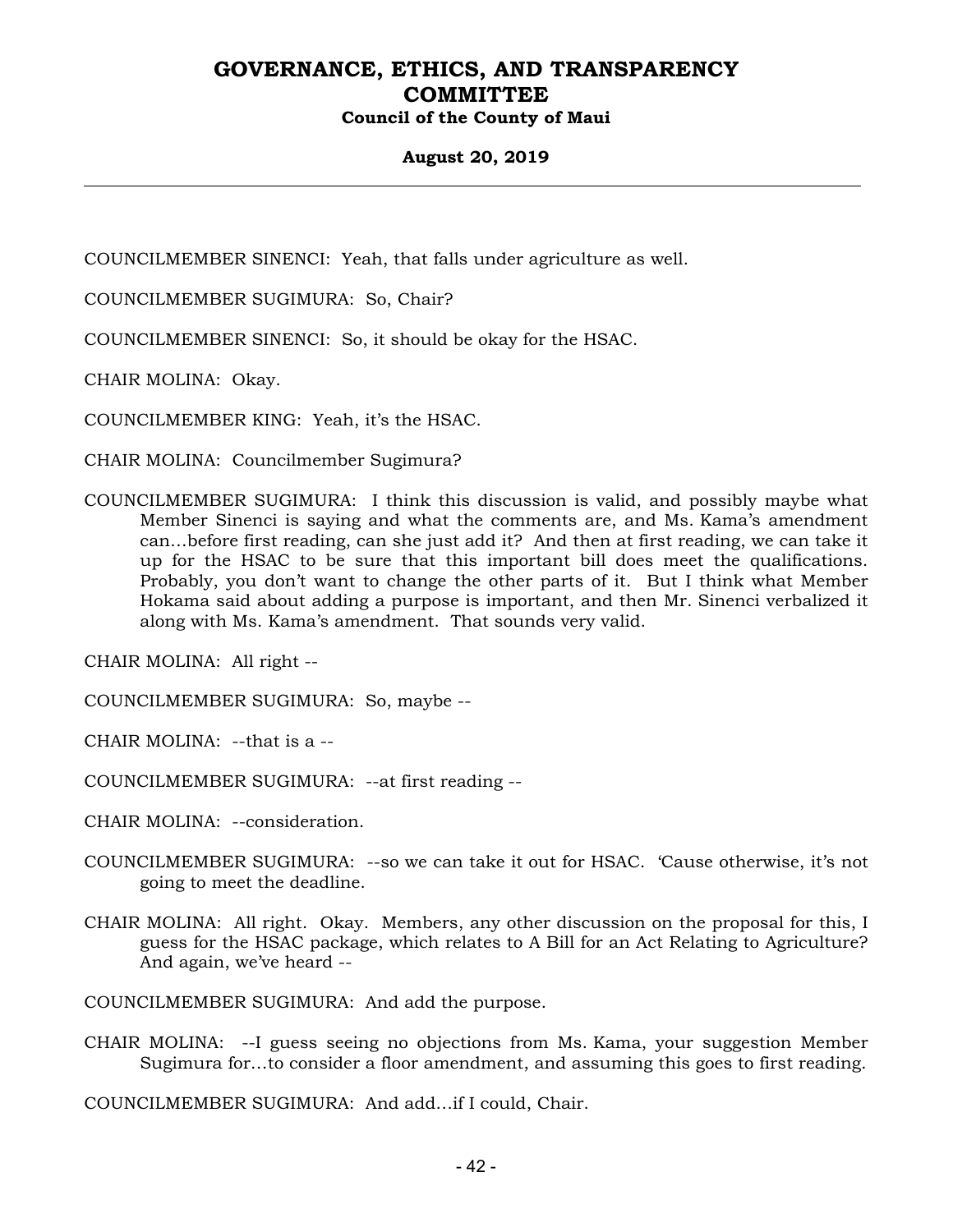#### **August 20, 2019**

CHAIR MOLINA: Okay.

COUNCILMEMBER SUGIMURA: So, add in what Member Sinenci verbalized, and then Mr. Hokama is saying add it to the bill as a purpose. So, that we heard it so we're voting on what he said, the amendment. And by the time we have first reading, Staff will have the document along with what Mr. Sinenci said. Otherwise, it's not going to meet the September 5th deadline.

CHAIR MOLINA: September 11th.

COUNCILMEMBER SUGIMURA: Oh, September  $11<sup>th</sup>$  deadline. So, it has to be at the Council meeting --

CHAIR MOLINA: All right.

COUNCILMEMBER SUGIMURA: --if so posted.

CHAIR MOLINA: Okay.

COUNCILMEMBER KING: Chair?

CHAIR MOLINA: Chair King?

- COUNCILMEMBER KING: Yeah, I think the…and just to just give this a little more context, the…because we're talking about a resolution for these bills, well, there's only going to be one reading. So, there won't be a first and second reading required. I…the next HSAC meeting is the 26<sup>th</sup>. So, I'll be on Oahu and try to get clarification on the deadlines for HSAC, and then whether they can be pushed out a little bit further. And a lot of it will depend upon how far the other counties have gotten in their legislative package as well. So, I do appreciate Mr. Sinenci being the only Councilmember who got legislation in early, and, you know, there's a lot going on on the Council. So…and every council has this. But there are other recurring legislation that I hope is going to come forward as well. So, we may be able to get those deadlines pushed out. But whatever we do in this Committee, I think it's going to be up to basically Corp. Counsel to determine if we're making substantive changes between now and the Council meeting.
- CHAIR MOLINA: Okay. We'll leave that to them and make that determination. Okay. Members, seeing no other…Member Hokama?
- COUNCILMEMBER HOKAMA: Chairman, just one last comment on the…your motion. I'll support it, and I understand what you want…would like to do this morning. But again, as Ms. King had mentioned, I view the current form that our…my colleague presented, it was…is a good form, but at the Capitol it's considered a short-form version. It's very broad, relating to agriculture. I can tell you I can see this bill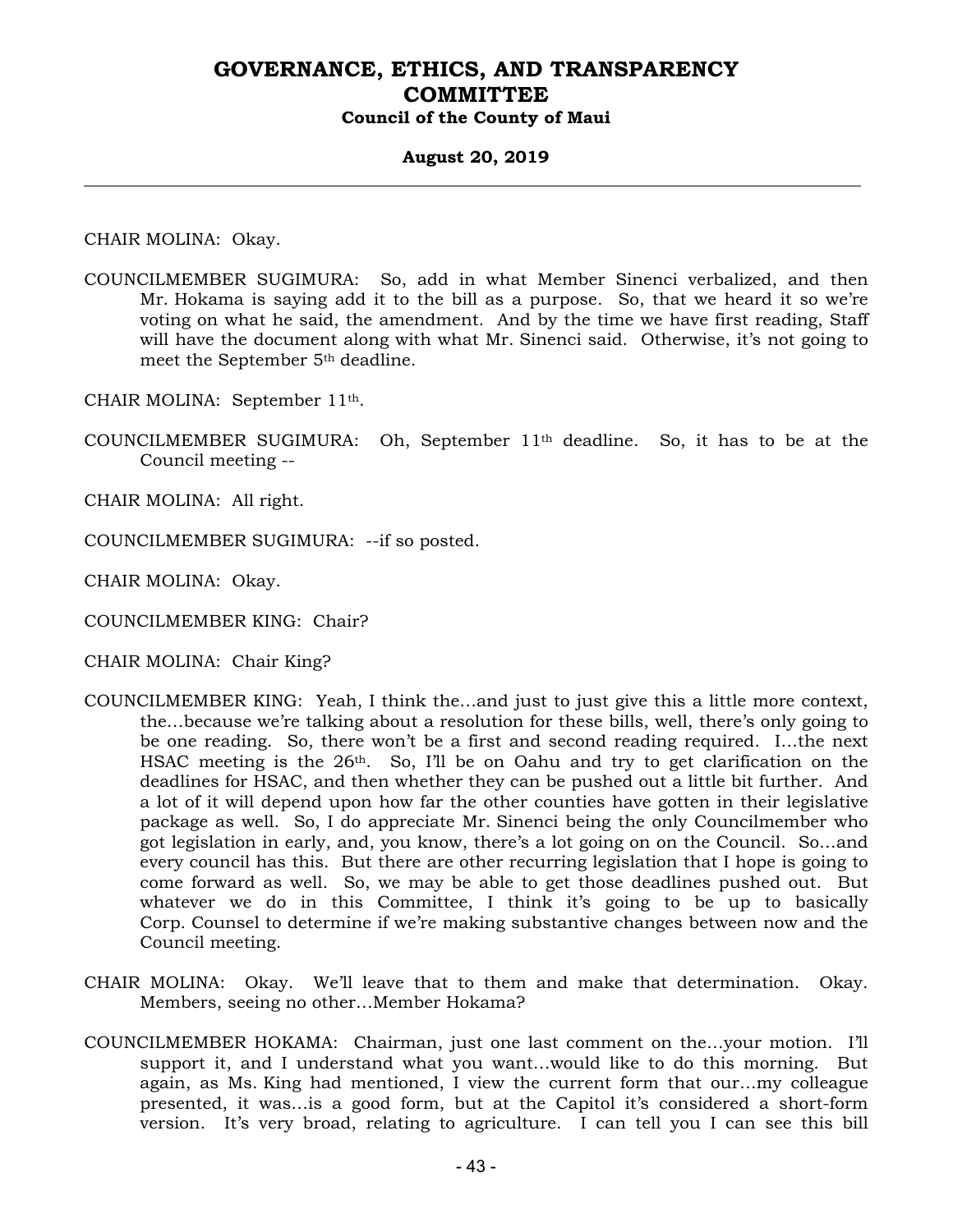#### **August 20, 2019**

becoming something totally you don't want because they're going to cut it and put a new draft because the title is so general, almost anything can fit if you can say it's agriculture, yeah. So, I just give that warning because the Leg looks for short forms to deal with conference matters. And you'd be surprised what can come out of a conference draft. So, I just maybe would caution us that part of the initial language under Sections 1 and 2, where you state your purpose, and therefore you justify your Section 2, which is your findings, that would be a good component because for them to scrap all of that, that sets your whole tone of your legislation. And so, I would recommend that we consider that as we make revisions, Chairman. Thank you.

CHAIR MOLINA: And thank you, Mr. Hokama. Your vast experience with the State Legislature is certainly appreciated because we…yeah, like you said, things can morph once it gets up to the State Legislature into something that we may or may not want. But anyway, but thank you, Mr. Sinenci. So, the Chair is going to make a recommendation, which is to adopt a proposed resolution for A Bill for an Act Relating to Agriculture. Chair looks for a motion. This is to go to HSAC.

COUNCILMEMBER HOKAMA: I make the motion.

CHAIR MOLINA: Okay.

- COUNCILMEMBER KING: Second.
- COUNCILMEMBER SUGIMURA: Second.
- CHAIR MOLINA: Motion made by Member Hokama, seconded by Member Sugimura. Any discussion?
- COUNCILMEMBER KING: Chair, yeah.

CHAIR MOLINA: Chair King?

COUNCILMEMBER KING: I would just like to make a motion to amend the title to Relating to Funding for Agriculture just to try to keep it in that realm --

CHAIR MOLINA: Okay.

- COUNCILMEMBER KING: --'cause I do…
- CHAIR MOLINA: This proposed amendment again to change the title to…
- COUNCILMEMBER KING: Yeah, I think…well, because I think Mr. Hokama brought up a very good point about these kinds of bills, if…I mean that's about as specific as you can get without actually saying what the funding is for. And all we can do is really safeguard against the, you know, the corruption of our bills being taken and gutted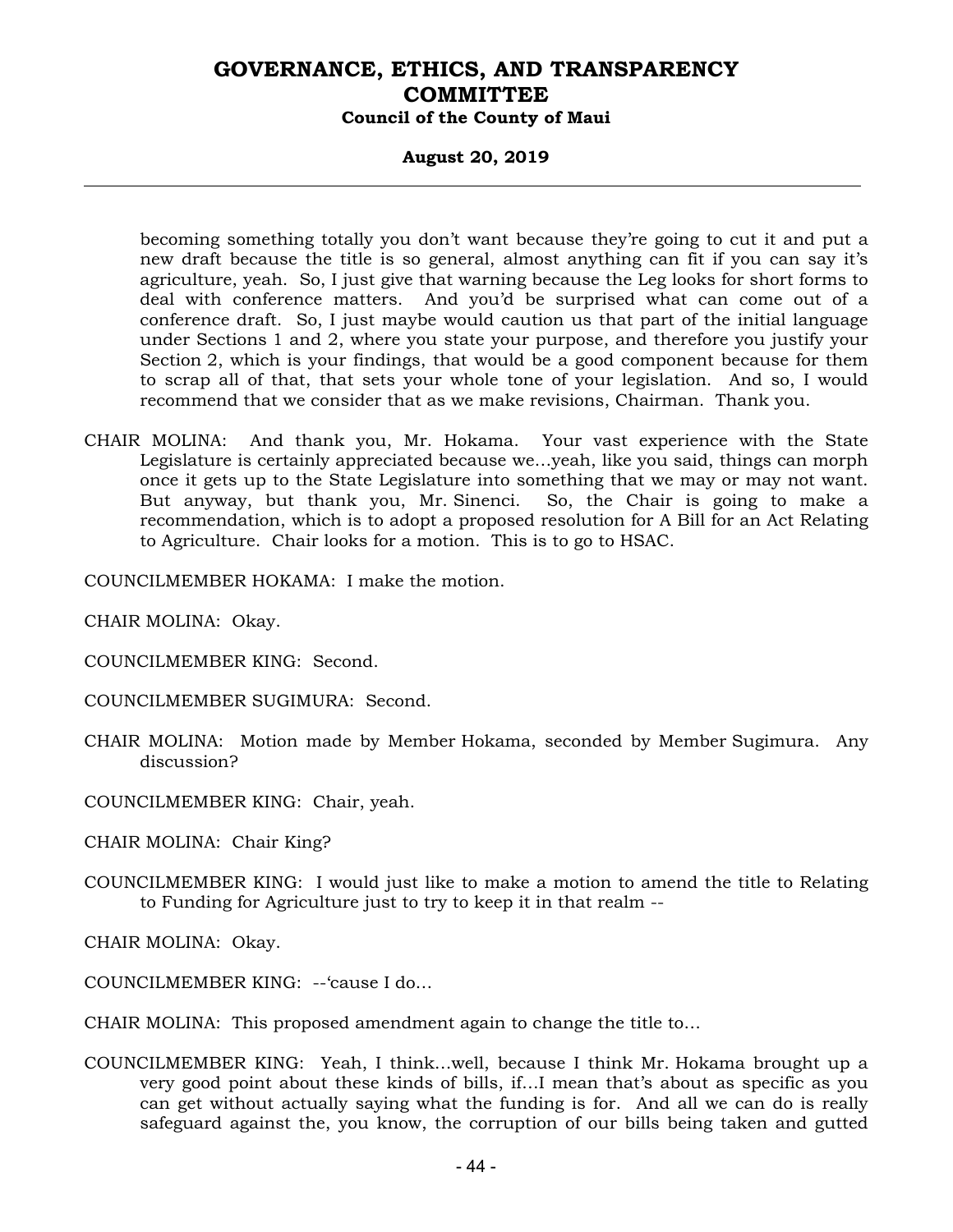#### **August 20, 2019**

and used for something else. But at least that makes it a little more specific to the purpose of it.

CHAIR MOLINA: Okay. So, the proposed amendment is if I'm correct is A Bill for an Act Relating to Funding of Agriculture. So --

COUNCILMEMBER KING: Yeah.

CHAIR MOLINA: --adding the words "Funding of Agriculture."

COUNCILMEMBER KING: Right, that's…

CHAIR MOLINA: Is that what…

COUNCILMEMBER KING: Yes.

CHAIR MOLINA: Revise the title?

COUNCILMEMBER KING: Right.

CHAIR MOLINA: Okay. Is there a second to the proposed amendment?

COUNCILMEMBER KAMA: Second.

CHAIR MOLINA: Okay. Seconded by Member Kama. Any other discussion on --

COUNCILMEMBER KAMA: So --

CHAIR MOLINA: --the amendment?

COUNCILMEMBER KAMA: --Chair?

CHAIR MOLINA: Yes, Member Kama?

COUNCILMEMBER KAMA: So, would it just…I'm asking a question. So, it says relating…so it would read Relating to Funding of Agriculture?

CHAIR MOLINA: Yes.

COUNCILMEMBER KAMA: So, that it doesn't get lost some place up there, could --

CHAIR MOLINA: Yeah.

COUNCILMEMBER KAMA: --we just add for Maui?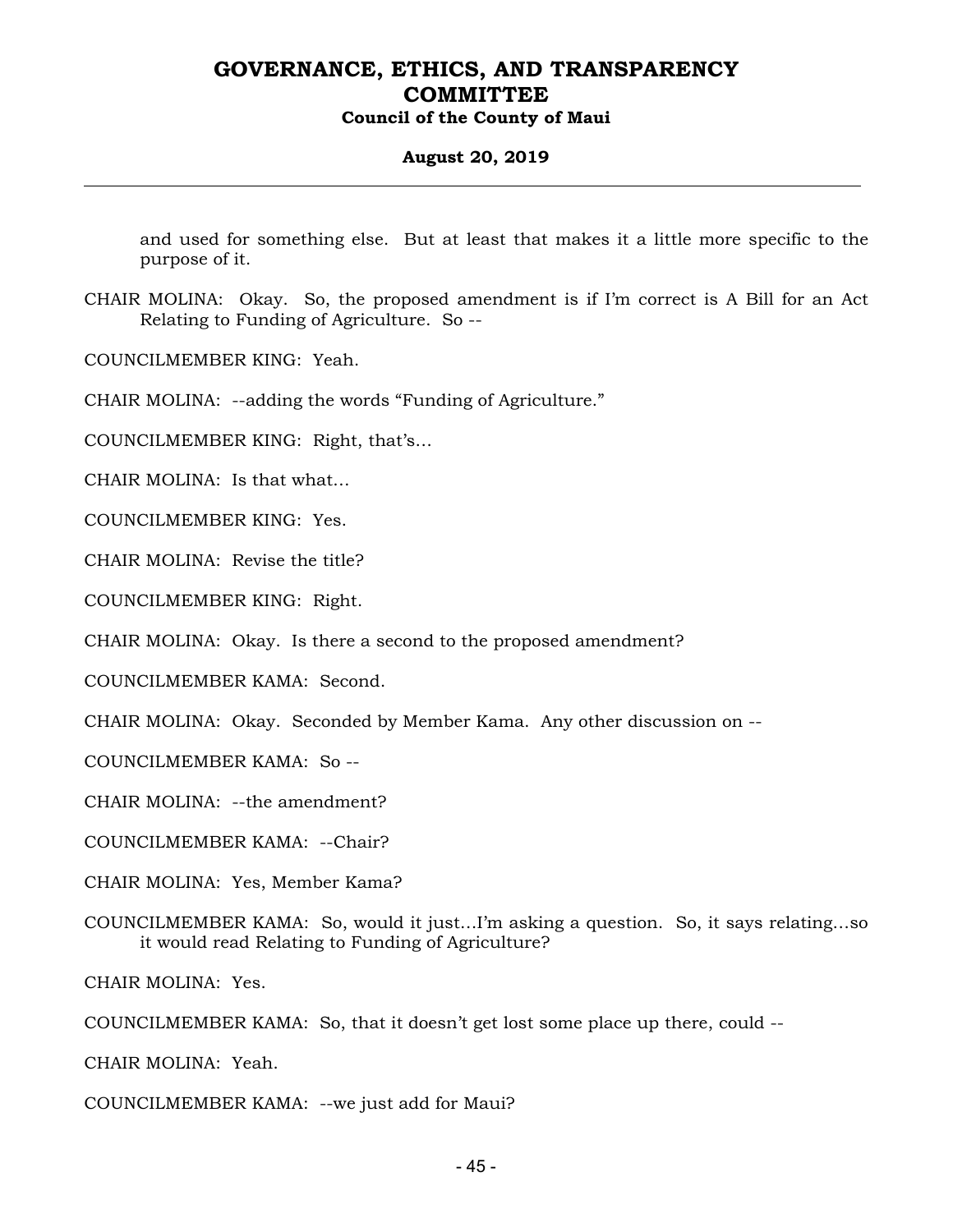### **August 20, 2019**

COUNCILMEMBER KING: Well, we're going to…

COUNCILMEMBER KAMA: Is it possible?

CHAIR MOLINA: Yeah, this is going…

COUNCILMEMBER KAMA: Or because we're going through…

COUNCILMEMBER KING: This is the HSAC bill --

CHAIR MOLINA: Yeah.

COUNCILMEMBER KING: --so --

COUNCILMEMBER KAMA: Yeah.

COUNCILMEMBER KING: --they're going to be working on it. Member Sinenci's Office will be working on a separate bill just for Maui --

COUNCILMEMBER KAMA: Okay.

CHAIR MOLINA: Yeah.

COUNCILMEMBER KING: --for it to put into the --

COUNCILMEMBER KAMA: Okay.

COUNCILMEMBER KING: --Maui package.

CHAIR MOLINA: Yeah, this was --

COUNCILMEMBER KAMA: Okay.

CHAIR MOLINA: --just going to the State first --

COUNCILMEMBER KAMA: Okay.

CHAIR MOLINA: --and then at a later point, when we submit the --

COUNCILMEMBER KAMA: Just…

CHAIR MOLINA: --Maui…bill for the Maui package, the appropriate adjustments can be made. And I think that's a good amendment. I can see where if you just leave it as is, it could just morph into something else like Member Hokama stated. So, all right, any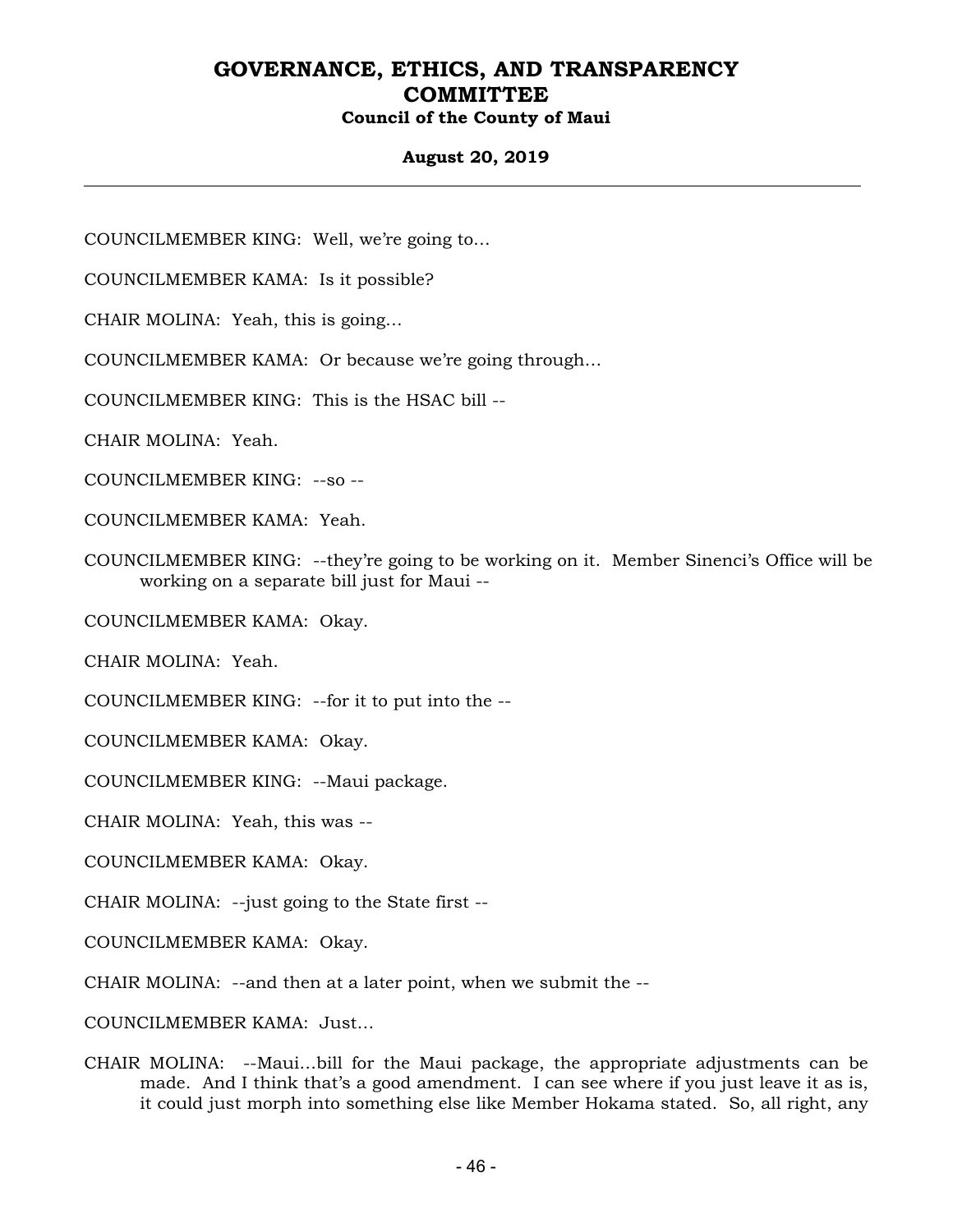### **August 20, 2019**

further discussion on the amendment to the motion? Seeing none, all those in favor signify by saying "aye."

COUNCILMEMBERS VOICED AYE.

CHAIR MOLINA: Any opposed? Thank you. Chair will mark the amendment as unanimous.

| VOTE: | AYES: |                                |  |                                         | Chair Molina, Vice-Chair Rawlins-Fernandez, |  |  |
|-------|-------|--------------------------------|--|-----------------------------------------|---------------------------------------------|--|--|
|       |       |                                |  | Councilmembers Hokama, Kama, King, Lee, |                                             |  |  |
|       |       | Paltin, Sinenci, and Sugimura. |  |                                         |                                             |  |  |

- **NOES: None.**
- **ABSTAIN: None.**
- **ABSENT: None.** 
	- **EXC.: None.**

#### **MOTION CARRIED.**

- **ACTION: AMEND RESOLUTION.**
- CHAIR MOLINA: Now, we're back to the main motion as amended. All those in favor, signify by saying "aye."

COUNCILMEMBERS VOICED AYE.

CHAIR MOLINA: All those opposed? Thank you. Chair will mark it nine-zero.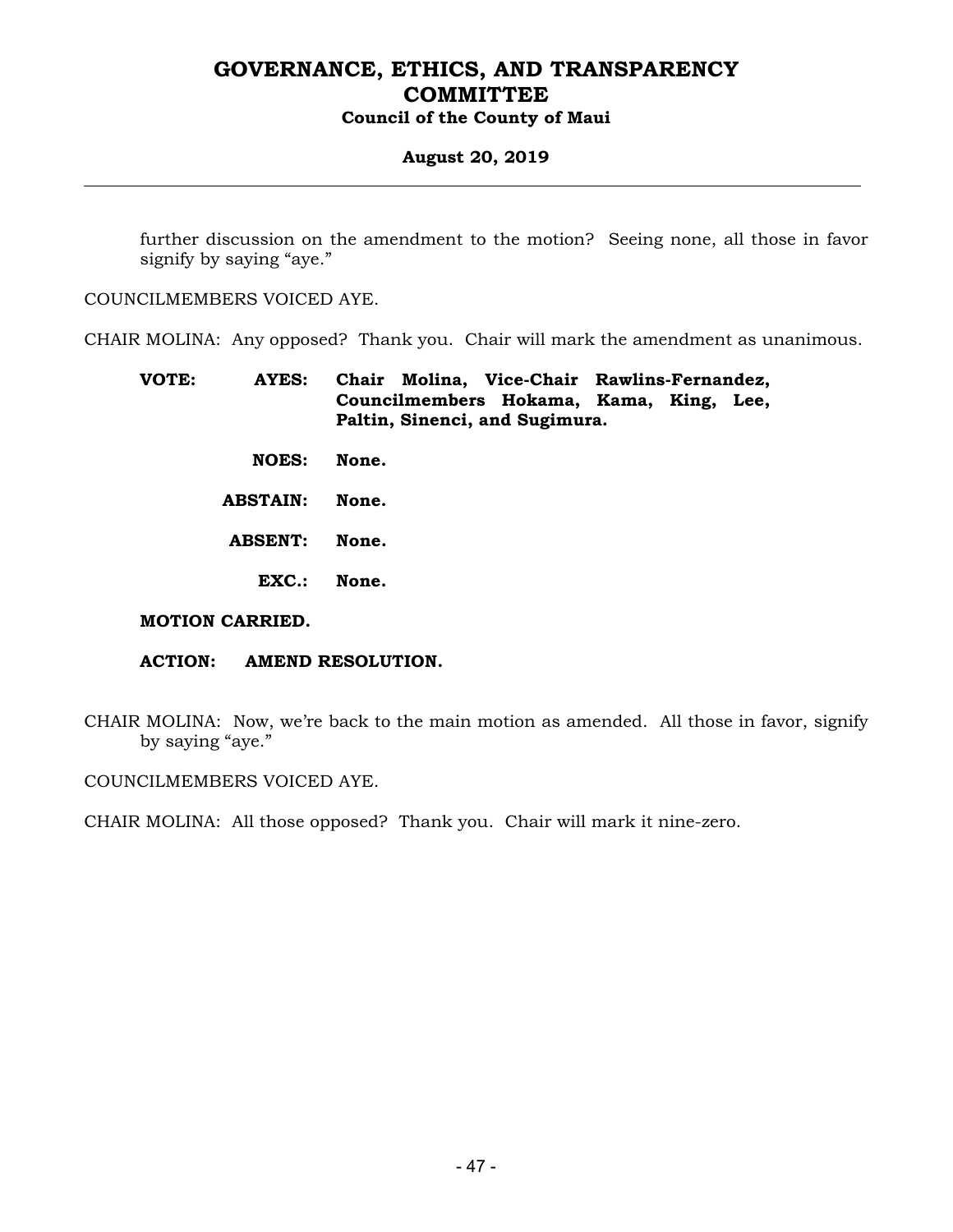**August 20, 2019** 

**VOTE: AYES: Chair Molina, Vice-Chair Rawlins-Fernandez, Councilmembers Hokama, Kama, King, Lee, Paltin, Sinenci, and Sugimura.** 

 **NOES: None.** 

 **ABSTAIN: None.** 

 **ABSENT: None.** 

 **EXC.: None.** 

#### **MOTION CARRIED.**

#### **ACTION: ADOPTION OF RESOLUTION AS AMENDED.**

CHAIR MOLINA: This matter will go into the HSAC package. Members, the Chair is aware of the time. Would you like a brief recess? And in…as part of this recess, there's been a request to do a short video for our baseball team.

COUNCILMEMBER KING: Oh we're going to do that after the…

CHAIR MOLINA: Okay. You prefer to do it after?

COUNCILMEMBER KING: Right.

CHAIR MOLINA: Okay. All right. Members, let's go ahead and take a short morning recess. Let's come back in ten minutes at 10:43.

COUNCILMEMBER KAMA: Shane?

- CHAIR MOLINA: You want 10:40? Oh boy, you guys really want to work. All right, meeting in recess till 10:40. You've got seven minutes. Meeting in recess. *. . .(gavel). . .*
	- **RECESS: 10:33 a.m.**

#### **RECONVENE: 10:42 a.m.**

CHAIR MOLINA: *. . .(gavel). . .* …Tuesday, August 20, 2019, is now back in session. It is 10:42 a.m. Members, we are currently on GET items 4(1) and also GET item 3-1…I should say 3(1), the HSAC, State Association of Counties Legislative Package and GET-4(1), which relates to the Maui County Package. We've just taken a vote on the first proposal, which relates to agriculture. And we're on the second proposal, which comes from Member Sinenci, which has to do with Approving for Inclusion in the 2020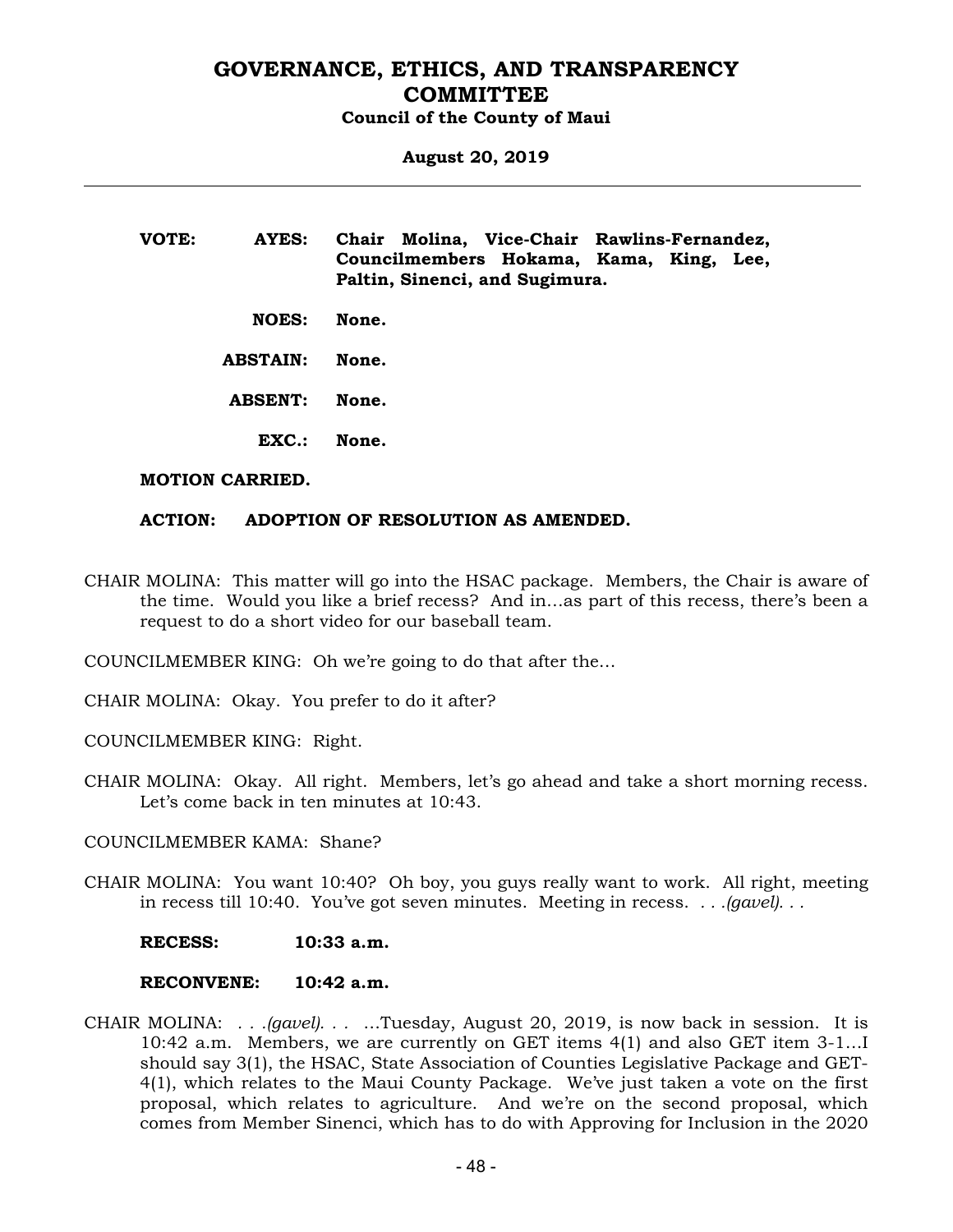### **August 20, 2019**

HSAC Legislative Package a State Bill to Authorize Supplemental Categorical State…Supplemental Categorical Funding for Remote Schools. Mr. Sinenci, I know you had…you do want state something out on the floor before we proceed. You have the --

COUNCILMEMBER SINENCI: Right, so --

CHAIR MOLINA: --floor, Mr. Sinenci.

- COUNCILMEMBER SINENCI: --because of the HSAC deadline of September  $11<sup>th</sup>$ , we wanted to go ahead and address GET-3(1), and then maybe possibly defer the Maui County for a later date, GET-4(1).
- CHAIR MOLINA: All right. Thank you for that Mr. Sinenci. So, Members, the Chair's…how I would like to proceed now if there are no objections, as it relates to GET item 4(1), the Maui County Legislative Package, the Chair would ask for your consideration to defer all action on that particular item if there are no objections.

#### **COUNCILMEMBERS VOICED NO OBJECTIONS.**

#### **ACTION: DEFER.**

- CHAIR MOLINA: Okay. All right, Members, we will defer taking action on GET item 4(1). And we will go back now to GET item 3(1), which I just mentioned the title of that bill. So, Mr. Sinenci, you have the floor.
- COUNCILMEMBER SINENCI: Thank you, Chair. For comments on the Authorizing Supplemental Category [*sic*] Funding for Remote Schools, the purpose of this bill is to allow supplemental categorical funding for remote high schools and remote K-12 schools. Remote schools, such as Hana School and other rural schools, suffer under the Reinventing Education Act of 2004 and the establishment of the weighted student formula, or the WSF. The weighted student formula does not work for schools with small student populations because they receive funding based upon the number of students and not the number of the teachers and the support staff that is required. The resulting small class sizes require the same teachers and other support staff as larger classes but the funding is significantly less. In Hana, for instance, budgetary shortfalls have resulted in the loss of several well-qualified teachers and threatens the school's ability to offer minimum course requirements that students need to graduate. The bill states that remote schools should be funded to retain minimal personnel and resources necessary to graduate students. The bill defines remote school as located at least one hour drive away from the next nearest public high school, or located on Lanai, Molokai, or Niihau. If a high school is a K-12 school, the entire school qualifies for supplemental funding. The bill only establishes the category and says the Legislature may provide supplemental funds to support additional instruction and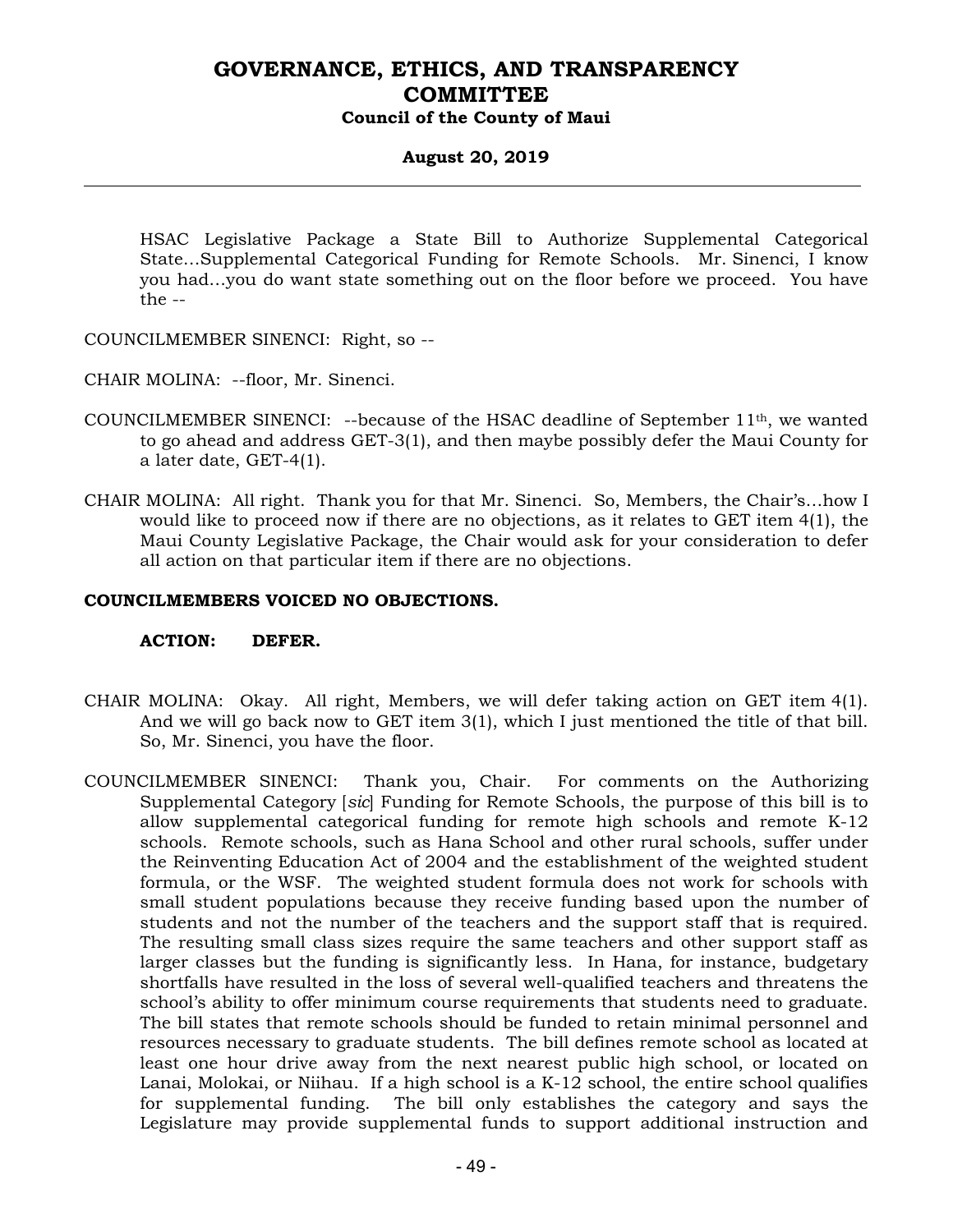#### **August 20, 2019**

support staff. It gives the Legislature a new tool to address rural school inadequacies. It will be up to the Legislature to follow up with specific funding after the category is created. The supplemental funding would be in addition to the WSF allocation. And finally, in Granicus, there's testimony from former Hana Principal, Rick Paul, on specific ways in which the weighted student formula leads to dangerously inadequate funding.

- CHAIR MOLINA: Okay. Thank you, Mr. Sinenci. Members, comments on the proposal? Mr. Hokama, followed by Chair King.
- COUNCILMEMBER HOKAMA: Just a question first, Chairman, for my colleague. Are you also looking at including charter schools funded by the State, Mr. Sinenci, as within your proposal?
- COUNCILMEMBER SINENCI: No, I believe…and this was a bill that didn't…or we're just adding to an existing bill. And so, charter schools does not fall under this bill.
- COUNCILMEMBER HOKAMA: Oh, okay. No, no, no, no, I just, yeah, needed clarification. So, I appreciate that response, Mr. Sinenci. So, Chair, I would just say that I think on Page 2, under Remote Schools, number 2, I think we should consider adding Hawaii Island because they do have State public schools that's I think it's Honokaa High and Elementary or Kohala High and Elementary.

COUNCILMEMBER SINENCI: Right, there are --

COUNCILMEMBER HOKAMA: So…

COUNCILMEMBER SINENCI: --several schools in East Hawaii.

- COUNCILMEMBER HOKAMA: Yeah. So, we may want to add Big Island if this is part of the HSAC package, then the Big Island Council can see why we've…proposing this 'cause I think they would appreciate that support for their schools also.
- CHAIR MOLINA: Okay. Thank you, Mr. Hokama. We can certainly take up that consideration once --

COUNCILMEMBER SINENCI: Thank you.

CHAIR MOLINA: --the motion is put on the floor as a possible amendment. Okay. Members, any other…oh sorry, Chairman --

COUNCILMEMBER KING: Yeah.

CHAIR MOLINA: --King?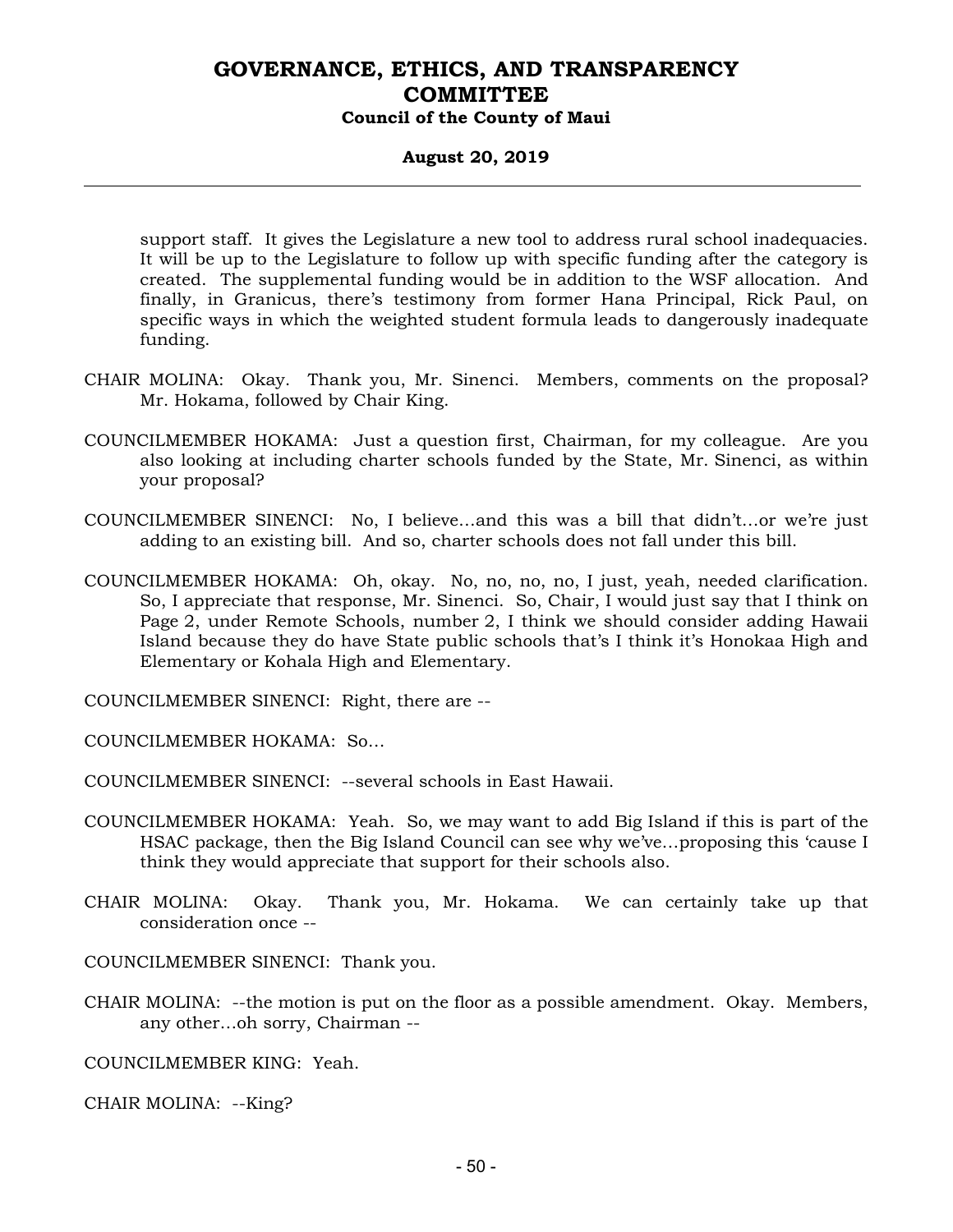### **August 20, 2019**

COUNCILMEMBER KING: Thank you, Chair. So, yeah, I just wondered it…so, you said this is an existing bill? Do you know who introduced it?

COUNCILMEMBER SINENCI: I believe it was…no, I don't.

COUNCILMEMBER KING: There's no name on it, so.

COUNCILMEMBER SINENCI: No.

COUNCILMEMBER KING: So, it was an existing bill that you…

COUNCILMEMBER SINENCI: That didn't go.

COUNCILMEMBER KING: Did…oh, that didn't go but you found it from the previous session?

COUNCILMEMBER SINENCI: Yes.

- COUNCILMEMBER KING: Okay. Yeah, because one of the things that concerned me was, and I think Mr. Hokama touched on it, was if it's intended for HSAC to broaden the scope of it because it's pretty specific about Hana and on Molokai and Lanai. I don't see anything specifically that excludes charter schools because they are part of the public school system, and they're funded as a public school. And they're…I mean they're not funded as well but they are funded as part of the public school system. And the other question I had was if you put a time requirement on the definition of remote schools, that's going to be a lot more subjective than a distance because there sometimes it could take an hour to get from Kihei to Maui High School, depending on traffic. And then we have that the time…drive time really affects the charter schools as well because they're not necessarily in the districts. People are going to charter schools outside of their own district. So, I think those things, we might want to clean those up for…if we're looking at a Statewide issue.
- COUNCILMEMBER SINENCI: Okay. And answer to Mr. Hokama is on Page 2, I believe it excludes charter schools.
- COUNCILMEMBER HOKAMA: *. . .(inaudible). . .*
- COUNCILMEMBER KING: But it says --

COUNCILMEMBER SINENCI: Yeah.

COUNCILMEMBER KING: --except charter schools that is a high school. I'm not…is that just high schools or any public school except charter schools?

CHAIR MOLINA: Mr. Sinenci?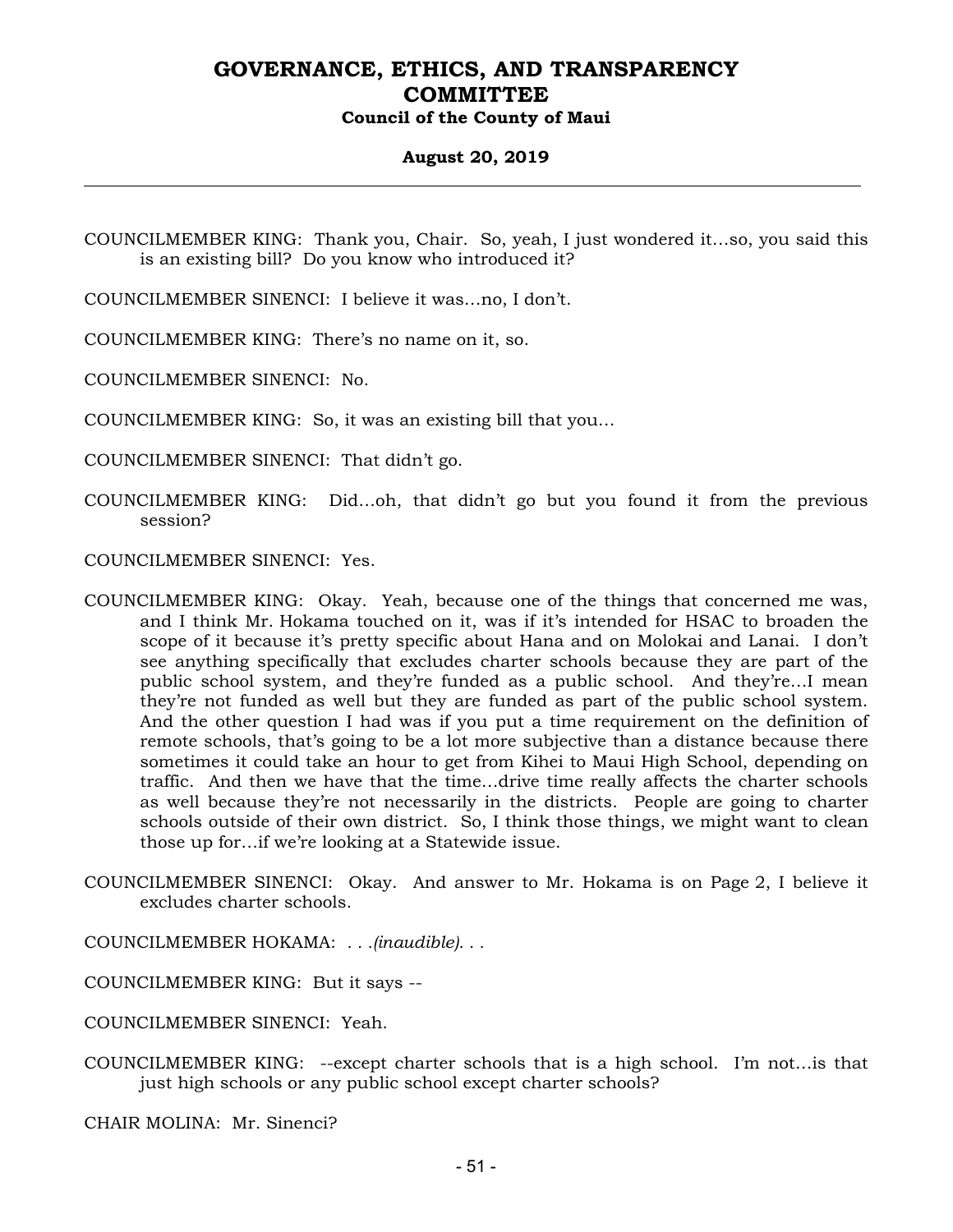### **August 20, 2019**

COUNCILMEMBER SINENCI: Yeah, I'm looking at…

- COUNCILMEMBER KING: Is this just for high schools?
- COUNCILMEMBER SINENCI: No, this is for K-12 also.
- COUNCILMEMBER KING: Okay. 'Cause it reads "remote school means any public school, as defined in Section 302A-101, except charter schools governed by Chapter 302D, that is a high school."
- CHAIR MOLINA: And maybe this is something we can, if we have a motion on the floor, we could incorporate as a possible amendment --

COUNCILMEMBER KING: Yeah.

CHAIR MOLINA: --as well --

COUNCILMEMBER KING: So…

CHAIR MOLINA: --Chair King.

COUNCILMEMBER KING: Okay. So, we're…so, the intent is to exclude all charter schools of all levels?

COUNCILMEMBER SINENCI: Yes.

COUNCILMEMBER KING: Okay. But…okay, so, but…you…your intent was to include all non-charter schools of all levels?

COUNCILMEMBER SINENCI: Correct.

COUNCILMEMBER KING: Okay.

COUNCILMEMBER SINENCI: And we can go…Chair? We can go and, you know, do some clarifications on Chapter 302D --

CHAIR MOLINA: Okay. Well, let's --

COUNCILMEMBER SINENCI: --and have that --

CHAIR MOLINA: --work on…

COUNCILMEMBER SINENCI: --explanation for you.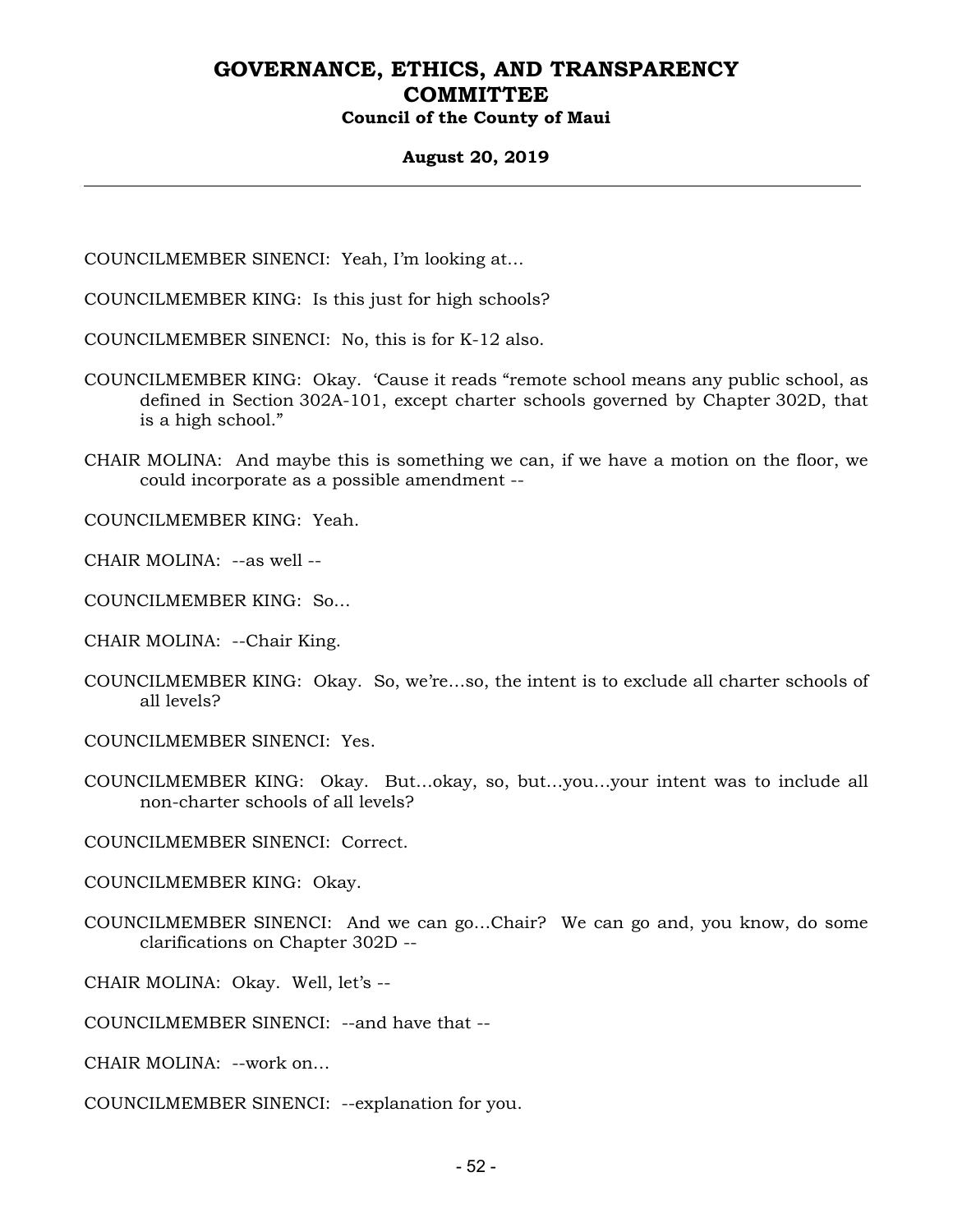#### **August 20, 2019**

CHAIR MOLINA: Okay.

- COUNCILMEMBER KING: Yeah.
- CHAIR MOLINA: Let's work on that. Let's…I want to get through the Q&A phase on it, and once we --
- COUNCILMEMBER SINENCI: Okay.

CHAIR MOLINA: --have a motion on the floor, I'll give --

COUNCILMEMBER KING: Okay.

- CHAIR MOLINA: --all of you appropriate time to consider amendments to the motion. Councilmember Sugimura?
- COUNCILMEMBER SUGIMURA: So, for the similar discussion that we had for the previous item on agriculture, Relating to Education, you probably should closely or put it closer to the clarification of what the Chair suggested as far as remote schools just so that it does…is not taken in a too broad of sense. So, I'd like to make that amendment at the appropriate time, Chair, after you make your motion.
- CHAIR MOLINA: Okay. So noted. Members, any other discussion as it relates to Mr. Sinenci's proposal? Okay. Seeing none, Chair will ask for a motion to recommend adoption of the proposed resolution related to remote schools and appropriation of funds to go towards the HSAC package. Is there a motion?

COUNCILMEMBER SUGIMURA: So moved.

COUNCILMEMBER HOKAMA: Second.

CHAIR MOLINA: Okay. Moved by Member Sugimura, seconded by Member Hokama. Floor is now open for any proposed amendments.

COUNCILMEMBER SUGIMURA: Chair?

CHAIR MOLINA: Okay. So, I'll recognize Member Sugimura first.

COUNCILMEMBER SUGIMURA: I guess I would like to say in the title "Relating to" and add in Remote Schools.

CHAIR MOLINA: Okay. Could you…

COUNCILMEMBER SUGIMURA: Relating to Remote Schools for Education.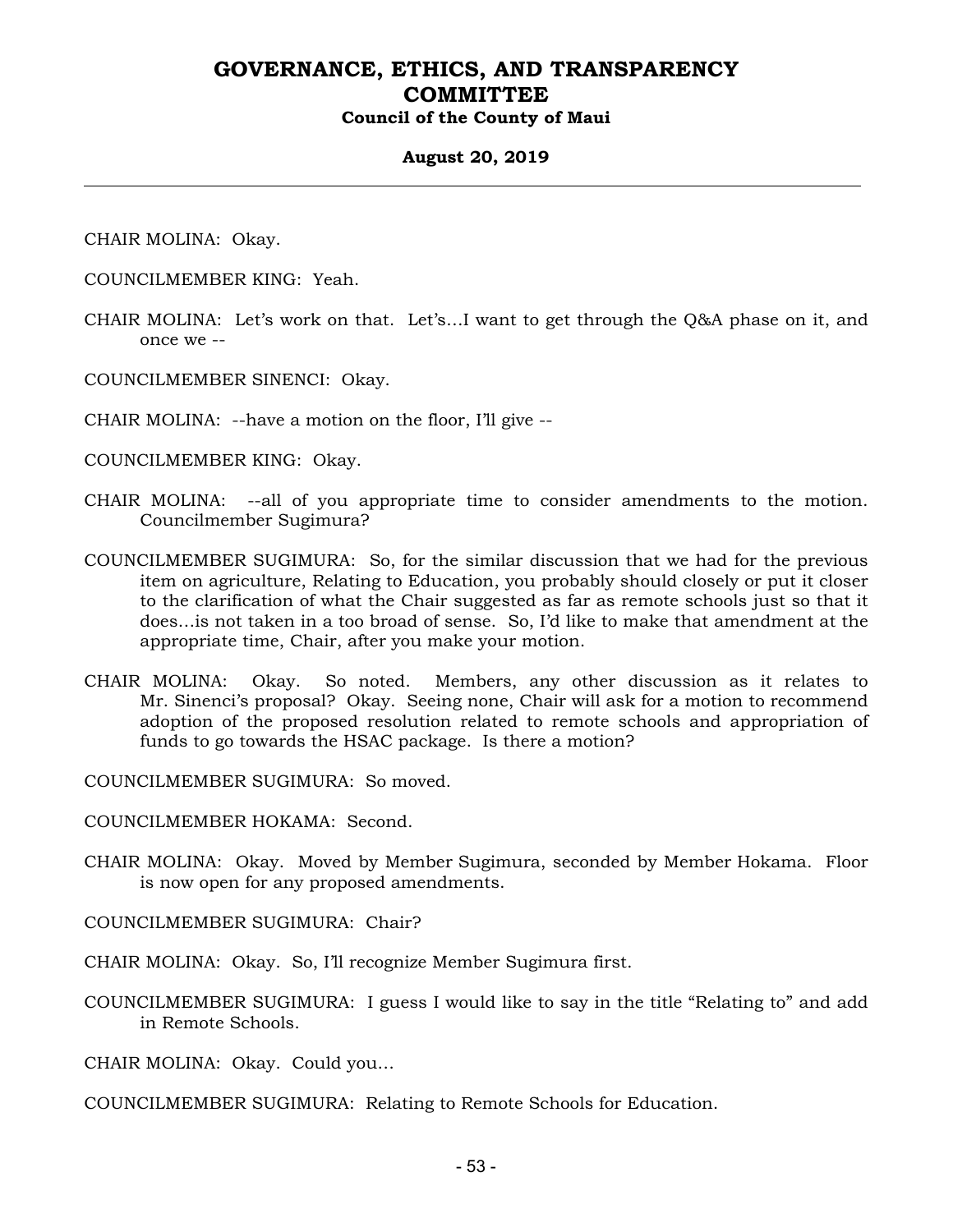# **August 20, 2019**

CHAIR MOLINA: Okay. Could you read it out for us again where…so just we have a good…

COUNCILMEMBER SUGIMURA: So, the title Relating to Remote Schools for Education.

CHAIR MOLINA: Okay.

COUNCILMEMBER SUGIMURA: We should put probably Remote Schools and Appropriate Funds, right, 'cause that's really what you're talking about, correct, Chair?

CHAIR MOLINA: Okay. Members, you have an understanding? Mr. Sinenci, do you understand what the proposed amendment is from --

COUNCILMEMBER SINENCI: Yes --

CHAIR MOLINA: --Ms. Sugimura?

COUNCILMEMBER SINENCI: --Relating to Remote Schools and Education.

COUNCILMEMBER SUGIMURA: Remote Schools and Appropriate Funding for Education.

CHAIR MOLINA: Okay. A Bill for an Act Relating to Remote Schools and Funding for Education. Everybody got that? And then, so inserting these words, Remote Schools and Funding for Education. All right. Is there a second to the motion to amend?

COUNCILMEMBER KAMA: Second.

- CHAIR MOLINA: Okay. Seconded by Member Kama. Members, discussion on the amendments? Okay. Member Rawlins-Fernandez?
- VICE-CHAIR RAWLINS-FERNANDEZ: Mahalo, Chair. I have a question for Member Sugimura regarding that amendment. Is it that you want the fundings or okay--let me think--to go to remote schools?

COUNCILMEMBER SUGIMURA: So --

VICE-CHAIR RAWLINS-FERNANDEZ: It's being --

COUNCILMEMBER SUGIMURA: --this is --

VICE-CHAIR RAWLINS-FERNANDEZ: --directed?

COUNCILMEMBER SUGIMURA: --Mr. Sinenci's bill.

VICE-CHAIR RAWLINS-FERNANDEZ: Right.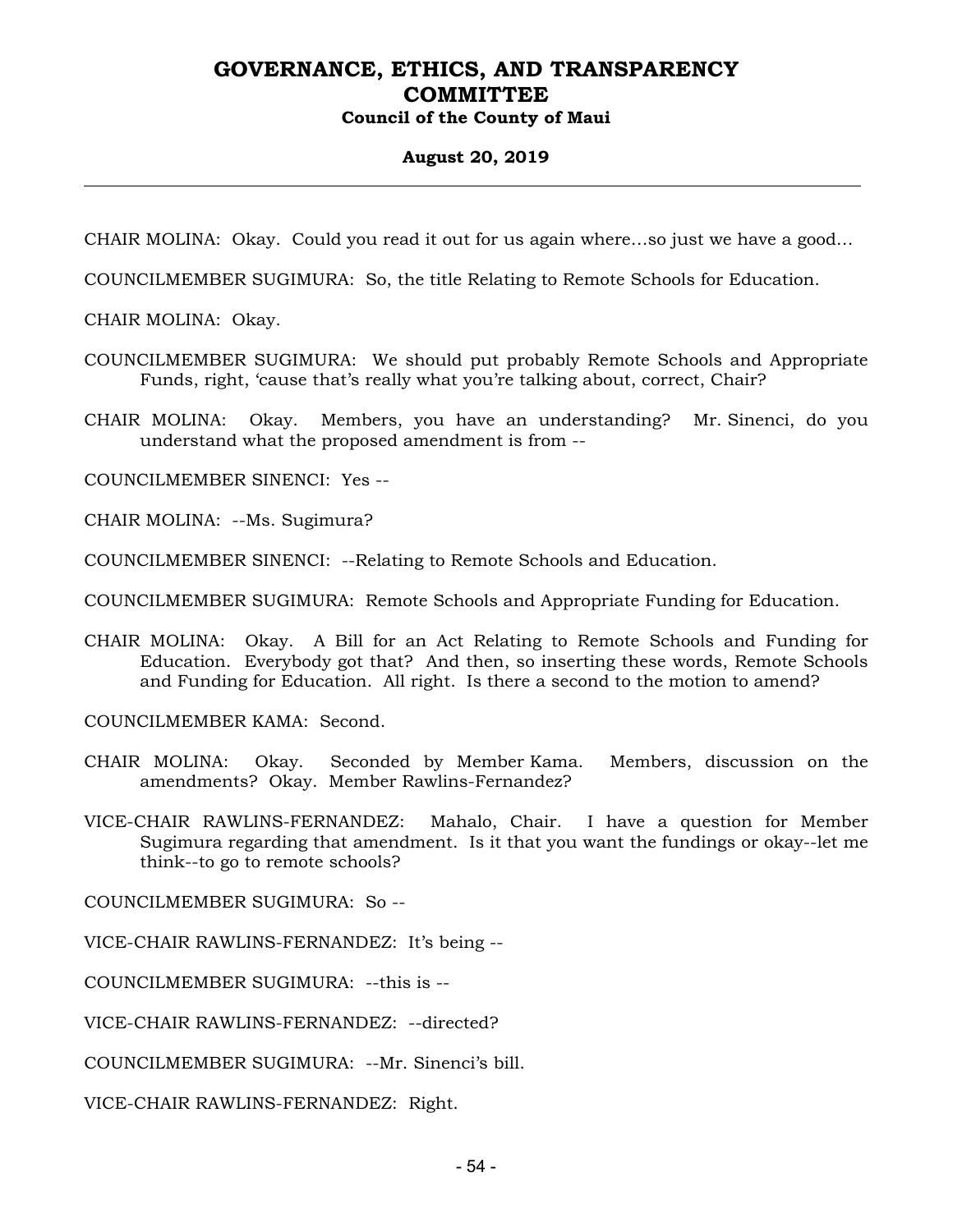### **August 20, 2019**

COUNCILMEMBER SUGIMURA: So, you better ask him. But I'm trying to be sure --

VICE-CHAIR RAWLINS-FERNANDEZ: Help him.

COUNCILMEMBER SUGIMURA: --that --

VICE-CHAIR RAWLINS-FERNANDEZ: Okay.

COUNCILMEMBER SUGIMURA: --yeah, what --

CHAIR MOLINA: *. . .(inaudible). . .*

COUNCILMEMBER SUGIMURA: --he wants, he --

VICE-CHAIR RAWLINS-FERNANDEZ: Okay.

COUNCILMEMBER SUGIMURA: --gets.

CHAIR MOLINA: Mr. Sinenci, could --

VICE-CHAIR RAWLINS-FERNANDEZ: Member --

CHAIR MOLINA: --you respond --

VICE-CHAIR RAWLINS-FERNANDEZ: --Sinenci?

CHAIR MOLINA: --to Vice-Chair Rawlins-Fernandez?

VICE-CHAIR RAWLINS-FERNANDEZ: I --

COUNCILMEMBER SINENCI: Yes.

VICE-CHAIR RAWLINS-FERNANDEZ: --thought I understood that you wanted funding to go to remote schools, but is that incorrect?

COUNCILMEMBER SINENCI: No, that's correct.

VICE-CHAIR RAWLINS-FERNANDEZ: Okay. So, perhaps, I know we don't like to wordsmith on the floor, but instead of Remote --

COUNCILMEMBER SUGIMURA: Education --

VICE-CHAIR RAWLINS-FERNANDEZ: --Relating --

COUNCILMEMBER SUGIMURA: --for…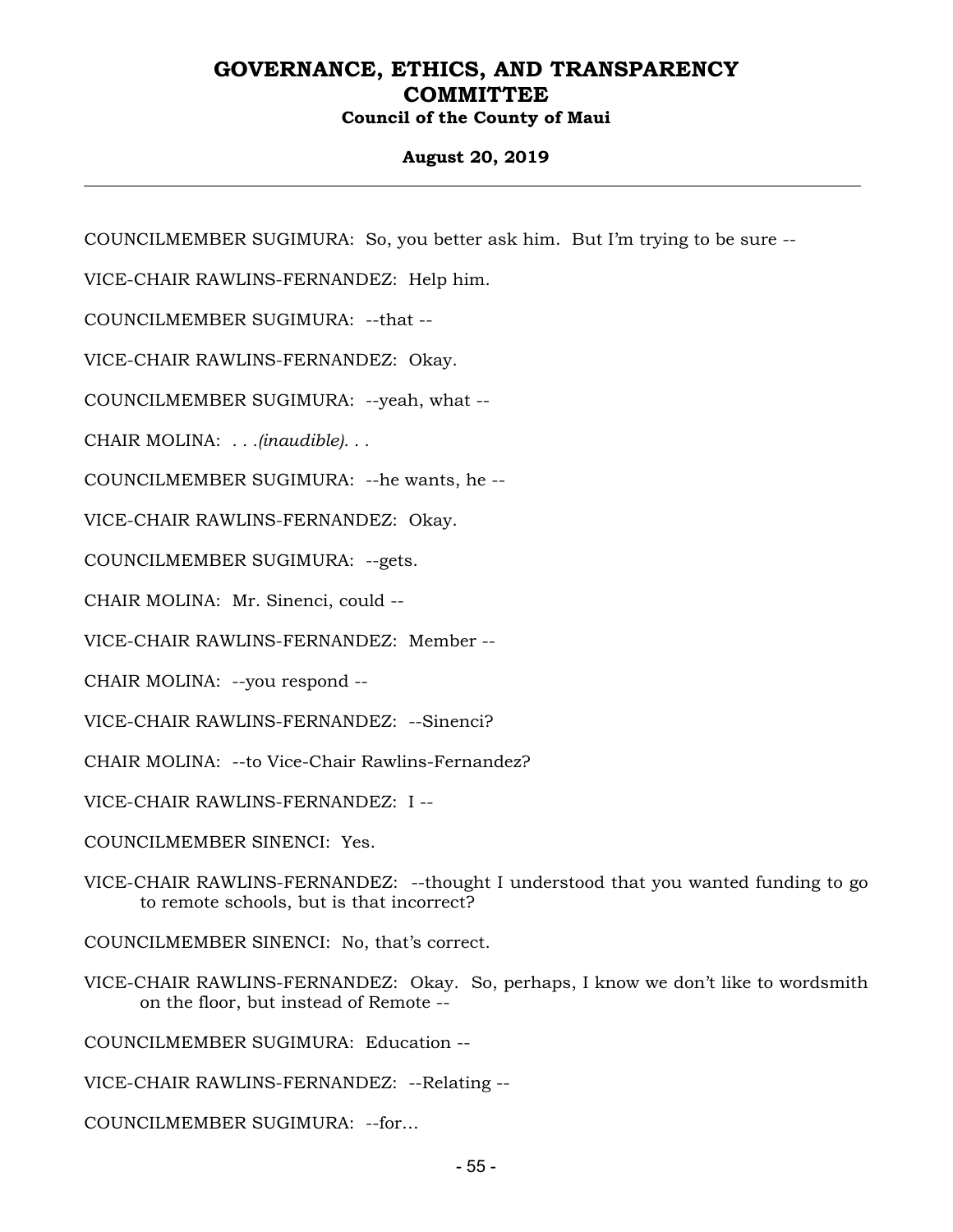#### **August 20, 2019**

- VICE-CHAIR RAWLINS-FERNANDEZ: --to Remote Schools and Funding to Education, maybe Funding to Remote Schools, or, you know, something that directs the funding to remote schools and not broadly education.
- CHAIR MOLINA: Okay. So, okay. As it reads right now, it's A Bill for an Act Relating to Remote Schools and Funding for Education. So, your proposal would be --
- COUNCILMEMBER KAMA: Funding for Remote --
- COUNCILMEMBER SUGIMURA: Relating to…
- COUNCILMEMBER KAMA: --Schools.
- VICE-CHAIR RAWLINS-FERNANDEZ: Funding for Remote Schools.
- CHAIR MOLINA: --Funding for Remote Schools.
- COUNCILMEMBER KAMA: In Education, right?
- COUNCILMEMBER SUGIMURA: So, we would all know it's education, is that correct?
- CHAIR MOLINA: In Remote Schools and Education. So you're proposing to amend the amendment?
- COUNCILMEMBER SUGIMURA: The title.
- VICE-CHAIR RAWLINS-FERNANDEZ: It's a friendly amendment.
- CHAIR MOLINA: Okay. Ms. Sugimura, comments?
- COUNCILMEMBER SUGIMURA: That's fine. That's fine.
- VICE-CHAIR RAWLINS-FERNANDEZ: I think we're all just trying to help --
- CHAIR MOLINA: Okay.
- COUNCILMEMBER SUGIMURA: Yeah.
- VICE-CHAIR RAWLINS-FERNANDEZ: --Member Sinenci, help everybody. So --
- CHAIR MOLINA: Mr. Sinenci, any comments?
- VICE-CHAIR RAWLINS-FERNANDEZ: --is that --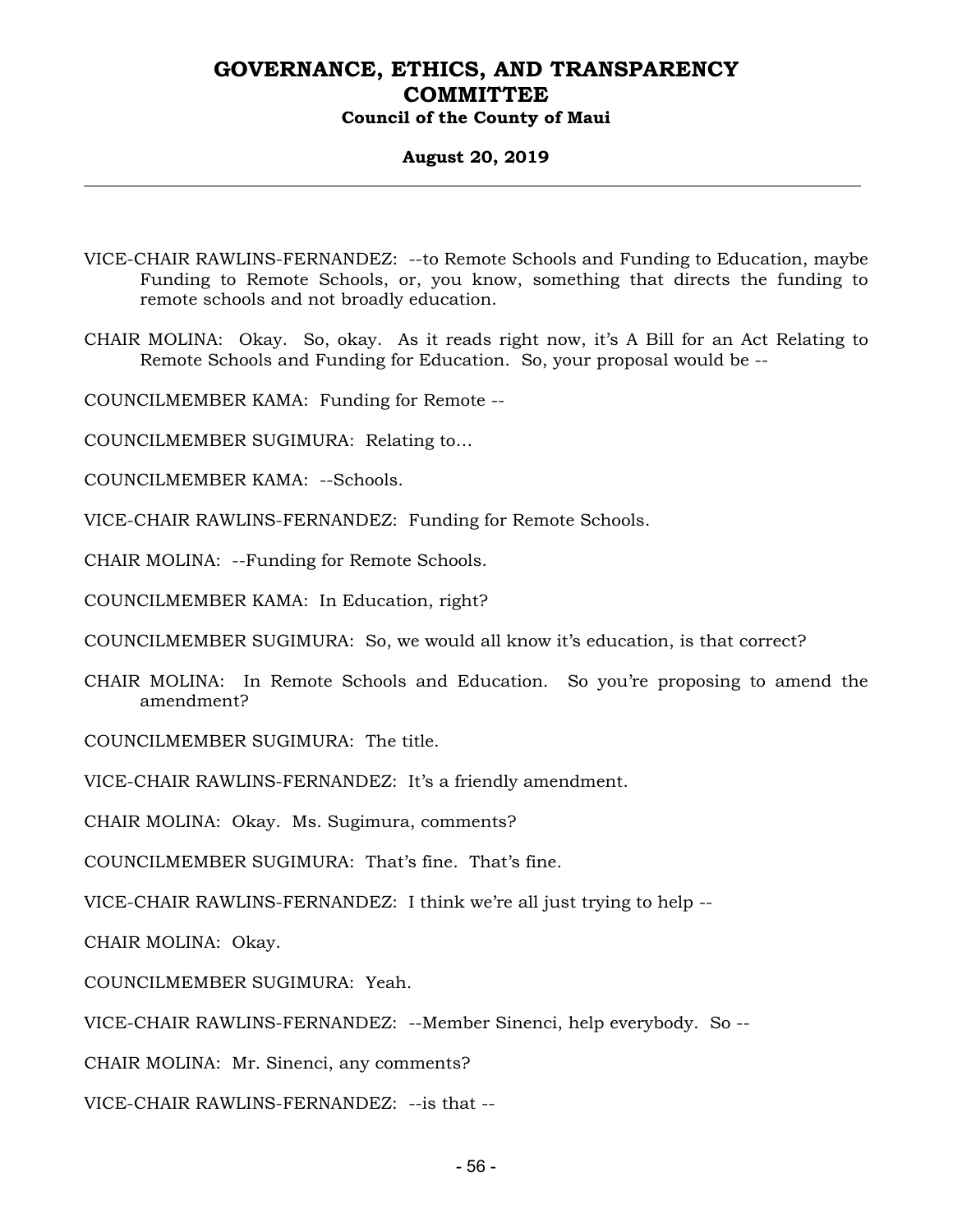#### **August 20, 2019**

COUNCILMEMBER SINENCI: Yes --

CHAIR MOLINA: Okay.

VICE-CHAIR RAWLINS-FERNANDEZ: --something that's helpful?

COUNCILMEMBER SINENCI: --I agree to that.

CHAIR MOLINA: We're good.

VICE-CHAIR RAWLINS-FERNANDEZ: Okay.

CHAIR MOLINA: Okay. The new proposed amendment is A Bill for an Act Relating to Funding for Remote Schools and Education. Okay.

COUNCILMEMBER KING: I think it was just Remote --

CHAIR MOLINA: All right.

COUNCILMEMBER KING: --just Remote School.

CHAIR MOLINA: Okay. Any discussion?

VICE-CHAIR RAWLINS-FERNANDEZ: No education.

CHAIR MOLINA: I'm sorry?

VICE-CHAIR RAWLINS-FERNANDEZ: Sorry, just Remote Schools.

CHAIR MOLINA: Oh, okay. Just Remote Schools. So, we delete the word Education?

VICE-CHAIR RAWLINS-FERNANDEZ: And Education.

CHAIR MOLINA: Oh, okay. Remote Schools and Education, yeah. I thought --

COUNCILMEMBER KING: Delete --

CHAIR MOLINA: --I've said that.

COUNCILMEMBER KING: --and Education.

CHAIR MOLINA: Oh.

VICE-CHAIR RAWLINS-FERNANDEZ: Funding for Remote Schools, period.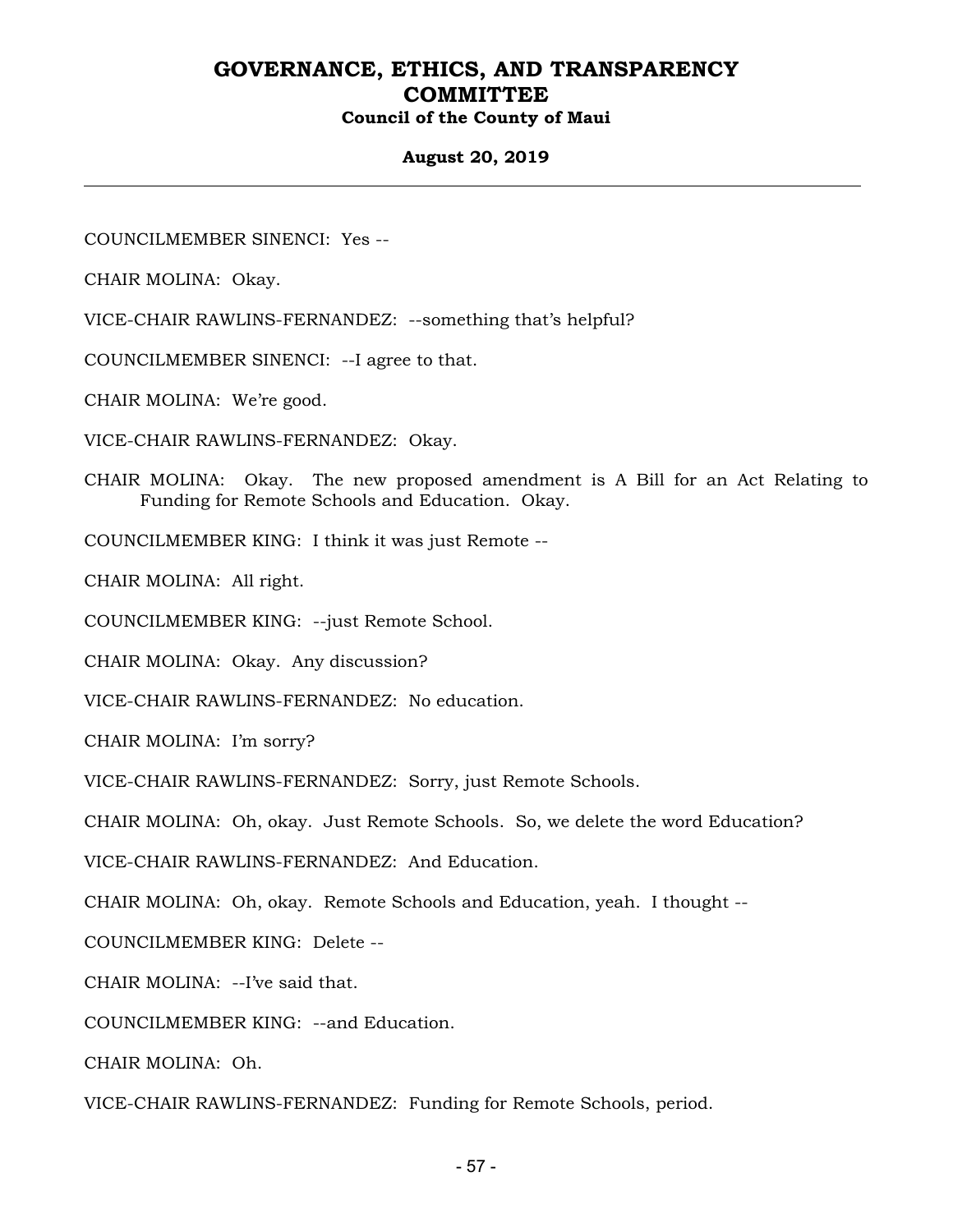#### **August 20, 2019**

CHAIR MOLINA: Okay. Funding for Remote Schools, period. All right.

VICE-CHAIR RAWLINS-FERNANDEZ: Okay.

CHAIR MOLINA: That's the amendment. Any discussion? Ms. Kama?

COUNCILMEMBER KAMA: So, if we leave it with Funding for Remote Schools, is that…is…there's an assumption that it's only going to be used for education?

CHAIR MOLINA: Ms. Rawlins-Fernandez, can you respond to Ms. Kama's question?

VICE-CHAIR RAWLINS-FERNANDEZ: I…what…okay. So, my assumption is that what goes on at schools involves education. Are there examples that, Member Kama, you can think of that wouldn't apply for an educational experience for students?

COUNCILMEMBER SUGIMURA: What if we put Department --

VICE-CHAIR RAWLINS-FERNANDEZ: That is very --

COUNCILMEMBER SUGIMURA: --of Education?

VICE-CHAIR RAWLINS-FERNANDEZ: --educational.

- CHAIR MOLINA: Yeah, yeah. Okay. Member Kama or Ms. Sugimura, would you like to respond to assist Ms. Kama in her understanding of this proposed amendment?
- COUNCILMEMBER SUGIMURA: So, I see where she's going with the question, right? So, I think if we just use the word education, I don't know, add Department of…in the Department of Education.

COUNCILMEMBER KING: Chair?

COUNCILMEMBER KAMA: Well, in the Department of Education, there's a whole bunch of stuff that can go on, right? You can teach kids, you can pay for teachers to actually go and take classes somewhere else so they can come back and teach the kids, you know. They're…it's not all the time directly related educational services to the students. Sometimes those educational services can actually go towards the teachers themselves so that they can go and to a workshop or something like that. Is that what the intent of this bill is or is it to go directly to the student?

CHAIR MOLINA: Okay. Well, let me recognize Chair King, followed by Mr. Sinenci's --

COUNCILMEMBER KING: Okay.

CHAIR MOLINA: --response.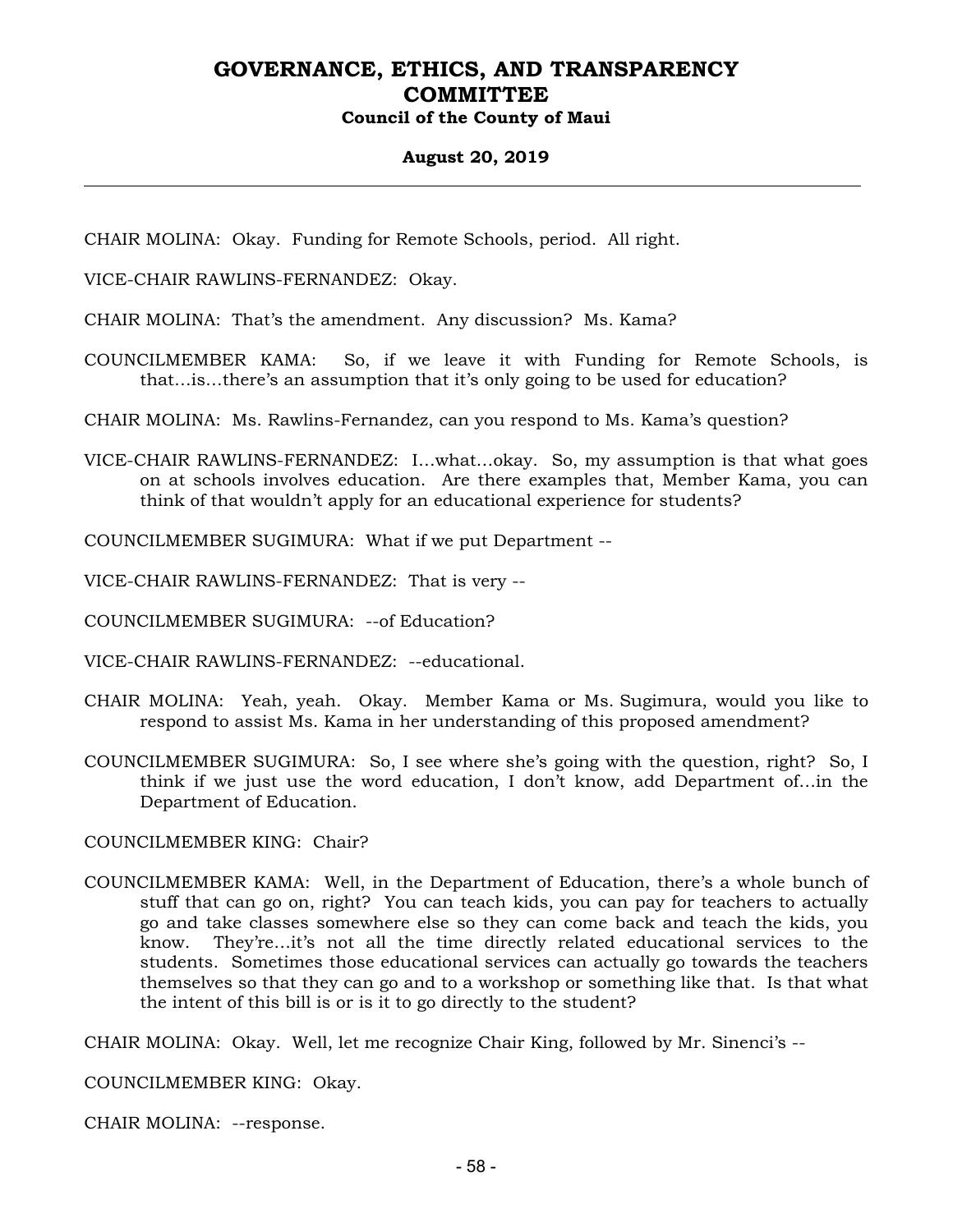#### **August 20, 2019**

COUNCILMEMBER KING: Well, if you look in the definition of remote schools in the bill, it says under B, it says, "subject to Legislative appropriations, a remote school may receive supplemental categorical funding to support additional instructional and support staff." So, that's specified in the bill. One of the things we don't want to do is get so specific…I mean there's a fine line between getting too specific in a heading that the Legislature just says we're not going to even hear this bill versus having enough…I mean they're going to take…we can sit here and wordsmith this to death, and they're going to take it and just cut what they don't like. So, it's really, you know, the…to get the intent of the bill I think is important in the…but I think we don't…we want…what we want to stay away from is getting so specific that the bill doesn't even get heard. And what…if the content of the bill follows the heading and explains it, that's where you want that --

CHAIR MOLINA: Okay.

COUNCILMEMBER KING: --deeper explanation to be. So, it's --

CHAIR MOLINA: Okay.

- COUNCILMEMBER KING: --got a definition of remote schools. I think we're going to work on that to clarify but it also has a definition of where that funding would go in the bill.
- CHAIR MOLINA: Okay. Well, how about this, I mean I'm…Staff just kind of handed me this for a suggestion, maybe how about wording it A Bill for an Act Relating to Education in Remote Schools as one consideration. I mean I agree, we don't want to get too wordy but; however, we, you know, whatever way we want to send this out to HSAC, we do want to make sure the intent is understood irregardless of what happens at the State level. But, Mr. Sinenci, any thoughts?
- COUNCILMEMBER SINENCI: I'll leave it up to the board, I mean the Members if they want to…I like that one as well. Can you repeat that one again?
- CHAIR MOLINA: It would read A Bill for an Act Relating to Education in Remote Schools. It sounds very specific. I mean up to you, guys.

COUNCILMEMBER SINENCI: Relation.

CHAIR MOLINA: Thank you for being so flexible and amenable, Mr. Sinenci, I appreciate that. So, I guess this is a newer amendment consideration.

COUNCILMEMBER KAMA: It's okay.

CHAIR MOLINA: Okay.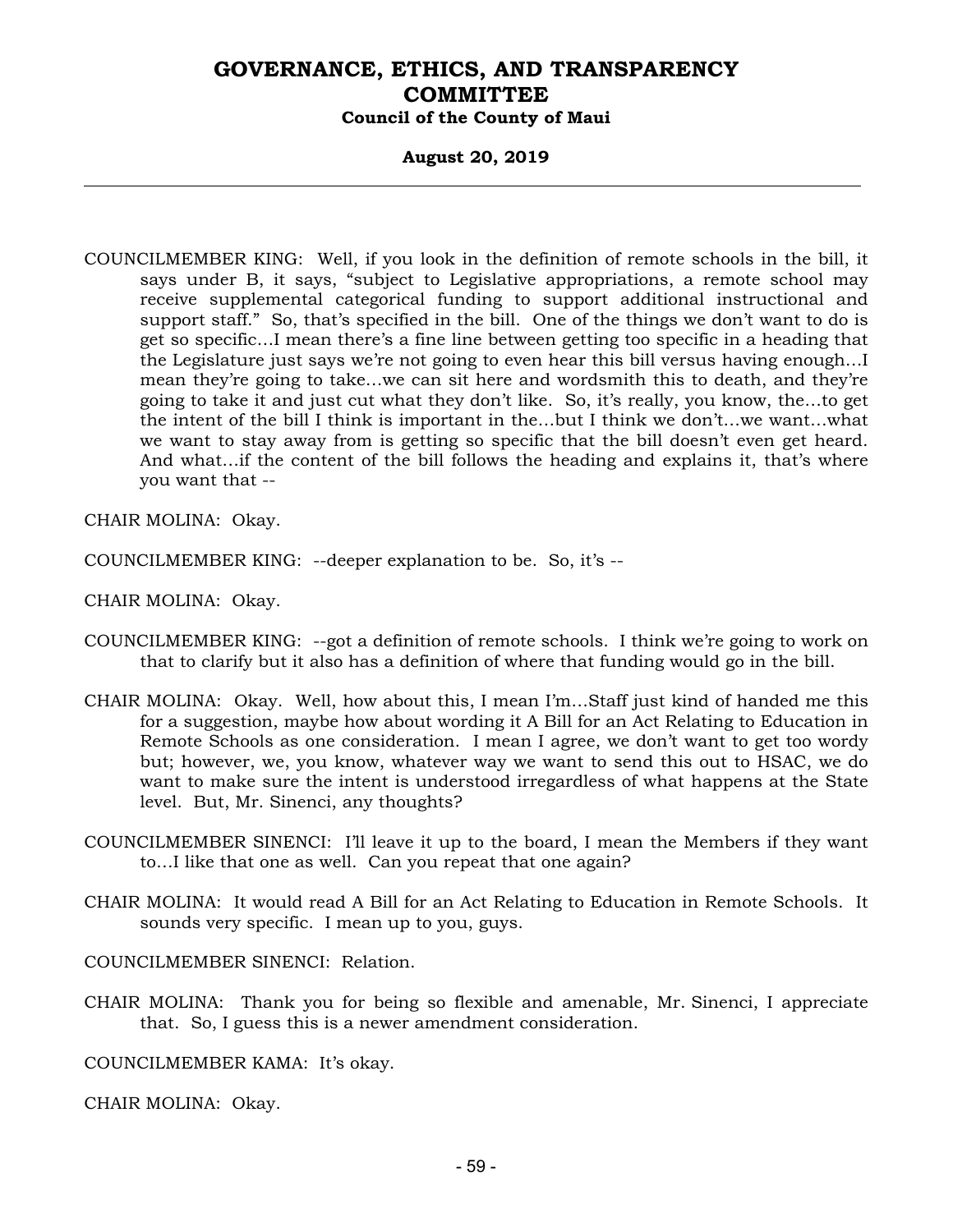### **August 20, 2019**

VICE-CHAIR RAWLINS-FERNANDEZ: I would support that.

CHAIR MOLINA: Okay. All right.

VICE-CHAIR RAWLINS-FERNANDEZ: I --

CHAIR MOLINA: We'll put it out --

VICE-CHAIR RAWLINS-FERNANDEZ: --don't --

CHAIR MOLINA: --there on the --

VICE-CHAIR RAWLINS-FERNANDEZ: --know if --

CHAIR MOLINA: --floor.

VICE-CHAIR RAWLINS-FERNANDEZ: --it like exactly addresses Member Kama's 'cause education is still broad. But like Chair King, you know, we don't want it to be so narrowly tailored --

CHAIR MOLINA: Yeah.

VICE-CHAIR RAWLINS-FERNANDEZ: --or specific.

COUNCILMEMBER KAMA: Well…

- CHAIR MOLINA: Okay. I'd like to get some clarification from Staff before we go further. Ms. Takayama Apo [*sic*]?
- MS. APO TAKAYAMA: Thank you, Chair. So, my question was just relating to funding for education in remote schools or relating to education in remote schools?
- CHAIR MOLINA: About education and funding in remote schools, I don't know, I'm just kind of throwing it out there.
- COUNCILMEMBER SINENCI: I like funding for education.

CHAIR MOLINA: Mr. Hokama?

COUNCILMEMBER HOKAMA: Chair, the key is the narrative in the sections. That is where the meat is and what the Leg will deal with. I wouldn't get so hung up on titles right now. The key is what is the meat of the Legislation. That's the key component. I don't know why we're getting so hot and crazy over the title, you know. The Leg is not like the Council. You know, our attorney's one is so specific and tight, you cannot even wiggle your okole. Okay. The Leg wants flexibility in their titles. Okay. So, I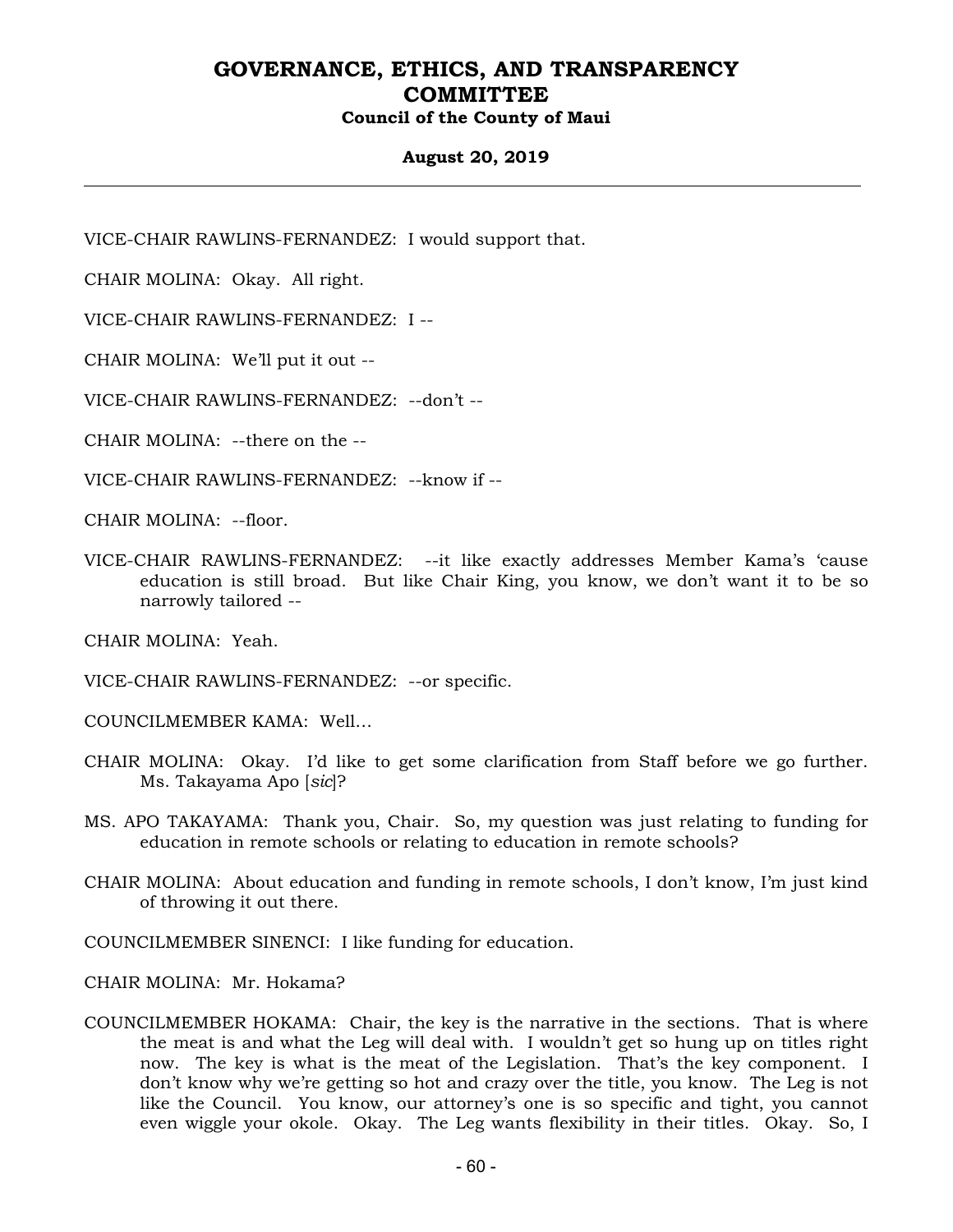#### **August 20, 2019**

would say let's work with the entity we know and how they process stuff. That title is fine. They key is the meat that Mr. Sinenci has prepared. And part of it is state your purpose, and then you do your findings, and that's what he has. He stated the Legislature did pass an Act 51. He does state that the Legislative funds despite the current situations, the retention of personnel staff for the curriculum especially on Lanai, as well as Hana, it's hard to get teachers. So, I understand what he wants to do. And the bill is very clear to me. I don't know what's the problem, Chairman.

CHAIR MOLINA: Okay.

COUNCILMEMBER HOKAMA: Let's just move this forward.

- CHAIR MOLINA: All right. So noted, Mr. Hokama. And thank you for that colorful explanation --
- VICE-CHAIR RAWLINS-FERNANDEZ: Chair?
- CHAIR MOLINA: --and in-depth analysis from your prior experience. All right, Members, so how about we just do this. We just leave it at A Bill Relating to Education in Remote Schools. Is that…because again, the intent is…the specifics are in the bill regardless of the title. I mean I don't know how much difference that will make. But that's my…I'll throw that out to you for consideration. Vice-Chair Rawlins-Fernandez?
- VICE-CHAIR RAWLINS-FERNANDEZ: Mahalo, Chair. I understand the intent behind the…Member Sugimura's proposed amendment. And Member Hokama is the one that went scare everybody about gut and replace that's why. So, everyone wants to try their best to protect Member Sinenci's intention with the bill. So, I support that proposal to Relating to Education in Remote Schools. Mahalo.
- CHAIR MOLINA: Okay. Thank you, Vice-Chair Rawlins-Fernandez. Any other considerations before the Chair calls for a vote on the proposed amendment to the title of the bill? Okay. Seeing none, all those in favor signify by saying "aye."

COUNCILMEMBERS VOICED AYE.

CHAIR MOLINA: All those opposed? Thank you. Chair will mark it nine "ayes."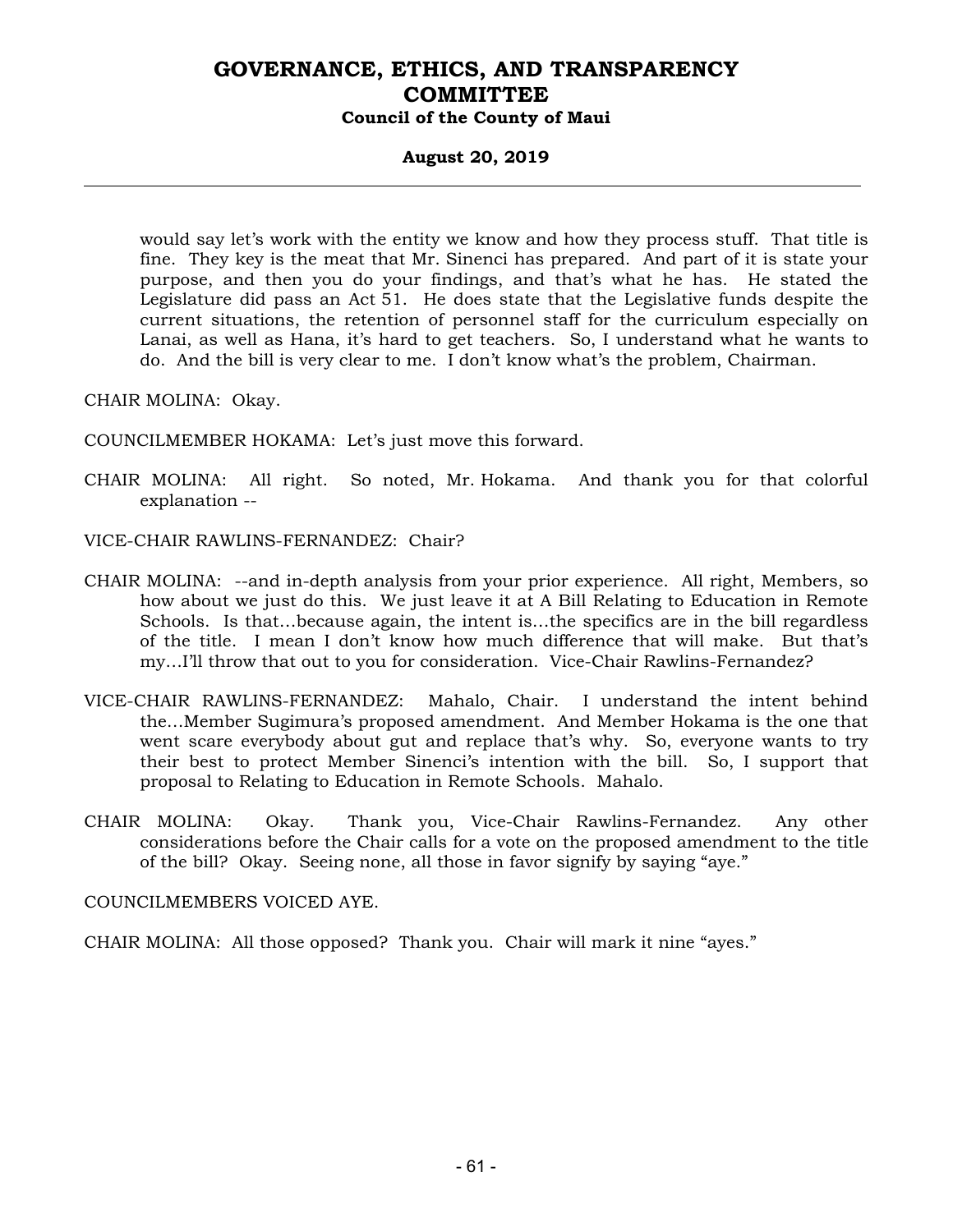# **August 20, 2019**

**VOTE: AYES: Chair Molina, Vice-Chair Rawlins-Fernandez, Councilmembers Hokama, Kama, King, Lee, Paltin, Sinenci, and Sugimura.** 

 **NOES: None.** 

 **ABSTAIN: None.** 

 **ABSENT: None.** 

 **EXC.: None.** 

#### **MOTION CARRIED.**

#### **ACTION: AMEND RESOLUTION.**

CHAIR MOLINA: We're now back to the proposal as amended. Any discussion? Okay. Seeing none, all those in favor --

COUNCILMEMBER KING: No --

CHAIR MOLINA: --signify…

COUNCILMEMBER KING: --Chair?

CHAIR MOLINA: Yes --

COUNCILMEMBER KING: I…

CHAIR MOLINA: --Chair King?

COUNCILMEMBER KING: Yeah, I just…I think we were…we need some clarification in the definition, and Mr. Sinenci was working on that.

CHAIR MOLINA: Okay. So, your request --

COUNCILMEMBER KING: So…

CHAIR MOLINA: --is a definition?

COUNCILMEMBER KING: Because…

CHAIR MOLINA: Mr. Sinenci --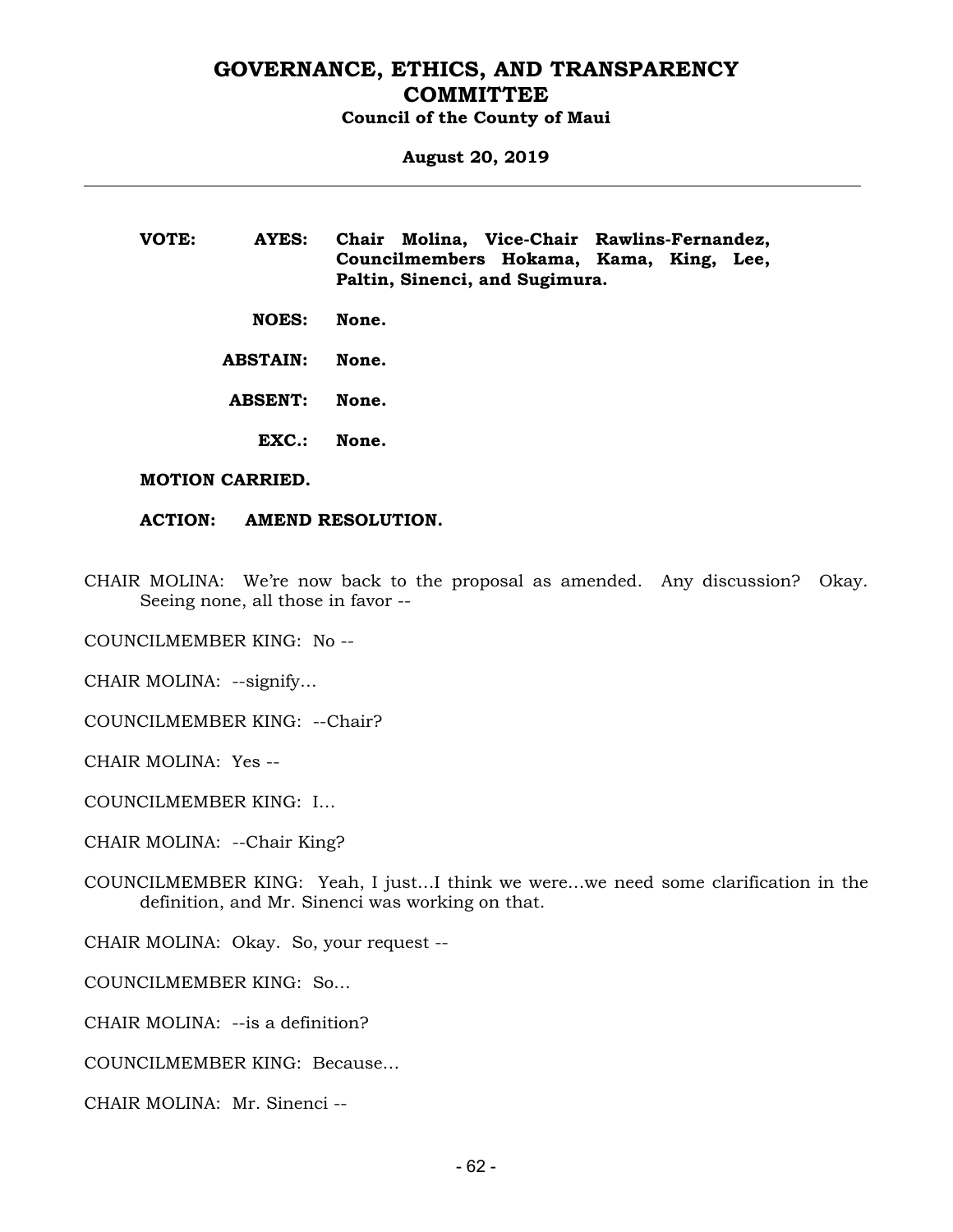#### **August 20, 2019**

COUNCILMEMBER KING: Well, the way --

- CHAIR MOLINA: --can you respond?
- COUNCILMEMBER KING: --it reads right now, this only pertains to high schools, and then also I'm not comfortable with that located at least one hour drive from the next nearest public high school.
- CHAIR MOLINA: Okay. Would you like to propose an amendment --
- COUNCILMEMBER KING: Well, I don't…
- CHAIR MOLINA: --to that?
- COUNCILMEMBER KING: I would but I don't know what the…I think it should be a mileage issue, not a time issue, but I don't know what that should be.
- CHAIR MOLINA: Mr. Sinenci, comments on the consideration from Chairman King?
- COUNCILMEMBER SINENCI: So, it looks like, yeah, it's for high schools and K-12, K to 12 schools, and not standalone elementary schools or standalone middle schools. So, it's either…it can be for high schools and schools from K to 12.
- CHAIR MOLINA: And I know the consideration from Chairman King was the time whether to use --

COUNCILMEMBER SINENCI: Oh, the time one.

COUNCILMEMBER KING: Yeah.

CHAIR MOLINA: --hour or --

COUNCILMEMBER SINENCI: We did have --

CHAIR MOLINA: --do we go by --

COUNCILMEMBER SINENCI: --one hour --

CHAIR MOLINA: --mileage?

COUNCILMEMBER SINENCI: --drive away from the next nearest public high school.

COUNCILMEMBER KING: Yeah, did you have a…do you have a…an idea of the mileage that you're looking at like how far?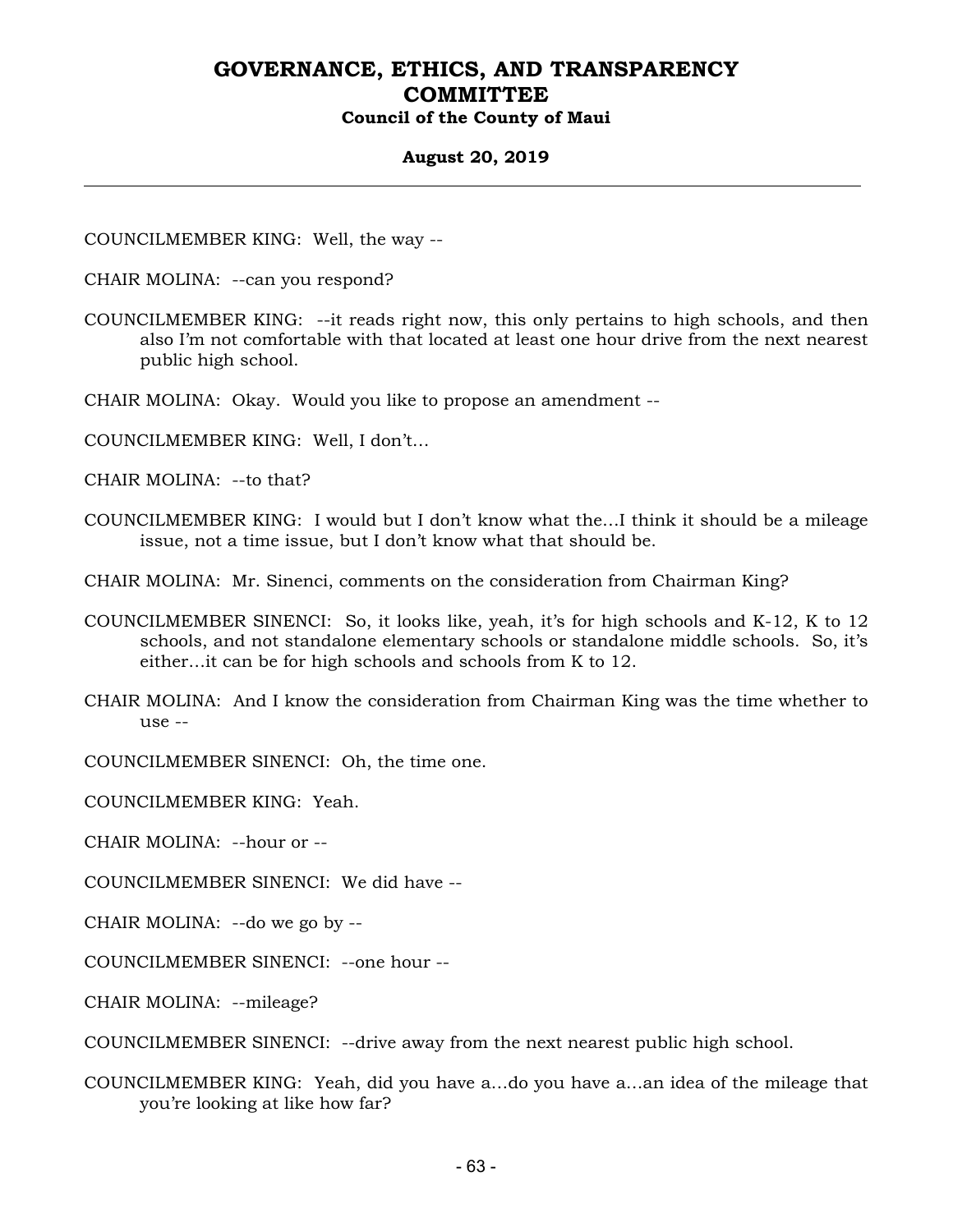#### **August 20, 2019**

CHAIR MOLINA: Twenty miles, 25-mile.

- COUNCILMEMBER SINENCI: Right, and for the Hana one, we used King Kekaulike as the nearest school to Hana. And that was a 40-mile, 2-hour drive away to the next closest public school, King Kekaulike High School. So, you wanted to add…
- COUNCILMEMBER KING: Well, I was just curious about how we are timing, you know, what the timing of the one-hour drive issue. 'Cause a one-hour drive could be different depending --
- CHAIR MOLINA: Yeah…
- COUNCILMEMBER KING: --on traffic.
- CHAIR MOLINA: If I may interject, could we consider a two-hour and/or 40-mile radius from the --
- COUNCILMEMBER KING: Something --

CHAIR MOLINA: --school.

- COUNCILMEMBER KING: --like that.
- CHAIR MOLINA: We incorporate both time and mileage, maybe see if that works.
- COUNCILMEMBER KING: I don't know that 40 miles is appropriate 'cause I don't think there's…I think we have a lot of high schools that are within 40 miles of each of them. But is that…what…I don't know what the intent was. Is that…the intent just that this only applies to Hana School on Maui?

COUNCILMEMBER SINENCI: Well…

- CHAIR MOLINA: Chairman King, if you permit, before…Mr. Sinenci, we have Member Lee with a thought. Member Lee?
- COUNCILMEMBER LEE: Well, I just…I was feeling left out. So, I was…wanted to say something. Do we really have to get into the weeds over this? Doesn't the word remote mean, you know, kind of far away from, you know, rather than saying 40 miles or 30 miles because what if it's 20 miles, you know. I think the Legislators will understand the word remote and take it as it is presented. But I did also have a concern about I think what Chair King said something about the elementary schools, the standalone elementary or middle schools may be left out. Is that what you said?

COUNCILMEMBER KING: I think that's what --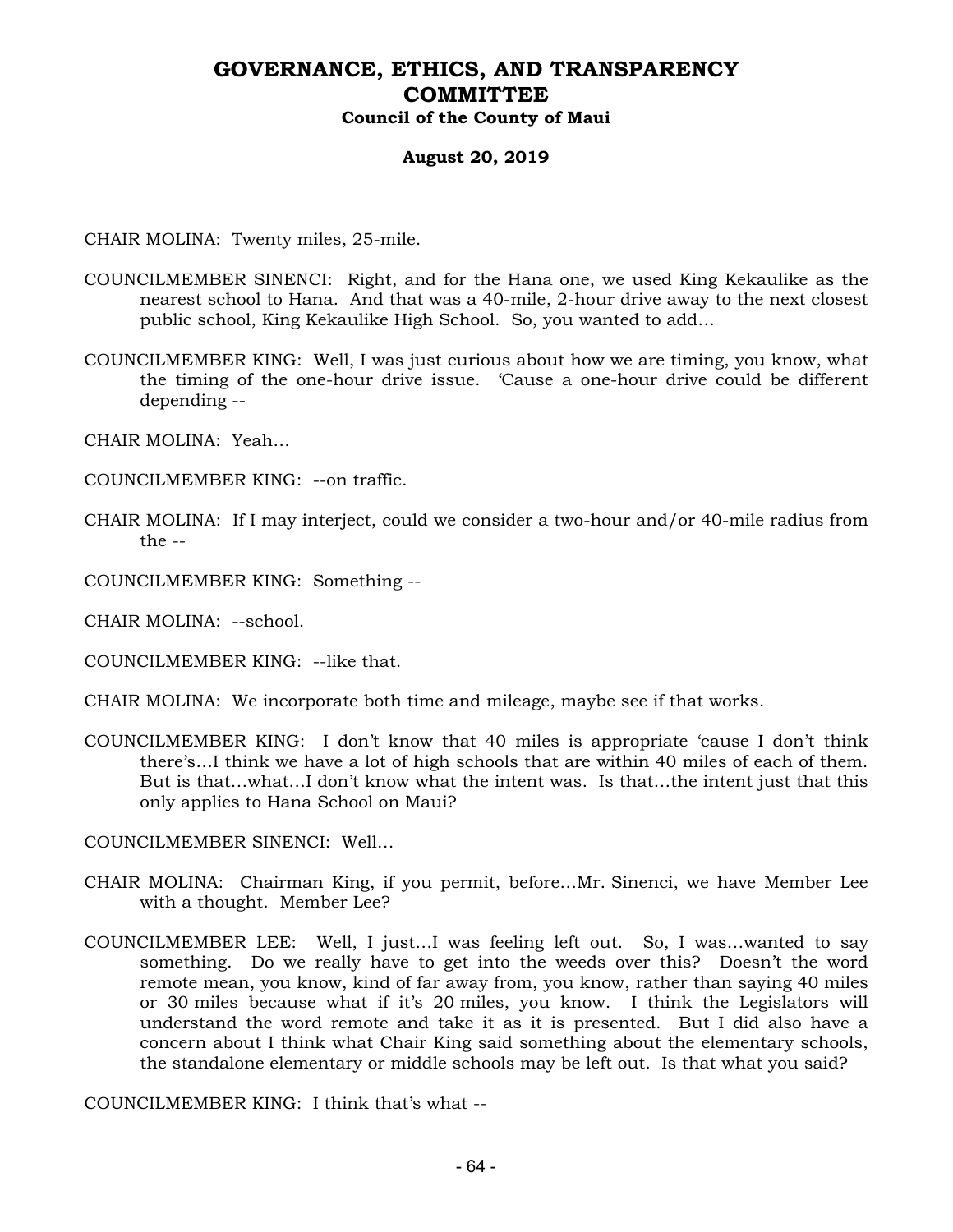#### **August 20, 2019**

CHAIR MOLINA: Mr. Sinenci?

COUNCILMEMBER KING: --Member…I was just saying that the way it's worded, it only applies to schools that are a high school. It says any public school that is a high school --

COUNCILMEMBER SINENCI: Chair, can I --

COUNCILMEMBER KING: --except charter --

COUNCILMEMBER SINENCI: --take a --

COUNCILMEMBER KING: --schools.

COUNCILMEMBER SINENCI: --quick recess for…

CHAIR MOLINA: Okay. Recess subject to the call of the Chair. *. . .(gavel). . .*

 **RECESS: 11:05 a.m.** 

 **RECONVENE: 11:09 a.m.** 

- CHAIR MOLINA: *. . .(gavel). . .* The GET Committee meeting for August 20, 2019 is now back in session. Members, the Chair is aware of the time. I've just been informed we're going to lose maybe two, possibly three Members. I'd like to complete business. Chair's intent was to go as late as 12:30; however, I'd like to get to business. So, if we can expedite matters here, Chair would appreciate your cooperation. We are on the bill relating to HSAC, GET…well, I can't remember all these numbers, GET-3(1), as it relates to remote schools. Mr. Sinenci, you requested a recess. Anything you'd like to share with the Committee before the Chair acts on the resolution?
- COUNCILMEMBER SINENCI: Yes, thank you, Chair. You know, after further consideration and discussion with Staff, you know, we did want to go ahead and include, you know, all schools and not just high schools. The bill has the substance for remote schools, having additional funding for remote schools. And so, we wanted to just clean it up a little bit. And so, we request that we defer this item so that we can kind of touch 'em up and address some of the questions that was raised from the fellow Councilmembers.
- CHAIR MOLINA: Okay. Now, as far as we have a September 11th deadline. So, I mean we could act on it today, and then you clean it up assuming it gets to one reading on Council just so we make the deadline. Any thoughts on that?

COUNCILMEMBER KING: Chair?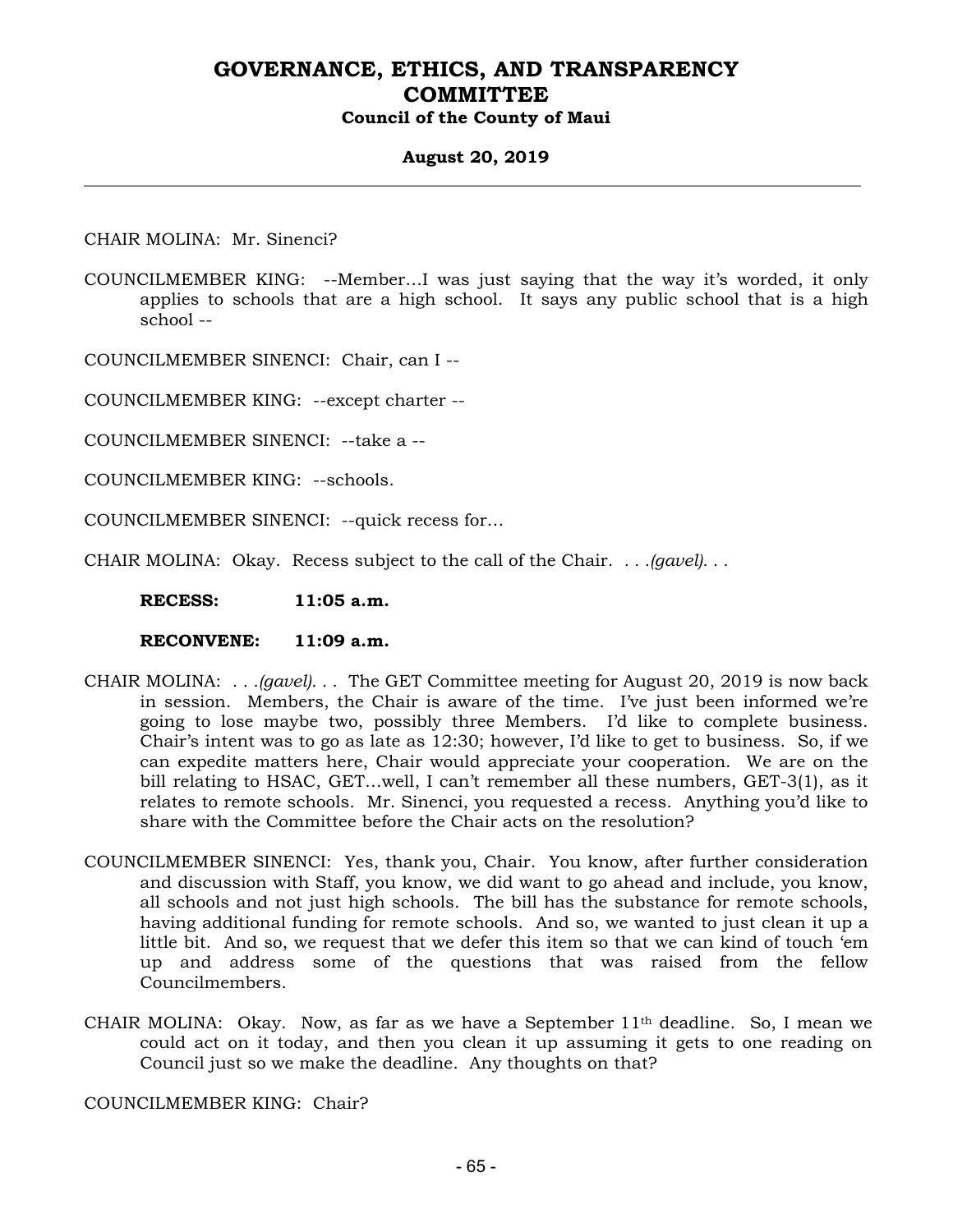#### **August 20, 2019**

CHAIR MOLINA: Chair King?

COUNCILMEMBER KING: I think in just discussing it with Staff that there may be some pretty substantive changes. And so, then…so what we don't want to have happen is then it comes to Council, and then it has to go back to Committee again. But it's…I mean we can…what came up in the discussion was that this really started out to be a bill that was for K-12 schools, and it somehow got the name remote schools on it. And so, they were trying to make a definition of remote schools. Most K-12 schools are in remote areas, and that's why it started out under Kalani English…Senator English to be a bill relating for it to funding for K-12 schools. So, if that happens, that's a pretty substantive change, and then it would have to go back to Committee, and then it would…I mean at any point, it can make it…still make it into the Maui County package. But I would just caution that it's going to…that if there's a lot of confusion at this level, it's going to have a hard time passing through HSAC.

CHAIR MOLINA: Okay. So…

COUNCILMEMBER KING: I would support deferral, and then…

- CHAIR MOLINA: If that is the intention of this body, then we defer. My only issue is when do we bring it back? So, you know, to meet the September 11th deadline.
- COUNCILMEMBER KING: And there is a potential to bring a pack…bring some of these bills back to full Council, directly to full Council and consider them on the floor.
- CHAIR MOLINA: Okay. Well, that's your call, Chair, you know, as far as what you want to deal with at --
- COUNCILMEMBER KING: Yeah, I'm --
- CHAIR MOLINA: --the Council level.
- COUNCILMEMBER KING: --happy to do that but I would like…I think it's better to have something that's comprehensive that we know what we're passing and that we could defend at HSAC. 'Cause it's ultimately, it's up to the Board of HSAC to approve all of these bills that we're asking for them to put in their package.
- CHAIR MOLINA: Okay. Members, that is the suggestion from Mr. Sinenci, as well as Chair King is to defer action on this particular items. And, Ms. Rawlins-Fernandez?
- VICE-CHAIR RAWLINS-FERNANDEZ: Mahalo, Chair. So is the Chair's intention then to put it on the September 3rd GET agenda, and then…
- CHAIR MOLINA: I'm glad you asked that question. Because if I do that, as you know, I'm already looking at a very major issue. So, be prepared if I do that we're going to have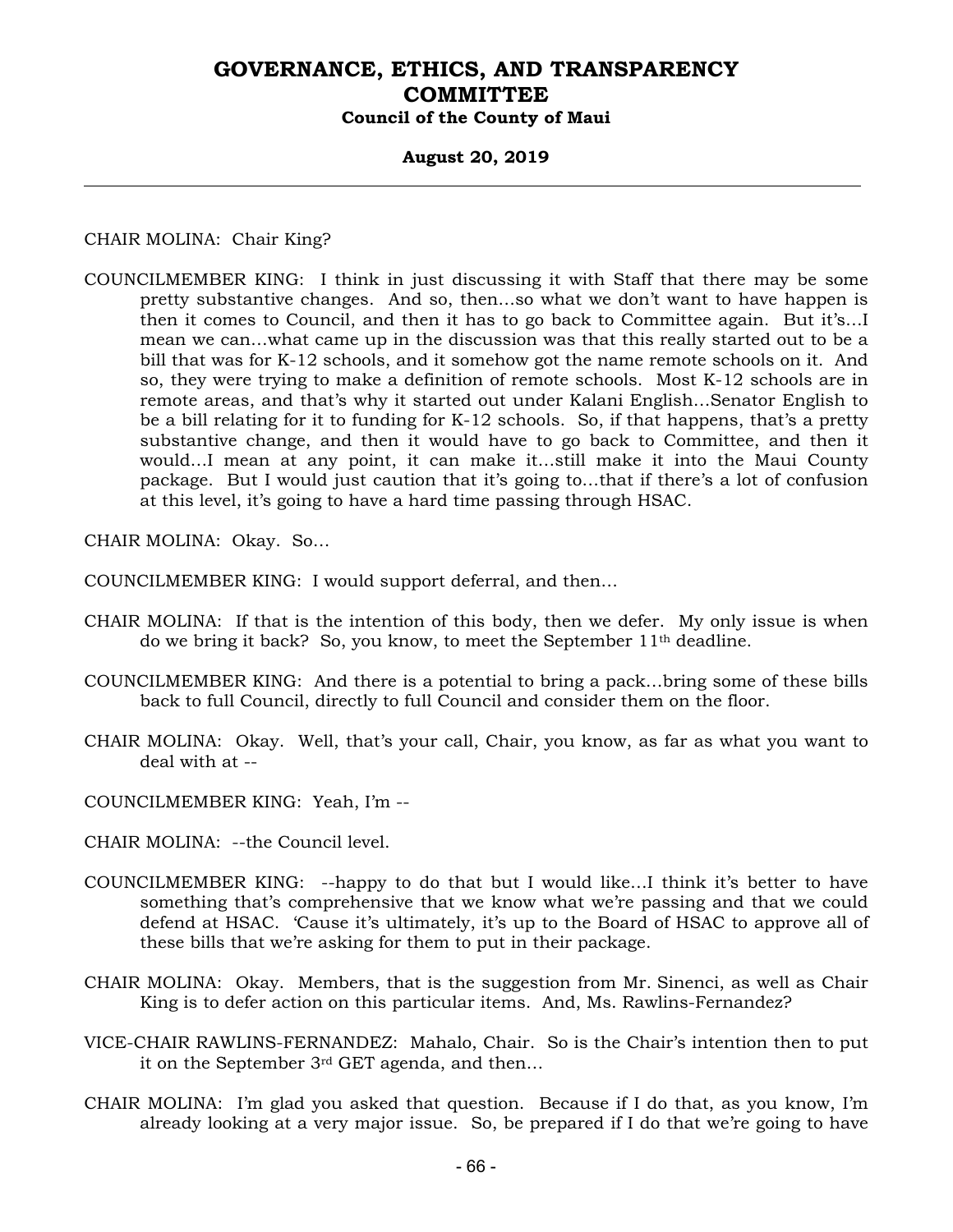#### **August 20, 2019**

to come back for a recess on this. So, prepare your calendars for a recess after that September 3rd meeting if we include this on that particular agenda.

VICE-CHAIR RAWLINS-FERNANDEZ: Okay. Mahalo, Chair. And so, then it would end up on the…'cause…on the September 6th full Council agenda?

CHAIR MOLINA: I guess --

VICE-CHAIR RAWLINS-FERNANDEZ: It…

CHAIR MOLINA: --it could be discharged potentially. I mean that's one way we could get it on to the September 6<sup>th</sup> Council agenda.

COUNCILMEMBER KING: Right.

VICE-CHAIR RAWLINS-FERNANDEZ: Okay.

CHAIR MOLINA: If --

VICE-CHAIR RAWLINS-FERNANDEZ: Mahalo.

CHAIR MOLINA: --we do get to it but prepare for a --

VICE-CHAIR RAWLINS-FERNANDEZ: Yeah.

CHAIR MOLINA: --long day 'cause I believe --

VICE-CHAIR RAWLINS-FERNANDEZ: Right.

CHAIR MOLINA: --we have an EAC [*sic*] meeting after on that day as well. So, we'll see based --

VICE-CHAIR RAWLINS-FERNANDEZ: Okay.

CHAIR MOLINA: --on the…the other item I have and the amount of testimony. So --

VICE-CHAIR RAWLINS-FERNANDEZ: Right.

CHAIR MOLINA: --just prepare for a long day. Councilmember Hokama?

VICE-CHAIR RAWLINS-FERNANDEZ: Mahalo.

COUNCILMEMBER HOKAMA: Chairman, first question, point of information, we have a motion currently, correct?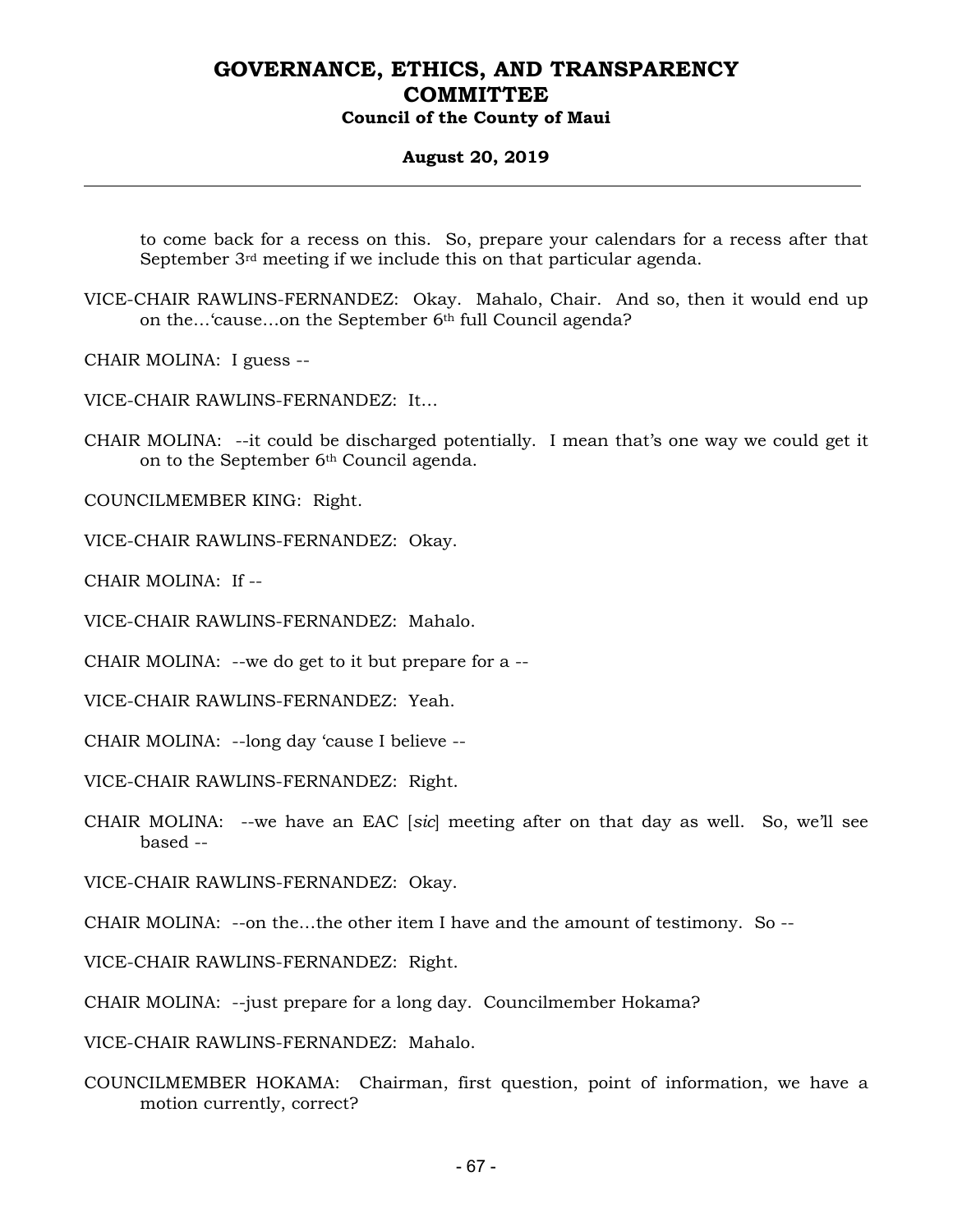#### **August 20, 2019**

CHAIR MOLINA: Correct.

- COUNCILMEMBER HOKAMA: Okay. Thank you. So, I will speak in support of…the favor is to move it out?
- CHAIR MOLINA: As Chair's preference to move it out as amended.

COUNCILMEMBER HOKAMA: Okay. I'll speak in support of it, Chair.

CHAIR MOLINA: Okay.

- COUNCILMEMBER HOKAMA: I can live with it as drafted by Mr. Sinenci 'cause I understand the intent. I read the bill. It's clear enough to me where the Senators and the Reps understand what the intent is. So, I don't have a problem with that. If there is motions, I don't see a problem of substitution 'cause then it would…it can be posted for the Council meeting, if there's a substitution proposal before the body. But I think for the…at this point in time, with some of the items some chairs would like to bring up, I would say this that would be my recommendation, Chair. Because again, the other three councils are going to have to vote on the package. So, I would say we should be moving this forward and at least allowing them to have an opportunity to either support us or not.
- CHAIR MOLINA: Okay. Thank you, Mr. Hokama, appreciate those comments. And again, this is not to any of you who would like to refine the proposed bill as you see it, irregardless of what happens, it's going to get gutted. But I think the main thing is we have the intent, and whether we or not we get the support from our colleagues from the other council remains to be seen. So, any other discussion as it relates to the motion as amended? Okay. Seeing none, Chair is going to call for the vote, all those in favor --

COUNCILMEMBER KING: Okay. Chair?

CHAIR MOLINA: --signify by saying…Chair --

COUNCILMEMBER KING: Chair --

CHAIR MOLINA: --King?

- COUNCILMEMBER KING: --I'd like to, if we're going to go ahead and vote on it, I'd like to propose an amendment then that we change in the section remote schools categorical funding, under the definition in the first paragraph, that we change the word "high school" to K-12 school.
- CHAIR MOLINA: Okay. The motion is to change…delete the word "high school" and substitute in its place K through 12.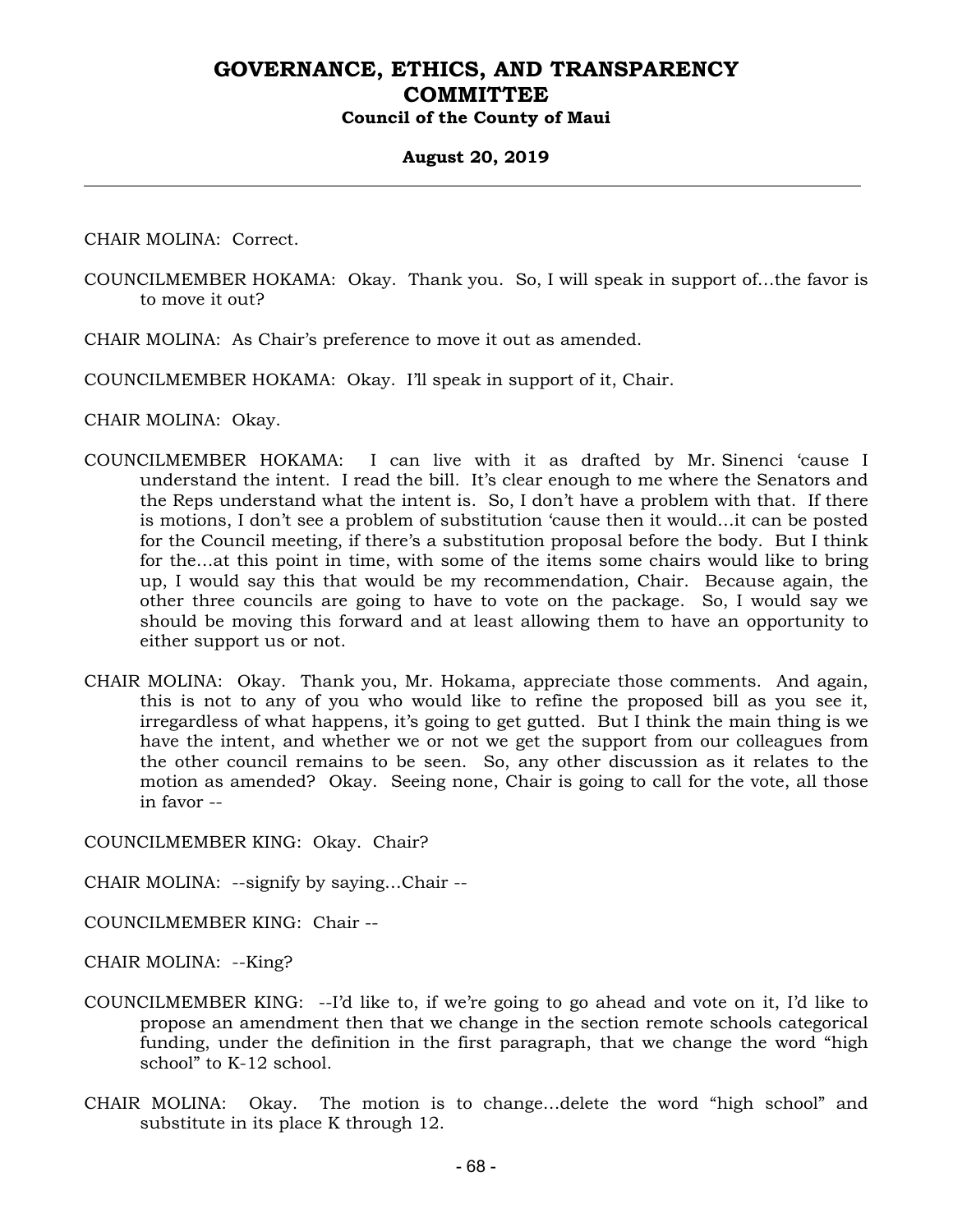### **August 20, 2019**

COUNCILMEMBER KING: School, right.

CHAIR MOLINA: Okay. Is there a second to the amendment?

COUNCILMEMBER PALTIN: Second.

CHAIR MOLINA: Seconded by Member Paltin. Discussion? Okay.

VICE-CHAIR RAWLINS-FERNANDEZ: I have a quick --

CHAIR MOLINA: Member --

VICE-CHAIR RAWLINS-FERNANDEZ: --question.

CHAIR MOLINA: --Rawlins-Fernandez?

VICE-CHAIR RAWLINS-FERNANDEZ: Did we vote on the amending the title?

COUNCILMEMBER KING: Yes.

VICE-CHAIR RAWLINS-FERNANDEZ: Did we…I know we proposed…so we did amend it? Okay.

CHAIR MOLINA: Yeah.

VICE-CHAIR RAWLINS-FERNANDEZ: *. . .(inaudible). . .* Chair. Okay. That's it.

CHAIR MOLINA: Okay. Okay.

VICE-CHAIR RAWLINS-FERNANDEZ: I'm ready to vote.

CHAIR MOLINA: Okay. And okay, again, any discussion on the motion from Chair King to delete the word "high school" and substitute K through 12? Okay. Seeing none, all those in favor of the amendment signify by saying "aye."

COUNCILMEMBERS VOICED AYE.

CHAIR MOLINA: All those opposed? Thank you. Chair marks it nine "ayes."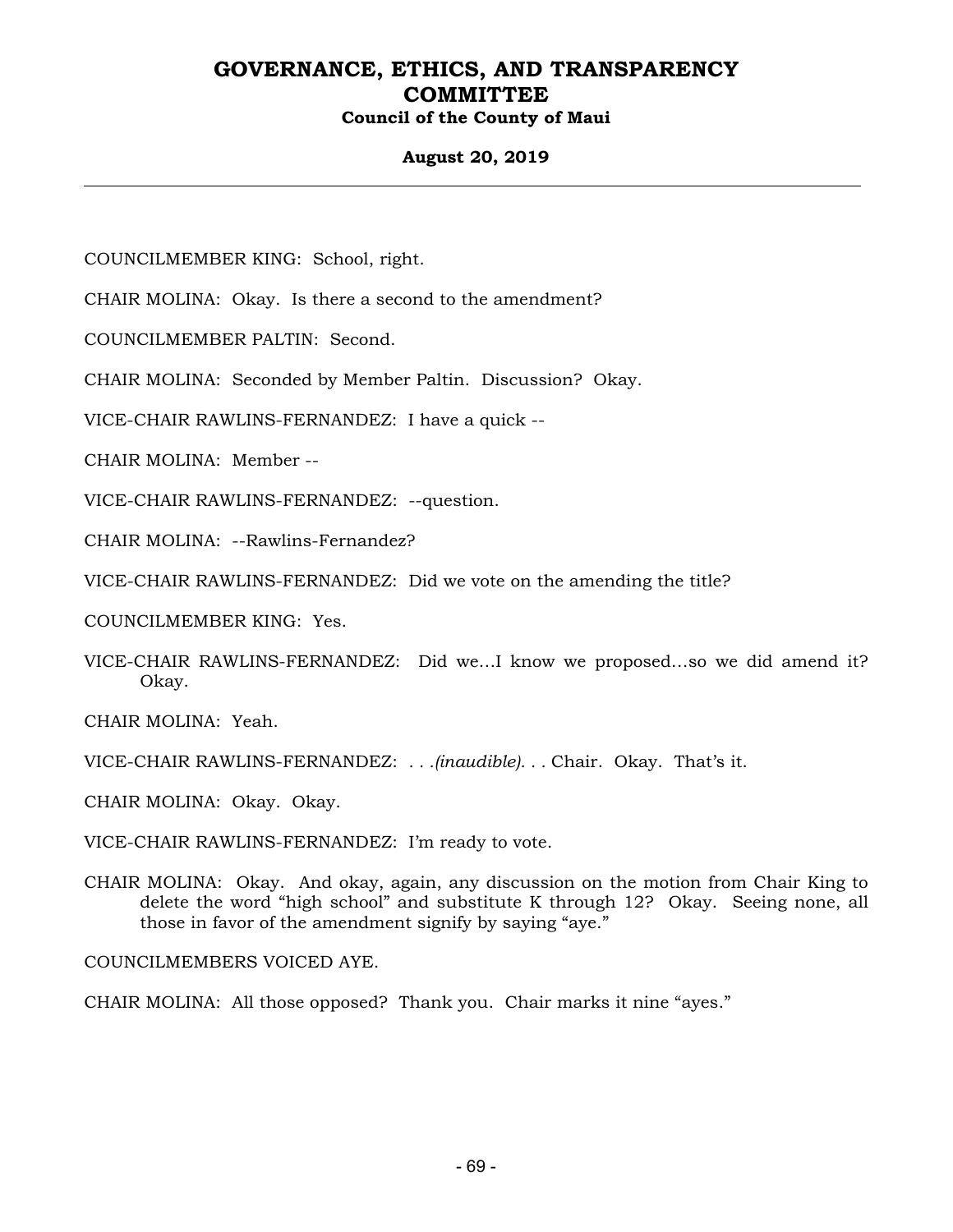# **August 20, 2019**

**VOTE: AYES: Chair Molina, Vice-Chair Rawlins-Fernandez, Councilmembers Hokama, Kama, King, Lee, Paltin, Sinenci, and Sugimura.** 

- **NOES: None.**
- **ABSTAIN: None.**
- **ABSENT: None.** 
	- **EXC.: None.**

#### **MOTION CARRIED.**

#### **ACTION: AMEND RESOLUTION.**

CHAIR MOLINA: Now, we're back to the main motion as amended. Any discussion? All those in favor, signify by saying "aye."

COUNCILMEMBERS VOICED AYE.

CHAIR MOLINA: All those opposed? Thank you. The measure passes.

- **VOTE: AYES: Chair Molina, Vice-Chair Rawlins-Fernandez, Councilmembers Hokama, Kama, King, Lee, Paltin, Sinenci, and Sugimura.** 
	- **NOES: None.**
	- **ABSTAIN: None.**
	- **ABSENT: None.** 
		- **EXC.: None.**

#### **MOTION CARRIED.**

#### **ACTION: ADOPTION OF RESOLUTION AS AMENDED.**

CHAIR MOLINA: It will go into the HSAC package. Well, that was simple, Members. Okay. We talked a bunch but it's good, I appreciate you guys scrutinizing everything. It's…you're just doing your jobs. All right, we're on the last consideration of Mr. Sinenci, you have the floor, which is Approving for Inclusion in the 2020 Hawaii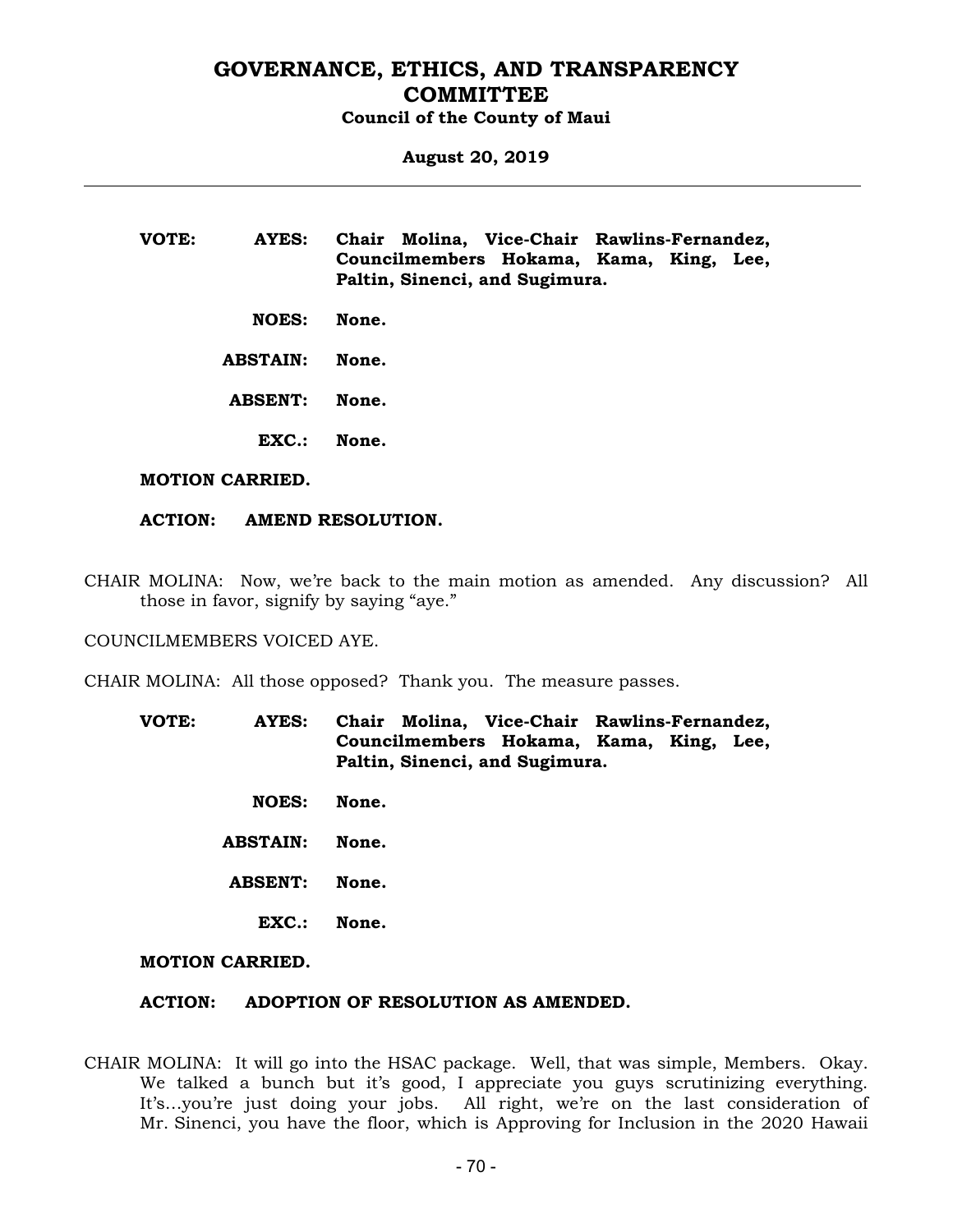#### **August 20, 2019**

State Association of Counties Legislative Package a State Bill to Promote Traffic Safety on Two-Lane Roadways. Mr. Sinenci?

- COUNCILMEMBER SINENCI: Mahalo, Chair. And mahalo, Members, for your indulgence. For the State bill to promote traffic safety on two-lane roadways. This bill would require the driver of the lead vehicle in a line of five or more vehicles to pull off the roadway at the nearest designated turnout, shoulder, or lookout, et cetera, in order to allow vehicles following it to proceed. I proposed this bill because two-lane roadways specifically in rural areas that are backed up in one or both directions due to a slowly-moving vehicle causes unsafe driving conditions specifically in areas like rural areas, and it's starting to cause some road rage in my district. But furthermore, this district would deter drivers from having to pass in the opposite lane where there are dangers of colliding with oncoming traffic. This would help to prevent unsafe driving conditions on roads like Hana and Kahakuloa, Maui Island, and elsewhere in the County where two-lane roads are real tight and no shoulders. In addition to windy roadways, visibility around turns is inhibited due to the natural contours of roads, bushes, and the contours of the road. Beyond Maui County, this bill would also benefit drivers for similar reasons on roadways such as the Pali Highway or areas of Kamehameha Highway on Oahu where two-lane roadways are already treacherous or subject to natural danger such as coastal storms and flooding. If the driver in front of the five-or-more vehicle train were required to pull off at the nearest turnout, not only would the following vehicles be allotted an easier and quicker way to avoid these elements but also once back on the roadway, the driver in the slow-moving vehicle would also be able to take their time and not feel rushed to move more quickly, therefore, proceed at their own pace and caution. And, Chair, there are similar bills in the States of California, Washington, Oregon, in rural coastline areas that have adopted similar bills. So, to promote safety in our rural areas, we wanted to support something like this. Thank you.
- CHAIR MOLINA: Okay. Thank you, Mr. Sinenci. I'll take the first crack with a couple of questions for you. So, again, five or more vehicles, now, who's…one, again, who's going to enforce it? Again, is it assumed in this bill that the State will be providing the signage for any pullover locations? And is there any portion in the bill that you would like to consider as far as who's going to pay to do more, I guess pullout locations for funding? So, basically, you're looking at the State to fund everything, the pullout locations and the signage, and the enforcement will be what, MPD I presume?
- COUNCILMEMBER SINENCI: Correct. That will be the assumption. There are already existing turnout areas but they haven't been, you know, their signs hasn't been put up. So, we're asking that turnout signs be placed before these already existing turnout areas, and the road striping, all these types of things be, also be inputted. There is also a need to look at some areas where the State could acquire, or already existing lands that are…that run alongside existing roadways that we could potentially designate as turnouts.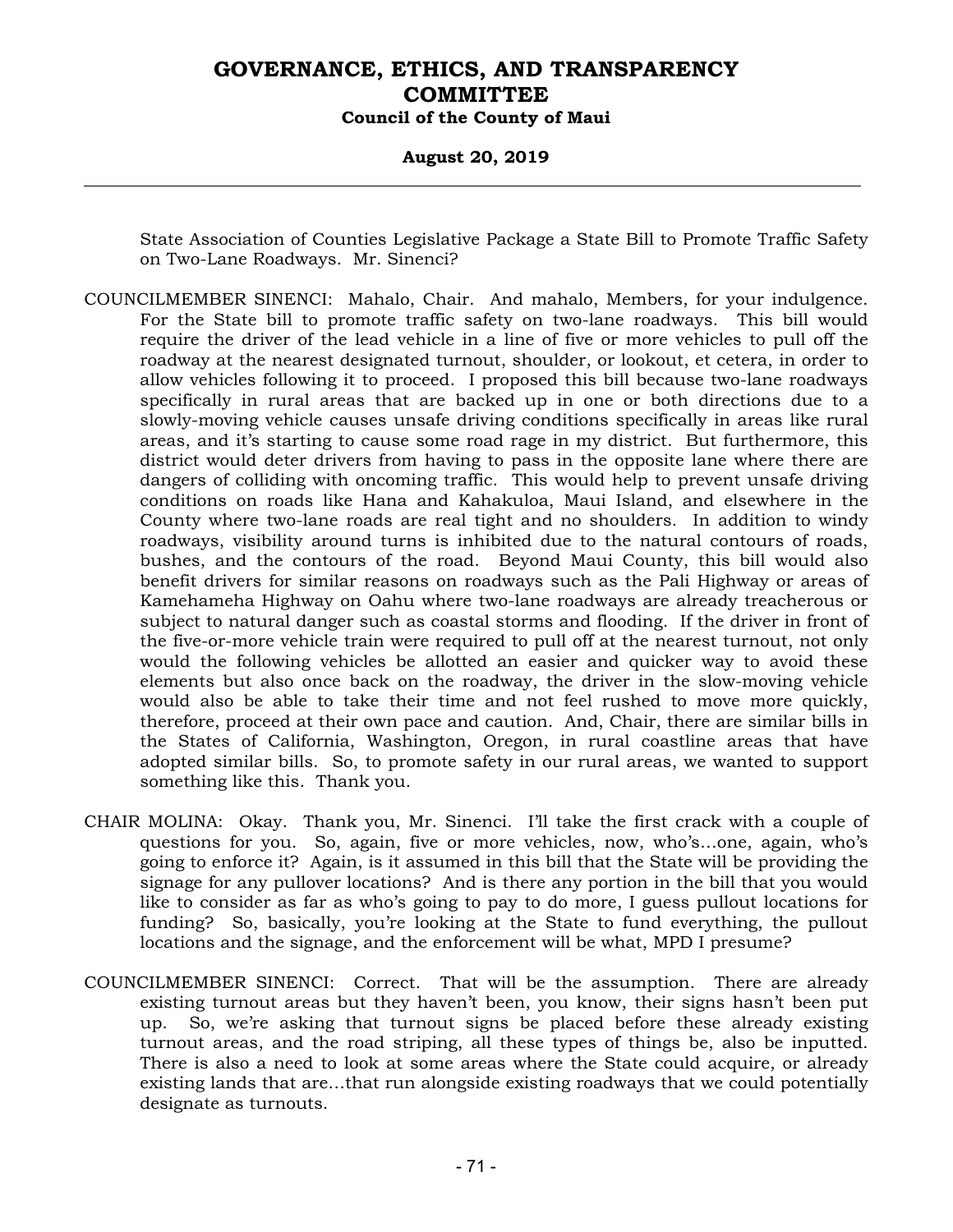#### **August 20, 2019**

- CHAIR MOLINA: Okay. And last question, have you had any initial discussions with MPD about the enforcement aspect of this?
- COUNCILMEMBER SINENCI: Not so much but, you know, currently, we're looking at 20 cars within car trains. And so, if the lead cars are not turning out, this is when the potential for overtaking around turns and on areas that are not long enough to make that…to clear the lead car. So, it's…
- CHAIR MOLINA: Potential road rage as well…
- COUNCILMEMBER SINENCI: It's creating some dangerous situations especially with the added traffic on small rural roads.
- CHAIR MOLINA: Okay. So noted. But who would ever thought road rage and this stuff in a rural place like Hana, yeah, the world has sure changed. Okay. The floor is open for questions with regards to Mr. Sinenci's proposal. Member Lee, you have that look on your face. You want to say something? Go ahead.
- COUNCILMEMBER LEE: No, not really. I didn't plan to say anything but I do wonder how this is going to be enforced. You know, I can see the lead car pulling over but what if the next car wants to pull over, what if the…so there's not enough space really. This is assuming that everybody wants to go faster except the lead car. Because if other people don't want to go faster, is there going to be enough room for them to turn off? So, I see this…I can understand this 'cause I've been…I've had to pull over myself 'cause some of the people going to Hana and coming out are pretty frisky people. Just like going to Lahaina too. I mean I swear these guys, they think they're on the Indianapolis Speedway sometimes. Enforcement to me is going to be a huge issue, yeah.
- CHAIR MOLINA: Thank you, Member Lee. Members, any other comments? Member Sugimura?
- COUNCILMEMBER SUGIMURA: I can appreciate the maker of this and the concerns as we've been hearing, you know, throughout this term. I also have, you know, like Upcountry, we have two-lane roads, and I just wondered, does that mean we have to create this, you know, situation of having pullouts? And I think it…I think that it's not only Hana Highway that may be affected but there's other two-lane roads, and the costs factor of it I'm kind of wondering about this and who would pay for all of this enforcement? I guess it has been said it would be the Police Department. And then, I don't know, kind of tied to what Ms. Lee was saying, you know, the first person pulls over and there's four behind. But maybe everybody else decides to, you know, take over, and I'm not too sure how you count this either. Although I understand the frustration, I think it's more of like a Hana Highway kind of frustration. But I think it…I cannot support it as it is, maybe it needs more research, you know, so that we can help Mr. Sinenci with the Hana Highway discussion. I think that's kind of it. But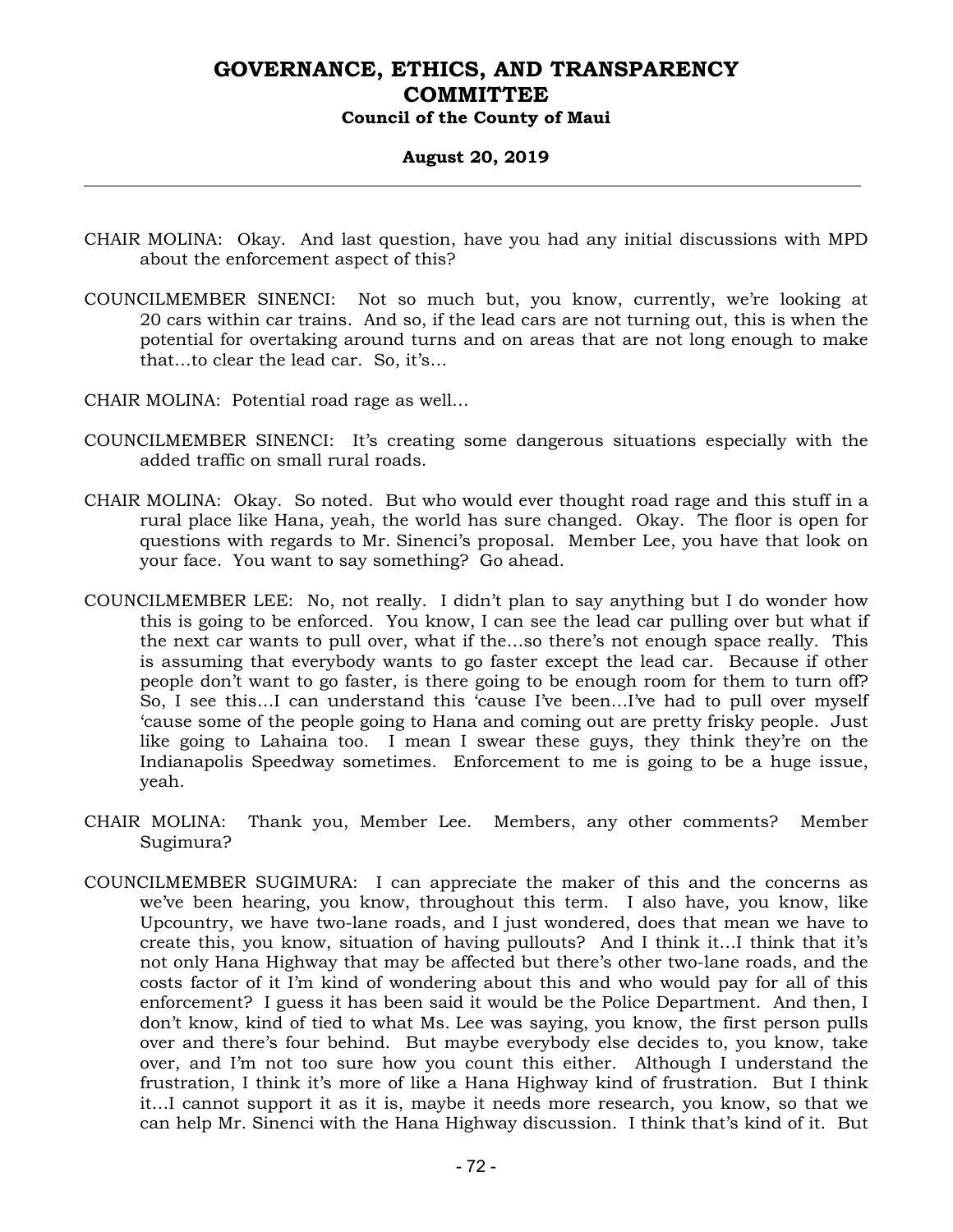#### **August 20, 2019**

I see two roads in Kula, and so what does that mean for all of the residents in Kula and the roads of Kula too? So, thank you.

- CHAIR MOLINA: Okay. So noted, Member Sugimura. Mr. Hokama?
- COUNCILMEMBER HOKAMA: Chair, you know, I like to always support our fellow colleagues. I think this is a smart Maui County package proposal. Looking at our sister counties, Big Island has a lot of two-lane roads, okay, Hilo, Kona, it's two lanes. It ain't a four-lane highway. Kauai, Hanalei to Kekaha, two lanes. Yeah, North Shore Oahu, two lanes. This legislation will impact all those two-lane roads too. So, I'm…had hoped either SHOPO or PD would have give some type of comment regarding the enforcement that Ms. Lee brought up, but as well as the State Department of Transportation and County Highways because how many turnouts may need to be created? I agree with her, Ms. Lee, and how big the turnout area should be, and then do we need land acquisition, construction time, CIP money? This can be a very big-ticket item. And maybe we need to think in place of with sea level rise, Chairman. So, maybe down the road makes great sense. But I think we should be a little bit more comprehensive because I don't know if the other sister counties would be supportive of this legislation at this time. Thank you.
- CHAIR MOLINA: Okay. Thank you, Mr. Hokama. Members, any other comments as it relates to the proposal from Mr. Sinenci? Chair King?
- COUNCILMEMBER KING: I agree with Mr. Hokama. I think we should pull this back and possibly look at it as a discussion to have for Maui County after we, you know, bring in the Police and talk about what enforcement looks like, and bring in Public Works, and talk about whether this is appropriate, how much it will cost each…our County if we do that. But I support the concept. I think it's smart driving. I just don't see a way to enforce it locally.
- CHAIR MOLINA: Thank you, Chair King. And, you know, I want to plug Mr. Sinenci for at least bringing this thing to light. And I believe in your Committee today, you'll have a discussion kind of would sort of touch on this as far as traffic coming in to Hana or just our visitors on our roads who are going to remote areas. So, anyway, I'll recognize Member Sugimura before Chair offers a suggestion.
- COUNCILMEMBER SUGIMURA: I look forward to more discussion on this. And I, too, would like to thank Mr. Sinenci for bringing it forward. But if you want to send it to Committee for, you know, future discussions, you can send it also for in-depth…

CHAIR MOLINA: Okay. All right. Thank you, Member Sugimura.

COUNCILMEMBER SUGIMURA: Yeah.

CHAIR MOLINA: Mr. Sinenci, do you have something to say?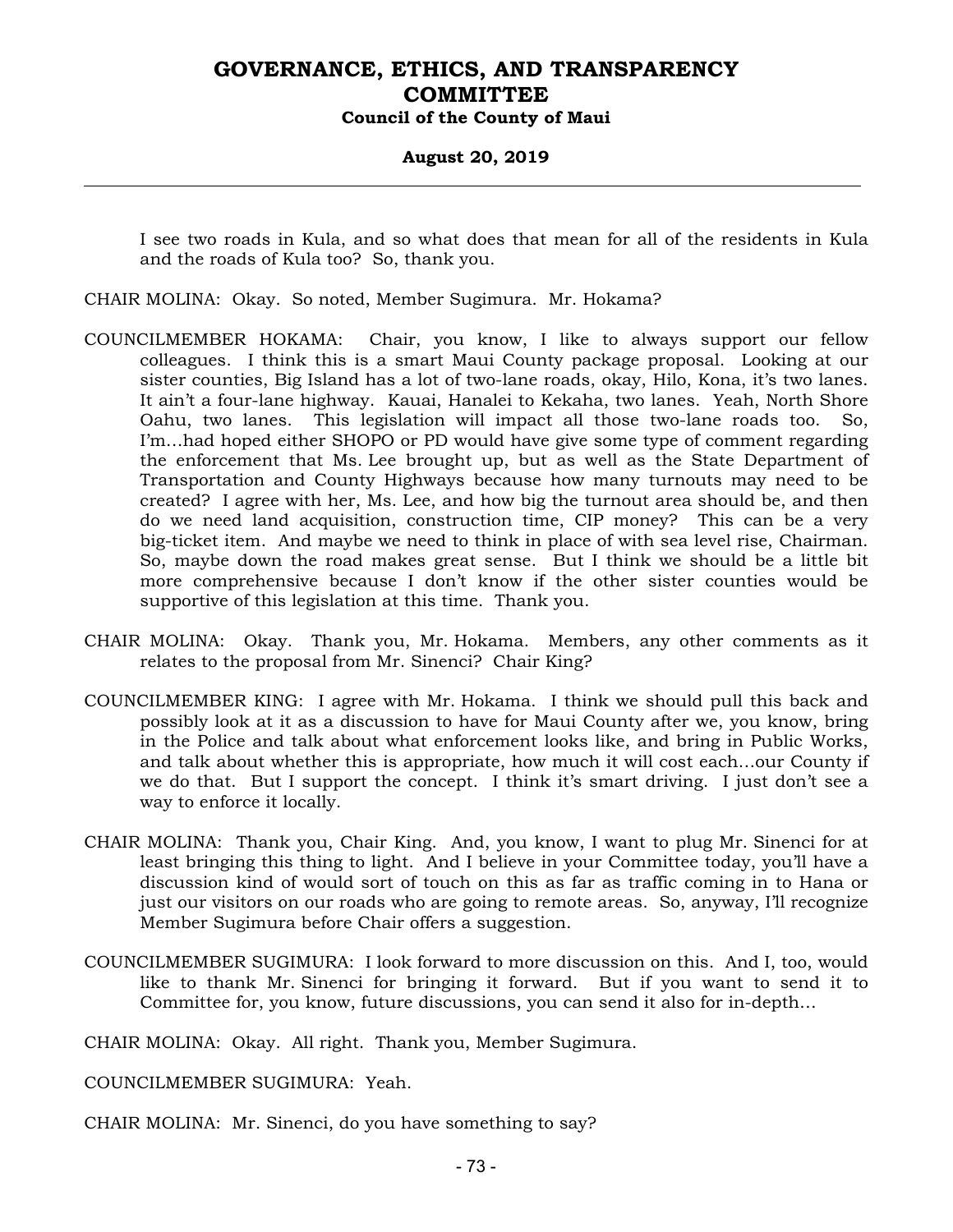#### **August 20, 2019**

COUNCILMEMBER SINENCI: Thank you --

#### CHAIR MOLINA: Proceed.

- COUNCILMEMBER SINENCI: --Chair. Thank you, Members, and thank you for your guys' input. You know, we've…the…my office has been in contact with the Department of Transportation. So, we're constantly working with them as far as getting the road to Hana a safer experience. We've asked them to put up delineators where there shouldn't be any parking, parking that normally happens on the approaches of single-lane bridges. So, these are the things that are either prohibiting larger trucks or buses to pass when we have visitors parking and obstructing the causeways and the highways in and off the single-lane bridges. We've also talked about…we only have three areas where you can stop to use the restrooms. So, we don't have any signage. If you go to the mainland, the mainland will inform you when the next bathroom break is coming up whether it's a mile or two miles ahead. We don't. So, we experience people that are just stopping on the side of road and doing their business wherever there's a turnout. So, things…little things like that we've been trying to work with. We're…and we'll probably do it anyway only because we feel the need. And again, there is, lately, there is the need because of the added traffic that is coming and using the road. We don't have tourists at seasonal times anymore. I think the seasonal times are all gone and we just have seasons full-time now. So, it's, you know, we're just trying to mitigate with what we have. And so, but we can work on this some more. So, I appreciate the comments. Mahalo.
- CHAIR MOLINA: Okay. Thank you, Mr. Sinenci. So, at this point, the Chair would like to offer a…I think Member Sugimura, followed by Mr. Hokama.
- COUNCILMEMBER SUGIMURA: Oh no, I'm sorry.
- CHAIR MOLINA: Oh, okay. Mr. Hokama?
- COUNCILMEMBER HOKAMA: And again, Chairman, before your suggestion, I would just ask my colleague if he could also share with us because I know 15, 20 years ago, the Council made a decision, yeah, under the Federal Highways Program that Hana Highway would become a heritage highway. And under heritage, we are required to keep certain standards that currently exist like one-lane bridges. We're not going to put a massive multi-lane bridge, yeah, even it makes sense and helps traffic. That is not part of the heritage road parameters. So, we…I think once we understand our obligations under the Federal guidelines to retain that designation and receive Federal dollars, maybe we can make appropriate adjustments to achieve Mr. Sinenci's goal. Thank you.
- CHAIR MOLINA: Thank you, Mr. Hokama. Any other comments before the Chair offers a suggestion? Mr. Sinenci?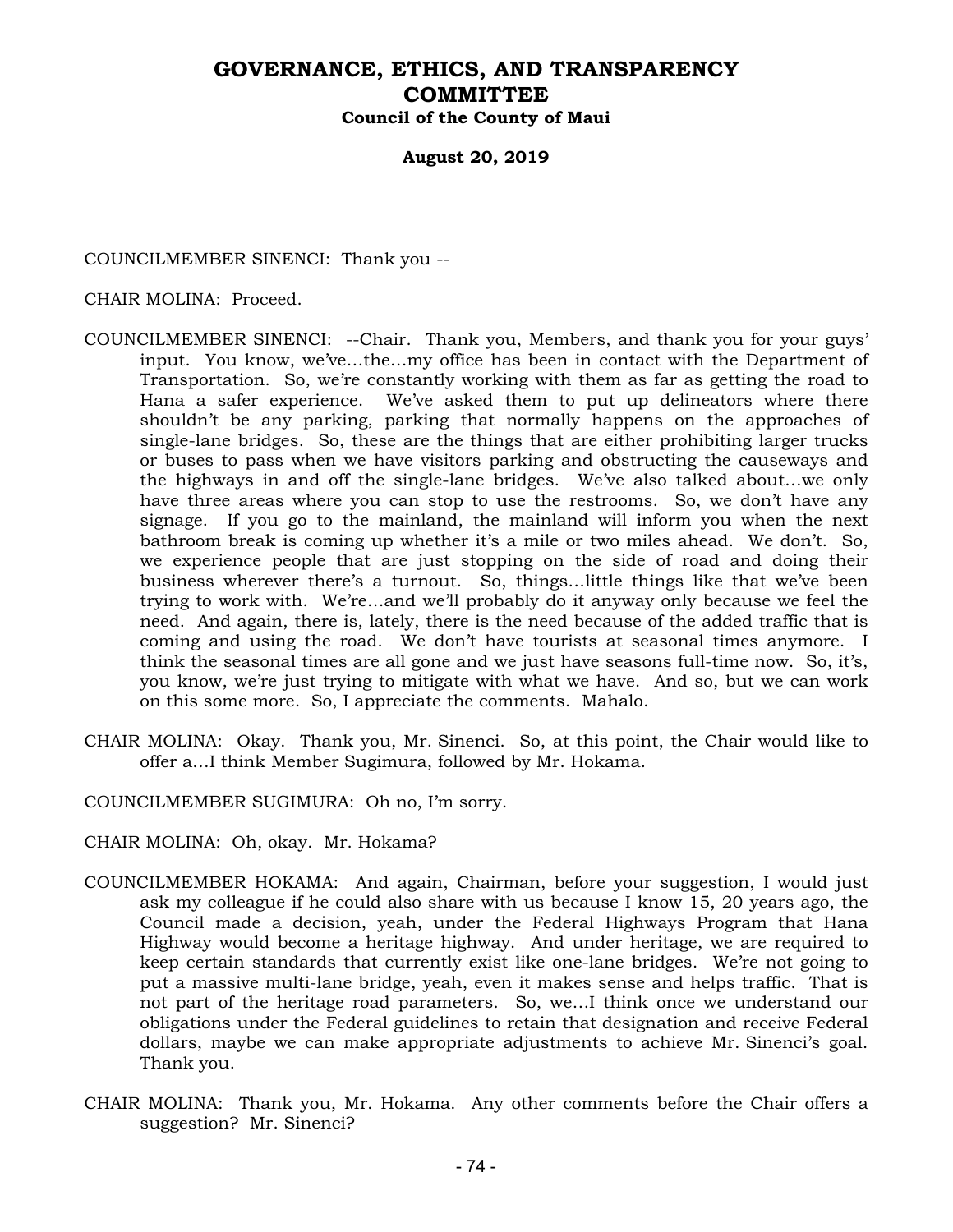#### **August 20, 2019**

- COUNCILMEMBER SINENCI: Thank you. Yeah, Member…just to respond to Member Hokama, yes, we are working…currently working with the Federal dollars and they're doing five bridges. So, they're coming to the community and having public hearings there. So, he's correct. Thank you.
- CHAIR MOLINA: Okay. Thank you, Mr. Sinenci. All right, Members, well judging by your reactions on this, Chair would, I guess…well, I guess a couple of considerations, either we defer, which keeps the bill alive, or we could send it to a particular committee, or file it. Okay. It could go to Multimodal, maybe Infrastructure Committee. I mean I'm just throwing it out there. Member Sugimura, could you speak into the mic please?

COUNCILMEMBER SUGIMURA: Or you can send it to my Committee for discussion.

CHAIR MOLINA: You're open --

COUNCILMEMBER SUGIMURA: I think it's really --

CHAIR MOLINA: --to taking this?

COUNCILMEMBER SUGIMURA: --valid. Sure.

CHAIR MOLINA: Okay. So, procedurally, Staff, I guess the motion we could make this motion, because it's part of a proposal for the HSAC package, then the motion could be stated as what?

UNIDENTIFIED SPEAKER: Refer.

CHAIR MOLINA: Refer the bill? Okay. All right. So, yes, Ms. Sugimura?

COUNCILMEMBER SUGIMURA: So, just a question for Mr. Sinenci. So, you still want to…we can probably meet the Maui County package time schedule but probably it would be difficult for HSAC.

COUNCILMEMBER SINENCI: Correct. Yeah, we can go ahead --

COUNCILMEMBER SUGIMURA: Is it okay?

COUNCILMEMBER SINENCI: --and do the --

COUNCILMEMBER SUGIMURA: And have further --

COUNCILMEMBER SINENCI: --Maui --

COUNCILMEMBER SUGIMURA: --discussion --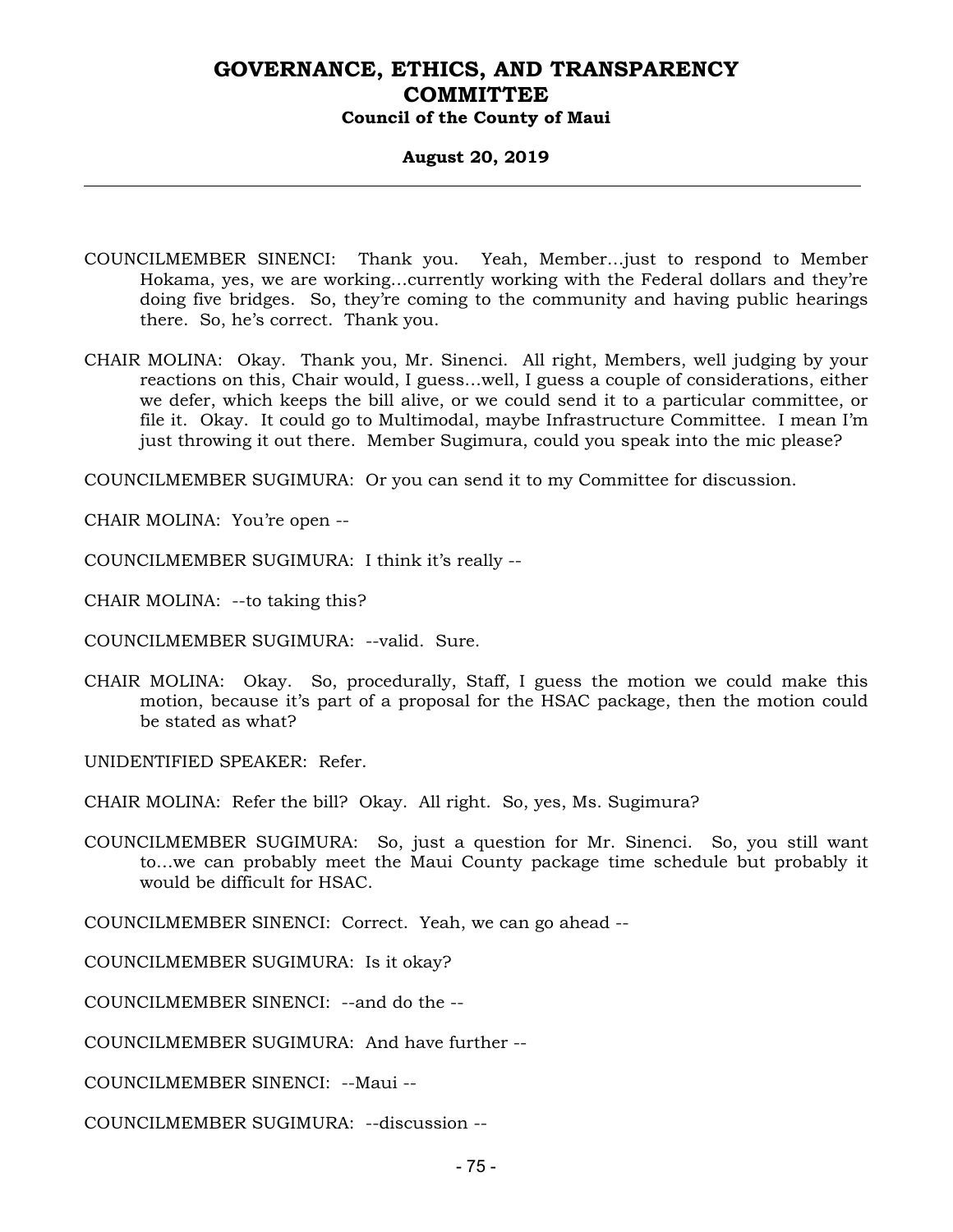#### **August 20, 2019**

COUNCILMEMBER SINENCI: --package.

COUNCILMEMBER SUGIMURA: --and kind of look towards the future. Okay.

CHAIR MOLINA: Yeah.

COUNCILMEMBER SUGIMURA: Thanks.

CHAIR MOLINA: Okay. So, if we go, this consideration to send it to the Multimodal Committee, it's basically dead for HSAC then right 'cause it's not going to meet the deadline.

COUNCILMEMBER SUGIMURA: It's not going to meet…discussion.

CHAIR MOLINA: Only discussion, yeah.

COUNCILMEMBER SINENCI: Yeah.

MS. APO TAKAYAMA: Chair?

CHAIR MOLINA: Okay.

MS. APO TAKAYAMA: Chair?

CHAIR MOLINA: Yes, I'm sorry, Ms. --

MS. APO TAKAYAMA: Can --

CHAIR MOLINA: --Apo?

MS. APO TAKAYAMA: --we ask for a brief recess just to clarify what we're allowed to do with --

CHAIR MOLINA: Procedure?

MS. APO TAKAYAMA: --this? Yeah.

CHAIR MOLINA: Okay.

MS. APO TAKAYAMA: Thank you.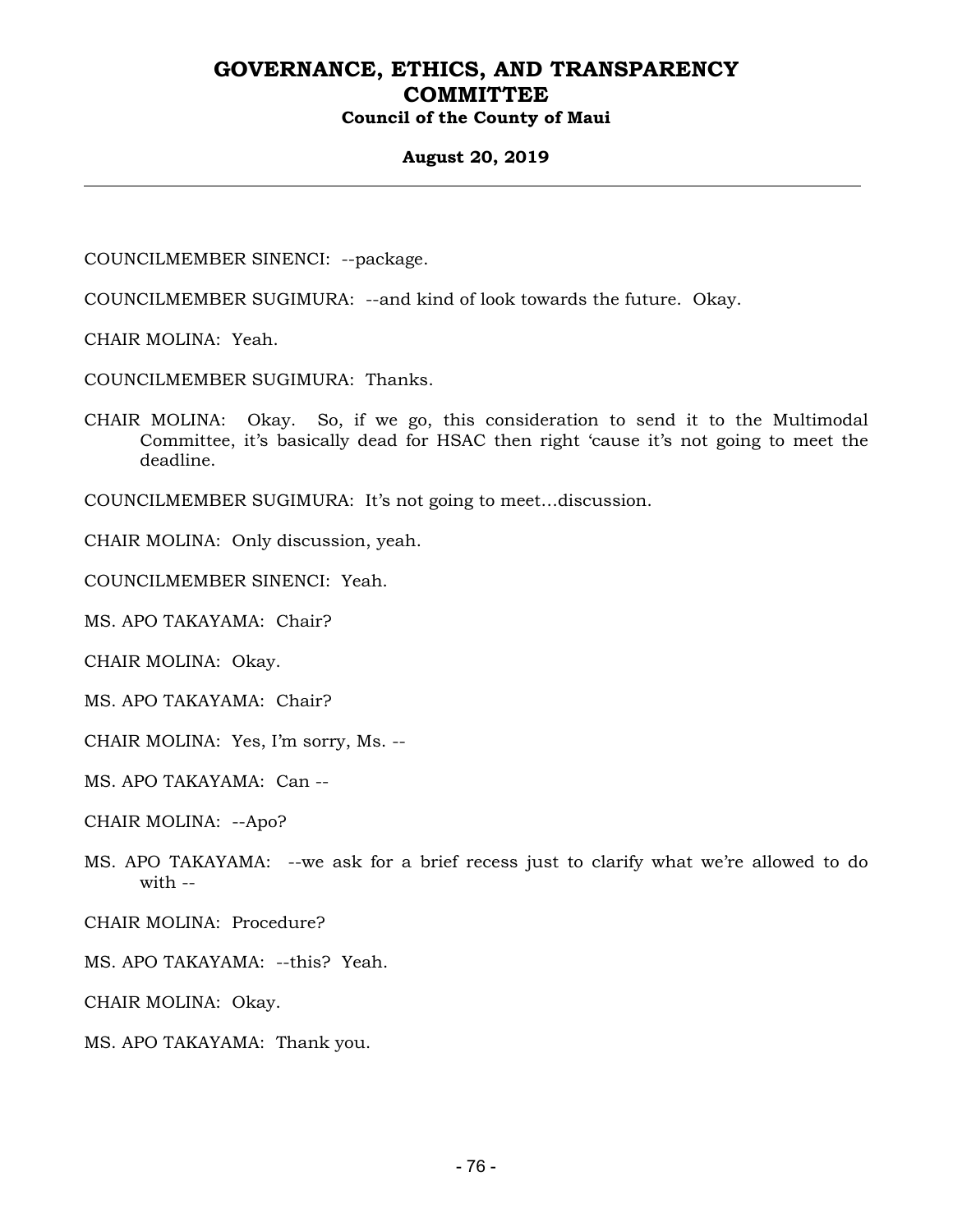#### **August 20, 2019**

CHAIR MOLINA: Recess subject to the call of the Chair. *. . .(gavel). . .*

 **RECESS: 11:33 a.m.** 

 **RECONVENE: 11:34 a.m.** 

CHAIR MOLINA: *. . .(gavel). . .* The GET Committee meeting for Tuesday, August 20, 2019 is now back in session. Members, thank you for that recess. In consultation with Staff, here is a consideration. Because this particular item, majority of all of us would not like to see it move into the HSAC package, the Chair would then ask for a motion to remove the particular item from this package. Once we remove it, then we consider a motion then to send it to the Multimodal Committee. That is what I've been instructed  $to --$ 

COUNCILMEMBER HOKAMA: So moved.

CHAIR MOLINA: --suggested.

COUNCILMEMBER LEE: Second.

COUNCILMEMBER SUGIMURA: Second.

CHAIR MOLINA: Okay. The motion is to remove the item, which relates to two-lane roadways from the HSAC package. Okay. It's been made by Member Hokama, seconded by Member Lee. Any discussion? All those in favor, signify by saying "aye."

COUNCILMEMBERS VOICED AYE.

CHAIR MOLINA: All those opposed? Thank you. Chair will mark it nine "ayes," and the item has been removed from the HSAC package.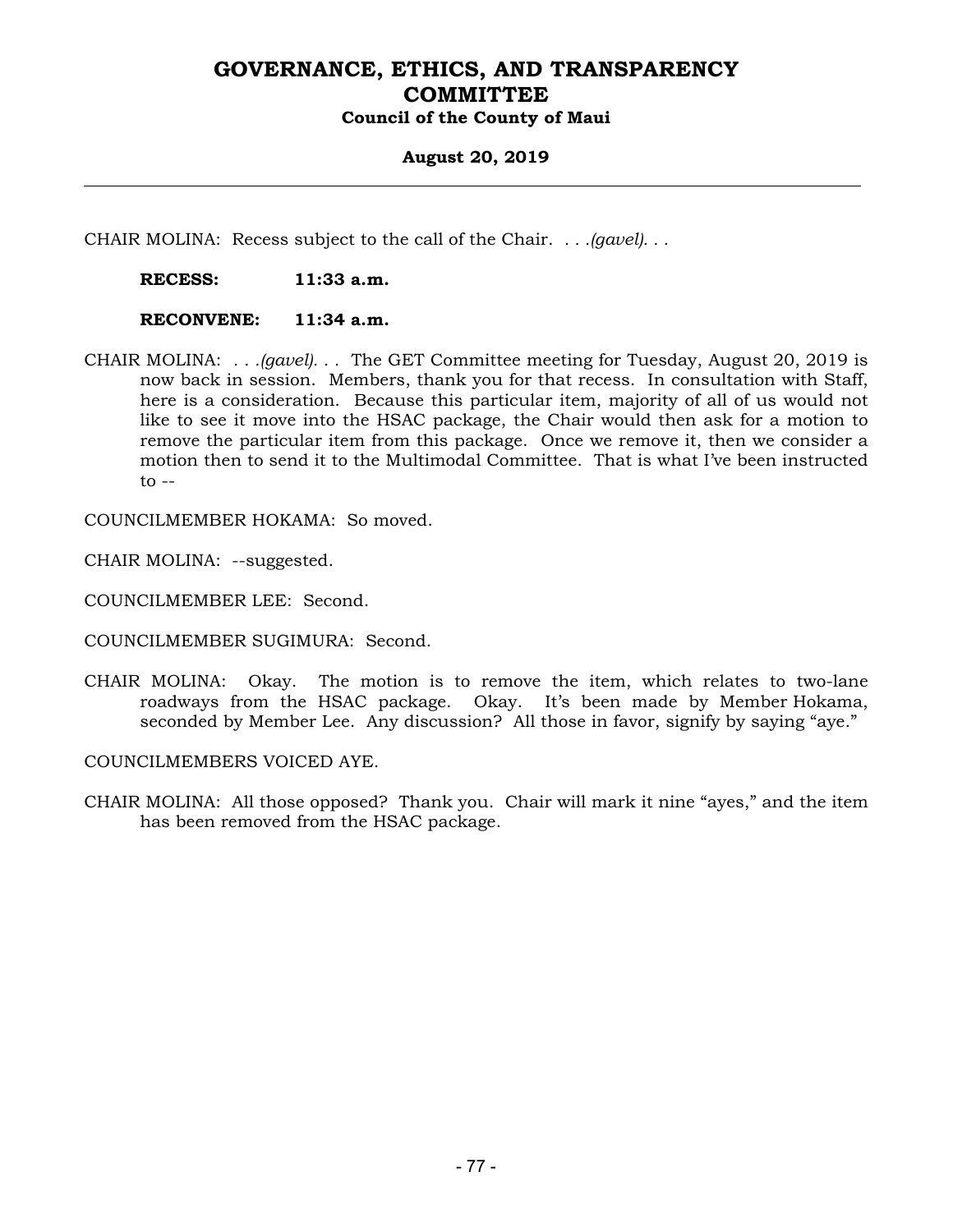**August 20, 2019** 

**VOTE: AYES: Chair Molina, Vice-Chair Rawlins-Fernandez, Councilmembers Hokama, Kama, King, Lee, Paltin, Sinenci, and Sugimura.** 

 **NOES: None.** 

 **ABSTAIN: None.** 

 **ABSENT: None.** 

 **EXC.: None.** 

#### **MOTION CARRIED.**

#### **ACTION: REMOVE THE MATTER RELATING TO TRAFFIC SAFETY FROM 2020 HSAC LEGISLATIVE PACKAGE.**

CHAIR MOLINA: Now…yes, Ms. Sugimura?

COUNCILMEMBER SUGIMURA: Point of information, so clarification for Mr. Sinenci. So, he's looking at it to be part of the Maui package or are you thinking that it needs a lot of…a lot more discussion and possibly for future? What is his intention? 'Cause we have a deadline then with the --

COUNCILMEMBER SINENCI: We can --

COUNCILMEMBER SUGIMURA: --Maui…

COUNCILMEMBER SINENCI: --support moving it to the Multimodal Committee --

CHAIR MOLINA: Yeah --

COUNCILMEMBER SINENCI: --and --

CHAIR MOLINA: --well, this…

COUNCILMEMBER SINENCI: --having further discussion in there.

CHAIR MOLINA: Okay.

COUNCILMEMBER SUGIMURA: And does he want it…do you want it part of the Maui…

CHAIR MOLINA: Yeah, hang on, Member Sugimura. Let the Chair allow the procedure to take place. Okay. This is what the Chair's intention now, as I stated earlier, I'd like to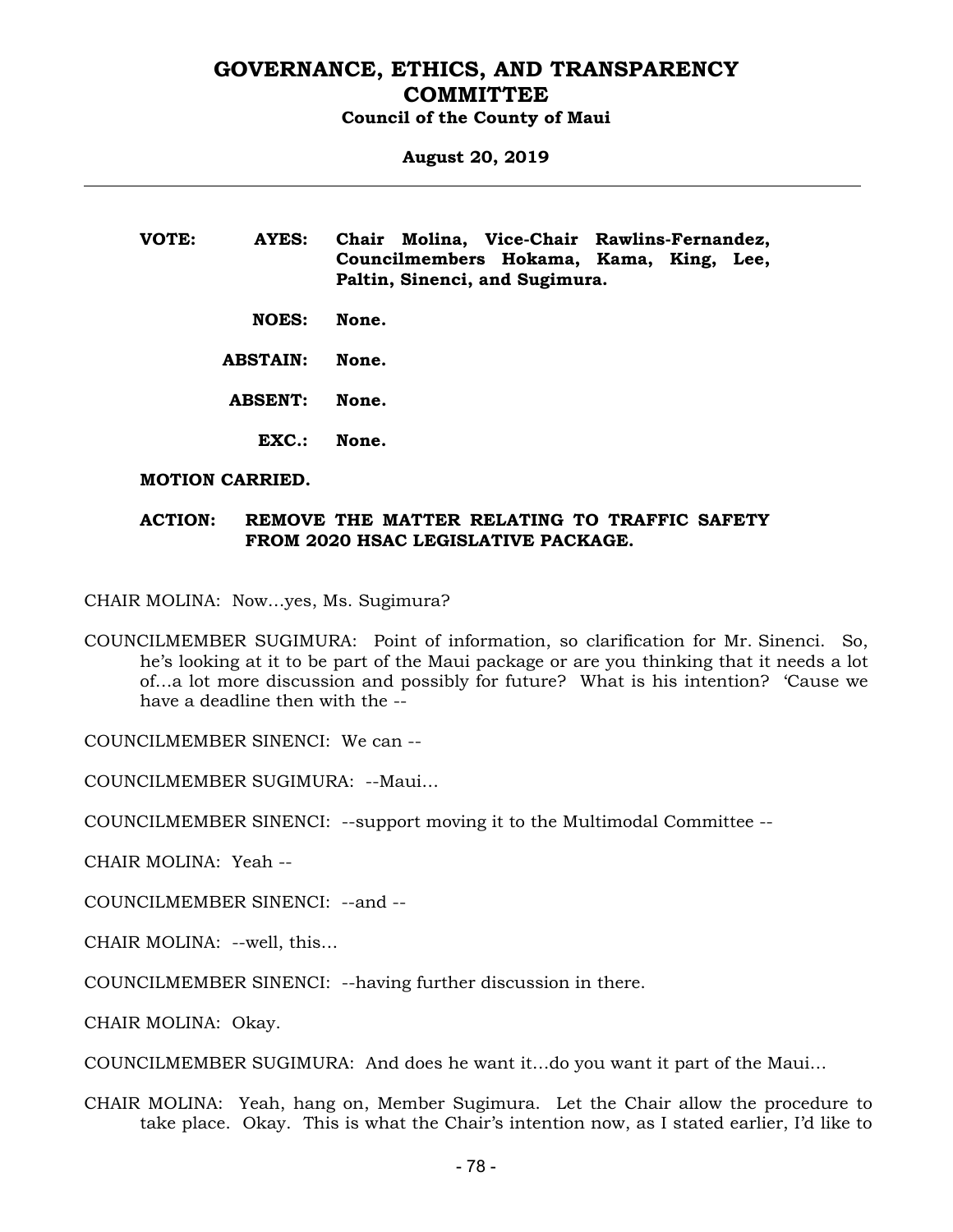#### **August 20, 2019**

ask for a motion to have this item that's been removed from the HSAC package to be moved into the Multimodal Committee, which is yours. Okay. So, that is the Chair's proposal for a motion. Is there a motion on the --

COUNCILMEMBER KING: So --

CHAIR MOLINA: --floor?

COUNCILMEMBER KING: --moved.

CHAIR MOLINA: Okay.

COUNCILMEMBER LEE: Second.

CHAIR MOLINA: Moved by Member King, seconded by Member Lee. Any discussion?

COUNCILMEMBER KING: I can just --

CHAIR MOLINA: Okay.

COUNCILMEMBER KING: --say I think the --

CHAIR MOLINA: Member King?

COUNCILMEMBER KING: --intent, and, Mr. Sinenci, you can correct me if I'm wrong, is to have that discussion, and if it can get to the point where there's some agreed upon legislation, then that can come out of the Committee. But let's wait…let's see how…I mean we need…we obviously need interaction by the Police, our local Police on --

CHAIR MOLINA: State.

- COUNCILMEMBER KING: --enforcement issue, by Public Works on any of the issue of CIP money for pullouts and things like that. So, I would just say let's have, you know, if we can have that discussion and see where it goes from there, and see if we…if it is something that can develop into legislation that can be proposed this year, we can put it into the Maui package. If not, we develop it for next year.
- CHAIR MOLINA: Yeah, I think that's a prudent thing to do. That way we can work out all the, you know, issues in Committee. And then at that point, it can be considered at a later point, maybe for next year's HSAC, yeah? So, okay. So, that is the motion on the floor is to send this particular item to the Multimodal Committee. Seeing no discussion, all those in favor signify by saying "aye."

COUNCILMEMBERS VOICED AYE.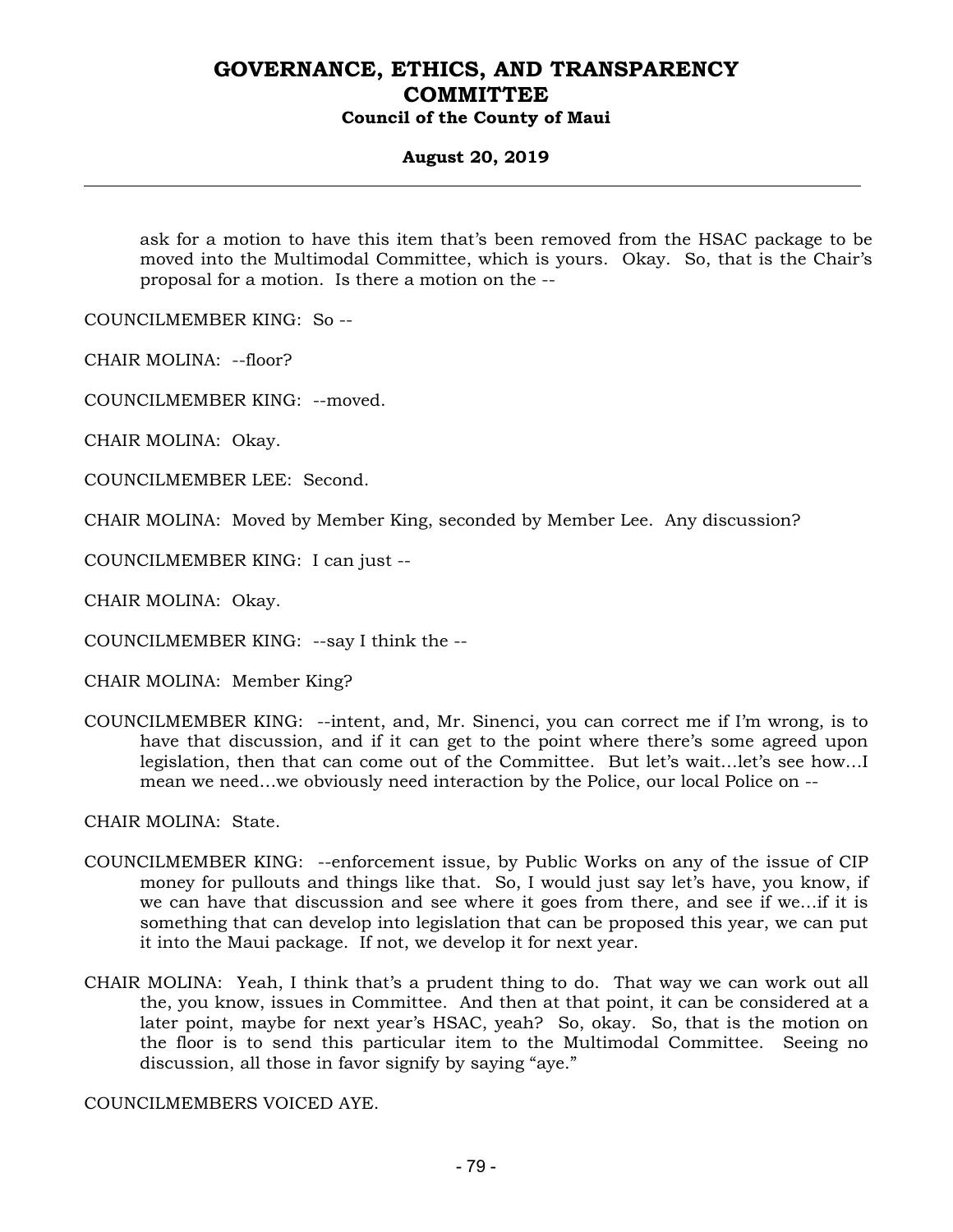#### **August 20, 2019**

CHAIR MOLINA: All those opposed? Thank you very much. Chair marks it nine "ayes."

- **VOTE: AYES: Chair Molina, Vice-Chair Rawlins-Fernandez, Councilmembers Hokama, Kama, King, Lee, Paltin, Sinenci, and Sugimura.** 
	- **NOES: None.**
	- **ABSTAIN: None.**
	- **ABSENT: None.** 
		- **EXC.: None.**

#### **MOTION CARRIED.**

#### **ACTION: REFER THE MATTER RELATING TO TRAFFIC SAFETY TO MULTIMODAL TRANSPORTATION COMMITTEE.**

CHAIR MOLINA: So, this matter for two-lane roadways will go to the Multimodal Committee. Congratulations, Ms. Sugimura. We look forward to a spirited discussion. All right, we are done. Boy, you guys are working hard today, I tell you, and who says the Council doesn't work, right?

#### **GET-29 FIREWORKS ON MAUI (CC 19-285)**

- CHAIR MOLINA: All right, our next item is GET item 29, Fireworks on Maui. Chair would like to recognize the Councilmember who's introduced this item who's put a lot of fire into her work. Councilmember Lee, you have the floor.
- COUNCILMEMBER LEE: Thank you. Thank you so much, Mr. Chair. I appreciate your enthusiasm; however, I realize that you're wanting to defer this item because you're running out of time. Is that correct?
- CHAIR MOLINA: At the pleasure of the body, I would like to go to 12:30 if we have any surviving Members that want to go that far.

COUNCILMEMBER KING: Chair?

- COUNCILMEMBER LEE: Okay.
- CHAIR MOLINA: But just go ahead, and we'll see how we…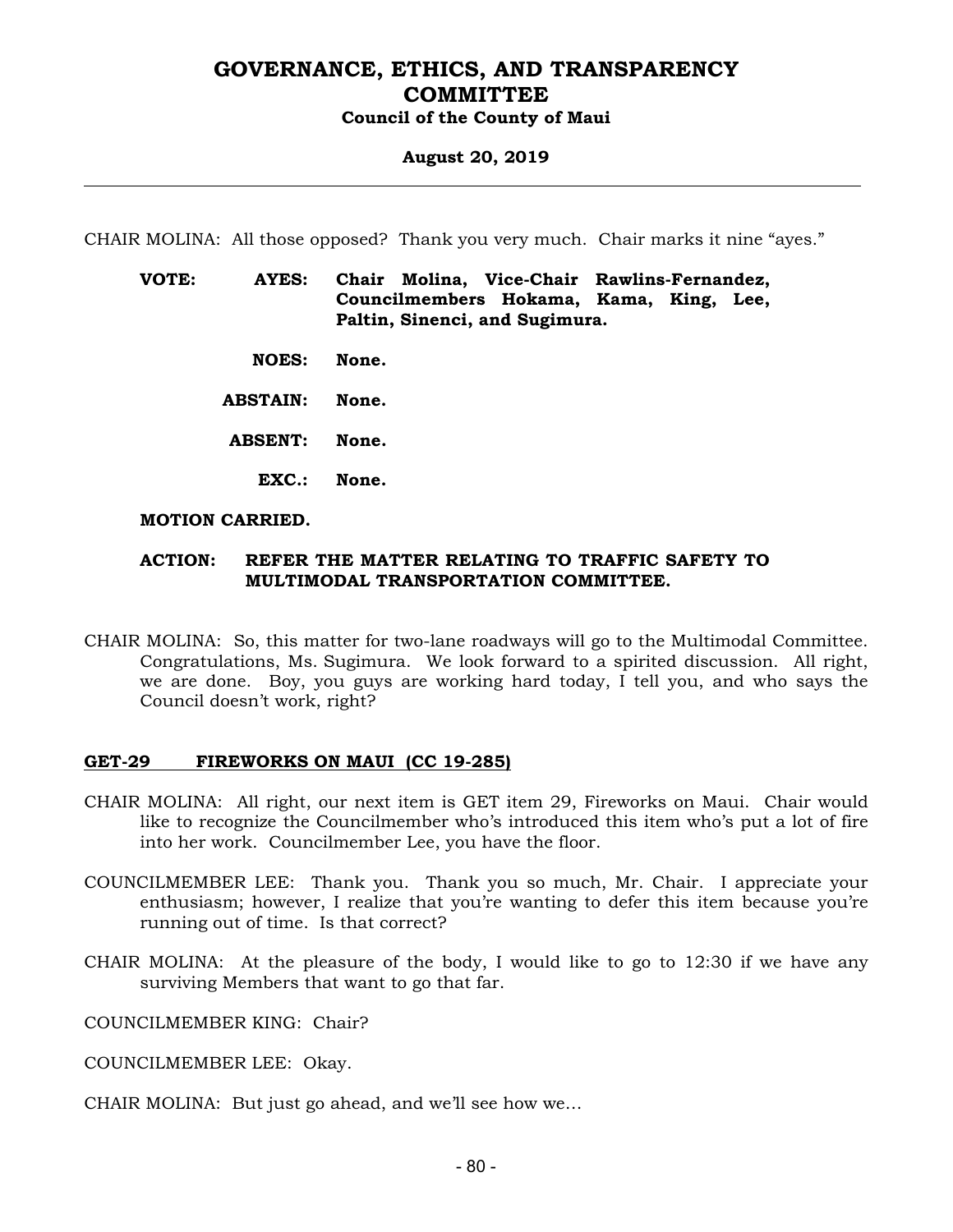#### **August 20, 2019**

COUNCILMEMBER KING: I have to leave at 12:00.

- COUNCILMEMBER LEE: Okay. At least one Member, maybe two have to leave at 12:00. So, and I'm really sorry, I see members of the Police Department and the Fire Department in the audience, and have been waiting. But essentially, what I would like to propose is to move this to the Budget Committee because what I really would like us to discuss is to create a change to the penalty section. And right now, the convictions are punishable by a fine of not exceeding \$500, and I'm feeling that we need to make that more specific, in other words, a fine of at least \$100 up to…or not to exceed \$500. So, I think that's more of a Budget item. I think all of us are very concerned about illegal fireworks, and I believe it's more of an enforcement issue. And if we make it harder on those violating the law, then, and make it expensive that hopefully, that will be a strong lesson for everybody not to violate the, yeah, fireworks.
- CHAIR MOLINA: Okay. Thank you, Member Lee. And certainly, it's in a timely item you've introduced to this Committee. And if it's the will of this body to refer this to the Budget Committee, and I know Vice-Chairman Rawlins-Fernandez is always enthusiastic to take on more additional responsibilities but so noted. If you'll afford the Chair an opportunity just to briefly hear from the Police and Fire Department on this. I think it's only fair to them. They did make the time to come here. So, I see Captain Haake and members of MPD. Any objections --

COUNCILMEMBER LEE: Yeah --

CHAIR MOLINA: --to…

COUNCILMEMBER LEE: --no objection.

- CHAIR MOLINA: And we'll keep it, Members, because we do have one legal item that is time-sensitive that I'd like to get to. So, departments, would you like to come up and just say a few words, maybe respond to a couple of brief questions from the Members if so be it? And thank you for waiting so patiently. We didn't anticipate having a very long drawn-out discussion on our previous items but that's the way it goes. And we have Captain Ferreira from MPD joining Captain Haake. So, who would like to go first? Again, you've heard the proposal from Member Lee to increase the fine amount. Maybe you could also comment how our current law on Maui compares to say Oahu. I mean do we have the strictest legislation in the State? Or does that honor belong to another county?
- MR. HAAKE: Thank you, Chair. I'll go first then, Councilmembers. Captain Paul Haake from the Fire Prevention Bureau, Fire Department. So, in regards to our fireworks laws, currently, Oahu has a total ban on consumer fireworks. That's the fireworks that the average person can purchase during the fireworks selling period. They've done a total ban on those types of fireworks, and those would be the fountains and the ground blooms, and sparklers, and things like that. So, that's not allowed there. The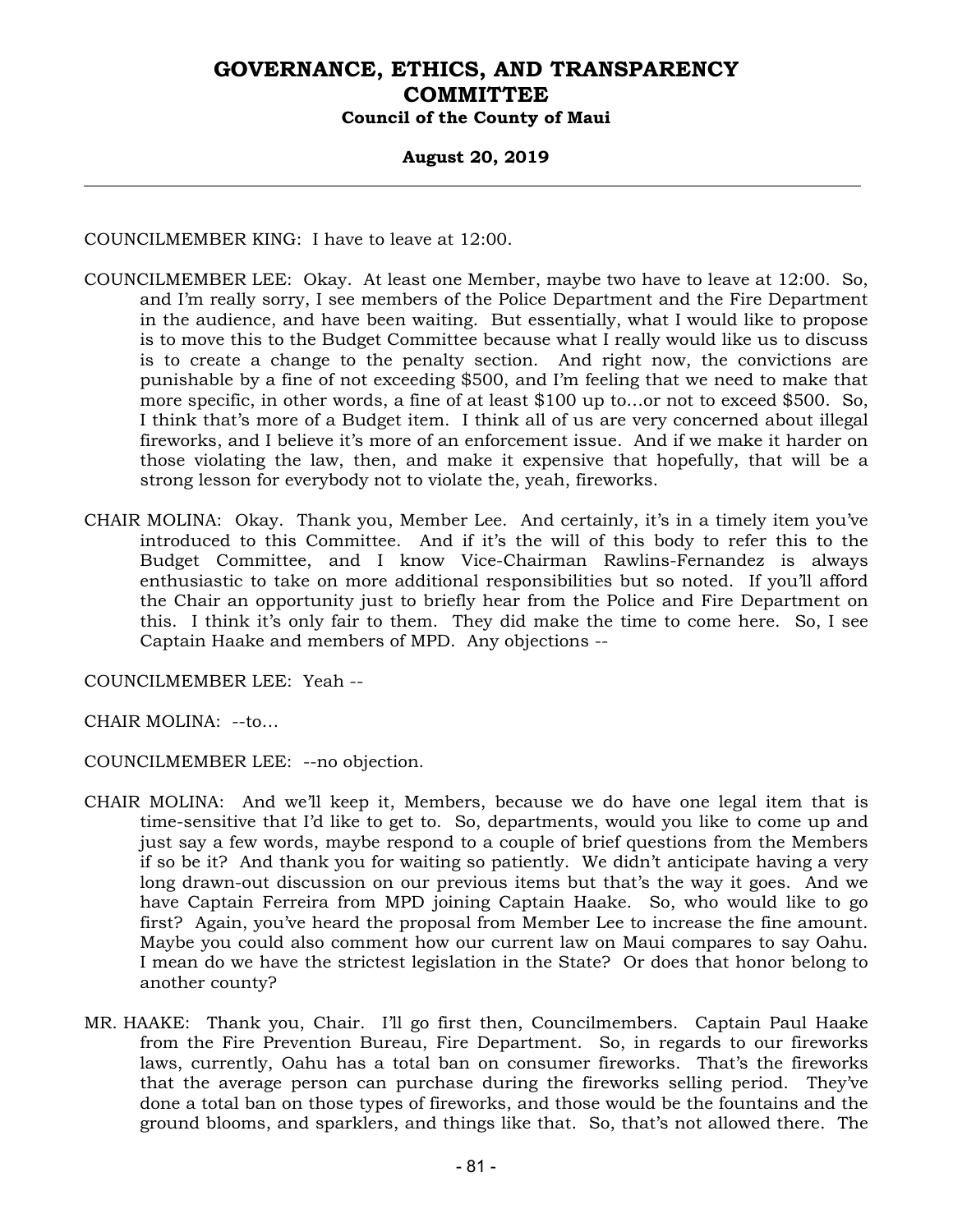#### **August 20, 2019**

only thing that's allowed in Oahu is firecrackers by permit. The other counties, we're following HRS 132D, as part of our fireworks law, and that allows for the consumer fireworks, fountains, sparklers, ground blooms, and things like that during allowed use periods, which would be New Years, 4<sup>th</sup> of July, and Chinese New Year. And so, that's where the fireworks are right now. As in regards to Councilmember Lee's proposal, I think the Fire Department would be in support of any measures that you guys take up to make the use of fireworks safer for our community.

CHAIR MOLINA: All right. Thank you, Captain --

MR. HAAKE: Thank you.

- CHAIR MOLINA: --Haake. Captain Ferreira? Any comments from the Police Department' perspective?
- MR. FERREIRA: Captain Ferreira. Good morning, everyone. I have to side with Captain Haake. Whatever will make the fireworks use safer on Maui, the Department will back it, yeah. Just to say this past July  $4<sup>th</sup>$ , the enforcement, there were a lot calls where there were several cases that were documented and citations issued, and say about 18 citations, all except 2 were for aerial fireworks, which were viewed by the officers. And those that were setting it off were ticketed. So, that's where we stand on the enforcement side.
- CHAIR MOLINA: Okay. Thank you, Captain Ferreira. Members, I know time is short, and I do want to support Member Lee's recommendation for this to go into the Budget Committee. If you have a pressing question, I'll allow it. But I'd like to get through with this matter at…and have a decision made within the next seven or eight minutes. So, one question each, Members, for the…either gentleman. Mr. Hokama?
- COUNCILMEMBER HOKAMA: This is more for you, Chair. Are…you're going to bring in…because for me, it's a two-part, yeah. One, it deals with the comments I get. The part of the issue is the Police Department itself on illegal use. And second, the role of Coast Guard because it has to come to the island. So, anything on surface is maritime, and that's Coast Guard jurisdiction, not County jurisdiction. That's Feds. So, I just was wondering if you were going to bring in those sectors for their comments. Again, because for me it's a big security issue for this island. If it can come to this island, what else can come to this island regarding explosives?
- CHAIR MOLINA: And that's certainly a worthy consideration. I guess one option is, I guess we could keep the item in Committee, and then maybe…or because this is Member Lee's, it gets referred to Budget Committee, and then we could create a separate item and…
- COUNCILMEMBER HOKAMA: That would be my suggestion, Chair. Because I don't have a problem, you know. I was hoping Ms. Lee would throw like \$5,000 or something for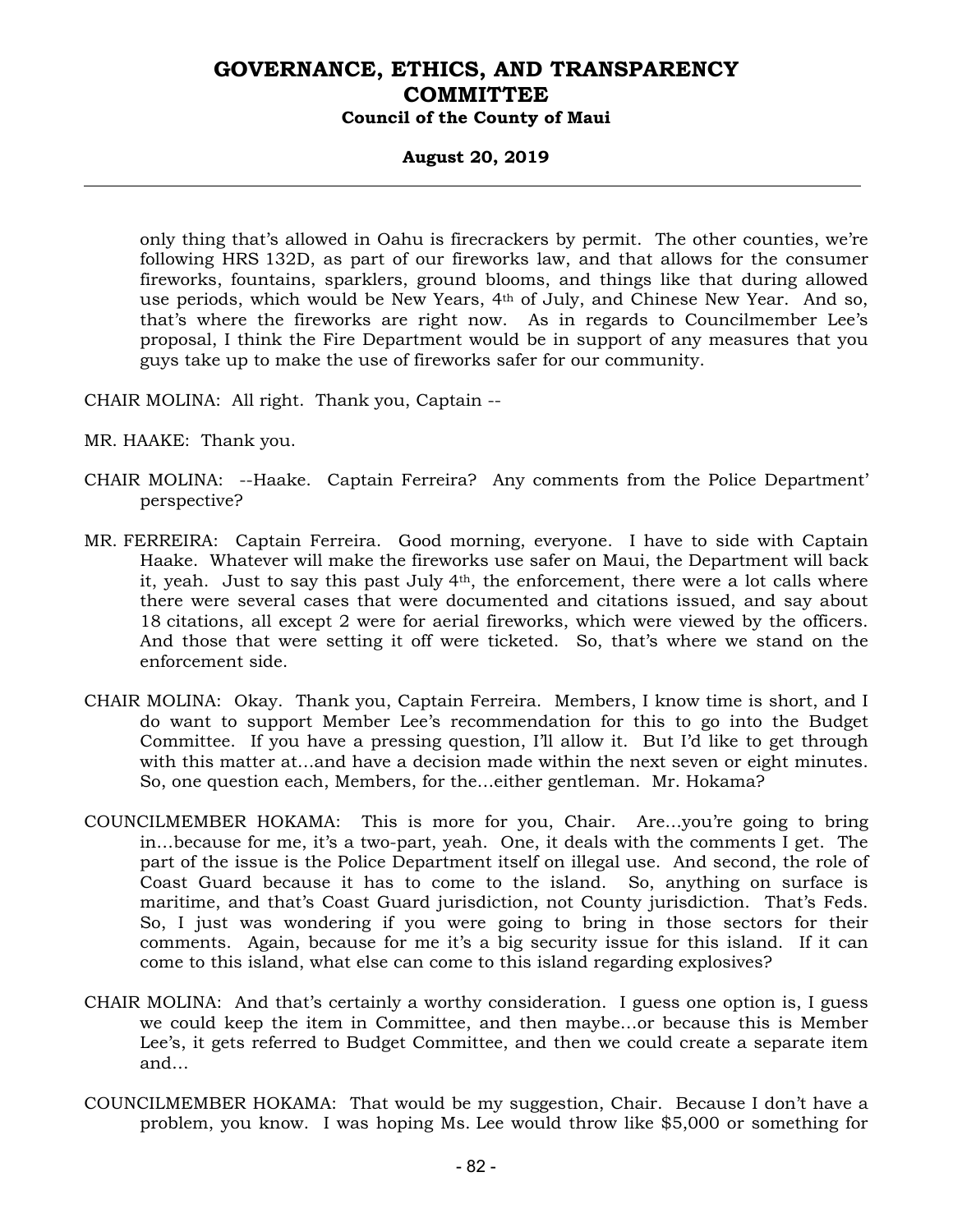#### **August 20, 2019**

penalty 'cause I don't have a problem. When Police and Fire got to go and respond to emergencies, we're not blowing \$500. We're blowing thousands on equipment, manpower, overtime, first responders if required, you know. This is…should not be treated lightly. I have no problem with the maximum stick on this one, Chair.

CHAIR MOLINA: Okay. Thank you, Mr. Hokama. Member Paltin?

COUNCILMEMBER PALTIN: Well, thank you, Chair. I agree with Member Hokama. I just was wondering, you know, like when you actually are able to cite the person for the illegal aerial fireworks, does it…do you folks try to find out the source? Like, you know, like when you have a drug deal, you want to try find the dealer.

CHAIR MOLINA: Captain Ferreira?

- MR. FERREIRA: They are asked where they purchased or picked up the fireworks. But majority of time, they won't tell where.
- COUNCILMEMBER PALTIN: Oh, okay.
- MR. FERREIRA: So, we just leave it at that. We just cite them, and then…
- COUNCILMEMBER PALTIN: So, then maybe like a fine --

MR. FERREIRA: Yeah.

- COUNCILMEMBER PALTIN: --reduction if they provide information leading to the arrest of the bigger guy?
- MR. FERREIRA: No, the fine is set already.
- COUNCILMEMBER PALTIN: Oh, okay.
- MR. FERREIRA: So, no, make no reductions.
- COUNCILMEMBER PALTIN: Maybe that's the problem.
- CHAIR MOLINA: Okay. Members, any other questions for the departments on this? Ms. Lee?
- COUNCILMEMBER LEE: Oh, I'm sorry. I'm sorry, I didn't have a question for the departments. I just wanted to let you know since the issue was brought up earlier that the penalty on Kauai is a minimum of \$250 and maximum of a thousand. And on Oahu, a minimum of \$200 and maximum of a thousand. So, ours is just up to \$500. So, theoretically, the…it could be \$10…a \$10 fine, yeah. But I'm not really sure how the Police have been fining all of the people who violate the law. Because I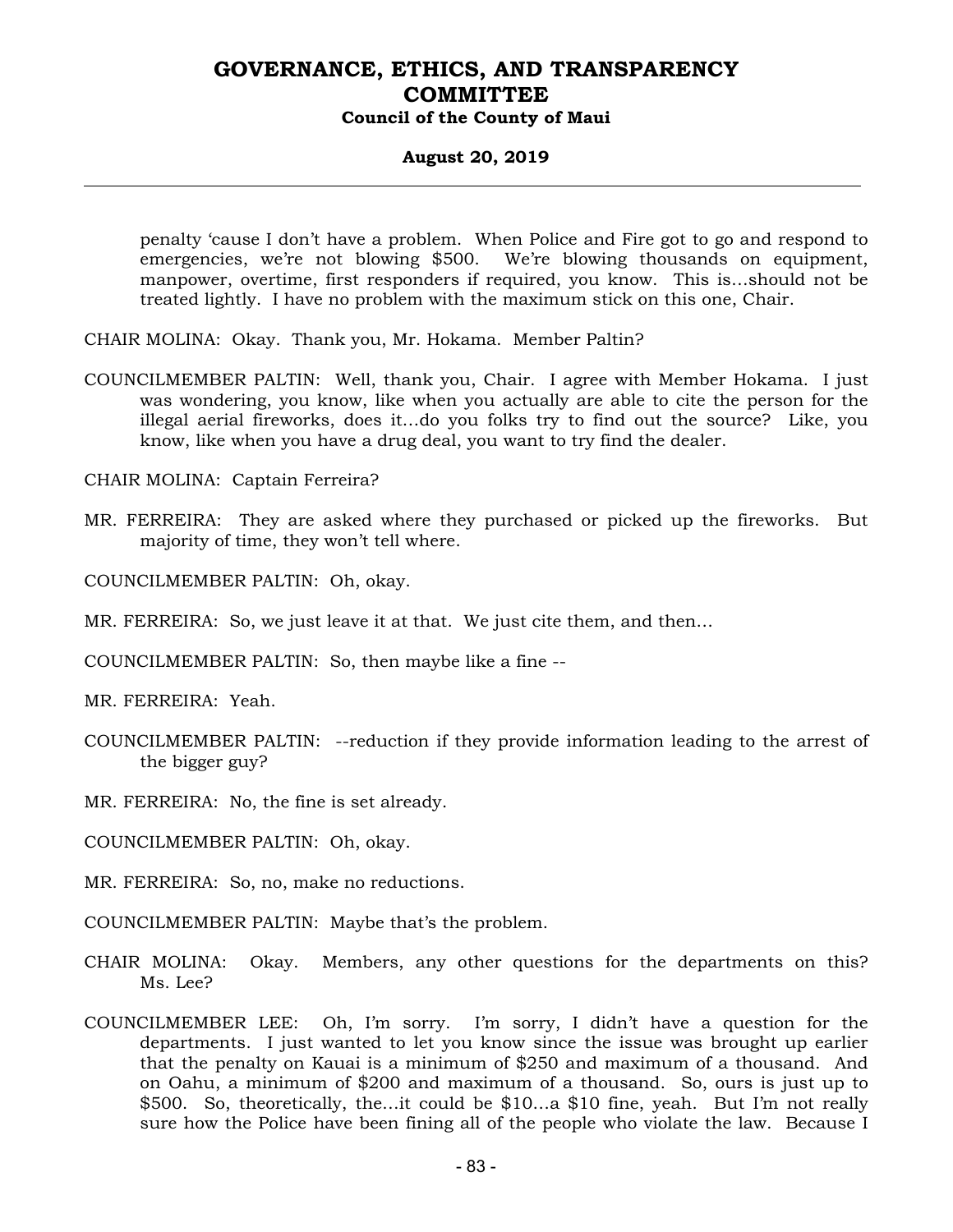#### **August 20, 2019**

understand 40 citations were given during the 4th of July, a holiday. So, you know, when you give out citation, do you also require them to make a payment?

CHAIR MOLINA: Captain Ferreira?

MR. FERREIRA: The citation that's issued and I believe they go to the courts and pay it.

COUNCILMEMBER LEE: Oh, the court decides what amount? Okay.

MR. FERREIRA: Yes, I believe --

COUNCILMEMBER LEE: Okay.

MR. FERREIRA: --so.

COUNCILMEMBER LEE: Thank you.

CHAIR MOLINA: Okay. Thank you, Member Lee. Okay. Members, Chair is going to go with the suggestion from Member Lee. If there are no objections, I'd like to call for a motion. And I'm sure you'll have more questions once we get it into Committee where we have more time, and as it relates to the fine, increasing the fine as proposed by Member Lee. So, I want to just thank Member Rawlins-Fernandez for being so cooperative in working with Member Lee. So, therefore, the motion on the floor, Members, is to refer GET item 29, Fireworks on Maui to the Budget Committee for further discussion.

COUNCILMEMBER KING: So moved.

COUNCILMEMBER SINENCI: Second.

VICE-CHAIR RAWLINS-FERNANDEZ: Second.

CHAIR MOLINA: Okay. Moved by Chairman King, seconded by Member Sinenci. Any discussion? Seeing none, all those in favor signify by saying "aye."

COUNCILMEMBERS VOICED AYE.

CHAIR MOLINA: All those opposed? Thank you. Chair will mark it unanimous, nine "ayes."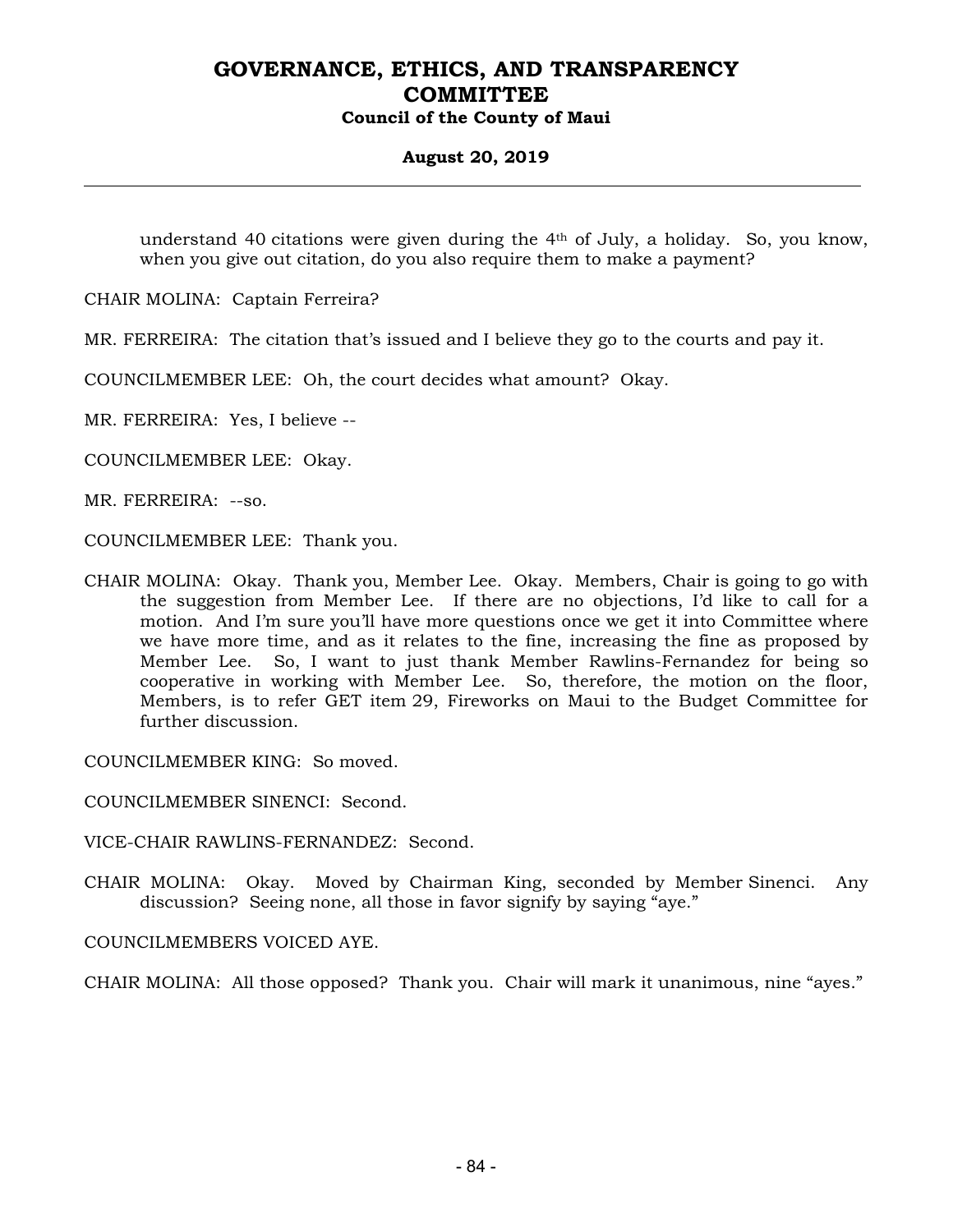**August 20, 2019** 

| VOTE: | AYES:        | Chair Molina, Vice-Chair Rawlins-Fernandez,                               |
|-------|--------------|---------------------------------------------------------------------------|
|       |              | Councilmembers Hokama, Kama, King, Lee,<br>Paltin, Sinenci, and Sugimura. |
|       | <b>NOES:</b> | None.                                                                     |

 **ABSTAIN: None.** 

 **ABSENT: None.** 

 **EXC.: None.** 

#### **MOTION CARRIED.**

#### **ACTION: REFER COMMUNICATION TO ECONOMIC DEVELOPMENT AND BUDGET COMMITTEE.**

CHAIR MOLINA: Congratulations, Ms. Rawlins-Fernandez, for taking on a very important item. And also, we can also discuss the concerns that Member Hokama had as well I've been told. We can also incorporate that into this…the discussion in the Budget Committee. So, we'll make sure that's addressed. Very good, Members. And thank you, gentlemen, for your presence.

#### **GET-11(15) LITIGATION MATTERS (SETTLEMENT AUTHORIZATION: KAMOKU CONTRACTING, LLC V. COUNTY OF MAUI; CIVIL 18-1-0180(2)) (CC 19-12)**

- CHAIR MOLINA: We're on our last item for today, Members. We…this is GET item 11(15), relating to the Kamoku Contracting, LLC versus County of Maui. And we have Mr. Kolbe from Corporation Counsel, as well as Director Peters from the Parks Department. There's been an interesting development. As you know, Members, we did initially authorize settlement for this; however, some issue has popped up according to Mr. Kolbe, which will likely require consideration of executive session. So, Mr. Kolbe, in light of the time, please give us just whatever you need to say briefly in a minute or less, and then we'll consider executive session. Mr. Kolbe?
- MR. KOLBE: Okay. Thank you. If you recall, this is a procurement case in which there is a breach of contract.

CHAIR MOLINA: Mr. Kolbe, sorry, can you go closer to the mic? Thank you.

MR. KOLBE: Yeah, where the Circuit Court has a breach of contract claim related to a fencing project at Papohaku Park in Wailuku. We've previously discussed the settlement offer from the plaintiffs, and we did reach a resolution; however, I've done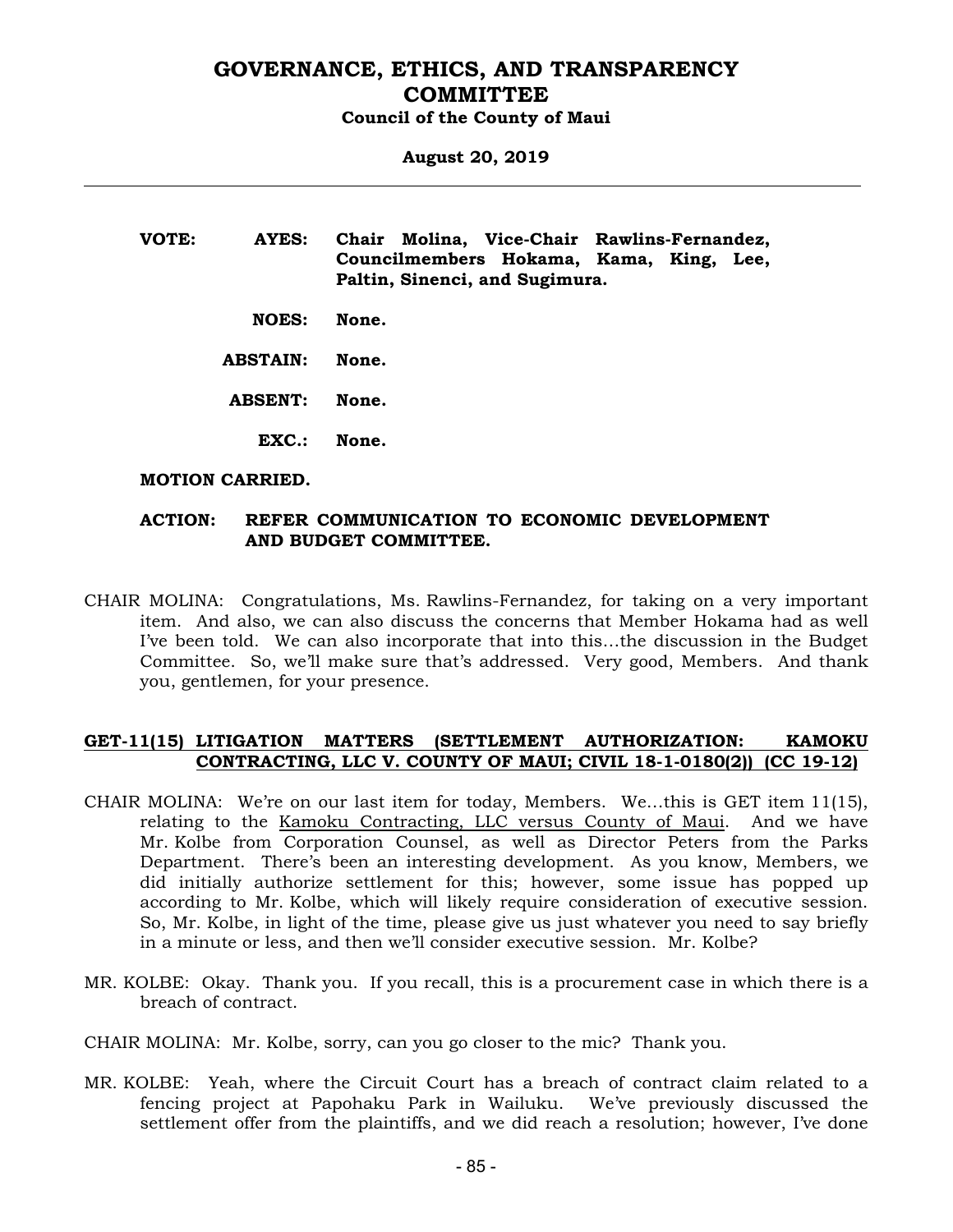#### **August 20, 2019**

further inquiries and some legal research, and I need to advise you about what I found and make new recommendations. And I'd like to go into executive session to discuss that.

- CHAIR MOLINA: Thank you, Mr. Kolbe. Members, before we consider executive session, because the Committee did take a vote to approve authorizing settlement, I've been informed that we need to reconsider the vote that was taken, I guess to make it cleaner so we can further discuss this into executive session. Mr. Hokama?
- COUNCILMEMBER HOKAMA: I don't agree of that procedure parliamentarily, Chairman. Until we want to make a reconsideration after we hear of the information, then we can do that. But we…why would we do that prior to receiving information? No make sense. And we don't have to…okay, that's Staff. Did you get what I said? We the Members, we vote. Okay. Chairman, so --

CHAIR MOLINA: Okay.

- COUNCILMEMBER HOKAMA: --I would say…I would just ask for consideration of executive session.
- CHAIR MOLINA: Okay. So noted. We'll…then we'll consider reconsideration depending on what the outcome of our executive session discussion is if that is the pleasure of the body.
- COUNCILMEMBER KING: Moved --

CHAIR MOLINA: Okay.

- COUNCILMEMBER KING: --for executive session.
- CHAIR MOLINA: All right, Members. So, well, let me go ahead and make the statements first to make it official. All right. The Chair would like to ask for a motion to convene in executive session related to Section  $92-5(a)(4)$ , HRS, as it relates to the Committee item GET-11(15).

COUNCILMEMBER KING: So moved.

COUNCILMEMBER LEE: Second.

CHAIR MOLINA: Okay. Moved by Chairman King, seconded by Member Lee. Any discussion? Seeing none, all those in favor for executive session signify by saying "aye."

COUNCILMEMBERS VOICED AYE.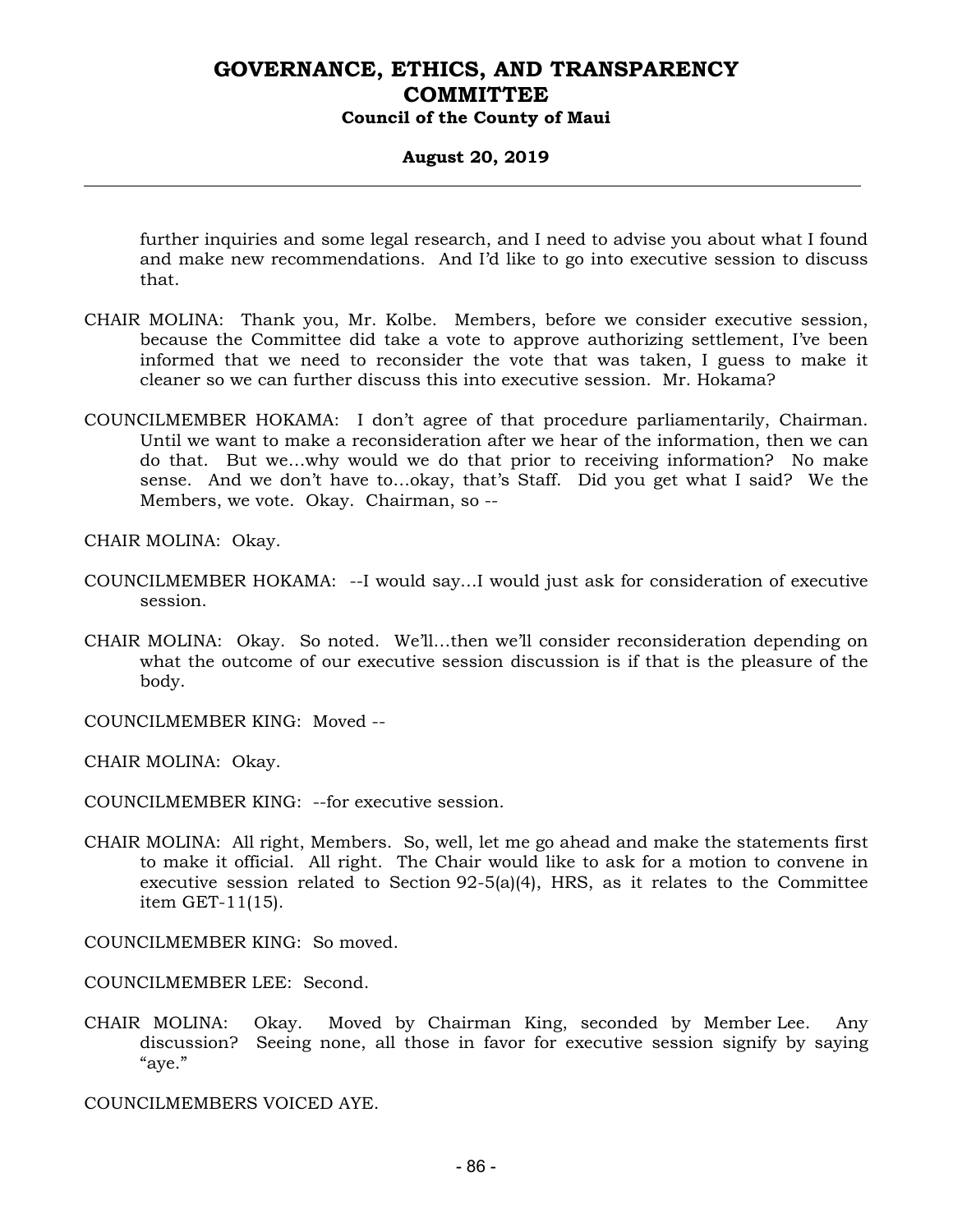#### **August 20, 2019**

CHAIR MOLINA: Opposed? Okay. Chair marks it unanimous, nine-zero.

| VOTE: | AYES:           | Chair Molina, Vice-Chair Rawlins-Fernandez,<br>Councilmembers Hokama, Kama, King, Lee,<br>Paltin, Sinenci, and Sugimura. |
|-------|-----------------|--------------------------------------------------------------------------------------------------------------------------|
|       | <b>NOES:</b>    | None.                                                                                                                    |
|       | <b>ABSTAIN:</b> | None.                                                                                                                    |
|       | <b>ABSENT:</b>  | None.                                                                                                                    |
|       | EXC.            | None.                                                                                                                    |

**MOTION CARRIED.** 

**ACTION: APPROVE; RECESS open meeting and CONVENE executive meeting.** 

CHAIR MOLINA: Okay. Members, we're going to take a brief recess to secure the Chambers for executive session. Meeting in recess. *. . .(gavel). . .*

 **RECESS: 11:48 a.m.** 

 **RECONVENE: 12:12 p.m.** 

- CHAIR MOLINA: *. . .(gavel). . .* The GET Committee meeting for Tuesday, August 20, 2019 is now reconvened in open session. We are on GET item 11(15). And, Members, what the Chair would like to ask for your consideration of a vote was taken on this matter previously by the Committee. And based on some of the discussions we had in executive session, procedurally, I'd like to undo the original vote if that is appropriate, Staff? So, basically, this is a…would be a motion to reconsider the previous vote taken on this item. Mr. Hokama?
- COUNCILMEMBER HOKAMA: Chairman, I believe a motion to substitute is appropriate, a motion to reconsider must be done at the same meeting.

CHAIR MOLINA: Okay.

COUNCILMEMBER HOKAMA: Okay. So, I would say I am happy to support the intent. I will say --

CHAIR MOLINA: Okay.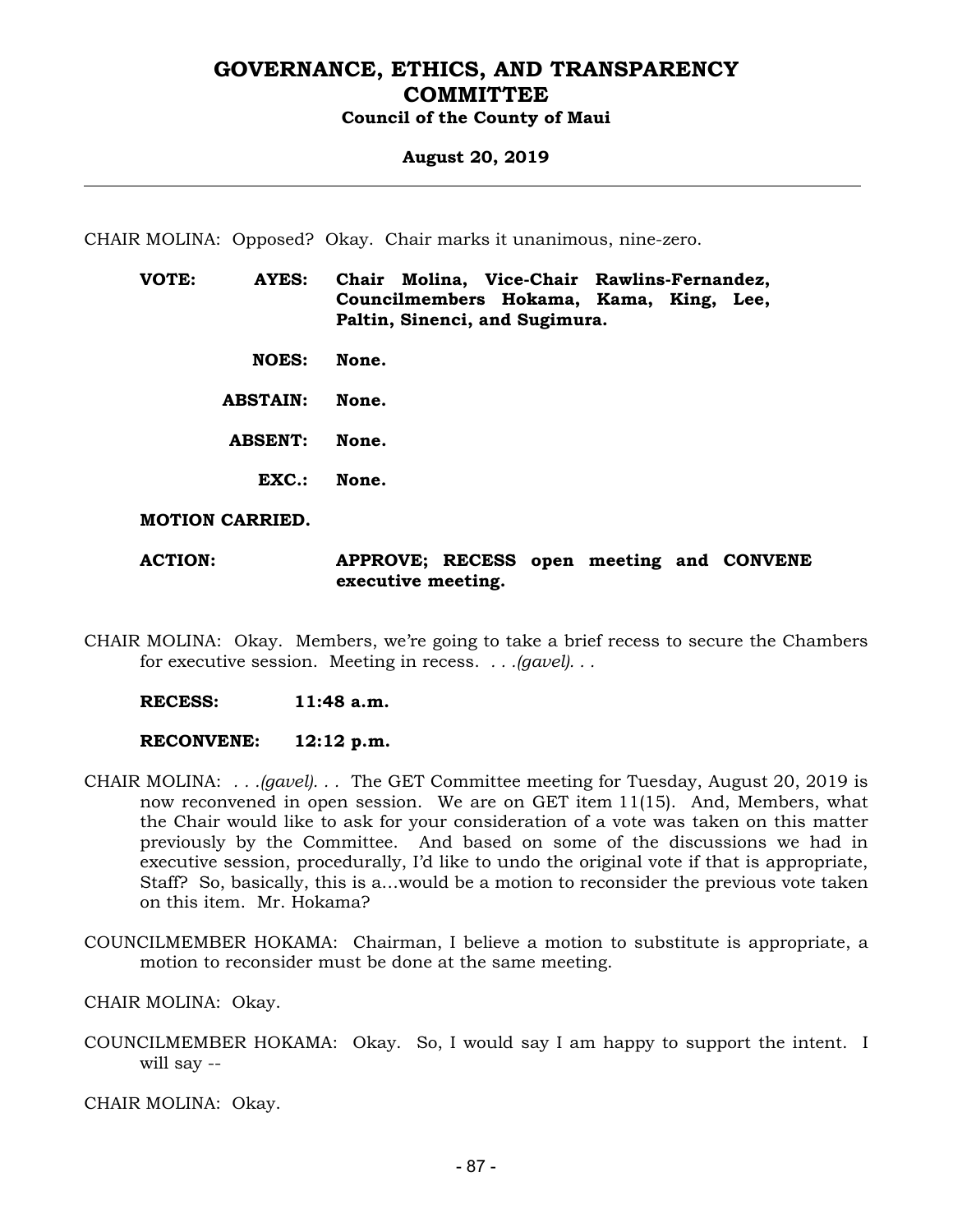#### **August 20, 2019**

COUNCILMEMBER HOKAMA: --I would recommend a motion to substitute with attachment to a transmittal dated August 13th from Corporation Counsel.

COUNCILMEMBER LEE: Second.

CHAIR MOLINA: Okay. Okay. A motion to substitute with the attachment dated August 13th from Corporation Counsel is the motion on the floor, seconded by Member Lee. Members, any discussion? Okay. Thank you. For reconsideration purpose, we need a minimum of two-thirds majority or simple majority, Staff, just prior to taking the votes? I just want to make sure. We're not operating with a full squad here.

COUNCILMEMBER KAMA: You have.

CHAIR MOLINA: Mr. Rapacz?

COUNCILMEMBER HOKAMA: Yeah, we got…

COUNCILMEMBER KAMA: You have enough.

MR. RAPACZ: Thank you, Mr. Chair. I'm not sure about what's needed for a motion to substitute. In a standing committee, the motion for reconsideration can happen at any time. It doesn't have to be at the same meeting.

CHAIR MOLINA: Yeah, I'm just asking the numbers. Do we need five, a minimum of five…

MR. RAPACZ: For a motion to substitute, I don't know. I would have to research --

CHAIR MOLINA: Okay.

MR. RAPACZ: --that…

CHAIR MOLINA: We just need simple majority. Okay. Just as an FYI in case any Members had some other…would like to change their vote. But anyway, our Chair will call for the vote for the motion to substitute. All those in favor, signify by saying "aye."

COUNCILMEMBERS VOICED AYE.

CHAIR MOLINA: All those opposed? Thank you. The Chair will mark it seven "ayes," two excusals, Chairman King and Member Sugimura.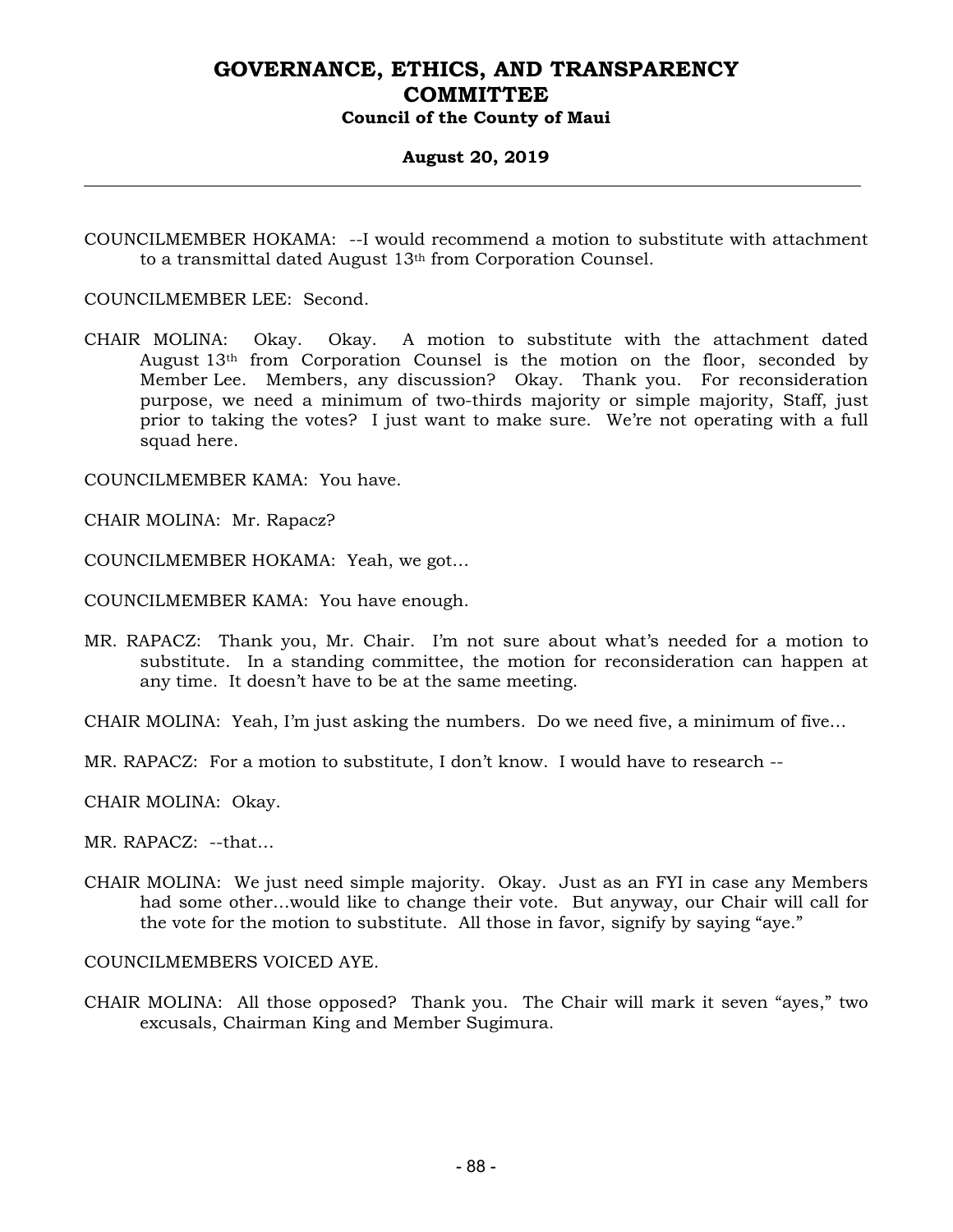**August 20, 2019** 

**VOTE: AYES: Chair Molina, Vice-Chair Rawlins-Fernandez, Councilmembers Hokama, Kama, Lee, Paltin, and Sinenci. NOES: None. ABSTAIN: None. ABSENT: None. EXC.: Councilmembers King and Sugimura.** 

#### **MOTION CARRIED.**

#### **ACTION: SUBSTITUTE REVISED RESOLUTION.**

CHAIR MOLINA: Okay. Members, now, the Chair…based on discussions in executive session with regards to the proposed settlement for the Kamoku case, the Chair will ask for a motion to support the authorizing settlement of this case by Corporation Counsel.

COUNCILMEMBER KAMA: So moved.

COUNCILMEMBER LEE: Second.

CHAIR MOLINA: Okay. It's been moved by Member Kama, seconded by Member Lee. Any discussion? Seeing none, all those in favor signify by saying "aye."

COUNCILMEMBERS VOICED AYE.

CHAIR MOLINA: All those opposed? Thank you. Chair will mark it seven "ayes," two excusals, Chairman King and Councilmember Sugimura.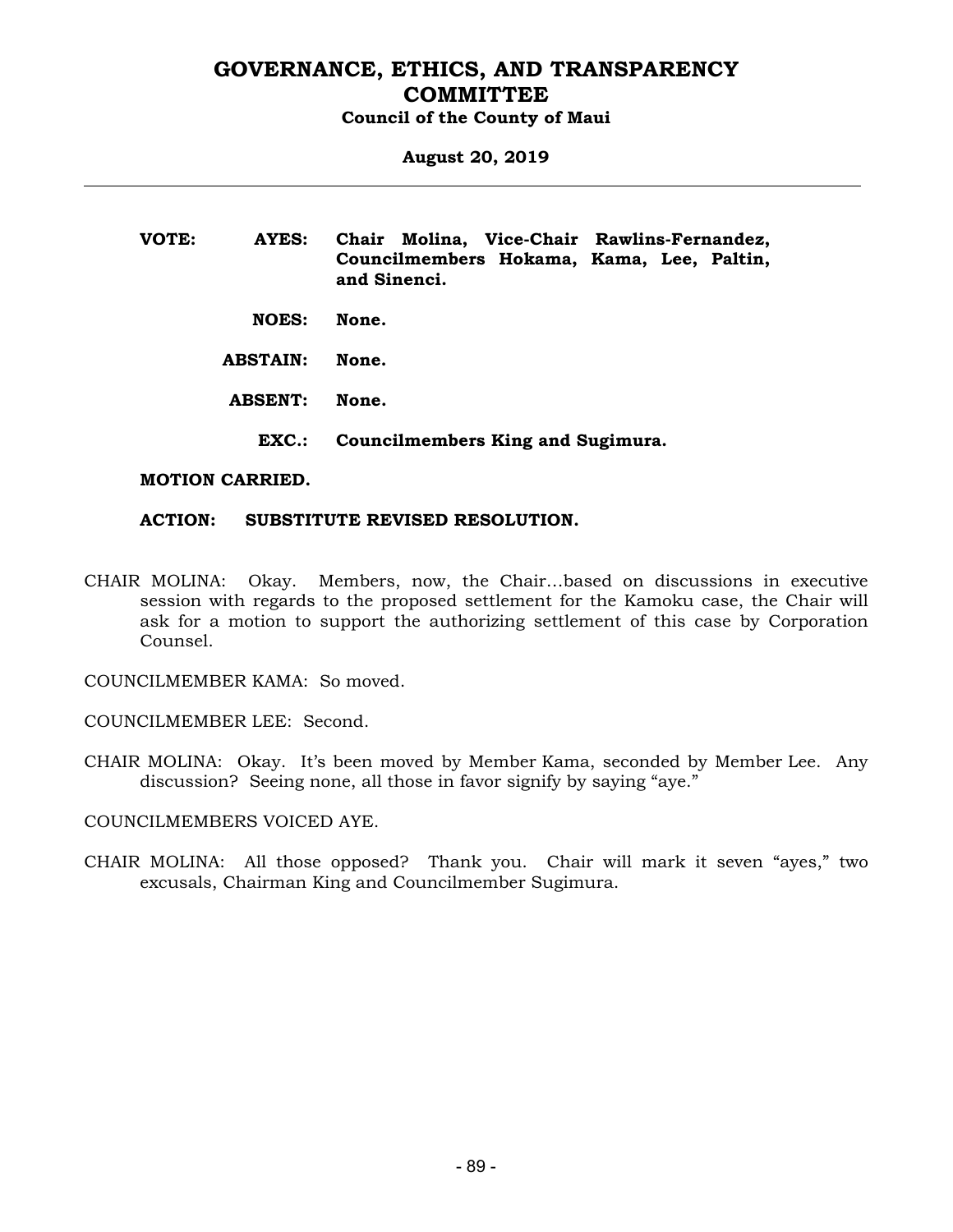# GOVERNANCE, ETHICS, AND TRANSPARENCY **COMMITTEE**

Council of the County of Maui

August 20, 2019

| <b>VOTE:</b>            | <b>AYES:</b>    | Chair Molina, Vice-Chair Rawlins-Fernandez,<br>Councilmembers Hokama, Kama, Lee, Paltin,<br>and Sinenci. |
|-------------------------|-----------------|----------------------------------------------------------------------------------------------------------|
|                         | NOES:           | None.                                                                                                    |
|                         | <b>ABSTAIN:</b> | None.                                                                                                    |
| <b>ABSENT:</b><br>EXC.: |                 | None.                                                                                                    |
|                         |                 | Councilmembers King and Sugimura.                                                                        |
|                         | .               |                                                                                                          |

#### MOTION CARRIED.

#### ACTION: ADOPTION OF REVISED RESOLUTION.

CHAIR MOLINA: All right. That <sup>I</sup> believe concludes business for today, 12:14. Members, <sup>I</sup> tell you what, you earned a number of stars for your performance today. So, thank you so much for your hard work. With that being said, we do have a 1:30 Committee meeting under Mr. Sinenci's leadership, EAC [sic] Committee. So, don't forget that. So, anyway, and go our Central Maui team, good luck tomorrow at 1:30. So, all right. The GET Committee meeting for Tuesday, August 20, 2019 is now adjourned.  $\ldots$  (gavel)...

#### ADJOURN: 12:15 p.m.

APPROVED BY:

)LAØ

MICHAEL J./MOʻLINA, Chair Governance, Ethics, and Transparency Committee

get:min:190820:acqp Transcribed by: Ann carmel Q. Pugh